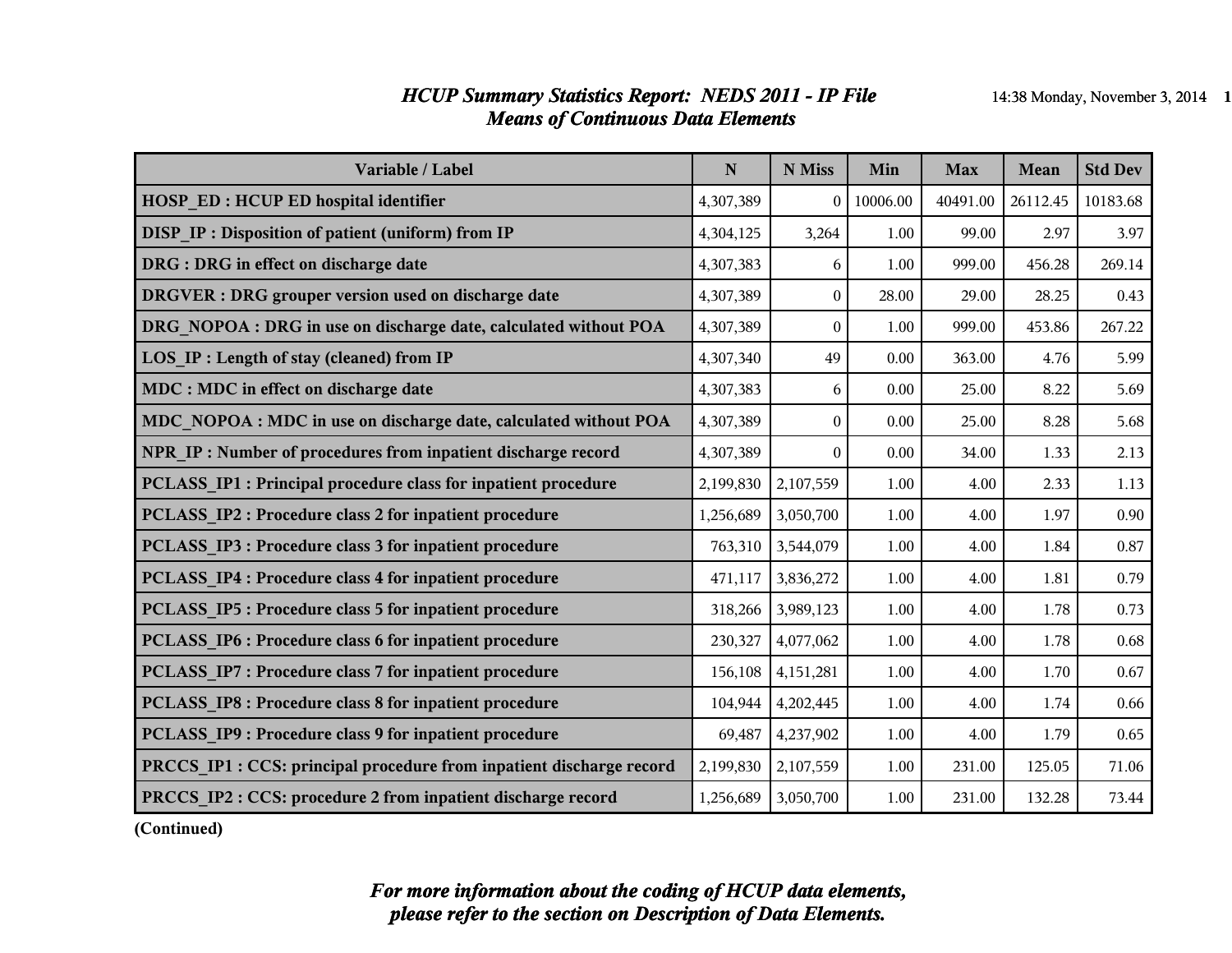#### *HCUP Summary Statistics Report: NEDS 2011 - IP File* 14:38 Monday, November 3, 2014 2 *Means of Continuous Data Elements*

| Variable / Label                                             | N         | N Miss      | Min    | <b>Max</b> | Mean     | <b>Std Dev</b> |
|--------------------------------------------------------------|-----------|-------------|--------|------------|----------|----------------|
| PRCCS IP3 : CCS: procedure 3 from inpatient discharge record | 763,310   | 3,544,079   | 1.00   | 231.00     | 127.40   | 75.98          |
| PRCCS IP4 : CCS: procedure 4 from inpatient discharge record | 471,117   | 3,836,272   | 1.00   | 231.00     | 129.73   | 76.28          |
| PRCCS IP5 : CCS: procedure 5 from inpatient discharge record | 318,266   | 3,989,123   | 1.00   | 231.00     | 126.28   | 76.85          |
| PRCCS IP6 : CCS: procedure 6 from inpatient discharge record | 230,327   | 4,077,062   | 1.00   | 231.00     | 122.44   | 76.56          |
| PRCCS IP7 : CCS: procedure 7 from inpatient discharge record | 156,108   | 4, 151, 281 | 1.00   | 231.00     | 122.41   | 78.25          |
| PRCCS IP8 : CCS: procedure 8 from inpatient discharge record | 104,944   | 4,202,445   | 1.00   | 231.00     | 137.92   | 78.80          |
| PRCCS IP9 : CCS: procedure 9 from inpatient discharge record | 69.487    | 4,237,902   | 1.00   | 231.00     | 142.51   | 78.14          |
| TOTCHG IP: Total charge for ED and inpatient services        | 4,240,159 | 67,230      | 103.00 | 4768416.0  | 37208.52 | 60136.09       |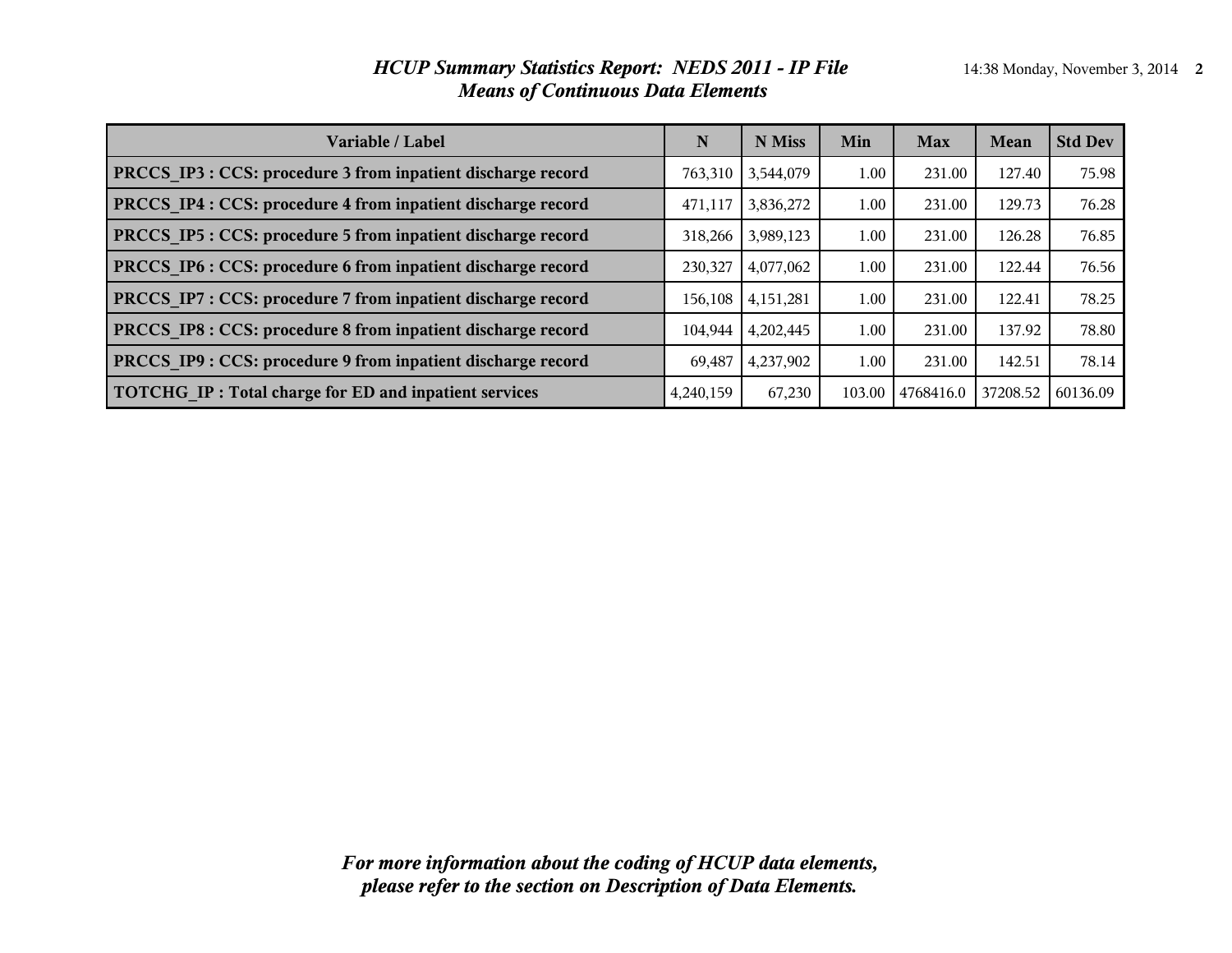| HCUP Summary Statistics Report: NEDS 2011 - IP File |  |
|-----------------------------------------------------|--|
| <b>Frequency Distribution for DISP IP</b>           |  |

| DISP IP                                   | Frequency | Percent |
|-------------------------------------------|-----------|---------|
| $\therefore$ Missing                      | 2,500     | 0.06    |
| .A: Invalid                               | 764       | 0.02    |
| 1: Discharged to home or self care        | 2,714,618 | 63.02   |
| 2: Transfer: short-term hospital          | 110,709   | 2.57    |
| 5: Transfer: other type of facility       | 791,773   | 18.38   |
| 6: Home health care                       | 505,628   | 11.74   |
| 7: Against medical advice                 | 69,426    | 1.61    |
| 20: Died in hospital                      | 110,233   | 2.56    |
| 99: Discharged alive, destination unknown | 1,738     | 0.04    |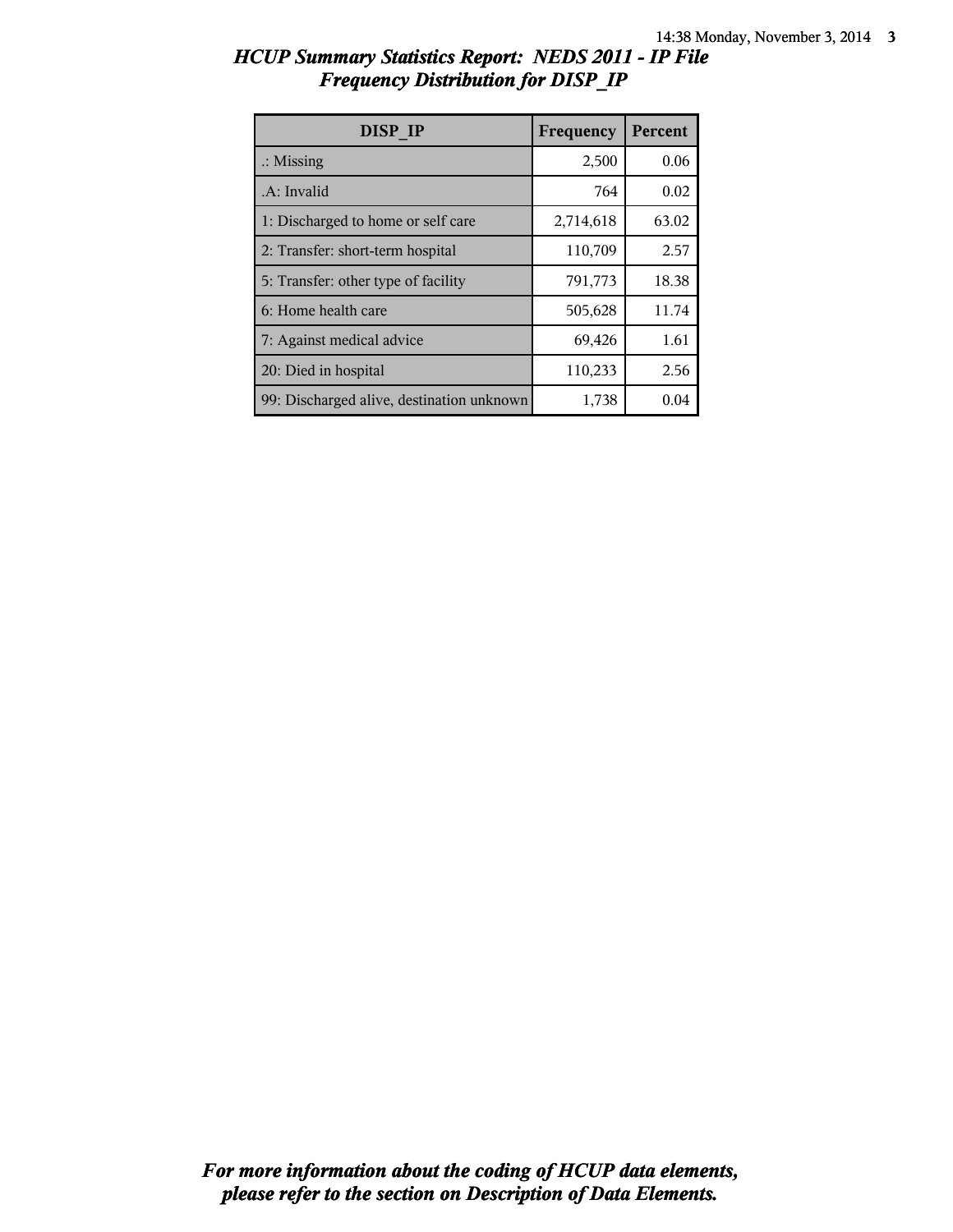| <b>DRG</b>                                                               | Frequency | Percent |
|--------------------------------------------------------------------------|-----------|---------|
|                                                                          | $\leq 10$ | $*$ **  |
| 1: HEART TRANSPLANT OR IMPLANT OF HEART ASSIST SYSTEM W MCC              | 86        | 0.00    |
| 2: HEART TRANSPLANT OR IMPLANT OF HEART ASSIST SYSTEM W/O MCC            | 14        | 0.00    |
| 3: ECMO OR TRACH W MV 96+ HRS OR PDX EXC FACE, MOUTH & NECK W MAJ O.R.   | 5,243     | 0.16    |
| 4: TRACH W MV 96+ HRS OR PDX EXC FACE, MOUTH & NECK W/O MAJ O.R.         | 5,816     | 0.18    |
| 5: LIVER TRANSPLANT W MCC OR INTESTINAL TRANSPLANT                       | 104       | 0.00    |
| 6: LIVER TRANSPLANT W/O MCC                                              | 12        | 0.00    |
| 7: LUNG TRANSPLANT                                                       | $\leq 10$ | $* * *$ |
| 8: SIMULTANEOUS PANCREAS/KIDNEY TRANSPLANT                               | $\leq 10$ | $* * *$ |
| 10: PANCREAS TRANSPLANT                                                  | $\leq 10$ | $* * *$ |
| 11: TRACHEOSTOMY FOR FACE, MOUTH & NECK DIAGNOSES W MCC                  | 261       | 0.01    |
| 12: TRACHEOSTOMY FOR FACE, MOUTH & NECK DIAGNOSES W CC                   | 186       | 0.01    |
| 13: TRACHEOSTOMY FOR FACE, MOUTH & NECK DIAGNOSES W/O CC/MCC             | 66        | 0.00    |
| 14: ALLOGENEIC BONE MARROW TRANSPLANT                                    | 16        | 0.00    |
| 15: AUTOLOGOUS BONE MARROW TRANSPLANT                                    | 15        | 0.00    |
| 20: INTRACRANIAL VASCULAR PROCEDURES W PDX HEMORRHAGE W MCC              | 459       | 0.01    |
| 21: INTRACRANIAL VASCULAR PROCEDURES W PDX HEMORRHAGE W CC               | 192       | 0.01    |
| 22: INTRACRANIAL VASCULAR PROCEDURES W PDX HEMORRHAGE W/O CC/MCC         | 86        | 0.00    |
| 23: CRANIO W MAJOR DEV IMPL/ACUTE COMPLEX CNS PDX W MCC OR CHEMO IMPLANT | 1,578     | 0.05    |
| 24: CRANIO W MAJOR DEV IMPL/ACUTE COMPLEX CNS PDX W/O MCC                | 528       | 0.02    |
| 25: CRANIOTOMY & ENDOVASCULAR INTRACRANIAL PROCEDURES W MCC              | 3,387     | 0.10    |
| 26: CRANIOTOMY & ENDOVASCULAR INTRACRANIAL PROCEDURES W CC               | 1,807     | 0.06    |
| 27: CRANIOTOMY & ENDOVASCULAR INTRACRANIAL PROCEDURES W/O CC/MCC         | 1,424     | 0.04    |
| 28: SPINAL PROCEDURES W MCC                                              | 521       | 0.02    |
| 29: SPINAL PROCEDURES W CC OR SPINAL NEUROSTIMULATORS                    | 684       | 0.02    |
| 30: SPINAL PROCEDURES W/O CC/MCC                                         | 377       | 0.01    |
| 31: VENTRICULAR SHUNT PROCEDURES W MCC                                   | 480       | 0.01    |
| 32: VENTRICULAR SHUNT PROCEDURES W CC                                    | 747       | 0.02    |
| 33: VENTRICULAR SHUNT PROCEDURES W/O CC/MCC                              | 253       | 0.01    |
| 34: CAROTID ARTERY STENT PROCEDURE W MCC                                 | 98        | 0.00    |
| 35: CAROTID ARTERY STENT PROCEDURE W CC                                  | 119       | 0.00    |
| 36: CAROTID ARTERY STENT PROCEDURE W/O CC/MCC                            | 94        | 0.00    |
| 37: EXTRACRANIAL PROCEDURES W MCC                                        | 549       | 0.02    |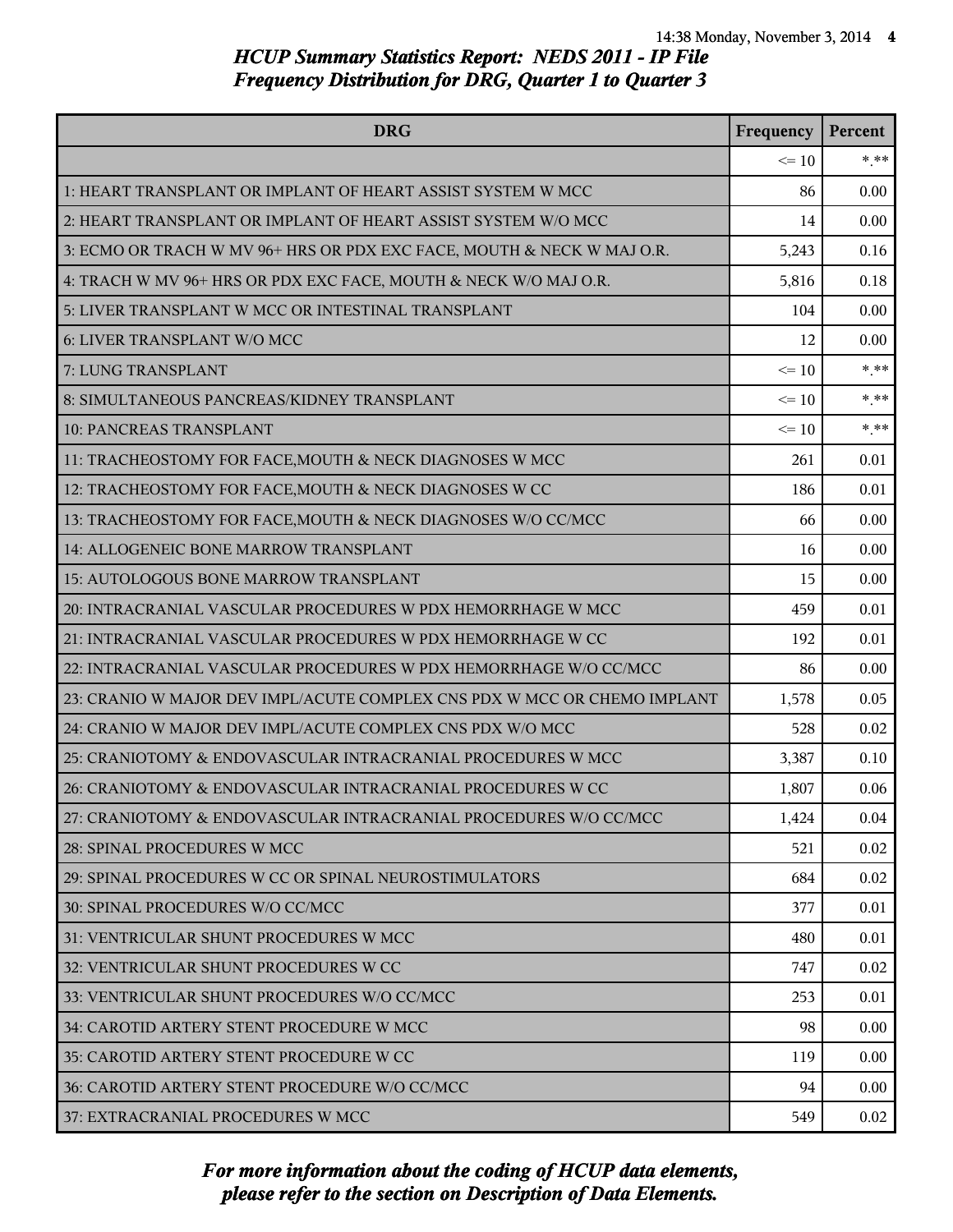| <b>DRG</b>                                                               | Frequency | Percent |
|--------------------------------------------------------------------------|-----------|---------|
| 38: EXTRACRANIAL PROCEDURES W CC                                         | 932       | 0.03    |
| 39: EXTRACRANIAL PROCEDURES W/O CC/MCC                                   | 687       | 0.02    |
| 40: PERIPH/CRANIAL NERVE & OTHER NERV SYST PROC W MCC                    | 1,153     | 0.04    |
| 41: PERIPH/CRANIAL NERVE & OTHER NERV SYST PROC W CC OR PERIPH NEUROSTIM | 1,736     | 0.05    |
| 42: PERIPH/CRANIAL NERVE & OTHER NERV SYST PROC W/O CC/MCC               | 473       | 0.01    |
| 52: SPINAL DISORDERS & INJURIES W CC/MCC                                 | 390       | 0.01    |
| 53: SPINAL DISORDERS & INJURIES W/O CC/MCC                               | 293       | 0.01    |
| 54: NERVOUS SYSTEM NEOPLASMS W MCC                                       | 2,949     | 0.09    |
| 55: NERVOUS SYSTEM NEOPLASMS W/O MCC                                     | 3,191     | 0.10    |
| 56: DEGENERATIVE NERVOUS SYSTEM DISORDERS W MCC                          | 2,336     | 0.07    |
| 57: DEGENERATIVE NERVOUS SYSTEM DISORDERS W/O MCC                        | 10,821    | 0.33    |
| 58: MULTIPLE SCLEROSIS & CEREBELLAR ATAXIA W MCC                         | 264       | 0.01    |
| 59: MULTIPLE SCLEROSIS & CEREBELLAR ATAXIA W CC                          | 1,153     | 0.04    |
| 60: MULTIPLE SCLEROSIS & CEREBELLAR ATAXIA W/O CC/MCC                    | 1,811     | 0.06    |
| 61: ACUTE ISCHEMIC STROKE W USE OF THROMBOLYTIC AGENT W MCC              | 943       | 0.03    |
| 62: ACUTE ISCHEMIC STROKE W USE OF THROMBOLYTIC AGENT W CC               | 1,731     | 0.05    |
| 63: ACUTE ISCHEMIC STROKE W USE OF THROMBOLYTIC AGENT W/O CC/MCC         | 632       | 0.02    |
| 64: INTRACRANIAL HEMORRHAGE OR CEREBRAL INFARCTION W MCC                 | 16,354    | 0.50    |
| 65: INTRACRANIAL HEMORRHAGE OR CEREBRAL INFARCTION W CC                  | 30,764    | 0.95    |
| 66: INTRACRANIAL HEMORRHAGE OR CEREBRAL INFARCTION W/O CC/MCC            | 20,130    | 0.62    |
| 67: NONSPECIFIC CVA & PRECEREBRAL OCCLUSION W/O INFARCT W MCC            | 265       | 0.01    |
| 68: NONSPECIFIC CVA & PRECEREBRAL OCCLUSION W/O INFARCT W/O MCC          | 2,087     | 0.06    |
| 69: TRANSIENT ISCHEMIA                                                   | 28,556    | 0.88    |
| 70: NONSPECIFIC CEREBROVASCULAR DISORDERS W MCC                          | 3,106     | 0.10    |
| 71: NONSPECIFIC CEREBROVASCULAR DISORDERS W CC                           | 4,178     | 0.13    |
| 72: NONSPECIFIC CEREBROVASCULAR DISORDERS W/O CC/MCC                     | 2,063     | 0.06    |
| 73: CRANIAL & PERIPHERAL NERVE DISORDERS W MCC                           | 2,424     | 0.07    |
| 74: CRANIAL & PERIPHERAL NERVE DISORDERS W/O MCC                         | 12,634    | 0.39    |
| 75: VIRAL MENINGITIS W CC/MCC                                            | 1,325     | 0.04    |
| 76: VIRAL MENINGITIS W/O CC/MCC                                          | 2,785     | 0.09    |
| 77: HYPERTENSIVE ENCEPHALOPATHY W MCC                                    | 473       | 0.01    |
| 78: HYPERTENSIVE ENCEPHALOPATHY W CC                                     | 805       | 0.02    |
| 79: HYPERTENSIVE ENCEPHALOPATHY W/O CC/MCC                               | 321       | 0.01    |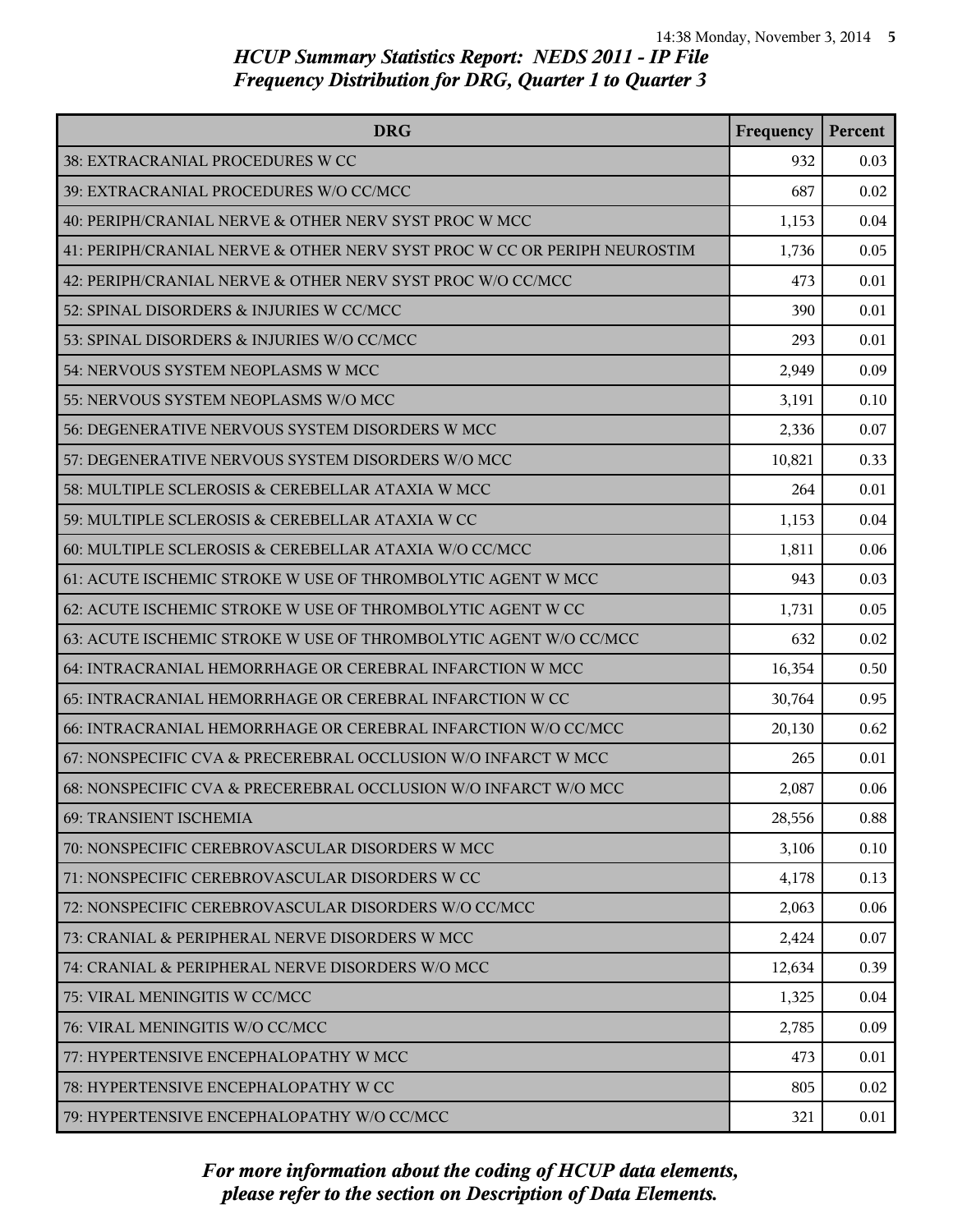| <b>DRG</b>                                                              | Frequency | Percent |
|-------------------------------------------------------------------------|-----------|---------|
| 80: NONTRAUMATIC STUPOR & COMA W MCC                                    | 484       | 0.01    |
| 81: NONTRAUMATIC STUPOR & COMA W/O MCC                                  | 1,901     | 0.06    |
| 82: TRAUMATIC STUPOR & COMA, COMA >1 HR W MCC                           | 1,141     | 0.04    |
| 83: TRAUMATIC STUPOR & COMA, COMA >1 HR W CC                            | 1,020     | 0.03    |
| 84: TRAUMATIC STUPOR & COMA, COMA >1 HR W/O CC/MCC                      | 1,568     | 0.05    |
| 85: TRAUMATIC STUPOR & COMA, COMA <1 HR W MCC                           | 2,317     | 0.07    |
| 86: TRAUMATIC STUPOR & COMA, COMA <1 HR W CC                            | 4,277     | 0.13    |
| 87: TRAUMATIC STUPOR & COMA, COMA <1 HR W/O CC/MCC                      | 6,448     | 0.20    |
| 88: CONCUSSION W MCC                                                    | 427       | 0.01    |
| 89: CONCUSSION W CC                                                     | 1,407     | 0.04    |
| 90: CONCUSSION W/O CC/MCC                                               | 2,674     | 0.08    |
| 91: OTHER DISORDERS OF NERVOUS SYSTEM W MCC                             | 2,668     | 0.08    |
| 92: OTHER DISORDERS OF NERVOUS SYSTEM W CC                              | 6,094     | 0.19    |
| 93: OTHER DISORDERS OF NERVOUS SYSTEM W/O CC/MCC                        | 5,429     | 0.17    |
| 94: BACTERIAL & TUBERCULOUS INFECTIONS OF NERVOUS SYSTEM W MCC          | 524       | 0.02    |
| 95: BACTERIAL & TUBERCULOUS INFECTIONS OF NERVOUS SYSTEM W CC           | 550       | 0.02    |
| 96: BACTERIAL & TUBERCULOUS INFECTIONS OF NERVOUS SYSTEM W/O CC/MCC     | 500       | 0.02    |
| 97: NON-BACTERIAL INFECT OF NERVOUS SYS EXC VIRAL MENINGITIS W MCC      | 479       | 0.01    |
| 98: NON-BACTERIAL INFECT OF NERVOUS SYS EXC VIRAL MENINGITIS W CC       | 499       | 0.02    |
| 99: NON-BACTERIAL INFECT OF NERVOUS SYS EXC VIRAL MENINGITIS W/O CC/MCC | 565       | 0.02    |
| 100: SEIZURES W MCC                                                     | 7,429     | 0.23    |
| 101: SEIZURES W/O MCC                                                   | 26,391    | 0.81    |
| 102: HEADACHES W MCC                                                    | 737       | 0.02    |
| 103: HEADACHES W/O MCC                                                  | 10,791    | 0.33    |
| 113: ORBITAL PROCEDURES W CC/MCC                                        | 291       | 0.01    |
| 114: ORBITAL PROCEDURES W/O CC/MCC                                      | 262       | 0.01    |
| 115: EXTRAOCULAR PROCEDURES EXCEPT ORBIT                                | 236       | 0.01    |
| 116: INTRAOCULAR PROCEDURES W CC/MCC                                    | 79        | 0.00    |
| 117: INTRAOCULAR PROCEDURES W/O CC/MCC                                  | 155       | 0.00    |
| 121: ACUTE MAJOR EYE INFECTIONS W CC/MCC                                | 344       | 0.01    |
| 122: ACUTE MAJOR EYE INFECTIONS W/O CC/MCC                              | 540       | 0.02    |
| 123: NEUROLOGICAL EYE DISORDERS                                         | 1,413     | 0.04    |
| 124: OTHER DISORDERS OF THE EYE W MCC                                   | 268       | 0.01    |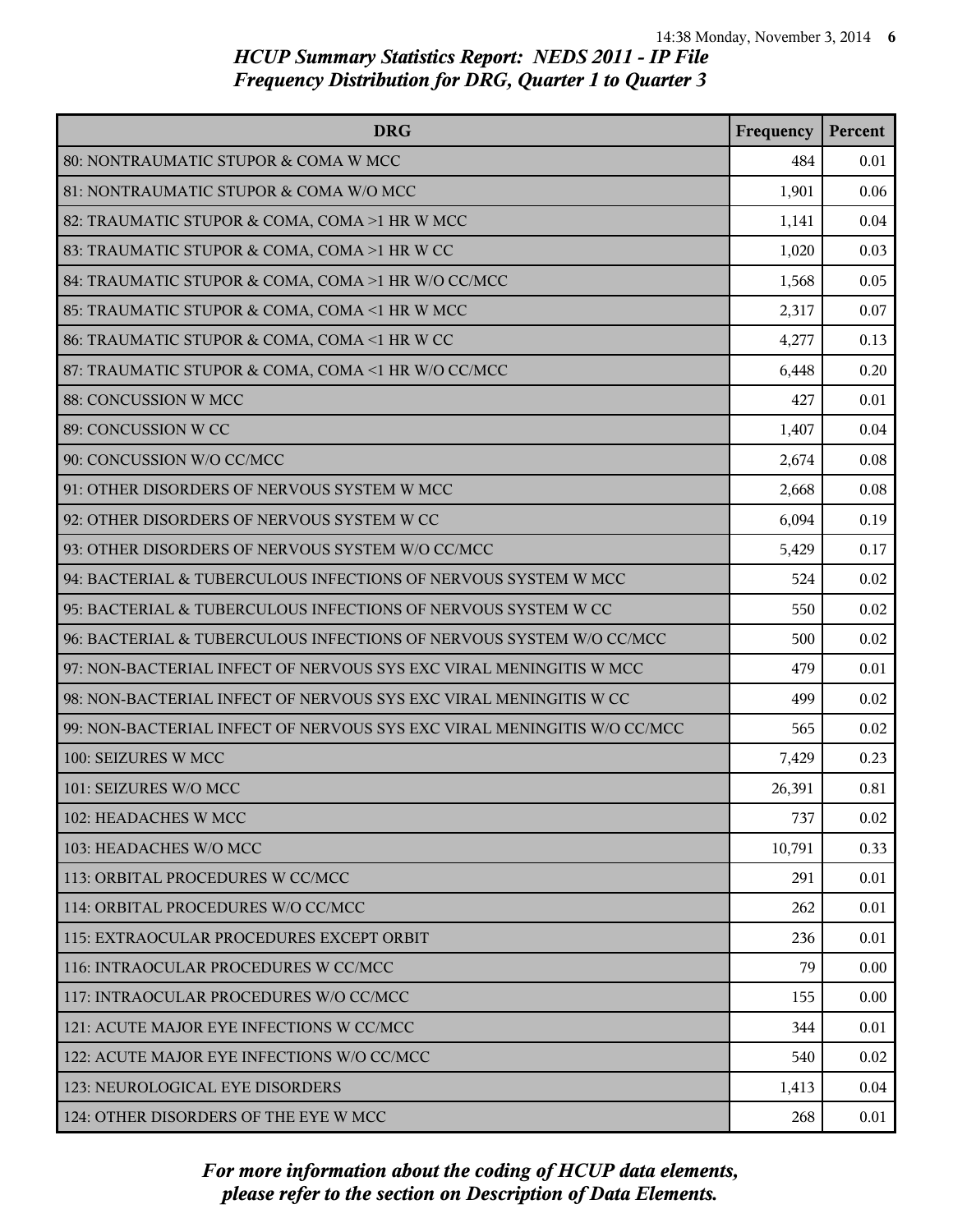| <b>DRG</b>                                                      | Frequency | Percent |
|-----------------------------------------------------------------|-----------|---------|
| 125: OTHER DISORDERS OF THE EYE W/O MCC                         | 2,396     | 0.07    |
| 129: MAJOR HEAD & NECK PROCEDURES W CC/MCC OR MAJOR DEVICE      | $\leq 10$ | $***$   |
| 130: MAJOR HEAD & NECK PROCEDURES W/O CC/MCC                    | 11        | 0.00    |
| 131: CRANIAL/FACIAL PROCEDURES W CC/MCC                         | 833       | 0.03    |
| 132: CRANIAL/FACIAL PROCEDURES W/O CC/MCC                       | 910       | 0.03    |
| 133: OTHER EAR, NOSE, MOUTH & THROAT O.R. PROCEDURES W CC/MCC   | 779       | 0.02    |
| 134: OTHER EAR, NOSE, MOUTH & THROAT O.R. PROCEDURES W/O CC/MCC | 1,389     | 0.04    |
| 135: SINUS & MASTOID PROCEDURES W CC/MCC                        | 104       | 0.00    |
| 136: SINUS & MASTOID PROCEDURES W/O CC/MCC                      | 43        | 0.00    |
| 137: MOUTH PROCEDURES W CC/MCC                                  | 488       | 0.02    |
| 138: MOUTH PROCEDURES W/O CC/MCC                                | 321       | 0.01    |
| 139: SALIVARY GLAND PROCEDURES                                  | 24        | 0.00    |
| 146: EAR, NOSE, MOUTH & THROAT MALIGNANCY W MCC                 | 213       | 0.01    |
| 147: EAR, NOSE, MOUTH & THROAT MALIGNANCY W CC                  | 389       | 0.01    |
| 148: EAR, NOSE, MOUTH & THROAT MALIGNANCY W/O CC/MCC            | 121       | 0.00    |
| 149: DYSEQUILIBRIUM                                             | 11,176    | 0.34    |
| 150: EPISTAXIS W MCC                                            | 311       | 0.01    |
| 151: EPISTAXIS W/O MCC                                          | 1,592     | 0.05    |
| 152: OTITIS MEDIA & URI W MCC                                   | 1,281     | 0.04    |
| 153: OTITIS MEDIA & URI W/O MCC                                 | 12,786    | 0.39    |
| 154: OTHER EAR, NOSE, MOUTH & THROAT DIAGNOSES W MCC            | 682       | 0.02    |
| 155: OTHER EAR, NOSE, MOUTH & THROAT DIAGNOSES W CC             | 2,149     | 0.07    |
| 156: OTHER EAR, NOSE, MOUTH & THROAT DIAGNOSES W/O CC/MCC       | 1,978     | 0.06    |
| 157: DENTAL & ORAL DISEASES W MCC                               | 434       | 0.01    |
| 158: DENTAL & ORAL DISEASES W CC                                | 1,904     | 0.06    |
| 159: DENTAL & ORAL DISEASES W/O CC/MCC                          | 1,654     | 0.05    |
| 163: MAJOR CHEST PROCEDURES W MCC                               | 2,449     | 0.08    |
| 164: MAJOR CHEST PROCEDURES W CC                                | 1,092     | 0.03    |
| 165: MAJOR CHEST PROCEDURES W/O CC/MCC                          | 652       | 0.02    |
| 166: OTHER RESP SYSTEM O.R. PROCEDURES W MCC                    | 5,218     | 0.16    |
| 167: OTHER RESP SYSTEM O.R. PROCEDURES W CC                     | 3,986     | 0.12    |
| 168: OTHER RESP SYSTEM O.R. PROCEDURES W/O CC/MCC               | 772       | 0.02    |
| 175: PULMONARY EMBOLISM W MCC                                   | 5,123     | 0.16    |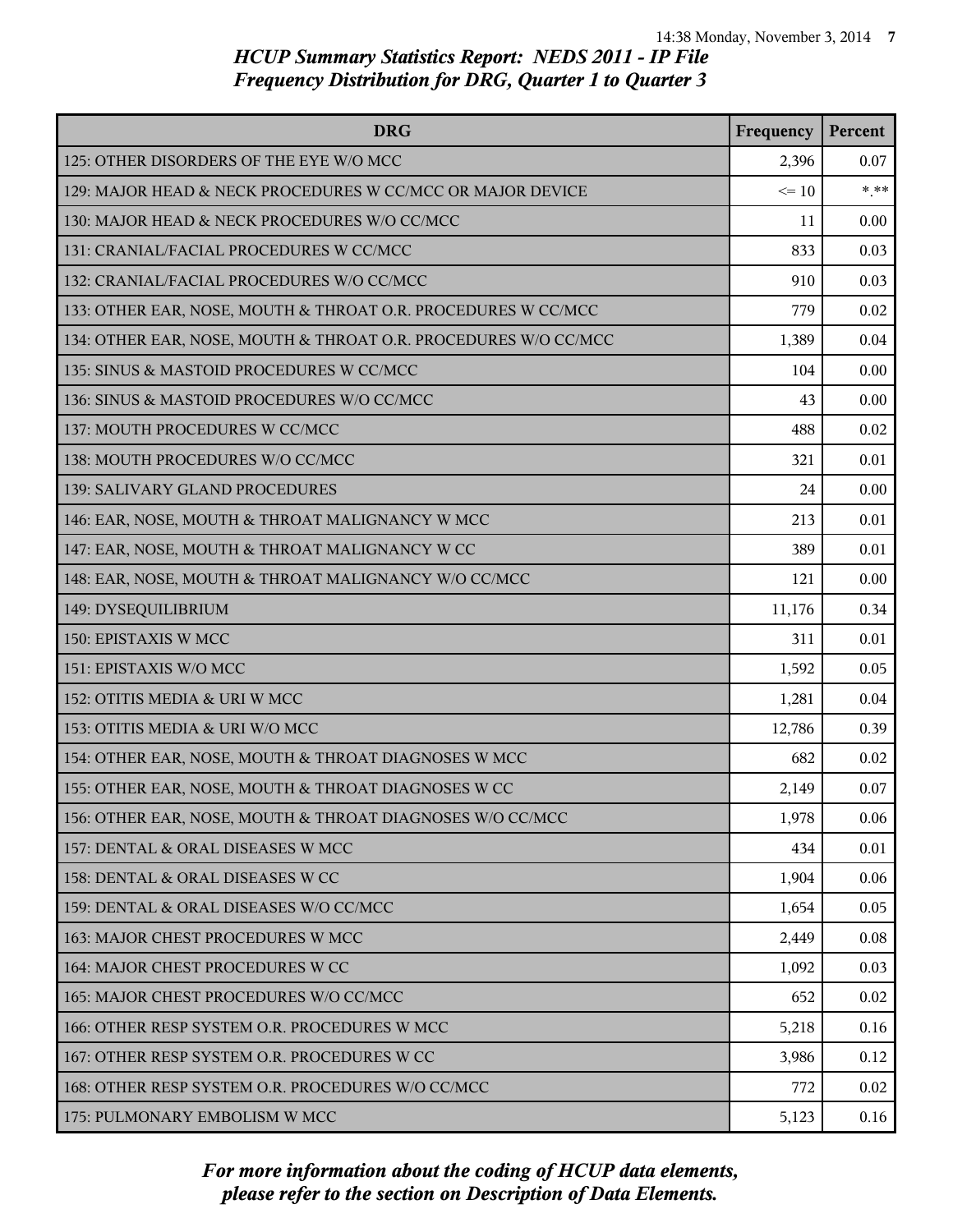| <b>DRG</b>                                                        | Frequency | Percent |
|-------------------------------------------------------------------|-----------|---------|
| 176: PULMONARY EMBOLISM W/O MCC                                   | 16,079    | 0.50    |
| 177: RESPIRATORY INFECTIONS & INFLAMMATIONS W MCC                 | 16,034    | 0.49    |
| 178: RESPIRATORY INFECTIONS & INFLAMMATIONS W CC                  | 14,064    | 0.43    |
| 179: RESPIRATORY INFECTIONS & INFLAMMATIONS W/O CC/MCC            | 3,823     | 0.12    |
| 180: RESPIRATORY NEOPLASMS W MCC                                  | 5,350     | 0.17    |
| 181: RESPIRATORY NEOPLASMS W CC                                   | 5,628     | 0.17    |
| 182: RESPIRATORY NEOPLASMS W/O CC/MCC                             | 608       | 0.02    |
| 183: MAJOR CHEST TRAUMA W MCC                                     | 915       | 0.03    |
| 184: MAJOR CHEST TRAUMA W CC                                      | 2,163     | 0.07    |
| 185: MAJOR CHEST TRAUMA W/O CC/MCC                                | 933       | 0.03    |
| 186: PLEURAL EFFUSION W MCC                                       | 2,522     | 0.08    |
| 187: PLEURAL EFFUSION W CC                                        | 2,416     | 0.07    |
| 188: PLEURAL EFFUSION W/O CC/MCC                                  | 734       | 0.02    |
| 189: PULMONARY EDEMA & RESPIRATORY FAILURE                        | 27,446    | 0.85    |
| 190: CHRONIC OBSTRUCTIVE PULMONARY DISEASE W MCC                  | 39,432    | 1.22    |
| 191: CHRONIC OBSTRUCTIVE PULMONARY DISEASE W CC                   | 40,342    | 1.25    |
| 192: CHRONIC OBSTRUCTIVE PULMONARY DISEASE W/O CC/MCC             | 35,848    | 1.11    |
| 193: SIMPLE PNEUMONIA & PLEURISY W MCC                            | 32,559    | 1.01    |
| 194: SIMPLE PNEUMONIA & PLEURISY W CC                             | 60,886    | 1.88    |
| 195: SIMPLE PNEUMONIA & PLEURISY W/O CC/MCC                       | 33,525    | 1.03    |
| 196: INTERSTITIAL LUNG DISEASE W MCC                              | 1,733     | 0.05    |
| 197: INTERSTITIAL LUNG DISEASE W CC                               | 1,625     | 0.05    |
| 198: INTERSTITIAL LUNG DISEASE W/O CC/MCC                         | 822       | 0.03    |
| 199: PNEUMOTHORAX W MCC                                           | 1,175     | 0.04    |
| 200: PNEUMOTHORAX W CC                                            | 3,199     | 0.10    |
| 201: PNEUMOTHORAX W/O CC/MCC                                      | 2,573     | 0.08    |
| 202: BRONCHITIS & ASTHMA W CC/MCC                                 | 20,661    | 0.64    |
| 203: BRONCHITIS & ASTHMA W/O CC/MCC                               | 32,422    | 1.00    |
| 204: RESPIRATORY SIGNS & SYMPTOMS                                 | 7,623     | 0.24    |
| 205: OTHER RESPIRATORY SYSTEM DIAGNOSES W MCC                     | 2,099     | 0.06    |
| 206: OTHER RESPIRATORY SYSTEM DIAGNOSES W/O MCC                   | 7,351     | 0.23    |
| 207: RESPIRATORY SYSTEM DIAGNOSIS W VENTILATOR SUPPORT 96+ HOURS  | 9,627     | 0.30    |
| 208: RESPIRATORY SYSTEM DIAGNOSIS W VENTILATOR SUPPORT < 96 HOURS | 19,749    | 0.61    |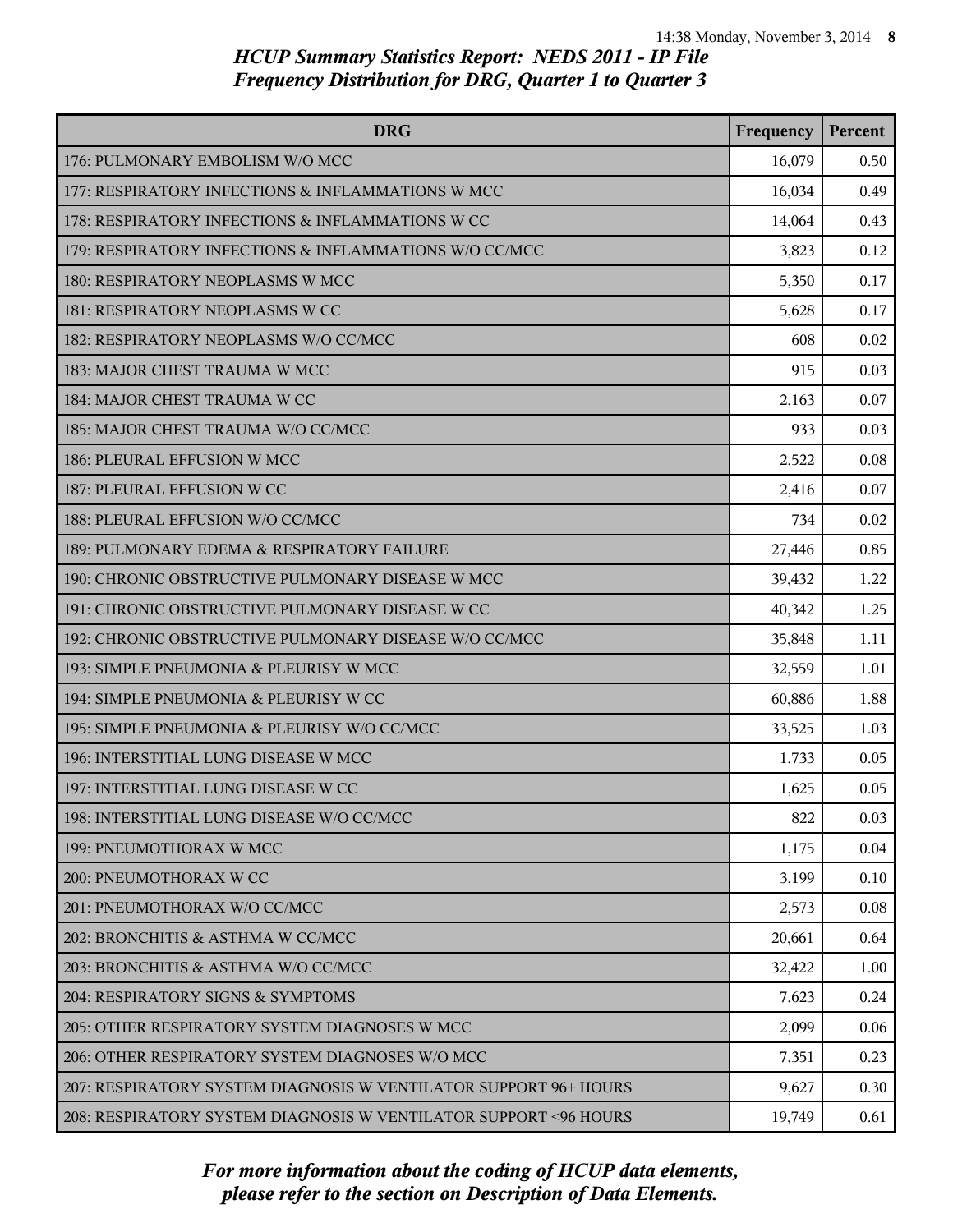| <b>DRG</b>                                                                          | Frequency | Percent |
|-------------------------------------------------------------------------------------|-----------|---------|
| 215: OTHER HEART ASSIST SYSTEM IMPLANT                                              | 17        | 0.00    |
| 216: CARDIAC VALVE & OTH MAJ CARDIOTHORACIC PROC W CARD CATH W MCC                  | 1,298     | 0.04    |
| 217: CARDIAC VALVE & OTH MAJ CARDIOTHORACIC PROC W CARD CATH W CC                   | 473       | 0.01    |
| 218: CARDIAC VALVE & OTH MAJ CARDIOTHORACIC PROC W CARD CATH W/O CC/MCC             | 67        | 0.00    |
| 219: CARDIAC VALVE & OTH MAJ CARDIOTHORACIC PROC W/O CARD CATH W MCC                | 495       | 0.02    |
| 220: CARDIAC VALVE & OTH MAJ CARDIOTHORACIC PROC W/O CARD CATH W CC                 | 186       | 0.01    |
| 221: CARDIAC VALVE & OTH MAJ CARDIOTHORACIC PROC W/O CARD CATH W/O CC/MCC           | 29        | 0.00    |
| 222: CARDIAC DEFIB IMPLANT W CARDIAC CATH W AMI/HF/SHOCK W MCC                      | 434       | 0.01    |
| 223: CARDIAC DEFIB IMPLANT W CARDIAC CATH W AMI/HF/SHOCK W/O MCC                    | 396       | 0.01    |
| 224: CARDIAC DEFIB IMPLANT W CARDIAC CATH W/O AMI/HF/SHOCK W MCC                    | 557       | 0.02    |
| 225: CARDIAC DEFIB IMPLANT W CARDIAC CATH W/O AMI/HF/SHOCK W/O MCC                  | 632       | 0.02    |
| 226: CARDIAC DEFIBRILLATOR IMPLANT W/O CARDIAC CATH W MCC                           | 852       | 0.03    |
| 227: CARDIAC DEFIBRILLATOR IMPLANT W/O CARDIAC CATH W/O MCC                         | 1,807     | 0.06    |
| 228: OTHER CARDIOTHORACIC PROCEDURES W MCC                                          | 231       | 0.01    |
| 229: OTHER CARDIOTHORACIC PROCEDURES W CC                                           | 197       | 0.01    |
| 230: OTHER CARDIOTHORACIC PROCEDURES W/O CC/MCC                                     | 25        | 0.00    |
| 231: CORONARY BYPASS W PTCA W MCC                                                   | 280       | 0.01    |
| 232: CORONARY BYPASS W PTCA W/O MCC                                                 | 312       | 0.01    |
| 233: CORONARY BYPASS W CARDIAC CATH W MCC                                           | 2,271     | 0.07    |
| 234: CORONARY BYPASS W CARDIAC CATH W/O MCC                                         | 3,641     | 0.11    |
| 235: CORONARY BYPASS W/O CARDIAC CATH W MCC                                         | 205       | 0.01    |
| 236: CORONARY BYPASS W/O CARDIAC CATH W/O MCC                                       | 349       | 0.01    |
| 237: MAJOR CARDIOVASC PROCEDURES W MCC OR THORACIC AORTIC ANEURYSM<br><b>REPAIR</b> | 3,976     | 0.12    |
| 238: MAJOR CARDIOVASC PROCEDURES W/O MCC                                            | 3,214     | 0.10    |
| 239: AMPUTATION FOR CIRC SYS DISORDERS EXC UPPER LIMB & TOE W MCC                   | 1,227     | 0.04    |
| 240: AMPUTATION FOR CIRC SYS DISORDERS EXC UPPER LIMB & TOE W CC                    | 1,212     | 0.04    |
| 241: AMPUTATION FOR CIRC SYS DISORDERS EXC UPPER LIMB & TOE W/O CC/MCC              | 97        | 0.00    |
| 242: PERMANENT CARDIAC PACEMAKER IMPLANT W MCC                                      | 3,337     | 0.10    |
| 243: PERMANENT CARDIAC PACEMAKER IMPLANT W CC                                       | 6,128     | 0.19    |
| 244: PERMANENT CARDIAC PACEMAKER IMPLANT W/O CC/MCC                                 | 5,247     | 0.16    |
| 245: AICD GENERATOR PROCEDURES                                                      | 368       | 0.01    |
| 246: PERC CARDIOVASC PROC W DRUG-ELUTING STENT W MCC OR 4+ VESSELS/STENTS           | 5,999     | 0.19    |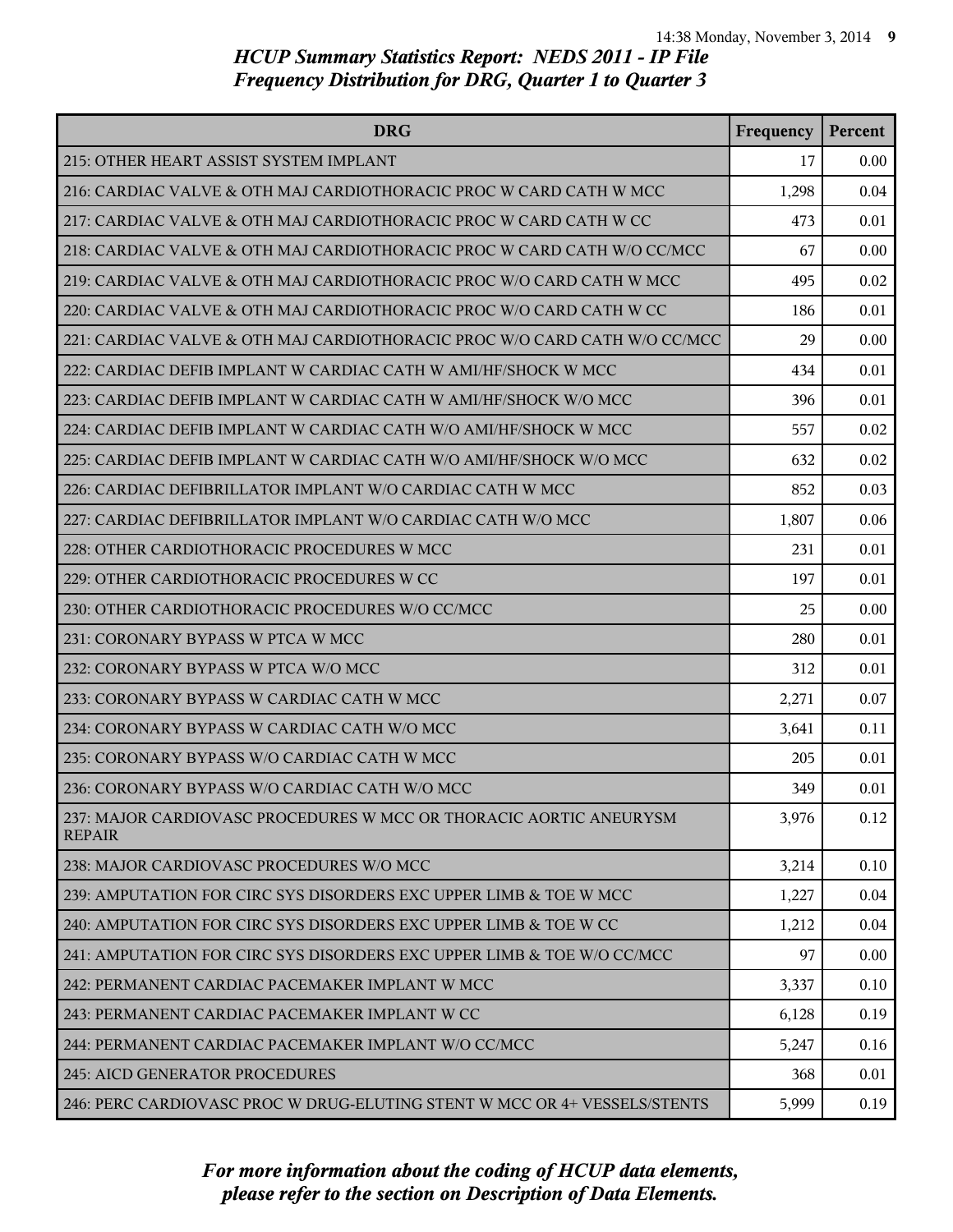| <b>DRG</b>                                                                | Frequency | Percent |
|---------------------------------------------------------------------------|-----------|---------|
| 247: PERC CARDIOVASC PROC W DRUG-ELUTING STENT W/O MCC                    | 26,573    | 0.82    |
| 248: PERC CARDIOVASC PROC W NON-DRUG-ELUTING STENT W MCC OR 4+ VES/STENTS | 2,810     | 0.09    |
| 249: PERC CARDIOVASC PROC W NON-DRUG-ELUTING STENT W/O MCC                | 8,612     | 0.27    |
| 250: PERC CARDIOVASC PROC W/O CORONARY ARTERY STENT W MCC                 | 1,447     | 0.04    |
| 251: PERC CARDIOVASC PROC W/O CORONARY ARTERY STENT W/O MCC               | 5,259     | 0.16    |
| 252: OTHER VASCULAR PROCEDURES W MCC                                      | 5,663     | 0.17    |
| 253: OTHER VASCULAR PROCEDURES W CC                                       | 5,129     | 0.16    |
| 254: OTHER VASCULAR PROCEDURES W/O CC/MCC                                 | 1,871     | 0.06    |
| 255: UPPER LIMB & TOE AMPUTATION FOR CIRC SYSTEM DISORDERS W MCC          | 313       | 0.01    |
| 256: UPPER LIMB & TOE AMPUTATION FOR CIRC SYSTEM DISORDERS W CC           | 602       | 0.02    |
| 257: UPPER LIMB & TOE AMPUTATION FOR CIRC SYSTEM DISORDERS W/O CC/MCC     | 25        | 0.00    |
| 258: CARDIAC PACEMAKER DEVICE REPLACEMENT W MCC                           | 107       | 0.00    |
| 259: CARDIAC PACEMAKER DEVICE REPLACEMENT W/O MCC                         | 526       | 0.02    |
| 260: CARDIAC PACEMAKER REVISION EXCEPT DEVICE REPLACEMENT W MCC           | 231       | 0.01    |
| 261: CARDIAC PACEMAKER REVISION EXCEPT DEVICE REPLACEMENT W CC            | 389       | 0.01    |
| 262: CARDIAC PACEMAKER REVISION EXCEPT DEVICE REPLACEMENT W/O CC/MCC      | 243       | 0.01    |
| 263: VEIN LIGATION & STRIPPING                                            | 86        | 0.00    |
| 264: OTHER CIRCULATORY SYSTEM O.R. PROCEDURES                             | 3,366     | 0.10    |
| 265: AICD LEAD PROCEDURES                                                 | 101       | 0.00    |
| 280: ACUTE MYOCARDIAL INFARCTION, DISCHARGED ALIVE W MCC                  | 15,166    | 0.47    |
| 281: ACUTE MYOCARDIAL INFARCTION, DISCHARGED ALIVE W CC                   | 11,974    | 0.37    |
| 282: ACUTE MYOCARDIAL INFARCTION, DISCHARGED ALIVE W/O CC/MCC             | 9,960     | 0.31    |
| 283: ACUTE MYOCARDIAL INFARCTION, EXPIRED W MCC                           | 2,420     | 0.07    |
| 284: ACUTE MYOCARDIAL INFARCTION, EXPIRED W CC                            | 571       | 0.02    |
| 285: ACUTE MYOCARDIAL INFARCTION, EXPIRED W/O CC/MCC                      | 241       | 0.01    |
| 286: CIRCULATORY DISORDERS EXCEPT AMI, W CARD CATH W MCC                  | 5,924     | 0.18    |
| 287: CIRCULATORY DISORDERS EXCEPT AMI, W CARD CATH W/O MCC                | 36,404    | 1.12    |
| 288: ACUTE & SUBACUTE ENDOCARDITIS W MCC                                  | 613       | 0.02    |
| 289: ACUTE & SUBACUTE ENDOCARDITIS W CC                                   | 351       | 0.01    |
| 290: ACUTE & SUBACUTE ENDOCARDITIS W/O CC/MCC                             | 103       | 0.00    |
| 291: HEART FAILURE & SHOCK W MCC                                          | 43,198    | 1.33    |
| 292: HEART FAILURE & SHOCK W CC                                           | 53,240    | 1.64    |
| 293: HEART FAILURE & SHOCK W/O CC/MCC                                     | 22,845    | 0.71    |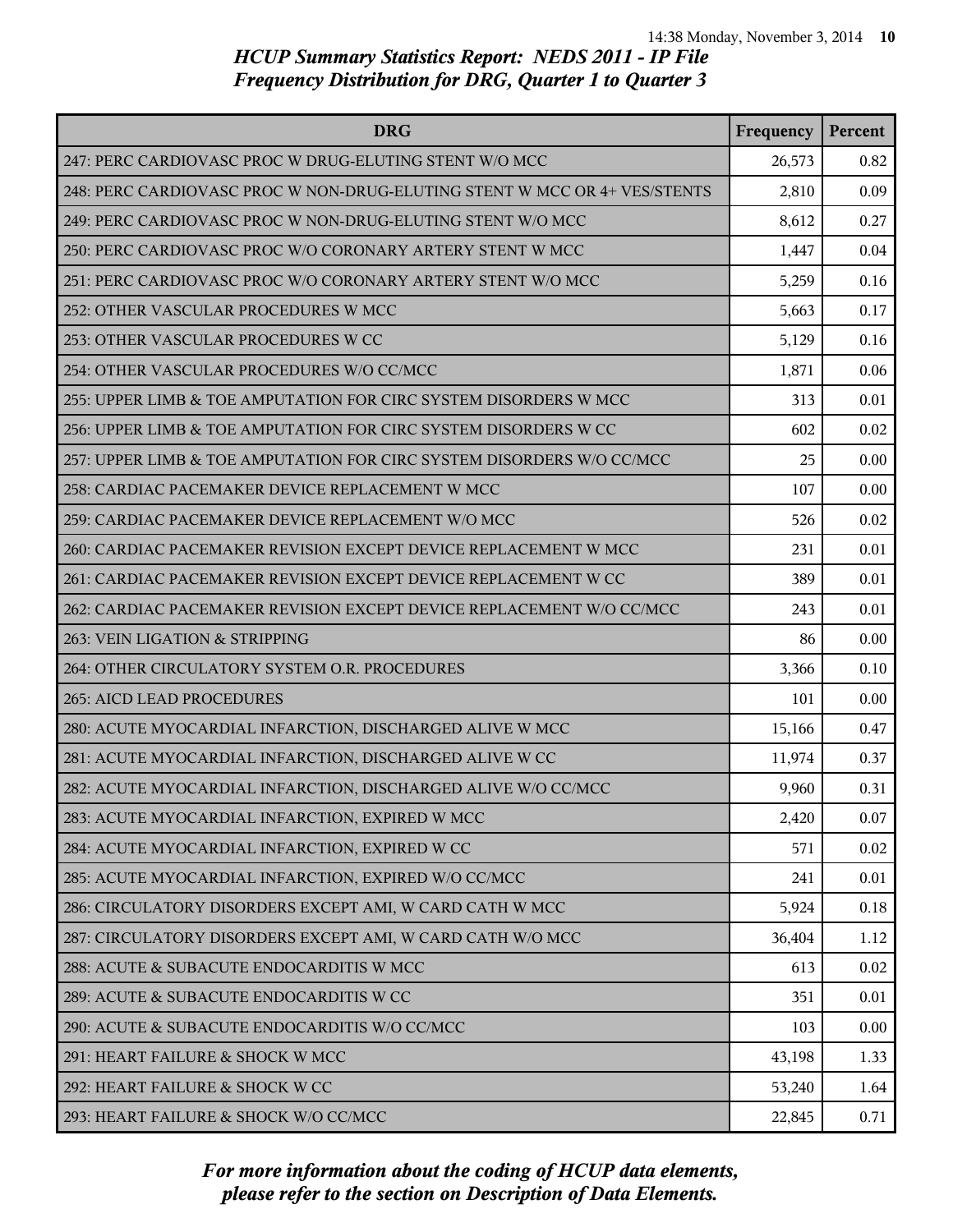| <b>DRG</b>                                                | Frequency | Percent |
|-----------------------------------------------------------|-----------|---------|
| 294: DEEP VEIN THROMBOPHLEBITIS W CC/MCC                  | 257       | 0.01    |
| 295: DEEP VEIN THROMBOPHLEBITIS W/O CC/MCC                | 97        | 0.00    |
| 296: CARDIAC ARREST, UNEXPLAINED W MCC                    | 582       | 0.02    |
| 297: CARDIAC ARREST, UNEXPLAINED W CC                     | 165       | 0.01    |
| 298: CARDIAC ARREST, UNEXPLAINED W/O CC/MCC               | 89        | 0.00    |
| 299: PERIPHERAL VASCULAR DISORDERS W MCC                  | 5,685     | 0.18    |
| 300: PERIPHERAL VASCULAR DISORDERS W CC                   | 11,574    | 0.36    |
| 301: PERIPHERAL VASCULAR DISORDERS W/O CC/MCC             | 7,592     | 0.23    |
| 302: ATHEROSCLEROSIS W MCC                                | 1,302     | 0.04    |
| 303: ATHEROSCLEROSIS W/O MCC                              | 11,774    | 0.36    |
| 304: HYPERTENSION W MCC                                   | 1,072     | 0.03    |
| 305: HYPERTENSION W/O MCC                                 | 15,458    | 0.48    |
| 306: CARDIAC CONGENITAL & VALVULAR DISORDERS W MCC        | 625       | 0.02    |
| 307: CARDIAC CONGENITAL & VALVULAR DISORDERS W/O MCC      | 1,364     | 0.04    |
| 308: CARDIAC ARRHYTHMIA & CONDUCTION DISORDERS W MCC      | 14,795    | 0.46    |
| 309: CARDIAC ARRHYTHMIA & CONDUCTION DISORDERS W CC       | 27,056    | 0.84    |
| 310: CARDIAC ARRHYTHMIA & CONDUCTION DISORDERS W/O CC/MCC | 36,040    | 1.11    |
| 311: ANGINA PECTORIS                                      | 5,061     | 0.16    |
| 312: SYNCOPE & COLLAPSE                                   | 47,320    | 1.46    |
| 313: CHEST PAIN                                           | 70,285    | 2.17    |
| 314: OTHER CIRCULATORY SYSTEM DIAGNOSES W MCC             | 13,041    | 0.40    |
| 315: OTHER CIRCULATORY SYSTEM DIAGNOSES W CC              | 7,748     | 0.24    |
| 316: OTHER CIRCULATORY SYSTEM DIAGNOSES W/O CC/MCC        | 3,368     | 0.10    |
| 326: STOMACH, ESOPHAGEAL & DUODENAL PROC W MCC            | 2,537     | 0.08    |
| 327: STOMACH, ESOPHAGEAL & DUODENAL PROC W CC             | 1,417     | 0.04    |
| 328: STOMACH, ESOPHAGEAL & DUODENAL PROC W/O CC/MCC       | 1,356     | 0.04    |
| 329: MAJOR SMALL & LARGE BOWEL PROCEDURES W MCC           | 10,138    | 0.31    |
| 330: MAJOR SMALL & LARGE BOWEL PROCEDURES W CC            | 8,710     | 0.27    |
| 331: MAJOR SMALL & LARGE BOWEL PROCEDURES W/O CC/MCC      | 2,384     | 0.07    |
| 332: RECTAL RESECTION W MCC                               | 118       | 0.00    |
| 333: RECTAL RESECTION W CC                                | 182       | 0.01    |
| 334: RECTAL RESECTION W/O CC/MCC                          | 56        | 0.00    |
| 335: PERITONEAL ADHESIOLYSIS W MCC                        | 1,570     | 0.05    |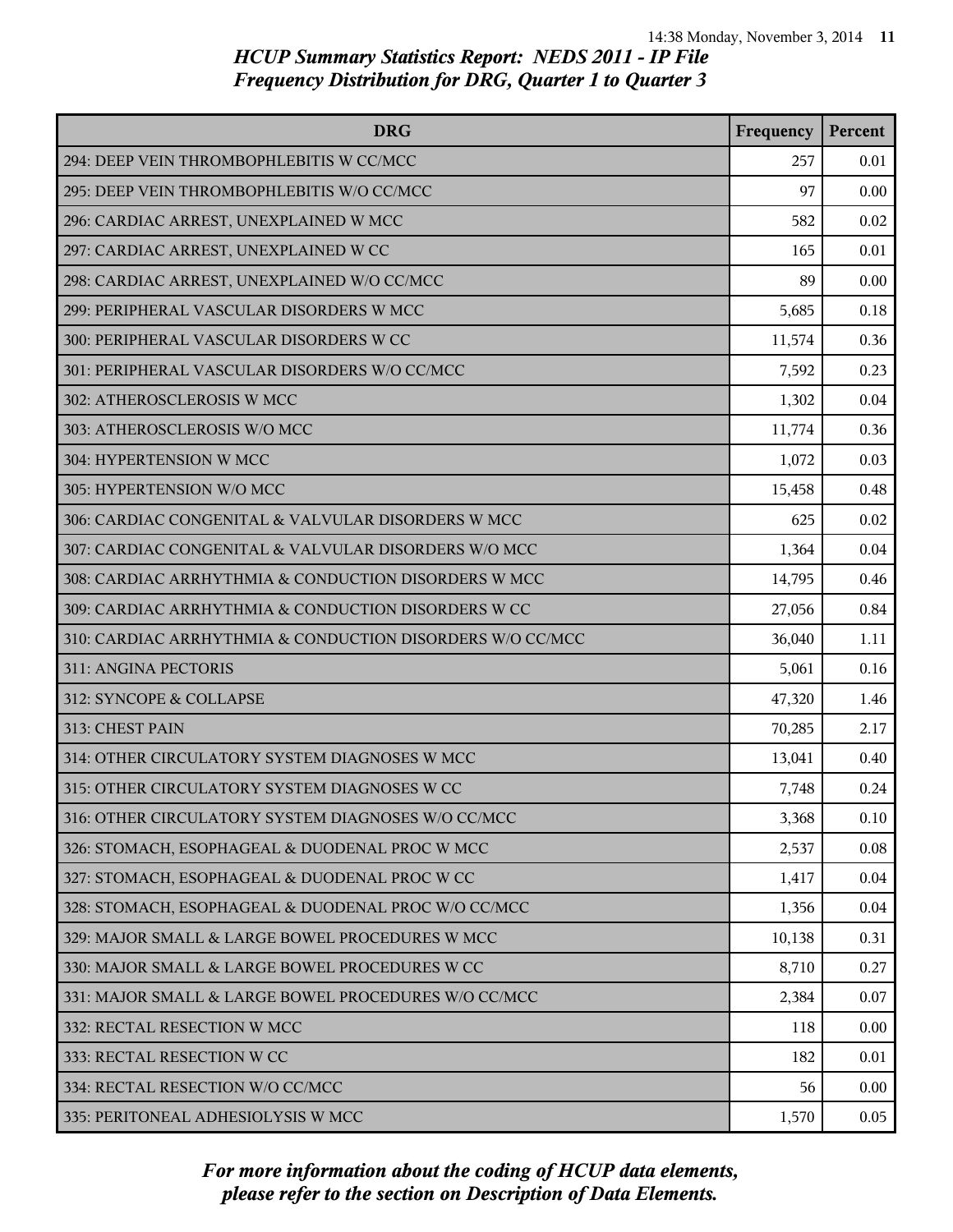| <b>DRG</b>                                                               | Frequency | Percent |
|--------------------------------------------------------------------------|-----------|---------|
| 336: PERITONEAL ADHESIOLYSIS W CC                                        | 3,348     | 0.10    |
| 337: PERITONEAL ADHESIOLYSIS W/O CC/MCC                                  | 2,659     | 0.08    |
| 338: APPENDECTOMY W COMPLICATED PRINCIPAL DIAG W MCC                     | 637       | 0.02    |
| 339: APPENDECTOMY W COMPLICATED PRINCIPAL DIAG W CC                      | 2,734     | 0.08    |
| 340: APPENDECTOMY W COMPLICATED PRINCIPAL DIAG W/O CC/MCC                | 6,283     | 0.19    |
| 341: APPENDECTOMY W/O COMPLICATED PRINCIPAL DIAG W MCC                   | 609       | 0.02    |
| 342: APPENDECTOMY W/O COMPLICATED PRINCIPAL DIAG W CC                    | 3,059     | 0.09    |
| 343: APPENDECTOMY W/O COMPLICATED PRINCIPAL DIAG W/O CC/MCC              | 24,873    | 0.77    |
| 344: MINOR SMALL & LARGE BOWEL PROCEDURES W MCC                          | 97        | 0.00    |
| 345: MINOR SMALL & LARGE BOWEL PROCEDURES W CC                           | 244       | 0.01    |
| 346: MINOR SMALL & LARGE BOWEL PROCEDURES W/O CC/MCC                     | 167       | 0.01    |
| 347: ANAL & STOMAL PROCEDURES W MCC                                      | 394       | 0.01    |
| 348: ANAL & STOMAL PROCEDURES W CC                                       | 1,454     | 0.04    |
| 349: ANAL & STOMAL PROCEDURES W/O CC/MCC                                 | 2,112     | 0.07    |
| 350: INGUINAL & FEMORAL HERNIA PROCEDURES W MCC                          | 311       | 0.01    |
| 351: INGUINAL & FEMORAL HERNIA PROCEDURES W CC                           | 931       | 0.03    |
| 352: INGUINAL & FEMORAL HERNIA PROCEDURES W/O CC/MCC                     | 1,747     | 0.05    |
| 353: HERNIA PROCEDURES EXCEPT INGUINAL & FEMORAL W MCC                   | 559       | 0.02    |
| 354: HERNIA PROCEDURES EXCEPT INGUINAL & FEMORAL W CC                    | 1,716     | 0.05    |
| 355: HERNIA PROCEDURES EXCEPT INGUINAL & FEMORAL W/O CC/MCC              | 1,898     | 0.06    |
| 356: OTHER DIGESTIVE SYSTEM O.R. PROCEDURES W MCC                        | 1,858     | 0.06    |
| 357: OTHER DIGESTIVE SYSTEM O.R. PROCEDURES W CC                         | 1,942     | 0.06    |
| 358: OTHER DIGESTIVE SYSTEM O.R. PROCEDURES W/O CC/MCC                   | 854       | 0.03    |
| 368: MAJOR ESOPHAGEAL DISORDERS W MCC                                    | 1,081     | 0.03    |
| 369: MAJOR ESOPHAGEAL DISORDERS W CC                                     | 2,192     | 0.07    |
| 370: MAJOR ESOPHAGEAL DISORDERS W/O CC/MCC                               | 961       | 0.03    |
| 371: MAJOR GASTROINTESTINAL DISORDERS & PERITONEAL INFECTIONS W MCC      | 5,906     | 0.18    |
| 372: MAJOR GASTROINTESTINAL DISORDERS & PERITONEAL INFECTIONS W CC       | 11,045    | 0.34    |
| 373: MAJOR GASTROINTESTINAL DISORDERS & PERITONEAL INFECTIONS W/O CC/MCC | 5,555     | 0.17    |
| 374: DIGESTIVE MALIGNANCY W MCC                                          | 2,055     | 0.06    |
| 375: DIGESTIVE MALIGNANCY W CC                                           | 4,593     | 0.14    |
| 376: DIGESTIVE MALIGNANCY W/O CC/MCC                                     | 580       | 0.02    |
| 377: G.I. HEMORRHAGE W MCC                                               | 13,039    | 0.40    |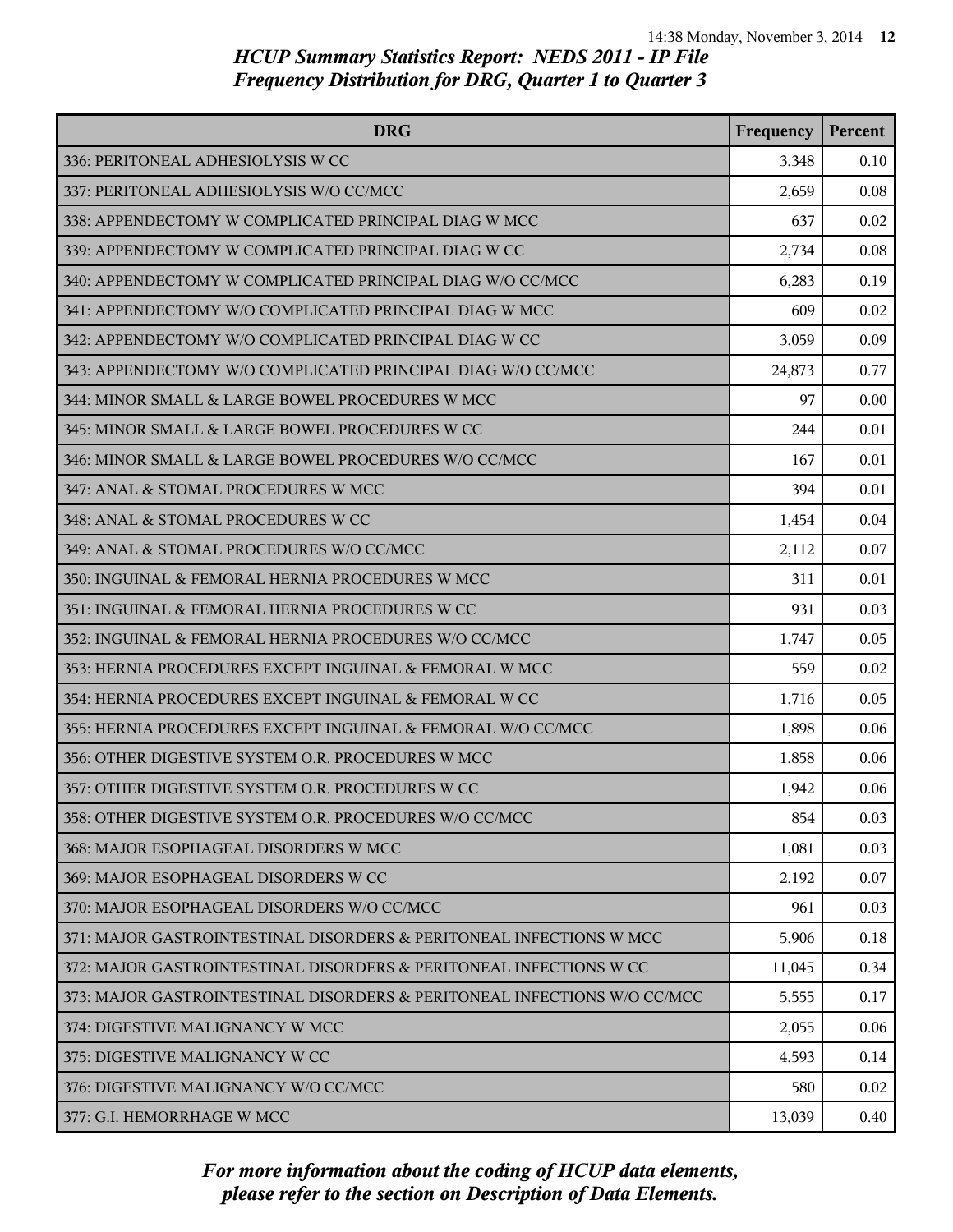| <b>DRG</b>                                                               | Frequency | Percent |
|--------------------------------------------------------------------------|-----------|---------|
| 378: G.I. HEMORRHAGE W CC                                                | 38,877    | 1.20    |
| 379: G.I. HEMORRHAGE W/O CC/MCC                                          | 14,539    | 0.45    |
| 380: COMPLICATED PEPTIC ULCER W MCC                                      | 775       | 0.02    |
| 381: COMPLICATED PEPTIC ULCER W CC                                       | 1,864     | 0.06    |
| 382: COMPLICATED PEPTIC ULCER W/O CC/MCC                                 | 1,109     | 0.03    |
| 383: UNCOMPLICATED PEPTIC ULCER W MCC                                    | 386       | 0.01    |
| 384: UNCOMPLICATED PEPTIC ULCER W/O MCC                                  | 3,335     | 0.10    |
| 385: INFLAMMATORY BOWEL DISEASE W MCC                                    | 979       | 0.03    |
| 386: INFLAMMATORY BOWEL DISEASE W CC                                     | 5,413     | 0.17    |
| 387: INFLAMMATORY BOWEL DISEASE W/O CC/MCC                               | 4,527     | 0.14    |
| 388: G.I. OBSTRUCTION W MCC                                              | 4,561     | 0.14    |
| 389: G.I. OBSTRUCTION W CC                                               | 16,175    | 0.50    |
| 390: G.I. OBSTRUCTION W/O CC/MCC                                         | 16,568    | 0.51    |
| 391: ESOPHAGITIS, GASTROENT & MISC DIGEST DISORDERS W MCC                | 14,700    | 0.45    |
| 392: ESOPHAGITIS, GASTROENT & MISC DIGEST DISORDERS W/O MCC              | 119,927   | 3.70    |
| 393: OTHER DIGESTIVE SYSTEM DIAGNOSES W MCC                              | 6,111     | 0.19    |
| 394: OTHER DIGESTIVE SYSTEM DIAGNOSES W CC                               | 15,849    | 0.49    |
| 395: OTHER DIGESTIVE SYSTEM DIAGNOSES W/O CC/MCC                         | 9,148     | 0.28    |
| 405: PANCREAS, LIVER & SHUNT PROCEDURES W MCC                            | 635       | 0.02    |
| 406: PANCREAS, LIVER & SHUNT PROCEDURES W CC                             | 315       | 0.01    |
| 407: PANCREAS, LIVER & SHUNT PROCEDURES W/O CC/MCC                       | 97        | 0.00    |
| 408: BILIARY TRACT PROC EXCEPT ONLY CHOLECYST W OR W/O C.D.E. W MCC      | 218       | 0.01    |
| 409: BILIARY TRACT PROC EXCEPT ONLY CHOLECYST W OR W/O C.D.E. W CC       | 200       | 0.01    |
| 410: BILIARY TRACT PROC EXCEPT ONLY CHOLECYST W OR W/O C.D.E. W/O CC/MCC | 98        | 0.00    |
| 411: CHOLECYSTECTOMY W C.D.E. W MCC                                      | 137       | 0.00    |
| 412: CHOLECYSTECTOMY W C.D.E. W CC                                       | 176       | 0.01    |
| 413: CHOLECYSTECTOMY W C.D.E. W/O CC/MCC                                 | 139       | 0.00    |
| 414: CHOLECYSTECTOMY EXCEPT BY LAPAROSCOPE W/O C.D.E. W MCC              | 1,000     | 0.03    |
| 415: CHOLECYSTECTOMY EXCEPT BY LAPAROSCOPE W/O C.D.E. W CC               | 1,243     | 0.04    |
| 416: CHOLECYSTECTOMY EXCEPT BY LAPAROSCOPE W/O C.D.E. W/O CC/MCC         | 1,029     | 0.03    |
| 417: LAPAROSCOPIC CHOLECYSTECTOMY W/O C.D.E. W MCC                       | 6,509     | 0.20    |
| 418: LAPAROSCOPIC CHOLECYSTECTOMY W/O C.D.E. W CC                        | 12,514    | 0.39    |
| 419: LAPAROSCOPIC CHOLECYSTECTOMY W/O C.D.E. W/O CC/MCC                  | 22,655    | 0.70    |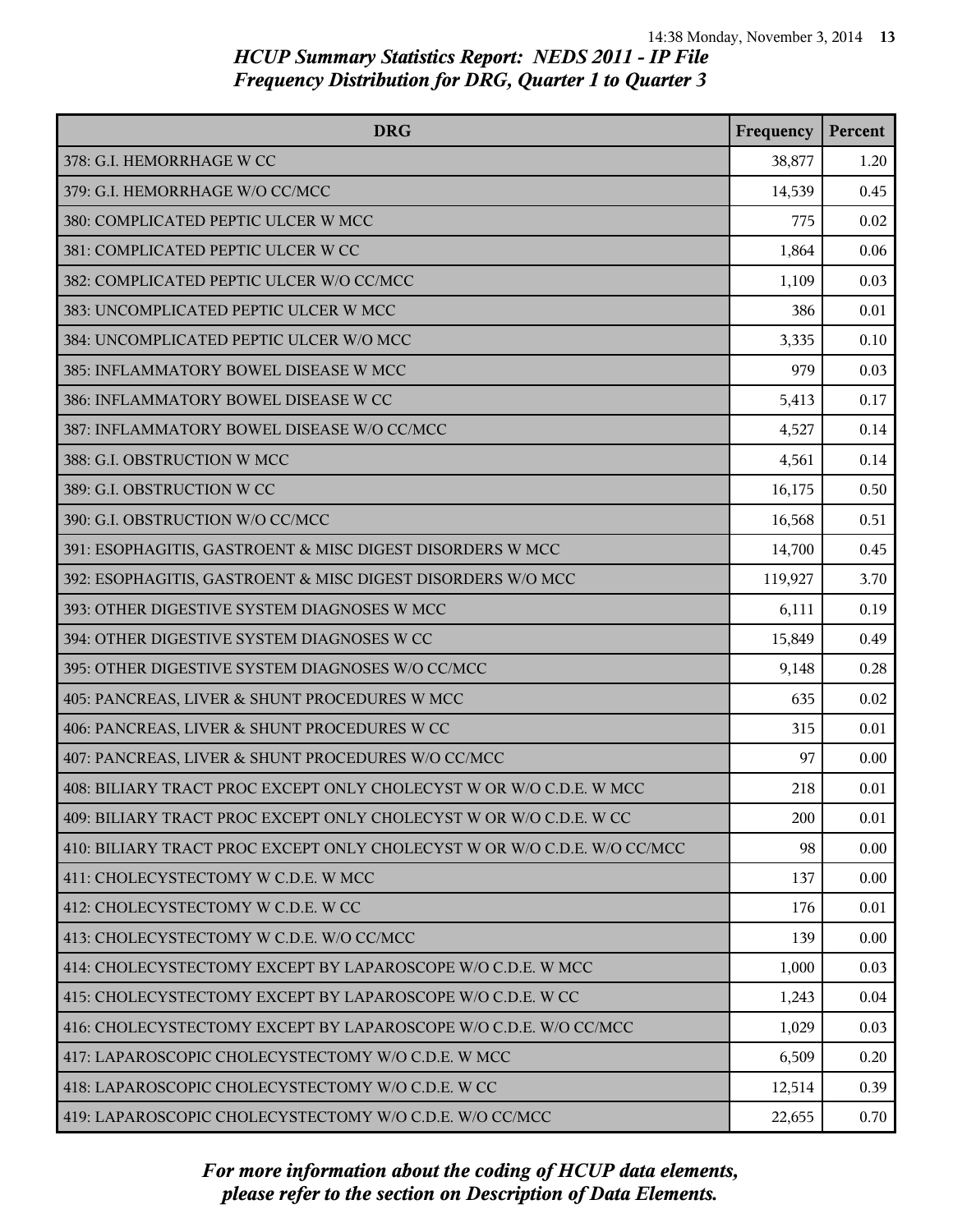| <b>DRG</b>                                                              | Frequency | Percent |
|-------------------------------------------------------------------------|-----------|---------|
| 420: HEPATOBILIARY DIAGNOSTIC PROCEDURES W MCC                          | 104       | 0.00    |
| 421: HEPATOBILIARY DIAGNOSTIC PROCEDURES W CC                           | 133       | 0.00    |
| 422: HEPATOBILIARY DIAGNOSTIC PROCEDURES W/O CC/MCC                     | 52        | 0.00    |
| 423: OTHER HEPATOBILIARY OR PANCREAS O.R. PROCEDURES W MCC              | 363       | 0.01    |
| 424: OTHER HEPATOBILIARY OR PANCREAS O.R. PROCEDURES W CC               | 193       | 0.01    |
| 425: OTHER HEPATOBILIARY OR PANCREAS O.R. PROCEDURES W/O CC/MCC         | 24        | 0.00    |
| 432: CIRRHOSIS & ALCOHOLIC HEPATITIS W MCC                              | 5,994     | 0.19    |
| 433: CIRRHOSIS & ALCOHOLIC HEPATITIS W CC                               | 4,536     | 0.14    |
| 434: CIRRHOSIS & ALCOHOLIC HEPATITIS W/O CC/MCC                         | 302       | 0.01    |
| 435: MALIGNANCY OF HEPATOBILIARY SYSTEM OR PANCREAS W MCC               | 2,924     | 0.09    |
| 436: MALIGNANCY OF HEPATOBILIARY SYSTEM OR PANCREAS W CC                | 3,244     | 0.10    |
| 437: MALIGNANCY OF HEPATOBILIARY SYSTEM OR PANCREAS W/O CC/MCC          | 488       | 0.02    |
| 438: DISORDERS OF PANCREAS EXCEPT MALIGNANCY W MCC                      | 5,865     | 0.18    |
| 439: DISORDERS OF PANCREAS EXCEPT MALIGNANCY W CC                       | 16,423    | 0.51    |
| 440: DISORDERS OF PANCREAS EXCEPT MALIGNANCY W/O CC/MCC                 | 16,415    | 0.51    |
| 441: DISORDERS OF LIVER EXCEPT MALIG, CIRR, ALC HEPA W MCC              | 6,346     | 0.20    |
| 442: DISORDERS OF LIVER EXCEPT MALIG, CIRR, ALC HEPA W CC               | 8,068     | 0.25    |
| 443: DISORDERS OF LIVER EXCEPT MALIG, CIRR, ALC HEPA W/O CC/MCC         | 2,774     | 0.09    |
| 444: DISORDERS OF THE BILIARY TRACT W MCC                               | 3,453     | 0.11    |
| 445: DISORDERS OF THE BILIARY TRACT W CC                                | 5,744     | 0.18    |
| 446: DISORDERS OF THE BILIARY TRACT W/O CC/MCC                          | 6,231     | 0.19    |
| 453: COMBINED ANTERIOR/POSTERIOR SPINAL FUSION W MCC                    | 91        | 0.00    |
| 454: COMBINED ANTERIOR/POSTERIOR SPINAL FUSION W CC                     | 87        | 0.00    |
| 455: COMBINED ANTERIOR/POSTERIOR SPINAL FUSION W/O CC/MCC               | 43        | 0.00    |
| 456: SPINAL FUS EXC CERV W SPINAL CURV/MALIG/INFEC OR 9+ FUS W MCC      | 95        | 0.00    |
| 457: SPINAL FUS EXC CERV W SPINAL CURV/MALIG/INFEC OR 9+ FUS W CC       | 155       | 0.00    |
| 458: SPINAL FUS EXC CERV W SPINAL CURV/MALIG/INFEC OR 9+ FUS W/O CC/MCC | 16        | 0.00    |
| 459: SPINAL FUSION EXCEPT CERVICAL W MCC                                | 218       | 0.01    |
| 460: SPINAL FUSION EXCEPT CERVICAL W/O MCC                              | 1,193     | 0.04    |
| 461: BILATERAL OR MULTIPLE MAJOR JOINT PROCS OF LOWER EXTREMITY W MCC   | 17        | 0.00    |
| 462: BILATERAL OR MULTIPLE MAJOR JOINT PROCS OF LOWER EXTREMITY W/O MCC | 48        | 0.00    |
| 463: WND DEBRID & SKN GRFT EXC HAND, FOR MUSCULO-CONN TISS DIS W MCC    | 812       | 0.03    |
| 464: WND DEBRID & SKN GRFT EXC HAND, FOR MUSCULO-CONN TISS DIS W CC     | 1,358     | 0.04    |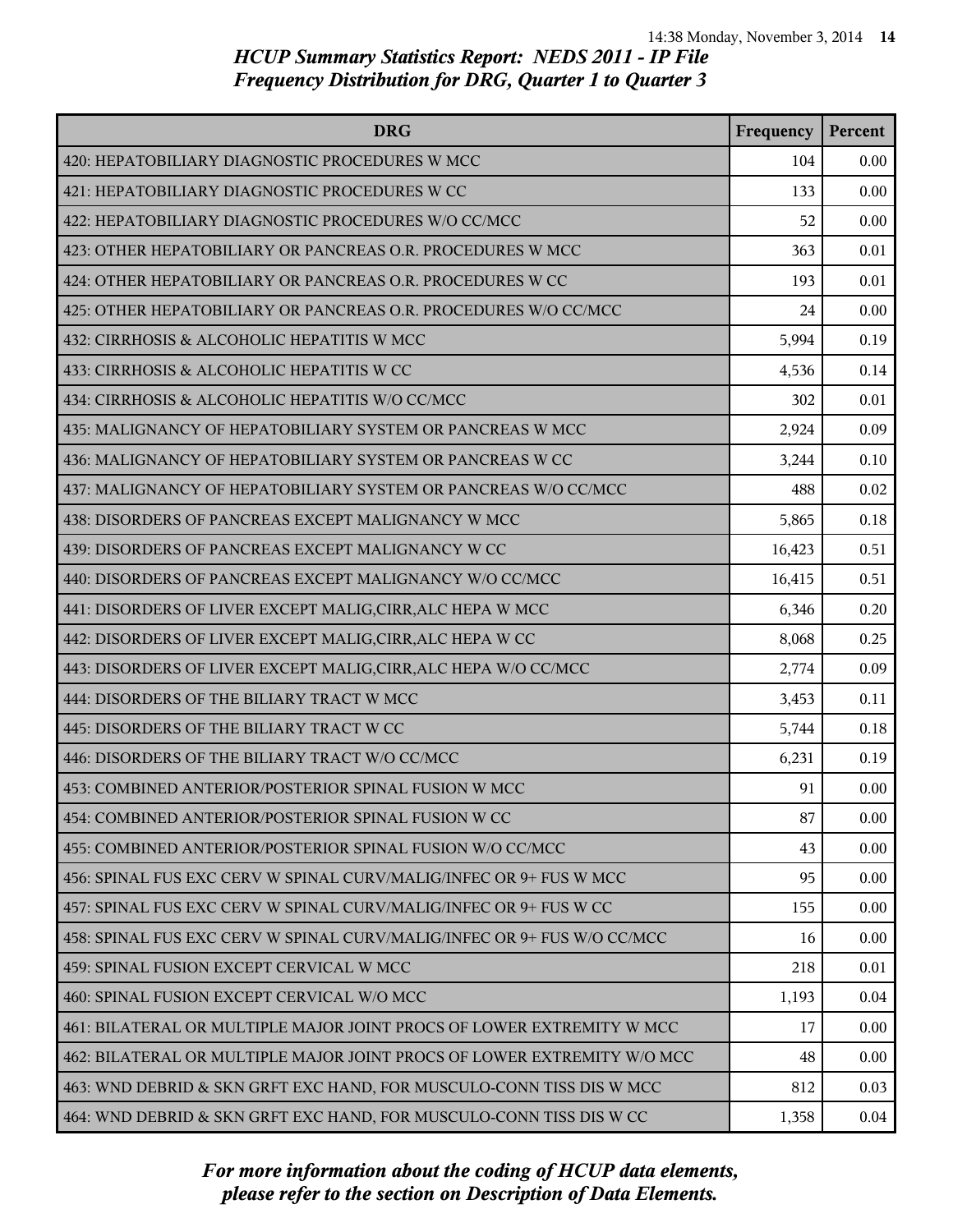| <b>DRG</b>                                                                | Frequency | Percent |
|---------------------------------------------------------------------------|-----------|---------|
| 465: WND DEBRID & SKN GRFT EXC HAND, FOR MUSCULO-CONN TISS DIS W/O CC/MCC | 443       | 0.01    |
| 466: REVISION OF HIP OR KNEE REPLACEMENT W MCC                            | 290       | 0.01    |
| 467: REVISION OF HIP OR KNEE REPLACEMENT W CC                             | 793       | 0.02    |
| 468: REVISION OF HIP OR KNEE REPLACEMENT W/O CC/MCC                       | 282       | 0.01    |
| 469: MAJOR JOINT REPLACEMENT OR REATTACHMENT OF LOWER EXTREMITY W MCC     | 3,001     | 0.09    |
| 470: MAJOR JOINT REPLACEMENT OR REATTACHMENT OF LOWER EXTREMITY W/O MCC   | 11,885    | 0.37    |
| 471: CERVICAL SPINAL FUSION W MCC                                         | 330       | 0.01    |
| 472: CERVICAL SPINAL FUSION W CC                                          | 533       | 0.02    |
| 473: CERVICAL SPINAL FUSION W/O CC/MCC                                    | 664       | 0.02    |
| 474: AMPUTATION FOR MUSCULOSKELETAL SYS & CONN TISSUE DIS W MCC           | 365       | 0.01    |
| 475: AMPUTATION FOR MUSCULOSKELETAL SYS & CONN TISSUE DIS W CC            | 426       | 0.01    |
| 476: AMPUTATION FOR MUSCULOSKELETAL SYS & CONN TISSUE DIS W/O CC/MCC      | 50        | 0.00    |
| 477: BIOPSIES OF MUSCULOSKELETAL SYSTEM & CONNECTIVE TISSUE W MCC         | 532       | 0.02    |
| 478: BIOPSIES OF MUSCULOSKELETAL SYSTEM & CONNECTIVE TISSUE W CC          | 1,492     | 0.05    |
| 479: BIOPSIES OF MUSCULOSKELETAL SYSTEM & CONNECTIVE TISSUE W/O CC/MCC    | 643       | 0.02    |
| 480: HIP & FEMUR PROCEDURES EXCEPT MAJOR JOINT W MCC                      | 5,412     | 0.17    |
| 481: HIP & FEMUR PROCEDURES EXCEPT MAJOR JOINT W CC                       | 17,590    | 0.54    |
| 482: HIP & FEMUR PROCEDURES EXCEPT MAJOR JOINT W/O CC/MCC                 | 8,436     | 0.26    |
| 483: MAJOR JOINT & LIMB REATTACHMENT PROC OF UPPER EXTREMITY W CC/MCC     | 404       | 0.01    |
| 484: MAJOR JOINT & LIMB REATTACHMENT PROC OF UPPER EXTREMITY W/O CC/MCC   | 250       | 0.01    |
| 485: KNEE PROCEDURES W PDX OF INFECTION W MCC                             | 210       | 0.01    |
| 486: KNEE PROCEDURES W PDX OF INFECTION W CC                              | 518       | 0.02    |
| 487: KNEE PROCEDURES W PDX OF INFECTION W/O CC/MCC                        | 256       | 0.01    |
| 488: KNEE PROCEDURES W/O PDX OF INFECTION W CC/MCC                        | 407       | 0.01    |
| 489: KNEE PROCEDURES W/O PDX OF INFECTION W/O CC/MCC                      | 430       | 0.01    |
| 490: BACK & NECK PROC EXC SPINAL FUSION W CC/MCC OR DISC DEVICE/NEUROSTIM | 1,286     | 0.04    |
| 491: BACK & NECK PROC EXC SPINAL FUSION W/O CC/MCC                        | 1,517     | 0.05    |
| 492: LOWER EXTREM & HUMER PROC EXCEPT HIP, FOOT, FEMUR W MCC              | 1,466     | 0.05    |
| 493: LOWER EXTREM & HUMER PROC EXCEPT HIP, FOOT, FEMUR W CC               | 6,073     | 0.19    |
| 494: LOWER EXTREM & HUMER PROC EXCEPT HIP, FOOT, FEMUR W/O CC/MCC         | 12,447    | 0.38    |
| 495: LOCAL EXCISION & REMOVAL INT FIX DEVICES EXC HIP & FEMUR W MCC       | 276       | 0.01    |
| 496: LOCAL EXCISION & REMOVAL INT FIX DEVICES EXC HIP & FEMUR W CC        | 741       | 0.02    |
| 497: LOCAL EXCISION & REMOVAL INT FIX DEVICES EXC HIP & FEMUR W/O CC/MCC  | 392       | 0.01    |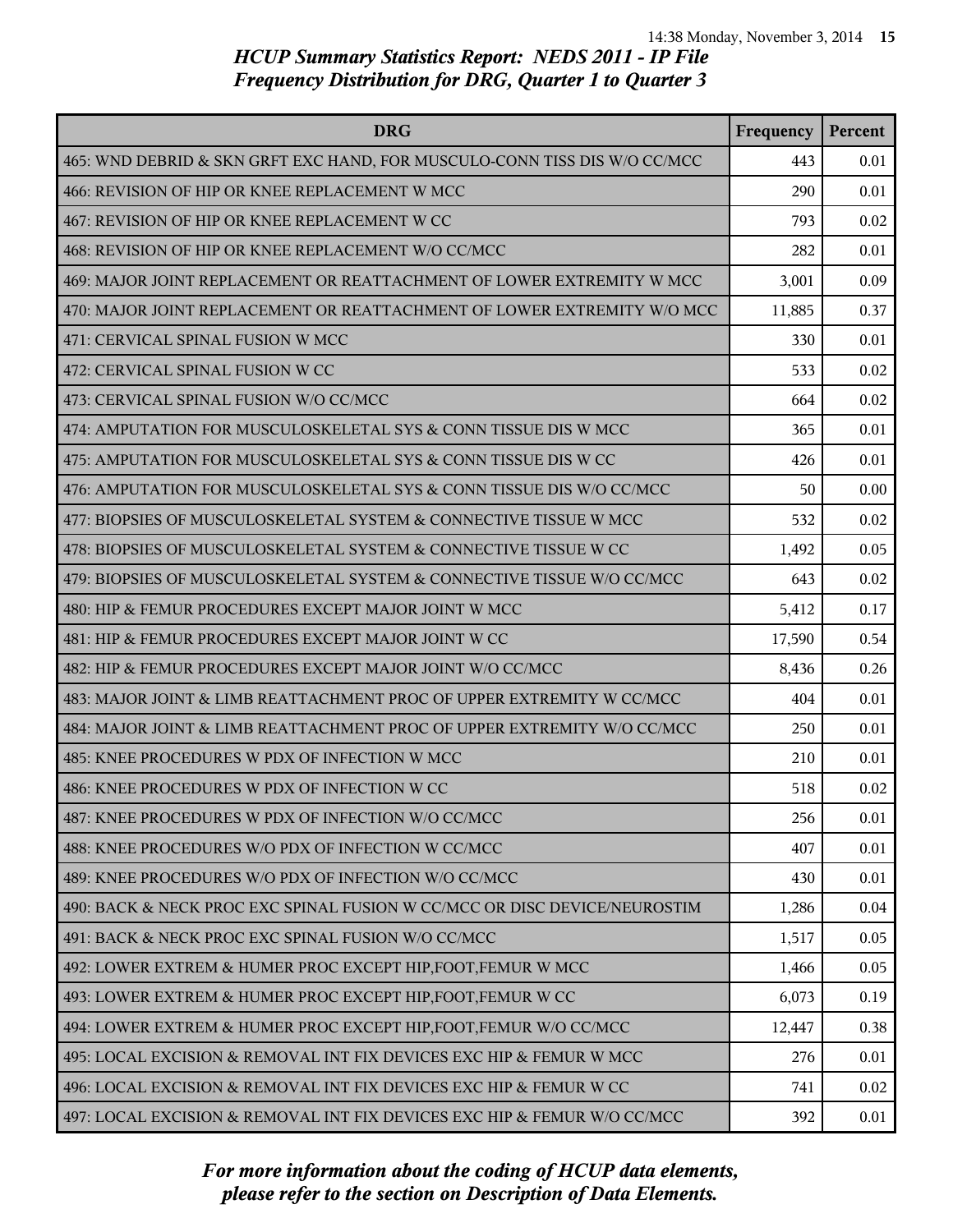| <b>DRG</b>                                                               | Frequency | Percent |
|--------------------------------------------------------------------------|-----------|---------|
| 498: LOCAL EXCISION & REMOVAL INT FIX DEVICES OF HIP & FEMUR W CC/MCC    | 169       | 0.01    |
| 499: LOCAL EXCISION & REMOVAL INT FIX DEVICES OF HIP & FEMUR W/O CC/MCC  | 39        | 0.00    |
| 500: SOFT TISSUE PROCEDURES W MCC                                        | 477       | 0.01    |
| 501: SOFT TISSUE PROCEDURES W CC                                         | 1,548     | 0.05    |
| 502: SOFT TISSUE PROCEDURES W/O CC/MCC                                   | 1,095     | 0.03    |
| 503: FOOT PROCEDURES W MCC                                               | 163       | 0.01    |
| 504: FOOT PROCEDURES W CC                                                | 672       | 0.02    |
| 505: FOOT PROCEDURES W/O CC/MCC                                          | 743       | 0.02    |
| 506: MAJOR THUMB OR JOINT PROCEDURES                                     | 285       | 0.01    |
| 507: MAJOR SHOULDER OR ELBOW JOINT PROCEDURES W CC/MCC                   | 104       | 0.00    |
| 508: MAJOR SHOULDER OR ELBOW JOINT PROCEDURES W/O CC/MCC                 | 93        | 0.00    |
| 509: ARTHROSCOPY                                                         | 44        | 0.00    |
| 510: SHOULDER, ELBOW OR FOREARM PROC, EXC MAJOR JOINT PROC W MCC         | 275       | 0.01    |
| 511: SHOULDER, ELBOW OR FOREARM PROC, EXC MAJOR JOINT PROC W CC          | 1,262     | 0.04    |
| 512: SHOULDER, ELBOW OR FOREARM PROC, EXC MAJOR JOINT PROC W/O CC/MCC    | 3,000     | 0.09    |
| 513: HAND OR WRIST PROC, EXCEPT MAJOR THUMB OR JOINT PROC W CC/MCC       | 852       | 0.03    |
| 514: HAND OR WRIST PROC, EXCEPT MAJOR THUMB OR JOINT PROC W/O CC/MCC     | 1,014     | 0.03    |
| 515: OTHER MUSCULOSKELET SYS & CONN TISS O.R. PROC W MCC                 | 823       | 0.03    |
| 516: OTHER MUSCULOSKELET SYS & CONN TISS O.R. PROC W CC                  | 2,092     | 0.06    |
| 517: OTHER MUSCULOSKELET SYS & CONN TISS O.R. PROC W/O CC/MCC            | 1,359     | 0.04    |
| 533: FRACTURES OF FEMUR W MCC                                            | 188       | 0.01    |
| 534: FRACTURES OF FEMUR W/O MCC                                          | 1,102     | 0.03    |
| 535: FRACTURES OF HIP & PELVIS W MCC                                     | 1,611     | 0.05    |
| 536: FRACTURES OF HIP & PELVIS W/O MCC                                   | 7,700     | 0.24    |
| 537: SPRAINS, STRAINS, & DISLOCATIONS OF HIP, PELVIS & THIGH W CC/MCC    | 266       | 0.01    |
| 538: SPRAINS, STRAINS, & DISLOCATIONS OF HIP, PELVIS & THIGH W/O CC/MCC  | 259       | 0.01    |
| 539: OSTEOMYELITIS W MCC                                                 | 670       | 0.02    |
| 540: OSTEOMYELITIS W CC                                                  | 1,174     | 0.04    |
| 541: OSTEOMYELITIS W/O CC/MCC                                            | 464       | 0.01    |
| 542: PATHOLOGICAL FRACTURES & MUSCULOSKELET & CONN TISS MALIG W MCC      | 1,229     | 0.04    |
| 543: PATHOLOGICAL FRACTURES & MUSCULOSKELET & CONN TISS MALIG W CC       | 3,511     | 0.11    |
| 544: PATHOLOGICAL FRACTURES & MUSCULOSKELET & CONN TISS MALIG W/O CC/MCC | 1,207     | 0.04    |
| 545: CONNECTIVE TISSUE DISORDERS W MCC                                   | 1,170     | 0.04    |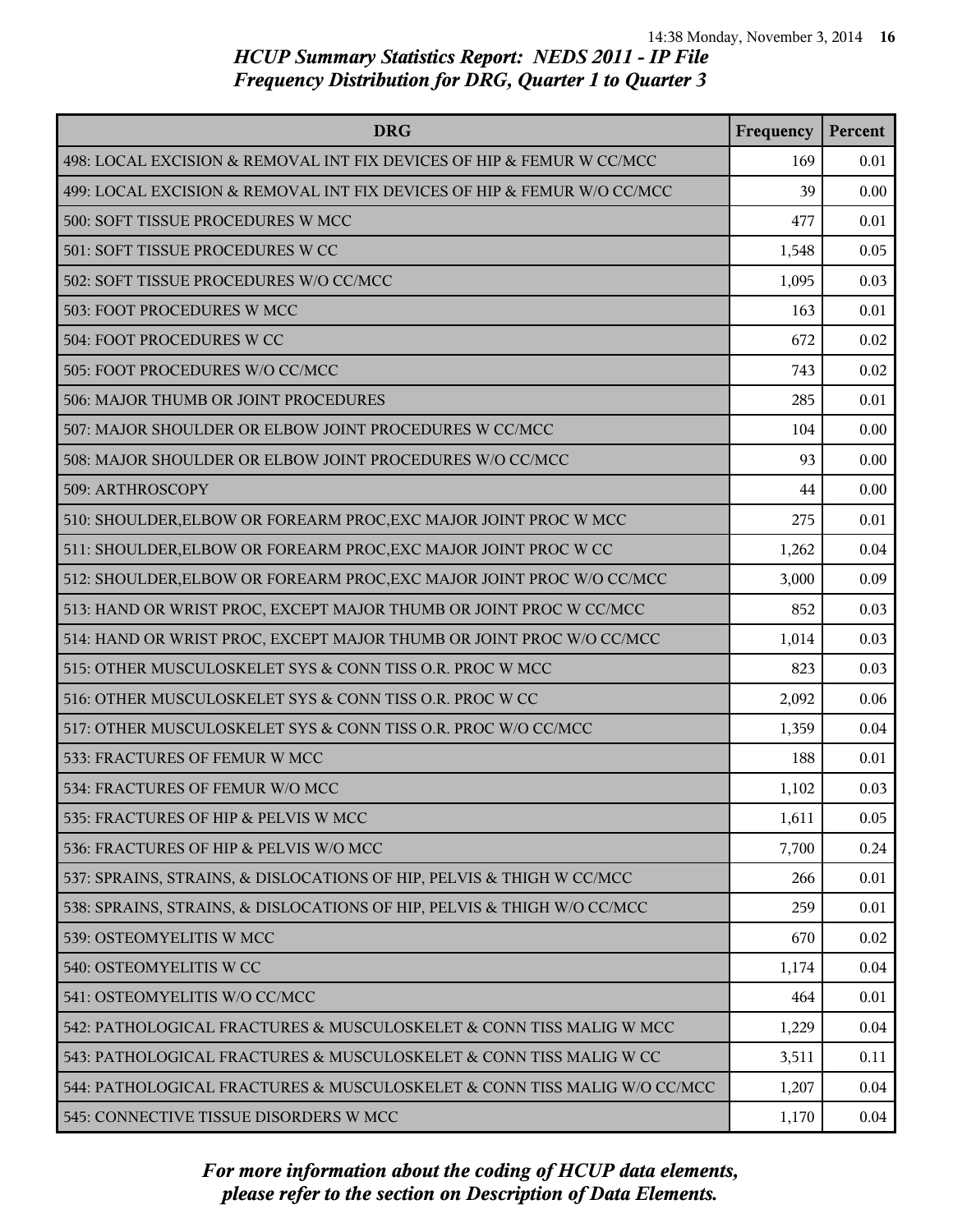| <b>DRG</b>                                                              | Frequency | Percent |
|-------------------------------------------------------------------------|-----------|---------|
| 546: CONNECTIVE TISSUE DISORDERS W CC                                   | 2,309     | 0.07    |
| 547: CONNECTIVE TISSUE DISORDERS W/O CC/MCC                             | 1,743     | 0.05    |
| 548: SEPTIC ARTHRITIS W MCC                                             | 131       | 0.00    |
| 549: SEPTIC ARTHRITIS W CC                                              | 409       | 0.01    |
| 550: SEPTIC ARTHRITIS W/O CC/MCC                                        | 244       | 0.01    |
| 551: MEDICAL BACK PROBLEMS W MCC                                        | 2,867     | 0.09    |
| 552: MEDICAL BACK PROBLEMS W/O MCC                                      | 24,242    | 0.75    |
| 553: BONE DISEASES & ARTHROPATHIES W MCC                                | 666       | 0.02    |
| 554: BONE DISEASES & ARTHROPATHIES W/O MCC                              | 4,893     | 0.15    |
| 555: SIGNS & SYMPTOMS OF MUSCULOSKELETAL SYSTEM & CONN TISSUE W MCC     | 768       | 0.02    |
| 556: SIGNS & SYMPTOMS OF MUSCULOSKELETAL SYSTEM & CONN TISSUE W/O MCC   | 6,293     | 0.19    |
| 557: TENDONITIS, MYOSITIS & BURSITIS W MCC                              | 1,160     | 0.04    |
| 558: TENDONITIS, MYOSITIS & BURSITIS W/O MCC                            | 6,999     | 0.22    |
| 559: AFTERCARE, MUSCULOSKELETAL SYSTEM & CONNECTIVE TISSUE W MCC        | 442       | 0.01    |
| 560: AFTERCARE, MUSCULOSKELETAL SYSTEM & CONNECTIVE TISSUE W CC         | 1,150     | 0.04    |
| 561: AFTERCARE, MUSCULOSKELETAL SYSTEM & CONNECTIVE TISSUE W/O CC/MCC   | 1,101     | 0.03    |
| 562: FX, SPRN, STRN & DISL EXCEPT FEMUR, HIP, PELVIS & THIGH W MCC      | 1,520     | 0.05    |
| 563: FX, SPRN, STRN & DISL EXCEPT FEMUR, HIP, PELVIS & THIGH W/O MCC    | 10,775    | 0.33    |
| 564: OTHER MUSCULOSKELETAL SYS & CONNECTIVE TISSUE DIAGNOSES W MCC      | 462       | 0.01    |
| 565: OTHER MUSCULOSKELETAL SYS & CONNECTIVE TISSUE DIAGNOSES W CC       | 1,292     | 0.04    |
| 566: OTHER MUSCULOSKELETAL SYS & CONNECTIVE TISSUE DIAGNOSES W/O CC/MCC | 671       | 0.02    |
| 573: SKIN GRAFT &/OR DEBRID FOR SKN ULCER OR CELLULITIS W MCC           | 696       | 0.02    |
| 574: SKIN GRAFT &/OR DEBRID FOR SKN ULCER OR CELLULITIS W CC            | 1,956     | 0.06    |
| 575: SKIN GRAFT &/OR DEBRID FOR SKN ULCER OR CELLULITIS W/O CC/MCC      | 1,251     | 0.04    |
| 576: SKIN GRAFT &/OR DEBRID EXC FOR SKIN ULCER OR CELLULITIS W MCC      | 84        | 0.00    |
| 577: SKIN GRAFT &/OR DEBRID EXC FOR SKIN ULCER OR CELLULITIS W CC       | 276       | 0.01    |
| 578: SKIN GRAFT &/OR DEBRID EXC FOR SKIN ULCER OR CELLULITIS W/O CC/MCC | 250       | 0.01    |
| 579: OTHER SKIN, SUBCUT TISS & BREAST PROC W MCC                        | 956       | 0.03    |
| 580: OTHER SKIN, SUBCUT TISS & BREAST PROC W CC                         | 2,770     | 0.09    |
| 581: OTHER SKIN, SUBCUT TISS & BREAST PROC W/O CC/MCC                   | 2,416     | 0.07    |
| 582: MASTECTOMY FOR MALIGNANCY W CC/MCC                                 | 37        | 0.00    |
| 583: MASTECTOMY FOR MALIGNANCY W/O CC/MCC                               | 18        | 0.00    |
| 584: BREAST BIOPSY, LOCAL EXCISION & OTHER BREAST PROCEDURES W CC/MCC   | 139       | 0.00    |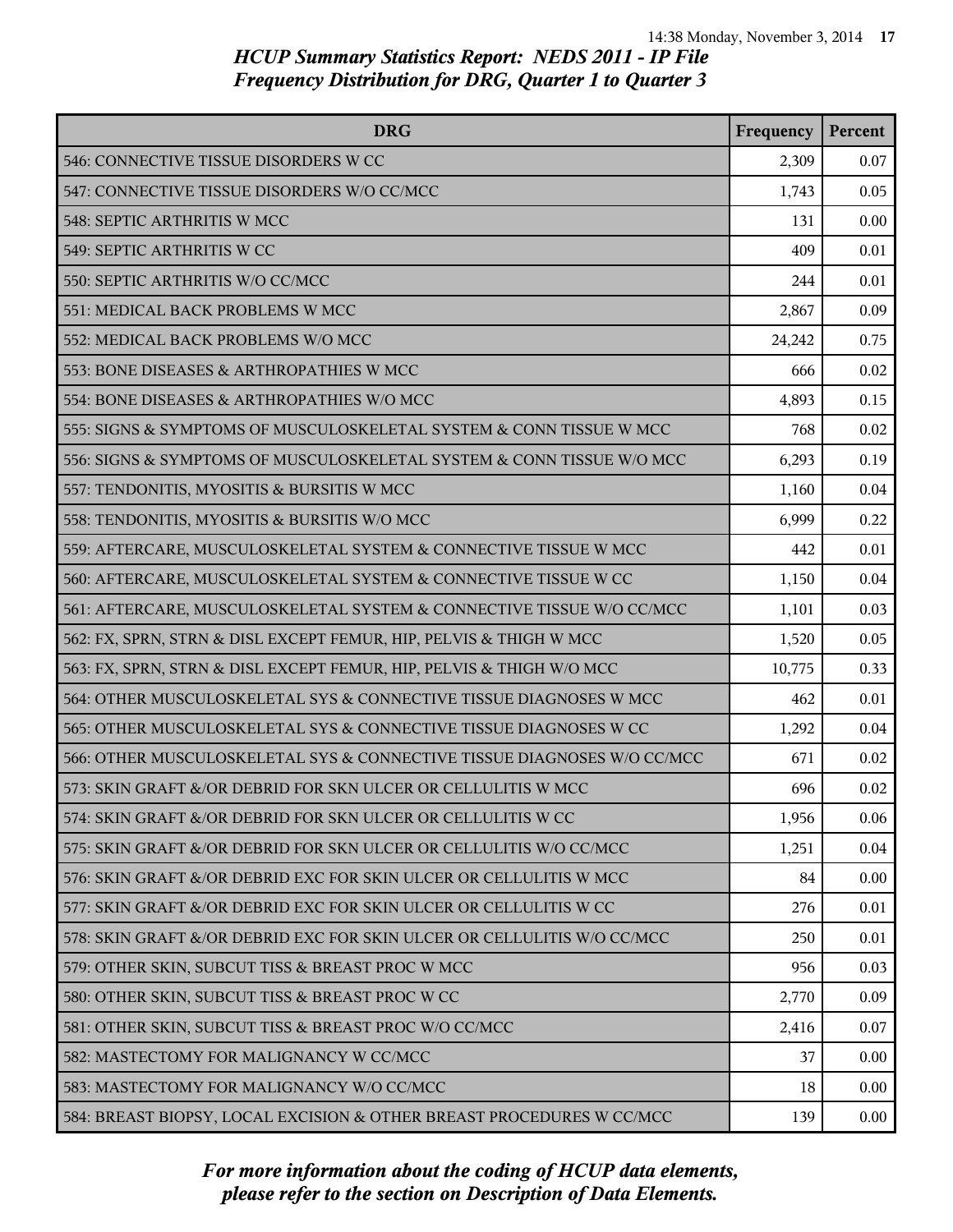| <b>DRG</b>                                                                 | Frequency | Percent |
|----------------------------------------------------------------------------|-----------|---------|
| 585: BREAST BIOPSY, LOCAL EXCISION & OTHER BREAST PROCEDURES W/O CC/MCC    | 182       | 0.01    |
| 592: SKIN ULCERS W MCC                                                     | 780       | 0.02    |
| 593: SKIN ULCERS W CC                                                      | 2,171     | 0.07    |
| 594: SKIN ULCERS W/O CC/MCC                                                | 343       | 0.01    |
| 595: MAJOR SKIN DISORDERS W MCC                                            | 274       | 0.01    |
| 596: MAJOR SKIN DISORDERS W/O MCC                                          | 1,660     | 0.05    |
| 597: MALIGNANT BREAST DISORDERS W MCC                                      | 197       | 0.01    |
| 598: MALIGNANT BREAST DISORDERS W CC                                       | 512       | 0.02    |
| 599: MALIGNANT BREAST DISORDERS W/O CC/MCC                                 | 47        | 0.00    |
| 600: NON-MALIGNANT BREAST DISORDERS W CC/MCC                               | 470       | 0.01    |
| 601: NON-MALIGNANT BREAST DISORDERS W/O CC/MCC                             | 907       | 0.03    |
| 602: CELLULITIS W MCC                                                      | 6,669     | 0.21    |
| 603: CELLULITIS W/O MCC                                                    | 65,294    | 2.02    |
| 604: TRAUMA TO THE SKIN, SUBCUT TISS & BREAST W MCC                        | 827       | 0.03    |
| 605: TRAUMA TO THE SKIN, SUBCUT TISS & BREAST W/O MCC                      | 8,055     | 0.25    |
| 606: MINOR SKIN DISORDERS W MCC                                            | 493       | 0.02    |
| 607: MINOR SKIN DISORDERS W/O MCC                                          | 3,573     | 0.11    |
| 614: ADRENAL & PITUITARY PROCEDURES W CC/MCC                               | 85        | 0.00    |
| 615: ADRENAL & PITUITARY PROCEDURES W/O CC/MCC                             | 35        | 0.00    |
| 616: AMPUTAT OF LOWER LIMB FOR ENDOCRINE, NUTRIT, & METABOL DIS W MCC      | 492       | 0.02    |
| 617: AMPUTAT OF LOWER LIMB FOR ENDOCRINE, NUTRIT, & METABOL DIS W CC       | 2,031     | 0.06    |
| 618: AMPUTAT OF LOWER LIMB FOR ENDOCRINE, NUTRIT, & METABOL DIS W/O CC/MCC | 20        | 0.00    |
| 619: O.R. PROCEDURES FOR OBESITY W MCC                                     | 11        | 0.00    |
| 620: O.R. PROCEDURES FOR OBESITY W CC                                      | 20        | 0.00    |
| 621: O.R. PROCEDURES FOR OBESITY W/O CC/MCC                                | 38        | 0.00    |
| 622: SKIN GRAFTS & WOUND DEBRID FOR ENDOC, NUTRIT & METAB DIS W MCC        | 253       | 0.01    |
| 623: SKIN GRAFTS & WOUND DEBRID FOR ENDOC, NUTRIT & METAB DIS W CC         | 777       | 0.02    |
| 624: SKIN GRAFTS & WOUND DEBRID FOR ENDOC, NUTRIT & METAB DIS W/O CC/MCC   | 64        | 0.00    |
| 625: THYROID, PARATHYROID & THYROGLOSSAL PROCEDURES W MCC                  | 59        | 0.00    |
| 626: THYROID, PARATHYROID & THYROGLOSSAL PROCEDURES W CC                   | 70        | 0.00    |
| 627: THYROID, PARATHYROID & THYROGLOSSAL PROCEDURES W/O CC/MCC             | 90        | 0.00    |
| 628: OTHER ENDOCRINE, NUTRIT & METAB O.R. PROC W MCC                       | 785       | 0.02    |
| 629: OTHER ENDOCRINE, NUTRIT & METAB O.R. PROC W CC                        | 1,264     | 0.04    |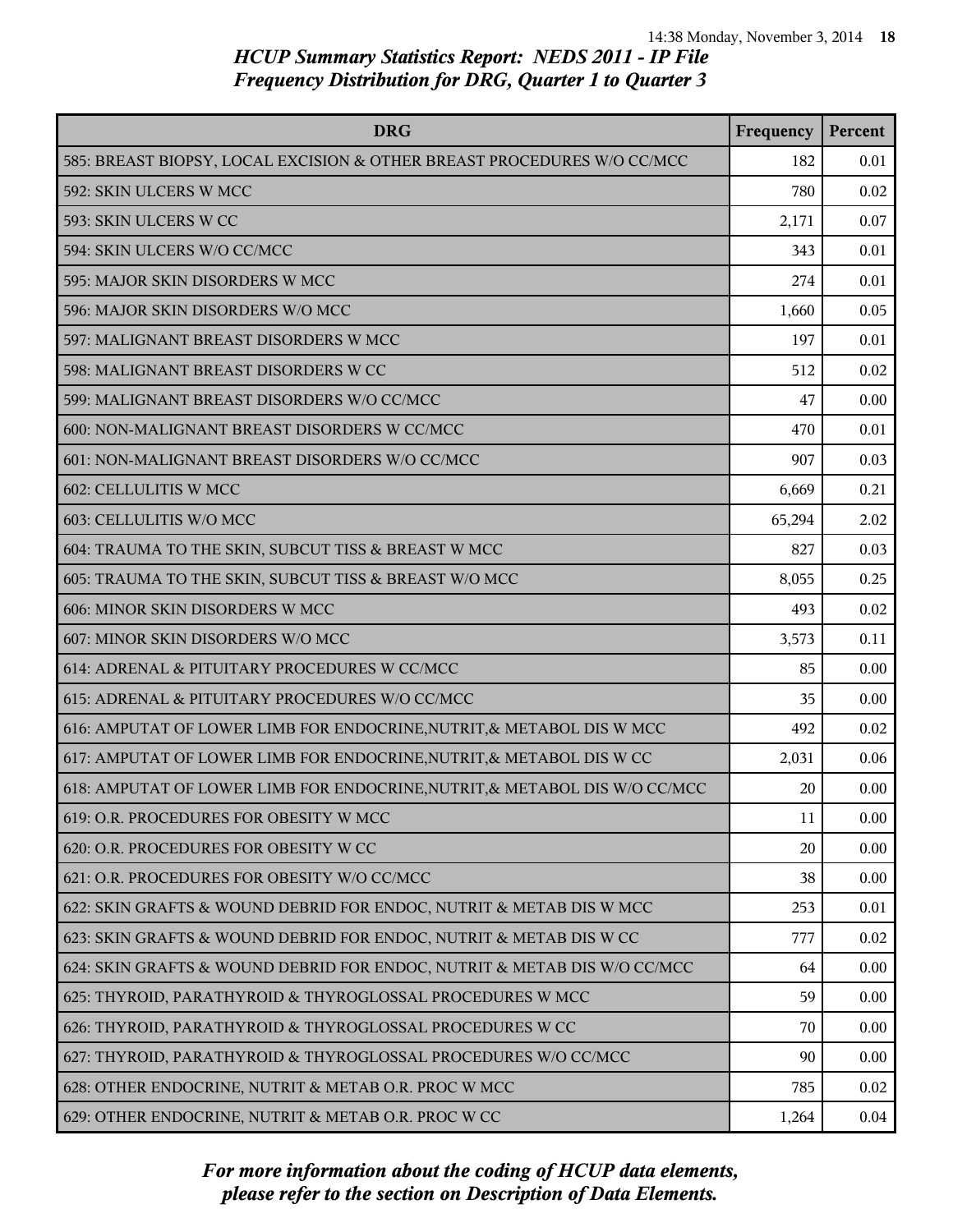| <b>DRG</b>                                                  | Frequency | Percent |
|-------------------------------------------------------------|-----------|---------|
| 630: OTHER ENDOCRINE, NUTRIT & METAB O.R. PROC W/O CC/MCC   | 49        | 0.00    |
| 637: DIABETES W MCC                                         | 7,542     | 0.23    |
| 638: DIABETES W CC                                          | 25,945    | 0.80    |
| 639: DIABETES W/O CC/MCC                                    | 18,628    | 0.57    |
| 640: NUTRITIONAL & MISC METABOLIC DISORDERS W MCC           | 14,636    | 0.45    |
| 641: NUTRITIONAL & MISC METABOLIC DISORDERS W/O MCC         | 48,089    | 1.48    |
| 642: INBORN ERRORS OF METABOLISM                            | 839       | 0.03    |
| 643: ENDOCRINE DISORDERS W MCC                              | 1,871     | 0.06    |
| 644: ENDOCRINE DISORDERS W CC                               | 4,084     | 0.13    |
| 645: ENDOCRINE DISORDERS W/O CC/MCC                         | 2,487     | 0.08    |
| <b>652: KIDNEY TRANSPLANT</b>                               | 114       | 0.00    |
| 653: MAJOR BLADDER PROCEDURES W MCC                         | 80        | 0.00    |
| 654: MAJOR BLADDER PROCEDURES W CC                          | 79        | 0.00    |
| 655: MAJOR BLADDER PROCEDURES W/O CC/MCC                    | $\leq 10$ | $***$   |
| 656: KIDNEY & URETER PROCEDURES FOR NEOPLASM W MCC          | 144       | 0.00    |
| 657: KIDNEY & URETER PROCEDURES FOR NEOPLASM W CC           | 297       | 0.01    |
| 658: KIDNEY & URETER PROCEDURES FOR NEOPLASM W/O CC/MCC     | 40        | 0.00    |
| 659: KIDNEY & URETER PROCEDURES FOR NON-NEOPLASM W MCC      | 549       | 0.02    |
| 660: KIDNEY & URETER PROCEDURES FOR NON-NEOPLASM W CC       | 1,355     | 0.04    |
| 661: KIDNEY & URETER PROCEDURES FOR NON-NEOPLASM W/O CC/MCC | 170       | 0.01    |
| 662: MINOR BLADDER PROCEDURES W MCC                         | 136       | 0.00    |
| 663: MINOR BLADDER PROCEDURES W CC                          | 247       | 0.01    |
| 664: MINOR BLADDER PROCEDURES W/O CC/MCC                    | 101       | 0.00    |
| <b>665: PROSTATECTOMY W MCC</b>                             | 106       | 0.00    |
| <b>666: PROSTATECTOMY W CC</b>                              | 294       | 0.01    |
| 667: PROSTATECTOMY W/O CC/MCC                               | 78        | 0.00    |
| 668: TRANSURETHRAL PROCEDURES W MCC                         | 714       | 0.02    |
| 669: TRANSURETHRAL PROCEDURES W CC                          | 6,118     | 0.19    |
| 670: TRANSURETHRAL PROCEDURES W/O CC/MCC                    | 1,686     | 0.05    |
| 671: URETHRAL PROCEDURES W CC/MCC                           | 110       | 0.00    |
| 672: URETHRAL PROCEDURES W/O CC/MCC                         | 39        | 0.00    |
| 673: OTHER KIDNEY & URINARY TRACT PROCEDURES W MCC          | 2,107     | 0.07    |
| 674: OTHER KIDNEY & URINARY TRACT PROCEDURES W CC           | 1,588     | 0.05    |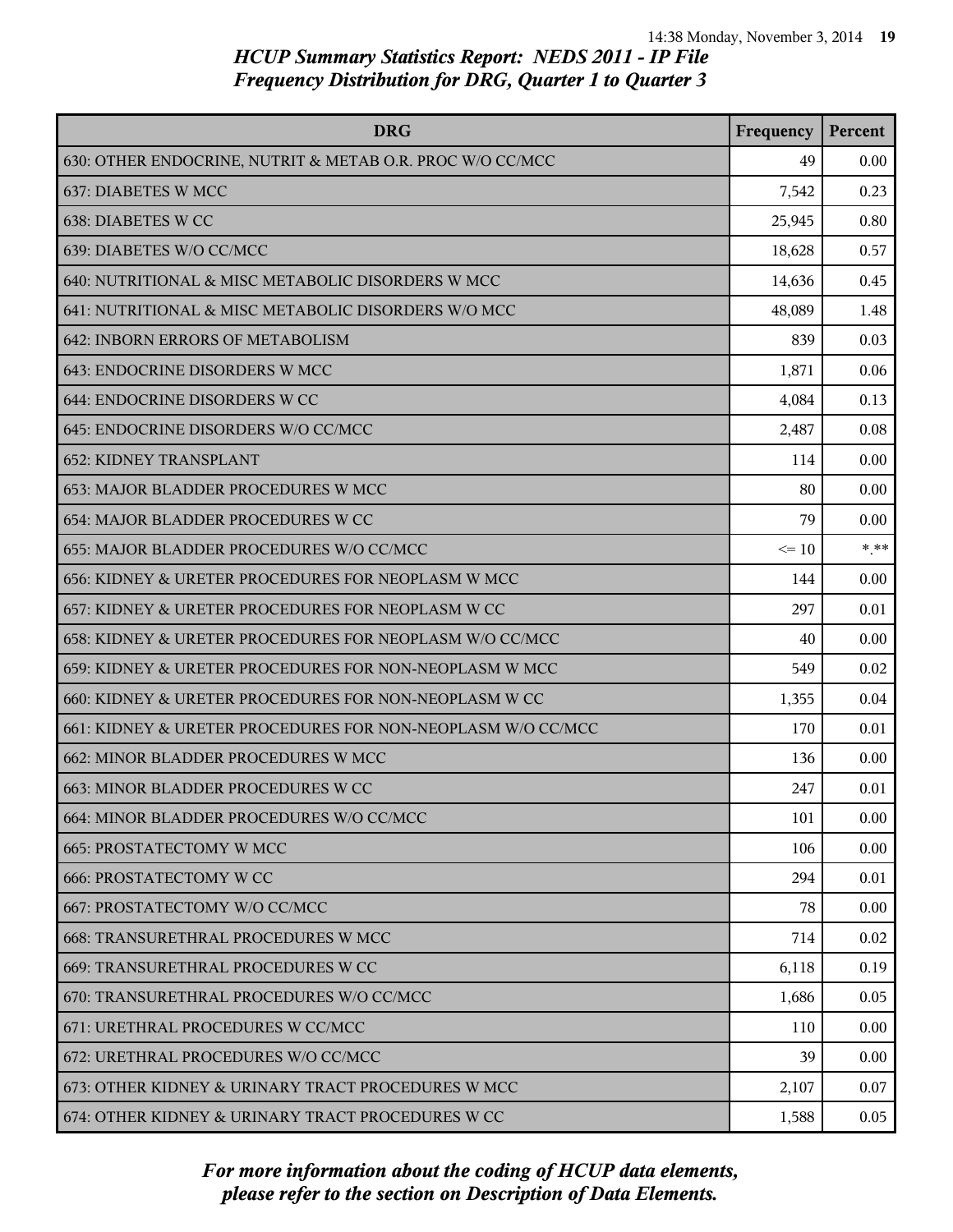| <b>DRG</b>                                                              | Frequency | Percent |
|-------------------------------------------------------------------------|-----------|---------|
| 675: OTHER KIDNEY & URINARY TRACT PROCEDURES W/O CC/MCC                 | 151       | 0.00    |
| 682: RENAL FAILURE W MCC                                                | 24,851    | 0.77    |
| 683: RENAL FAILURE W CC                                                 | 41,556    | 1.28    |
| 684: RENAL FAILURE W/O CC/MCC                                           | 9,282     | 0.29    |
| <b>685: ADMIT FOR RENAL DIALYSIS</b>                                    | 558       | 0.02    |
| 686: KIDNEY & URINARY TRACT NEOPLASMS W MCC                             | 274       | 0.01    |
| 687: KIDNEY & URINARY TRACT NEOPLASMS W CC                              | 747       | 0.02    |
| 688: KIDNEY & URINARY TRACT NEOPLASMS W/O CC/MCC                        | 141       | 0.00    |
| 689: KIDNEY & URINARY TRACT INFECTIONS W MCC                            | 17,301    | 0.53    |
| 690: KIDNEY & URINARY TRACT INFECTIONS W/O MCC                          | 63,461    | 1.96    |
| 691: URINARY STONES W ESW LITHOTRIPSY W CC/MCC                          | 566       | 0.02    |
| 692: URINARY STONES W ESW LITHOTRIPSY W/O CC/MCC                        | 203       | 0.01    |
| 693: URINARY STONES W/O ESW LITHOTRIPSY W MCC                           | 736       | 0.02    |
| 694: URINARY STONES W/O ESW LITHOTRIPSY W/O MCC                         | 12,261    | 0.38    |
| 695: KIDNEY & URINARY TRACT SIGNS & SYMPTOMS W MCC                      | 349       | 0.01    |
| 696: KIDNEY & URINARY TRACT SIGNS & SYMPTOMS W/O MCC                    | 2,924     | 0.09    |
| 697: URETHRAL STRICTURE                                                 | 138       | 0.00    |
| 698: OTHER KIDNEY & URINARY TRACT DIAGNOSES W MCC                       | 6,383     | 0.20    |
| 699: OTHER KIDNEY & URINARY TRACT DIAGNOSES W CC                        | 7,800     | 0.24    |
| 700: OTHER KIDNEY & URINARY TRACT DIAGNOSES W/O CC/MCC                  | 2,447     | 0.08    |
| 707: MAJOR MALE PELVIC PROCEDURES W CC/MCC                              | 55        | 0.00    |
| 708: MAJOR MALE PELVIC PROCEDURES W/O CC/MCC                            | 26        | 0.00    |
| 709: PENIS PROCEDURES W CC/MCC                                          | 130       | 0.00    |
| 710: PENIS PROCEDURES W/O CC/MCC                                        | 150       | 0.00    |
| 711: TESTES PROCEDURES W CC/MCC                                         | 247       | 0.01    |
| 712: TESTES PROCEDURES W/O CC/MCC                                       | 373       | 0.01    |
| 713: TRANSURETHRAL PROSTATECTOMY W CC/MCC                               | 532       | 0.02    |
| 714: TRANSURETHRAL PROSTATECTOMY W/O CC/MCC                             | 181       | 0.01    |
| 715: OTHER MALE REPRODUCTIVE SYSTEM O.R. PROC FOR MALIGNANCY W CC/MCC   | 80        | 0.00    |
| 716: OTHER MALE REPRODUCTIVE SYSTEM O.R. PROC FOR MALIGNANCY W/O CC/MCC | $\leq 10$ | $* * *$ |
| 717: OTHER MALE REPRODUCTIVE SYSTEM O.R. PROC EXC MALIGNANCY W CC/MCC   | 193       | 0.01    |
| 718: OTHER MALE REPRODUCTIVE SYSTEM O.R. PROC EXC MALIGNANCY W/O CC/MCC | 54        | 0.00    |
| 722: MALIGNANCY, MALE REPRODUCTIVE SYSTEM W MCC                         | 107       | 0.00    |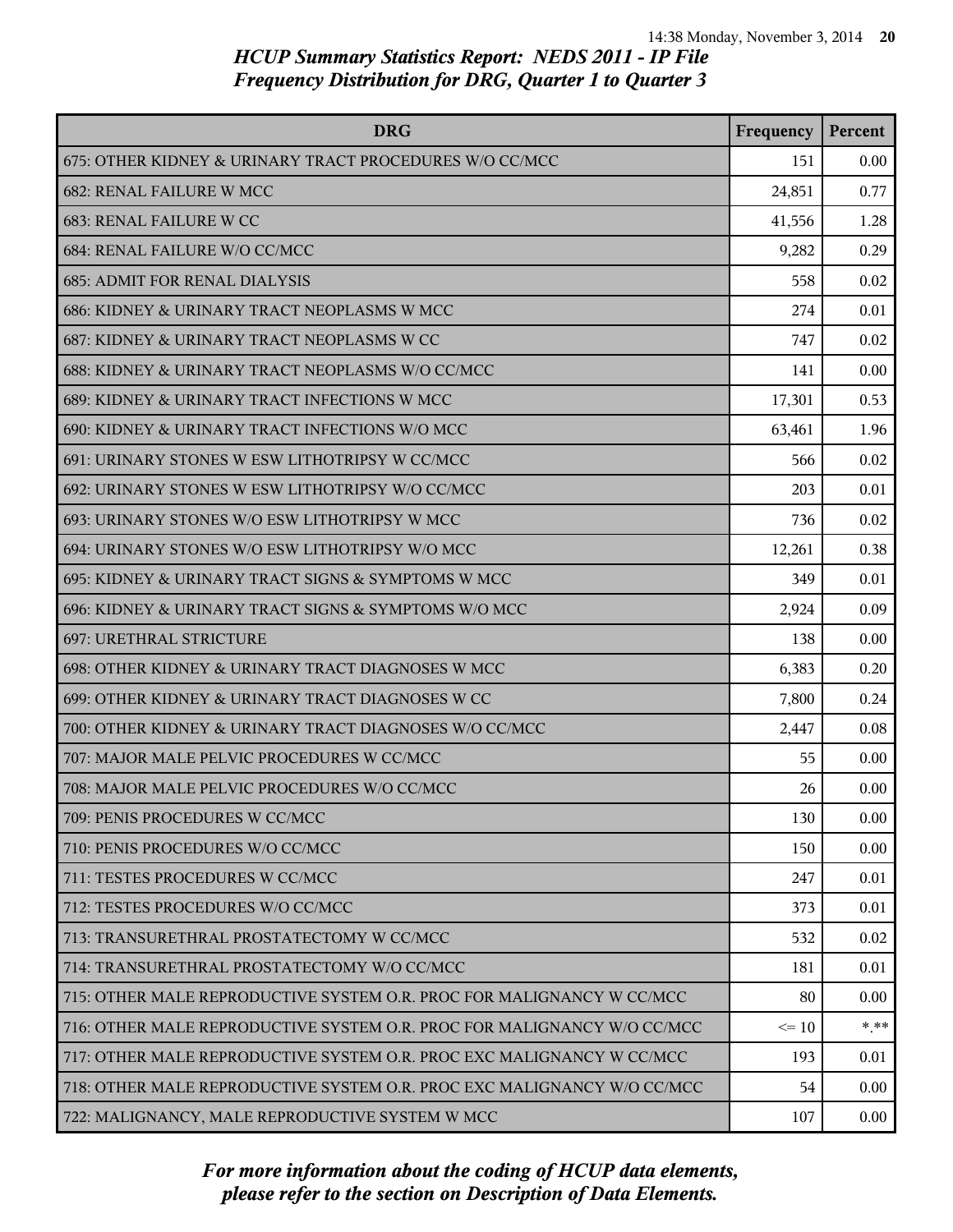| <b>DRG</b>                                                              | Frequency | Percent |
|-------------------------------------------------------------------------|-----------|---------|
| 723: MALIGNANCY, MALE REPRODUCTIVE SYSTEM W CC                          | 377       | 0.01    |
| 724: MALIGNANCY, MALE REPRODUCTIVE SYSTEM W/O CC/MCC                    | 28        | 0.00    |
| 725: BENIGN PROSTATIC HYPERTROPHY W MCC                                 | 162       | 0.01    |
| 726: BENIGN PROSTATIC HYPERTROPHY W/O MCC                               | 988       | 0.03    |
| 727: INFLAMMATION OF THE MALE REPRODUCTIVE SYSTEM W MCC                 | 436       | 0.01    |
| 728: INFLAMMATION OF THE MALE REPRODUCTIVE SYSTEM W/O MCC               | 3,017     | 0.09    |
| 729: OTHER MALE REPRODUCTIVE SYSTEM DIAGNOSES W CC/MCC                  | 258       | 0.01    |
| 730: OTHER MALE REPRODUCTIVE SYSTEM DIAGNOSES W/O CC/MCC                | 243       | 0.01    |
| 734: PELVIC EVISCERATION, RAD HYSTERECTOMY & RAD VULVECTOMY W CC/MCC    | 43        | 0.00    |
| 735: PELVIC EVISCERATION, RAD HYSTERECTOMY & RAD VULVECTOMY W/O CC/MCC  | $\leq 10$ | $*$ **  |
| 736: UTERINE & ADNEXA PROC FOR OVARIAN OR ADNEXAL MALIGNANCY W MCC      | 91        | 0.00    |
| 737: UTERINE & ADNEXA PROC FOR OVARIAN OR ADNEXAL MALIGNANCY W CC       | 154       | 0.00    |
| 738: UTERINE & ADNEXA PROC FOR OVARIAN OR ADNEXAL MALIGNANCY W/O CC/MCC | 35        | 0.00    |
| 739: UTERINE, ADNEXA PROC FOR NON-OVARIAN/ADNEXAL MALIG W MCC           | 44        | 0.00    |
| 740: UTERINE, ADNEXA PROC FOR NON-OVARIAN/ADNEXAL MALIG W CC            | 78        | 0.00    |
| 741: UTERINE, ADNEXA PROC FOR NON-OVARIAN/ADNEXAL MALIG W/O CC/MCC      | 37        | 0.00    |
| 742: UTERINE & ADNEXA PROC FOR NON-MALIGNANCY W CC/MCC                  | 1,719     | 0.05    |
| 743: UTERINE & ADNEXA PROC FOR NON-MALIGNANCY W/O CC/MCC                | 2,299     | 0.07    |
| 744: D&C, CONIZATION, LAPAROSCOPY & TUBAL INTERRUPTION W CC/MCC         | 728       | 0.02    |
| 745: D&C, CONIZATION, LAPAROSCOPY & TUBAL INTERRUPTION W/O CC/MCC       | 717       | 0.02    |
| 746: VAGINA, CERVIX & VULVA PROCEDURES W CC/MCC                         | 380       | 0.01    |
| 747: VAGINA, CERVIX & VULVA PROCEDURES W/O CC/MCC                       | 505       | 0.02    |
| 748: FEMALE REPRODUCTIVE SYSTEM RECONSTRUCTIVE PROCEDURES               | 24        | 0.00    |
| 749: OTHER FEMALE REPRODUCTIVE SYSTEM O.R. PROCEDURES W CC/MCC          | 224       | 0.01    |
| 750: OTHER FEMALE REPRODUCTIVE SYSTEM O.R. PROCEDURES W/O CC/MCC        | 111       | 0.00    |
| 754: MALIGNANCY, FEMALE REPRODUCTIVE SYSTEM W MCC                       | 303       | 0.01    |
| 755: MALIGNANCY, FEMALE REPRODUCTIVE SYSTEM W CC                        | 923       | 0.03    |
| 756: MALIGNANCY, FEMALE REPRODUCTIVE SYSTEM W/O CC/MCC                  | 108       | 0.00    |
| 757: INFECTIONS, FEMALE REPRODUCTIVE SYSTEM W MCC                       | 421       | 0.01    |
| 758: INFECTIONS, FEMALE REPRODUCTIVE SYSTEM W CC                        | 1,150     | 0.04    |
| 759: INFECTIONS, FEMALE REPRODUCTIVE SYSTEM W/O CC/MCC                  | 1,816     | 0.06    |
| 760: MENSTRUAL & OTHER FEMALE REPRODUCTIVE SYSTEM DISORDERS W CC/MCC    | 1,733     | 0.05    |
| 761: MENSTRUAL & OTHER FEMALE REPRODUCTIVE SYSTEM DISORDERS W/O CC/MCC  | 2,452     | 0.08    |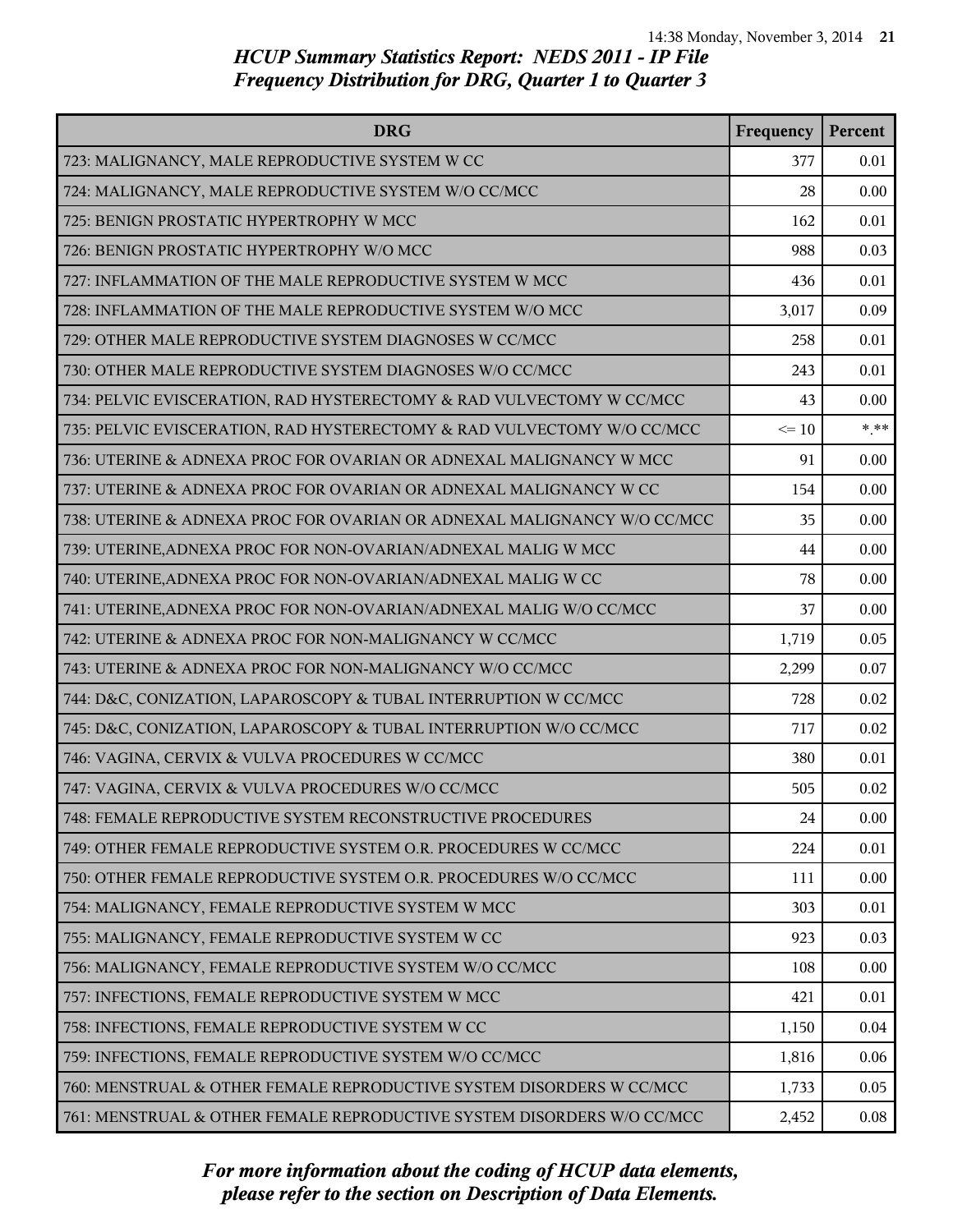| <b>DRG</b>                                                               | Frequency | Percent |
|--------------------------------------------------------------------------|-----------|---------|
| 765: CESAREAN SECTION W CC/MCC                                           | 4,715     | 0.15    |
| 766: CESAREAN SECTION W/O CC/MCC                                         | 5,661     | 0.17    |
| 767: VAGINAL DELIVERY W STERILIZATION &/OR D&C                           | 758       | 0.02    |
| 768: VAGINAL DELIVERY W O.R. PROC EXCEPT STERIL &/OR D&C                 | 25        | 0.00    |
| 769: POSTPARTUM & POST ABORTION DIAGNOSES W O.R. PROCEDURE               | 1,426     | 0.04    |
| 770: ABORTION W D&C, ASPIRATION CURETTAGE OR HYSTEROTOMY                 | 1,918     | 0.06    |
| 774: VAGINAL DELIVERY W COMPLICATING DIAGNOSES                           | 4,191     | 0.13    |
| 775: VAGINAL DELIVERY W/O COMPLICATING DIAGNOSES                         | 24,578    | 0.76    |
| 776: POSTPARTUM & POST ABORTION DIAGNOSES W/O O.R. PROCEDURE             | 5,042     | 0.16    |
| 777: ECTOPIC PREGNANCY                                                   | 2,947     | 0.09    |
| 778: THREATENED ABORTION                                                 | 1,231     | 0.04    |
| 779: ABORTION W/O D&C                                                    | 1,060     | 0.03    |
| 780: FALSE LABOR                                                         | 115       | 0.00    |
| 781: OTHER ANTEPARTUM DIAGNOSES W MEDICAL COMPLICATIONS                  | 11,642    | 0.36    |
| 782: OTHER ANTEPARTUM DIAGNOSES W/O MEDICAL COMPLICATIONS                | 920       | 0.03    |
| 789: NEONATES, DIED OR TRANSFERRED TO ANOTHER ACUTE CARE FACILITY        | 214       | 0.01    |
| 790: EXTREME IMMATURITY OR RESPIRATORY DISTRESS SYNDROME, NEONATE        | 139       | 0.00    |
| 791: PREMATURITY W MAJOR PROBLEMS                                        | 136       | 0.00    |
| 792: PREMATURITY W/O MAJOR PROBLEMS                                      | 184       | 0.01    |
| 793: FULL TERM NEONATE W MAJOR PROBLEMS                                  | 2,210     | 0.07    |
| 794: NEONATE W OTHER SIGNIFICANT PROBLEMS                                | 2,329     | 0.07    |
| 795: NORMAL NEWBORN                                                      | 981       | 0.03    |
| 799: SPLENECTOMY W MCC                                                   | 190       | 0.01    |
| 800: SPLENECTOMY W CC                                                    | 127       | 0.00    |
| 801: SPLENECTOMY W/O CC/MCC                                              | 86        | 0.00    |
| 802: OTHER O.R. PROC OF THE BLOOD & BLOOD FORMING ORGANS W MCC           | 229       | 0.01    |
| 803: OTHER O.R. PROC OF THE BLOOD & BLOOD FORMING ORGANS W CC            | 243       | 0.01    |
| 804: OTHER O.R. PROC OF THE BLOOD & BLOOD FORMING ORGANS W/O CC/MCC      | 185       | 0.01    |
| 808: MAJOR HEMATOL/IMMUN DIAG EXC SICKLE CELL CRISIS & COAGUL W MCC      | 2,252     | 0.07    |
| 809: MAJOR HEMATOL/IMMUN DIAG EXC SICKLE CELL CRISIS & COAGUL W CC       | 4,410     | 0.14    |
| 810: MAJOR HEMATOL/IMMUN DIAG EXC SICKLE CELL CRISIS & COAGUL W/O CC/MCC | 999       | 0.03    |
| 811: RED BLOOD CELL DISORDERS W MCC                                      | 8,566     | 0.26    |
| 812: RED BLOOD CELL DISORDERS W/O MCC                                    | 36,190    | 1.12    |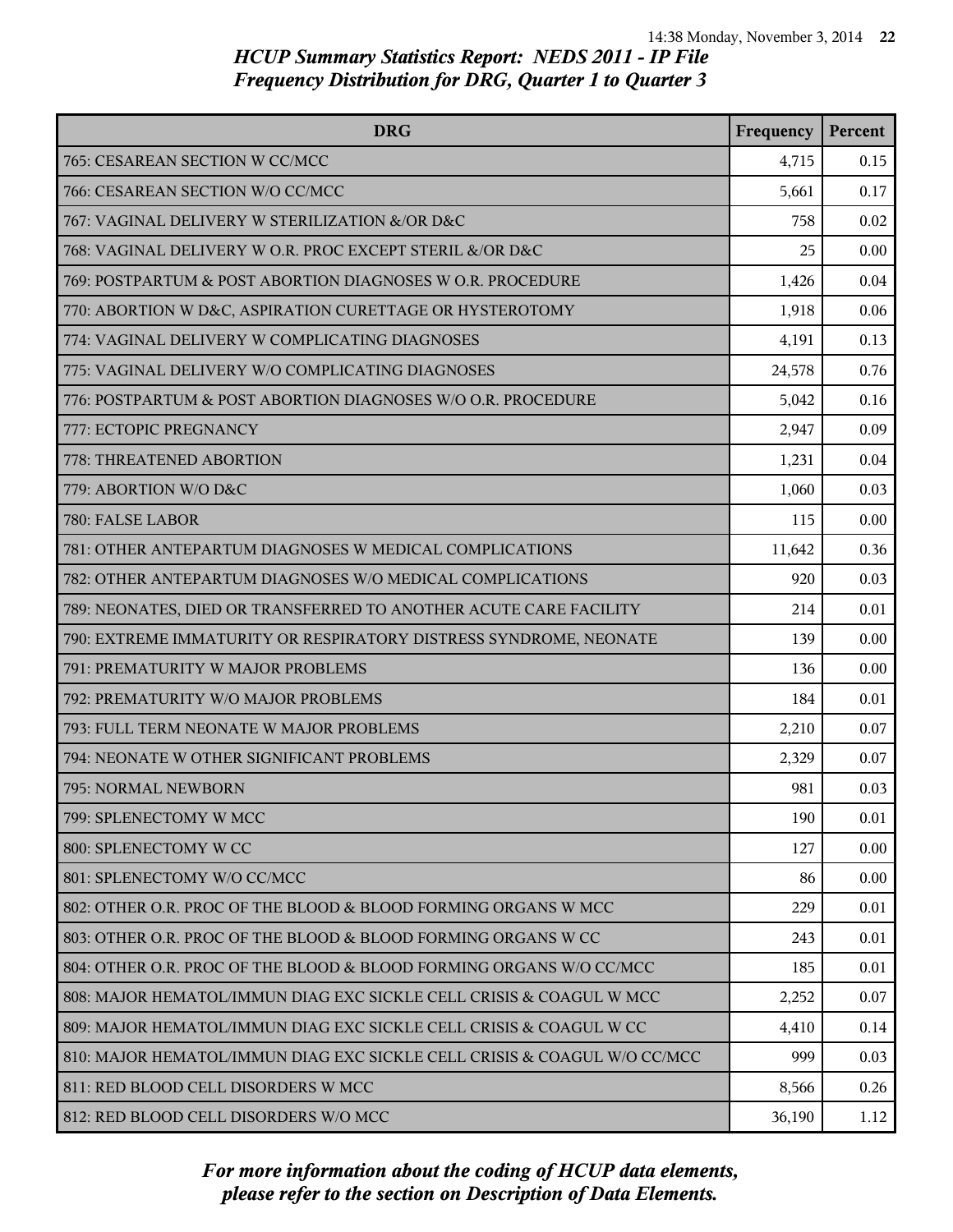| <b>DRG</b>                                                                | Frequency | Percent |
|---------------------------------------------------------------------------|-----------|---------|
| 813: COAGULATION DISORDERS                                                | 3,609     | 0.11    |
| 814: RETICULOENDOTHELIAL & IMMUNITY DISORDERS W MCC                       | 485       | 0.01    |
| 815: RETICULOENDOTHELIAL & IMMUNITY DISORDERS W CC                        | 1,444     | 0.04    |
| 816: RETICULOENDOTHELIAL & IMMUNITY DISORDERS W/O CC/MCC                  | 1,382     | 0.04    |
| 820: LYMPHOMA & LEUKEMIA W MAJOR O.R. PROCEDURE W MCC                     | 211       | 0.01    |
| 821: LYMPHOMA & LEUKEMIA W MAJOR O.R. PROCEDURE W CC                      | 185       | 0.01    |
| 822: LYMPHOMA & LEUKEMIA W MAJOR O.R. PROCEDURE W/O CC/MCC                | 49        | 0.00    |
| 823: LYMPHOMA & NON-ACUTE LEUKEMIA W OTHER O.R. PROC W MCC                | 404       | 0.01    |
| 824: LYMPHOMA & NON-ACUTE LEUKEMIA W OTHER O.R. PROC W CC                 | 608       | 0.02    |
| 825: LYMPHOMA & NON-ACUTE LEUKEMIA W OTHER O.R. PROC W/O CC/MCC           | 226       | 0.01    |
| 826: MYELOPROLIF DISORD OR POORLY DIFF NEOPL W MAJ O.R. PROC W MCC        | 78        | 0.00    |
| 827: MYELOPROLIF DISORD OR POORLY DIFF NEOPL W MAJ O.R. PROC W CC         | 98        | 0.00    |
| 828: MYELOPROLIF DISORD OR POORLY DIFF NEOPL W MAJ O.R. PROC W/O CC/MCC   | 23        | 0.00    |
| 829: MYELOPROLIF DISORD OR POORLY DIFF NEOPL W OTHER O.R. PROC W CC/MCC   | 170       | 0.01    |
| 830: MYELOPROLIF DISORD OR POORLY DIFF NEOPL W OTHER O.R. PROC W/O CC/MCC | 27        | 0.00    |
| 834: ACUTE LEUKEMIA W/O MAJOR O.R. PROCEDURE W MCC                        | 839       | 0.03    |
| 835: ACUTE LEUKEMIA W/O MAJOR O.R. PROCEDURE W CC                         | 759       | 0.02    |
| 836: ACUTE LEUKEMIA W/O MAJOR O.R. PROCEDURE W/O CC/MCC                   | 392       | 0.01    |
| 837: CHEMO W ACUTE LEUKEMIA AS SDX OR W HIGH DOSE CHEMO AGENT W MCC       | $\leq 10$ | $* * *$ |
| 838: CHEMO W ACUTE LEUKEMIA AS SDX W CC OR HIGH DOSE CHEMO AGENT          | 14        | 0.00    |
| 839: CHEMO W ACUTE LEUKEMIA AS SDX W/O CC/MCC                             | 14        | 0.00    |
| 840: LYMPHOMA & NON-ACUTE LEUKEMIA W MCC                                  | 1,658     | 0.05    |
| 841: LYMPHOMA & NON-ACUTE LEUKEMIA W CC                                   | 2,204     | 0.07    |
| 842: LYMPHOMA & NON-ACUTE LEUKEMIA W/O CC/MCC                             | 740       | 0.02    |
| 843: OTHER MYELOPROLIF DIS OR POORLY DIFF NEOPL DIAG W MCC                | 418       | 0.01    |
| 844: OTHER MYELOPROLIF DIS OR POORLY DIFF NEOPL DIAG W CC                 | 750       | 0.02    |
| 845: OTHER MYELOPROLIF DIS OR POORLY DIFF NEOPL DIAG W/O CC/MCC           | 169       | 0.01    |
| 846: CHEMOTHERAPY W/O ACUTE LEUKEMIA AS SECONDARY DIAGNOSIS W MCC         | 27        | 0.00    |
| 847: CHEMOTHERAPY W/O ACUTE LEUKEMIA AS SECONDARY DIAGNOSIS W CC          | 144       | 0.00    |
| 848: CHEMOTHERAPY W/O ACUTE LEUKEMIA AS SECONDARY DIAGNOSIS W/O CC/MCC    | 12        | 0.00    |
| 849: RADIOTHERAPY                                                         | 11        | 0.00    |
| 853: INFECTIOUS & PARASITIC DISEASES W O.R. PROCEDURE W MCC               | 12,557    | 0.39    |
| 854: INFECTIOUS & PARASITIC DISEASES W O.R. PROCEDURE W CC                | 3,338     | 0.10    |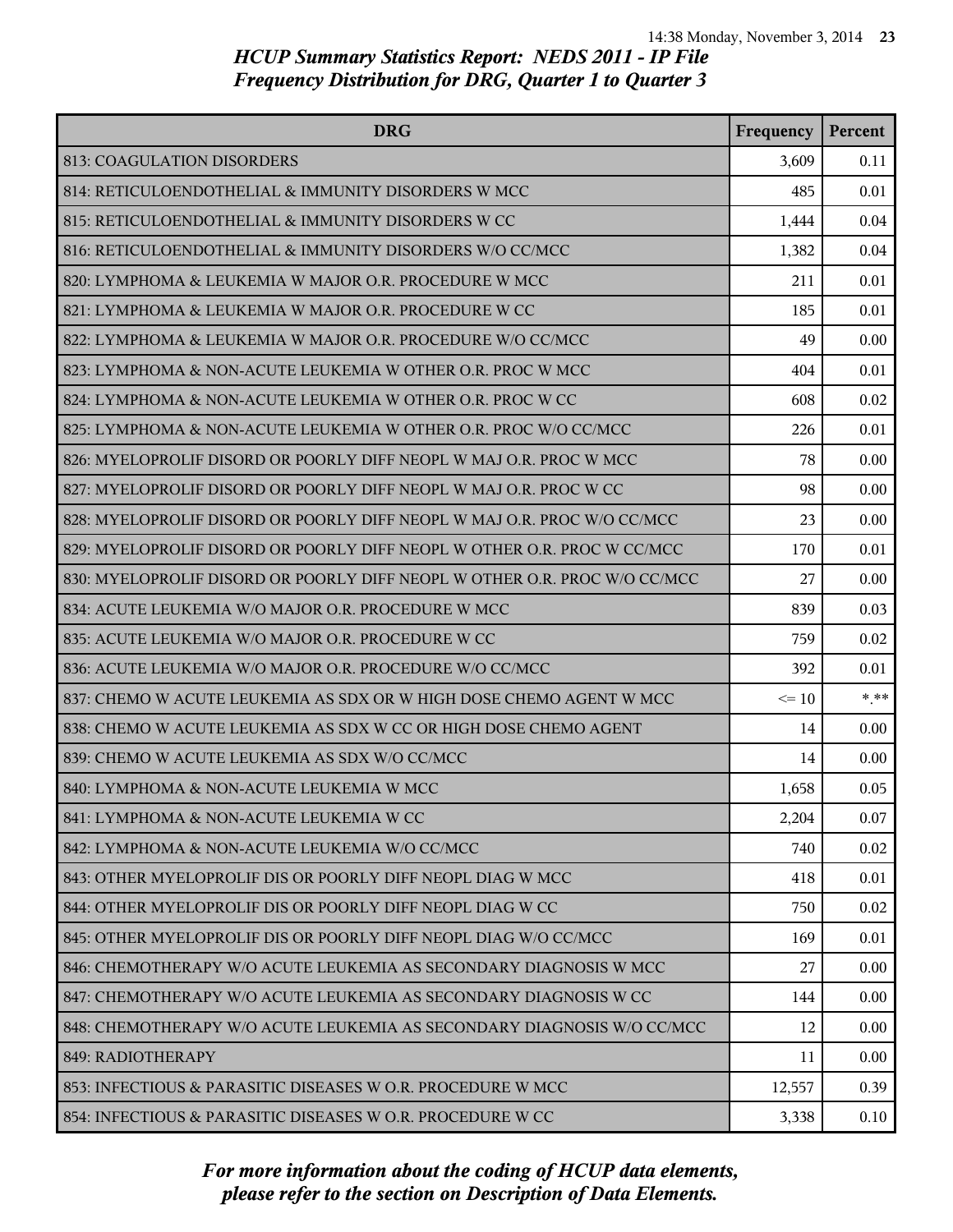| <b>DRG</b>                                                               | Frequency | Percent  |
|--------------------------------------------------------------------------|-----------|----------|
| 855: INFECTIOUS & PARASITIC DISEASES W O.R. PROCEDURE W/O CC/MCC         | 128       | 0.00     |
| 856: POSTOPERATIVE OR POST-TRAUMATIC INFECTIONS W O.R. PROC W MCC        | 1,440     | 0.04     |
| 857: POSTOPERATIVE OR POST-TRAUMATIC INFECTIONS W O.R. PROC W CC         | 1,930     | 0.06     |
| 858: POSTOPERATIVE OR POST-TRAUMATIC INFECTIONS W O.R. PROC W/O CC/MCC   | 397       | 0.01     |
| 862: POSTOPERATIVE & POST-TRAUMATIC INFECTIONS W MCC                     | 3,344     | 0.10     |
| 863: POSTOPERATIVE & POST-TRAUMATIC INFECTIONS W/O MCC                   | 6,920     | 0.21     |
| <b>864: FEVER</b>                                                        | 8,588     | 0.27     |
| 865: VIRAL ILLNESS W MCC                                                 | 815       | 0.03     |
| 866: VIRAL ILLNESS W/O MCC                                               | 6,006     | 0.19     |
| 867: OTHER INFECTIOUS & PARASITIC DISEASES DIAGNOSES W MCC               | 1,514     | 0.05     |
| 868: OTHER INFECTIOUS & PARASITIC DISEASES DIAGNOSES W CC                | 1,164     | 0.04     |
| 869: OTHER INFECTIOUS & PARASITIC DISEASES DIAGNOSES W/O CC/MCC          | 664       | 0.02     |
| 870: SEPTICEMIA OR SEVERE SEPSIS W MV 96+ HOURS                          | 8,069     | 0.25     |
| 871: SEPTICEMIA OR SEVERE SEPSIS W/O MV 96+ HOURS W MCC                  | 84,767    | 2.62     |
| 872: SEPTICEMIA OR SEVERE SEPSIS W/O MV 96+ HOURS W/O MCC                | 36,568    | 1.13     |
| 876: O.R. PROCEDURE W PRINCIPAL DIAGNOSES OF MENTAL ILLNESS              | 231       | 0.01     |
| 880: ACUTE ADJUSTMENT REACTION & PSYCHOSOCIAL DYSFUNCTION                | 4,710     | 0.15     |
| 881: DEPRESSIVE NEUROSES                                                 | 10,643    | 0.33     |
| 882: NEUROSES EXCEPT DEPRESSIVE                                          | 4,347     | 0.13     |
| 883: DISORDERS OF PERSONALITY & IMPULSE CONTROL                          | 1,041     | 0.03     |
| 884: ORGANIC DISTURBANCES & MENTAL RETARDATION                           | 6,016     | 0.19     |
| 885: PSYCHOSES                                                           | 103,873   | 3.21     |
| 886: BEHAVIORAL & DEVELOPMENTAL DISORDERS                                | 1,609     | 0.05     |
| 887: OTHER MENTAL DISORDER DIAGNOSES                                     | 222       | 0.01     |
| 894: ALCOHOL/DRUG ABUSE OR DEPENDENCE, LEFT AMA                          | 5,239     | 0.16     |
| 895: ALCOHOL/DRUG ABUSE OR DEPENDENCE W REHABILITATION THERAPY           | 921       | 0.03     |
| 896: ALCOHOL/DRUG ABUSE OR DEPENDENCE W/O REHABILITATION THERAPY W MCC   | 4,567     | 0.14     |
| 897: ALCOHOL/DRUG ABUSE OR DEPENDENCE W/O REHABILITATION THERAPY W/O MCC | 37,613    | 1.16     |
| 901: WOUND DEBRIDEMENTS FOR INJURIES W MCC                               | 132       | 0.00     |
| 902: WOUND DEBRIDEMENTS FOR INJURIES W CC                                | 351       | 0.01     |
| 903: WOUND DEBRIDEMENTS FOR INJURIES W/O CC/MCC                          | 215       | 0.01     |
| 904: SKIN GRAFTS FOR INJURIES W CC/MCC                                   | 324       | 0.01     |
| 905: SKIN GRAFTS FOR INJURIES W/O CC/MCC                                 | 92        | $0.00\,$ |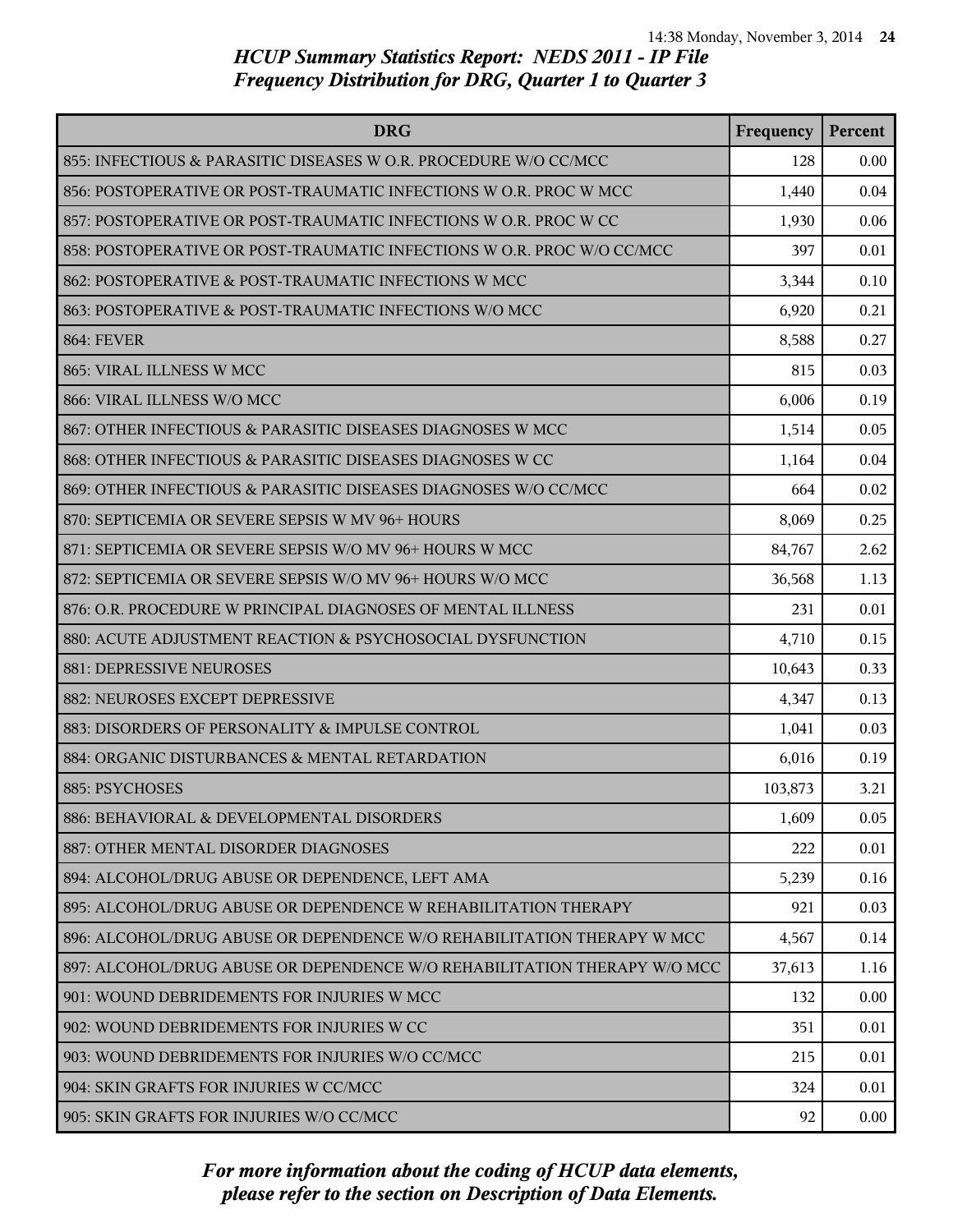| <b>DRG</b>                                                               | Frequency | Percent |
|--------------------------------------------------------------------------|-----------|---------|
| 906: HAND PROCEDURES FOR INJURIES                                        | 990       | 0.03    |
| 907: OTHER O.R. PROCEDURES FOR INJURIES W MCC                            | 1,999     | 0.06    |
| 908: OTHER O.R. PROCEDURES FOR INJURIES W CC                             | 2,383     | 0.07    |
| 909: OTHER O.R. PROCEDURES FOR INJURIES W/O CC/MCC                       | 1,825     | 0.06    |
| 913: TRAUMATIC INJURY W MCC                                              | 295       | 0.01    |
| 914: TRAUMATIC INJURY W/O MCC                                            | 2,828     | 0.09    |
| 915: ALLERGIC REACTIONS W MCC                                            | 605       | 0.02    |
| 916: ALLERGIC REACTIONS W/O MCC                                          | 3,511     | 0.11    |
| 917: POISONING & TOXIC EFFECTS OF DRUGS W MCC                            | 14,134    | 0.44    |
| 918: POISONING & TOXIC EFFECTS OF DRUGS W/O MCC                          | 30,325    | 0.94    |
| 919: COMPLICATIONS OF TREATMENT W MCC                                    | 2,762     | 0.09    |
| 920: COMPLICATIONS OF TREATMENT W CC                                     | 4,622     | 0.14    |
| 921: COMPLICATIONS OF TREATMENT W/O CC/MCC                               | 2,525     | 0.08    |
| 922: OTHER INJURY, POISONING & TOXIC EFFECT DIAG W MCC                   | 857       | 0.03    |
| 923: OTHER INJURY, POISONING & TOXIC EFFECT DIAG W/O MCC                 | 2,370     | 0.07    |
| 927: EXTENSIVE BURNS OR FULL THICKNESS BURNS W MV 96+ HRS W SKIN GRAFT   | 72        | 0.00    |
| 928: FULL THICKNESS BURN W SKIN GRAFT OR INHAL INJ W CC/MCC              | 191       | 0.01    |
| 929: FULL THICKNESS BURN W SKIN GRAFT OR INHAL INJ W/O CC/MCC            | 103       | 0.00    |
| 933: EXTENSIVE BURNS OR FULL THICKNESS BURNS W MV 96+ HRS W/O SKIN GRAFT | 19        | 0.00    |
| 934: FULL THICKNESS BURN W/O SKIN GRFT OR INHAL INJ                      | 272       | 0.01    |
| 935: NON-EXTENSIVE BURNS                                                 | 1,572     | 0.05    |
| 939: O.R. PROC W DIAGNOSES OF OTHER CONTACT W HEALTH SERVICES W MCC      | 116       | 0.00    |
| 940: O.R. PROC W DIAGNOSES OF OTHER CONTACT W HEALTH SERVICES W CC       | 194       | 0.01    |
| 941: O.R. PROC W DIAGNOSES OF OTHER CONTACT W HEALTH SERVICES W/O CC/MCC | 66        | 0.00    |
| 945: REHABILITATION W CC/MCC                                             | 454       | 0.01    |
| 946: REHABILITATION W/O CC/MCC                                           | 136       | 0.00    |
| 947: SIGNS & SYMPTOMS W MCC                                              | 3,502     | 0.11    |
| 948: SIGNS & SYMPTOMS W/O MCC                                            | 17,604    | 0.54    |
| 949: AFTERCARE W CC/MCC                                                  | 76        | 0.00    |
| 950: AFTERCARE W/O CC/MCC                                                | 25        | 0.00    |
| 951: OTHER FACTORS INFLUENCING HEALTH STATUS                             | 1,131     | 0.03    |
| 955: CRANIOTOMY FOR MULTIPLE SIGNIFICANT TRAUMA                          | 351       | 0.01    |
| 956: LIMB REATTACHMENT, HIP & FEMUR PROC FOR MULTIPLE SIGNIFICANT TRAUMA | 1,708     | 0.05    |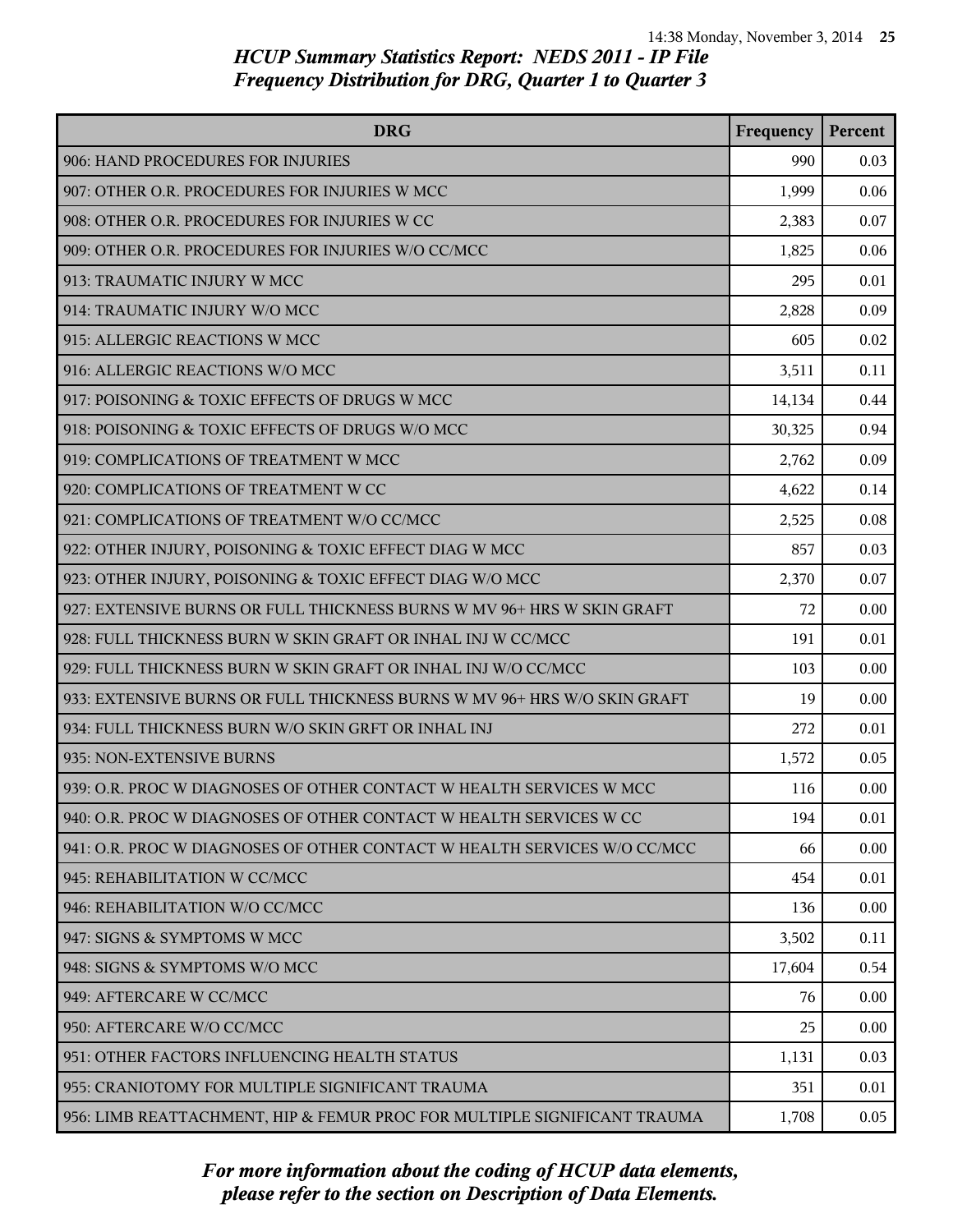| <b>DRG</b>                                                                | Frequency | Percent |
|---------------------------------------------------------------------------|-----------|---------|
| 957: OTHER O.R. PROCEDURES FOR MULTIPLE SIGNIFICANT TRAUMA W MCC          | 1,495     | 0.05    |
| 958: OTHER O.R. PROCEDURES FOR MULTIPLE SIGNIFICANT TRAUMA W CC           | 1,637     | 0.05    |
| 959: OTHER O.R. PROCEDURES FOR MULTIPLE SIGNIFICANT TRAUMA W/O CC/MCC     | 471       | 0.01    |
| 963: OTHER MULTIPLE SIGNIFICANT TRAUMA W MCC                              | 954       | 0.03    |
| 964: OTHER MULTIPLE SIGNIFICANT TRAUMA W CC                               | 1,979     | 0.06    |
| 965: OTHER MULTIPLE SIGNIFICANT TRAUMA W/O CC/MCC                         | 876       | 0.03    |
| 969: HIV W EXTENSIVE O.R. PROCEDURE W MCC                                 | 202       | 0.01    |
| 970: HIV W EXTENSIVE O.R. PROCEDURE W/O MCC                               | 24        | 0.00    |
| 974: HIV W MAJOR RELATED CONDITION W MCC                                  | 2,545     | 0.08    |
| 975: HIV W MAJOR RELATED CONDITION W CC                                   | 2,079     | 0.06    |
| 976: HIV W MAJOR RELATED CONDITION W/O CC/MCC                             | 884       | 0.03    |
| 977: HIV W OR W/O OTHER RELATED CONDITION                                 | 1,356     | 0.04    |
| 981: EXTENSIVE O.R. PROCEDURE UNRELATED TO PRINCIPAL DIAGNOSIS W MCC      | 5,637     | 0.17    |
| 982: EXTENSIVE O.R. PROCEDURE UNRELATED TO PRINCIPAL DIAGNOSIS W CC       | 4,272     | 0.13    |
| 983: EXTENSIVE O.R. PROCEDURE UNRELATED TO PRINCIPAL DIAGNOSIS W/O CC/MCC | 1,044     | 0.03    |
| 984: PROSTATIC O.R. PROCEDURE UNRELATED TO PRINCIPAL DIAGNOSIS W MCC      | 96        | 0.00    |
| 985: PROSTATIC O.R. PROCEDURE UNRELATED TO PRINCIPAL DIAGNOSIS W CC       | 167       | 0.01    |
| 986: PROSTATIC O.R. PROCEDURE UNRELATED TO PRINCIPAL DIAGNOSIS W/O CC/MCC | 32        | 0.00    |
| 987: NON-EXTENSIVE O.R. PROC UNRELATED TO PRINCIPAL DIAGNOSIS W MCC       | 1,732     | 0.05    |
| 988: NON-EXTENSIVE O.R. PROC UNRELATED TO PRINCIPAL DIAGNOSIS W CC        | 2,644     | 0.08    |
| 989: NON-EXTENSIVE O.R. PROC UNRELATED TO PRINCIPAL DIAGNOSIS W/O CC/MCC  | 989       | 0.03    |
| 998: PRINCIPAL DIAGNOSIS INVALID AS DISCHARGE DIAGNOSIS                   | $\leq 10$ | $***$   |
| 999: UNGROUPABLE                                                          | 17,327    | 0.53    |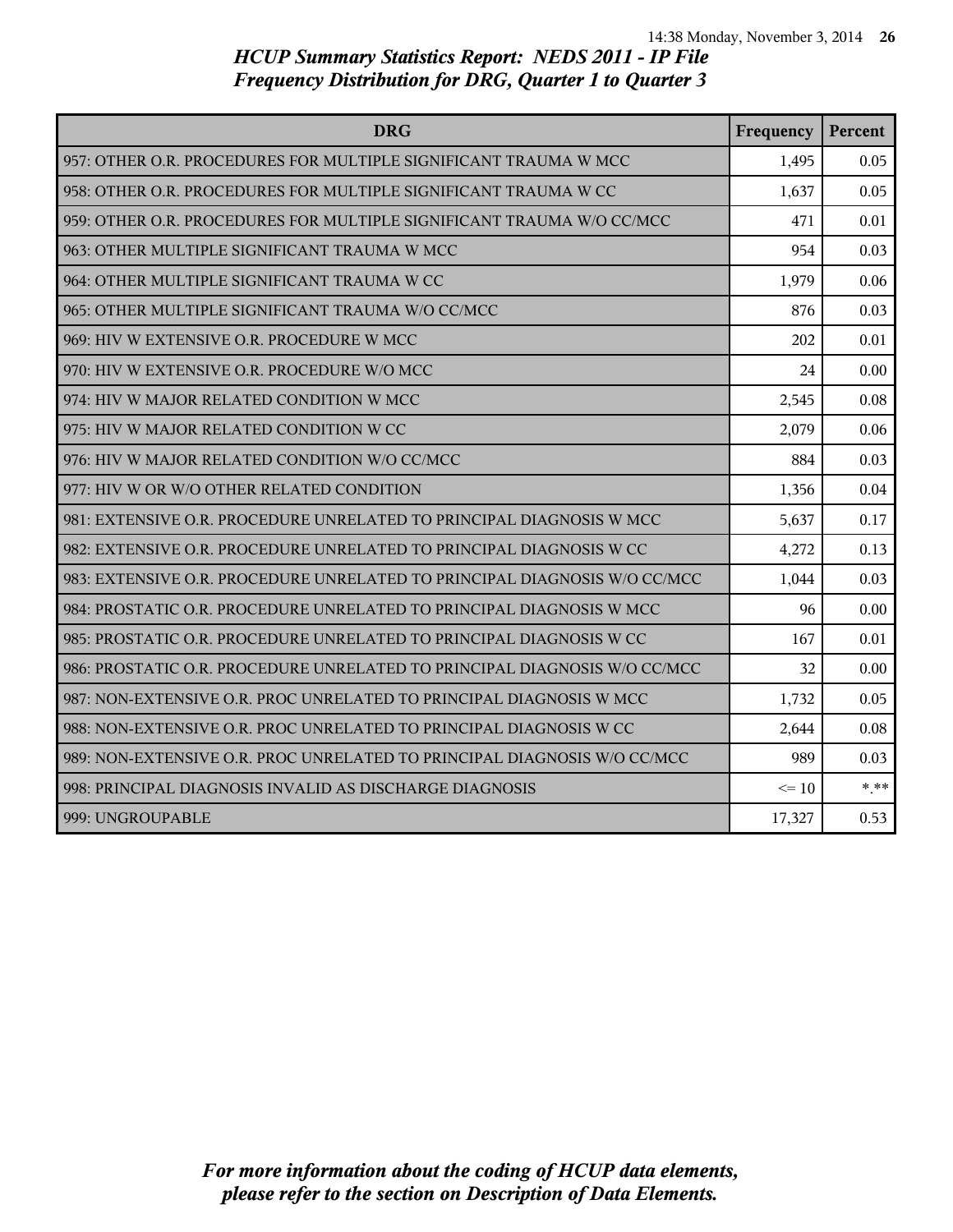| <b>DRG</b>                                                               | Frequency | Percent |
|--------------------------------------------------------------------------|-----------|---------|
|                                                                          | $\leq 10$ | $* * *$ |
| 1: HEART TRANSPLANT OR IMPLANT OF HEART ASSIST SYSTEM W MCC              | 22        | 0.00    |
| 2: HEART TRANSPLANT OR IMPLANT OF HEART ASSIST SYSTEM W/O MCC            | $\leq 10$ | $***$   |
| 3: ECMO OR TRACH W MV 96+ HRS OR PDX EXC FACE, MOUTH & NECK W MAJ O.R.   | 1,604     | 0.15    |
| 4: TRACH W MV 96+ HRS OR PDX EXC FACE, MOUTH & NECK W/O MAJ O.R.         | 1,800     | 0.17    |
| 5: LIVER TRANSPLANT W MCC OR INTESTINAL TRANSPLANT                       | 36        | 0.00    |
| 6: LIVER TRANSPLANT W/O MCC                                              | $\leq 10$ | $***$   |
| 7: LUNG TRANSPLANT                                                       | $\leq 10$ | $***$   |
| 8: SIMULTANEOUS PANCREAS/KIDNEY TRANSPLANT                               | $\leq 10$ | $* * *$ |
| <b>10: PANCREAS TRANSPLANT</b>                                           | $\leq 10$ | $***$   |
| 11: TRACHEOSTOMY FOR FACE, MOUTH & NECK DIAGNOSES W MCC                  | 91        | 0.01    |
| 12: TRACHEOSTOMY FOR FACE, MOUTH & NECK DIAGNOSES W CC                   | 59        | 0.01    |
| 13: TRACHEOSTOMY FOR FACE, MOUTH & NECK DIAGNOSES W/O CC/MCC             | 28        | 0.00    |
| 14: ALLOGENEIC BONE MARROW TRANSPLANT                                    | $\leq 10$ | $* * *$ |
| 16: AUTOLOGOUS BONE MARROW TRANSPLANT W CC/MCC                           | $\leq 10$ | $***$   |
| 20: INTRACRANIAL VASCULAR PROCEDURES W PDX HEMORRHAGE W MCC              | 187       | 0.02    |
| 21: INTRACRANIAL VASCULAR PROCEDURES W PDX HEMORRHAGE W CC               | 61        | 0.01    |
| 22: INTRACRANIAL VASCULAR PROCEDURES W PDX HEMORRHAGE W/O CC/MCC         | 29        | 0.00    |
| 23: CRANIO W MAJOR DEV IMPL/ACUTE COMPLEX CNS PDX W MCC OR CHEMO IMPLANT | 585       | 0.06    |
| 24: CRANIO W MAJOR DEV IMPL/ACUTE COMPLEX CNS PDX W/O MCC                | 151       | 0.01    |
| 25: CRANIOTOMY & ENDOVASCULAR INTRACRANIAL PROCEDURES W MCC              | 1,147     | 0.11    |
| 26: CRANIOTOMY & ENDOVASCULAR INTRACRANIAL PROCEDURES W CC               | 606       | 0.06    |
| 27: CRANIOTOMY & ENDOVASCULAR INTRACRANIAL PROCEDURES W/O CC/MCC         | 401       | 0.04    |
| 28: SPINAL PROCEDURES W MCC                                              | 153       | 0.01    |
| 29: SPINAL PROCEDURES W CC OR SPINAL NEUROSTIMULATORS                    | 250       | 0.02    |
| 30: SPINAL PROCEDURES W/O CC/MCC                                         | 115       | 0.01    |
| 31: VENTRICULAR SHUNT PROCEDURES W MCC                                   | 151       | 0.01    |
| 32: VENTRICULAR SHUNT PROCEDURES W CC                                    | 243       | 0.02    |
| 33: VENTRICULAR SHUNT PROCEDURES W/O CC/MCC                              | 105       | 0.01    |
| 34: CAROTID ARTERY STENT PROCEDURE W MCC                                 | 29        | 0.00    |
| 35: CAROTID ARTERY STENT PROCEDURE W CC                                  | 38        | 0.00    |
| 36: CAROTID ARTERY STENT PROCEDURE W/O CC/MCC                            | 24        | 0.00    |
| 37: EXTRACRANIAL PROCEDURES W MCC                                        | 190       | 0.02    |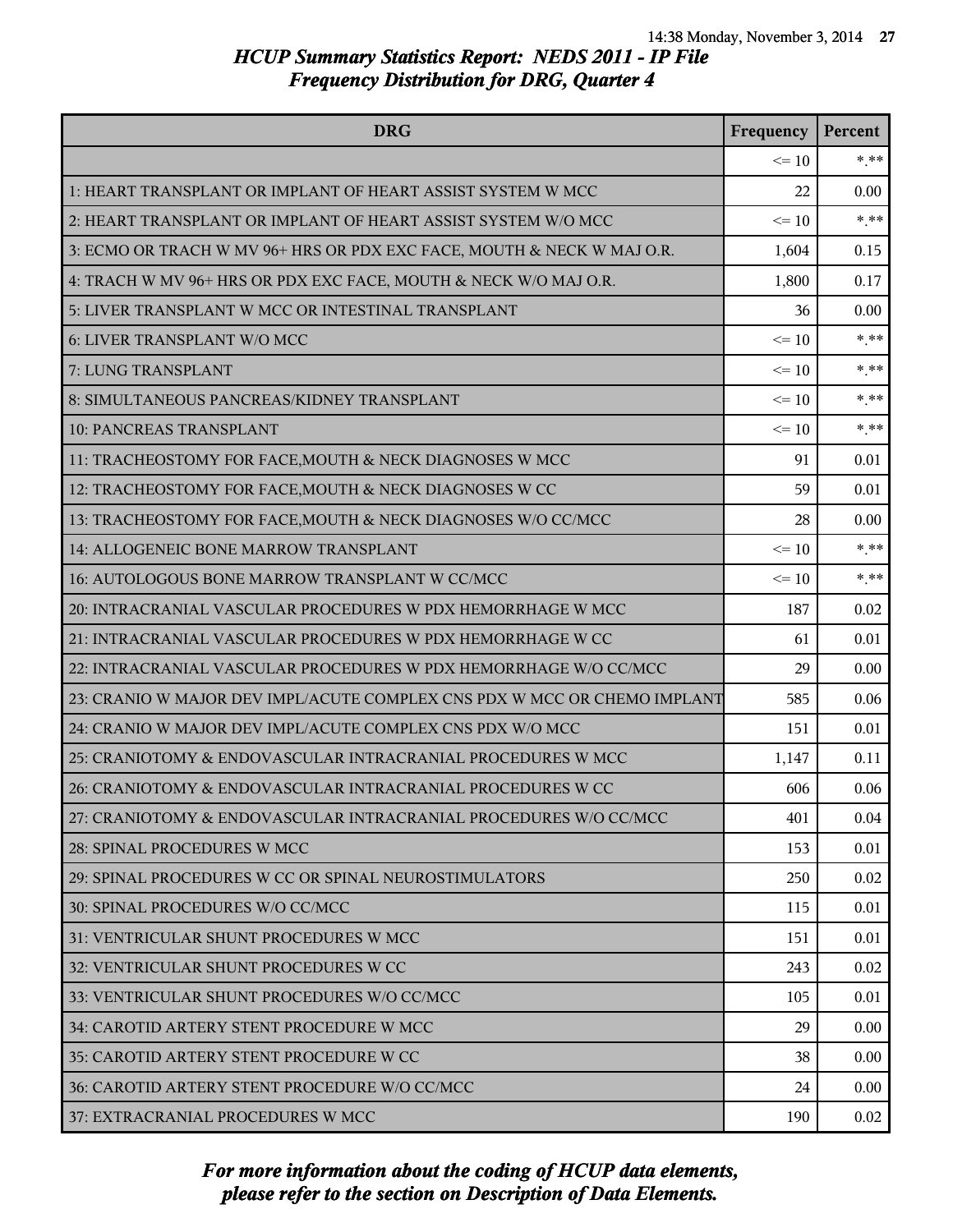| <b>DRG</b>                                                               | Frequency | Percent |
|--------------------------------------------------------------------------|-----------|---------|
| 38: EXTRACRANIAL PROCEDURES W CC                                         | 327       | 0.03    |
| 39: EXTRACRANIAL PROCEDURES W/O CC/MCC                                   | 220       | 0.02    |
| 40: PERIPH/CRANIAL NERVE & OTHER NERV SYST PROC W MCC                    | 394       | 0.04    |
| 41: PERIPH/CRANIAL NERVE & OTHER NERV SYST PROC W CC OR PERIPH NEUROSTIM | 539       | 0.05    |
| 42: PERIPH/CRANIAL NERVE & OTHER NERV SYST PROC W/O CC/MCC               | 166       | 0.02    |
| 52: SPINAL DISORDERS & INJURIES W CC/MCC                                 | 139       | 0.01    |
| 53: SPINAL DISORDERS & INJURIES W/O CC/MCC                               | 85        | 0.01    |
| 54: NERVOUS SYSTEM NEOPLASMS W MCC                                       | 1,111     | 0.10    |
| 55: NERVOUS SYSTEM NEOPLASMS W/O MCC                                     | 1,014     | 0.10    |
| 56: DEGENERATIVE NERVOUS SYSTEM DISORDERS W MCC                          | 840       | 0.08    |
| 57: DEGENERATIVE NERVOUS SYSTEM DISORDERS W/O MCC                        | 3,526     | 0.33    |
| 58: MULTIPLE SCLEROSIS & CEREBELLAR ATAXIA W MCC                         | 97        | 0.01    |
| 59: MULTIPLE SCLEROSIS & CEREBELLAR ATAXIA W CC                          | 434       | 0.04    |
| 60: MULTIPLE SCLEROSIS & CEREBELLAR ATAXIA W/O CC/MCC                    | 556       | 0.05    |
| 61: ACUTE ISCHEMIC STROKE W USE OF THROMBOLYTIC AGENT W MCC              | 343       | 0.03    |
| 62: ACUTE ISCHEMIC STROKE W USE OF THROMBOLYTIC AGENT W CC               | 634       | 0.06    |
| 63: ACUTE ISCHEMIC STROKE W USE OF THROMBOLYTIC AGENT W/O CC/MCC         | 244       | 0.02    |
| 64: INTRACRANIAL HEMORRHAGE OR CEREBRAL INFARCTION W MCC                 | 5,707     | 0.54    |
| 65: INTRACRANIAL HEMORRHAGE OR CEREBRAL INFARCTION W CC                  | 10,142    | 0.96    |
| 66: INTRACRANIAL HEMORRHAGE OR CEREBRAL INFARCTION W/O CC/MCC            | 6,656     | 0.63    |
| 67: NONSPECIFIC CVA & PRECEREBRAL OCCLUSION W/O INFARCT W MCC            | 76        | 0.01    |
| 68: NONSPECIFIC CVA & PRECEREBRAL OCCLUSION W/O INFARCT W/O MCC          | 665       | 0.06    |
| 69: TRANSIENT ISCHEMIA                                                   | 9,321     | 0.88    |
| 70: NONSPECIFIC CEREBROVASCULAR DISORDERS W MCC                          | 1,049     | 0.10    |
| 71: NONSPECIFIC CEREBROVASCULAR DISORDERS W CC                           | 1,342     | 0.13    |
| 72: NONSPECIFIC CEREBROVASCULAR DISORDERS W/O CC/MCC                     | 673       | 0.06    |
| 73: CRANIAL & PERIPHERAL NERVE DISORDERS W MCC                           | 806       | 0.08    |
| 74: CRANIAL & PERIPHERAL NERVE DISORDERS W/O MCC                         | 4,120     | 0.39    |
| 75: VIRAL MENINGITIS W CC/MCC                                            | 419       | 0.04    |
| 76: VIRAL MENINGITIS W/O CC/MCC                                          | 936       | 0.09    |
| 77: HYPERTENSIVE ENCEPHALOPATHY W MCC                                    | 166       | 0.02    |
| 78: HYPERTENSIVE ENCEPHALOPATHY W CC                                     | 302       | 0.03    |
| 79: HYPERTENSIVE ENCEPHALOPATHY W/O CC/MCC                               | 100       | 0.01    |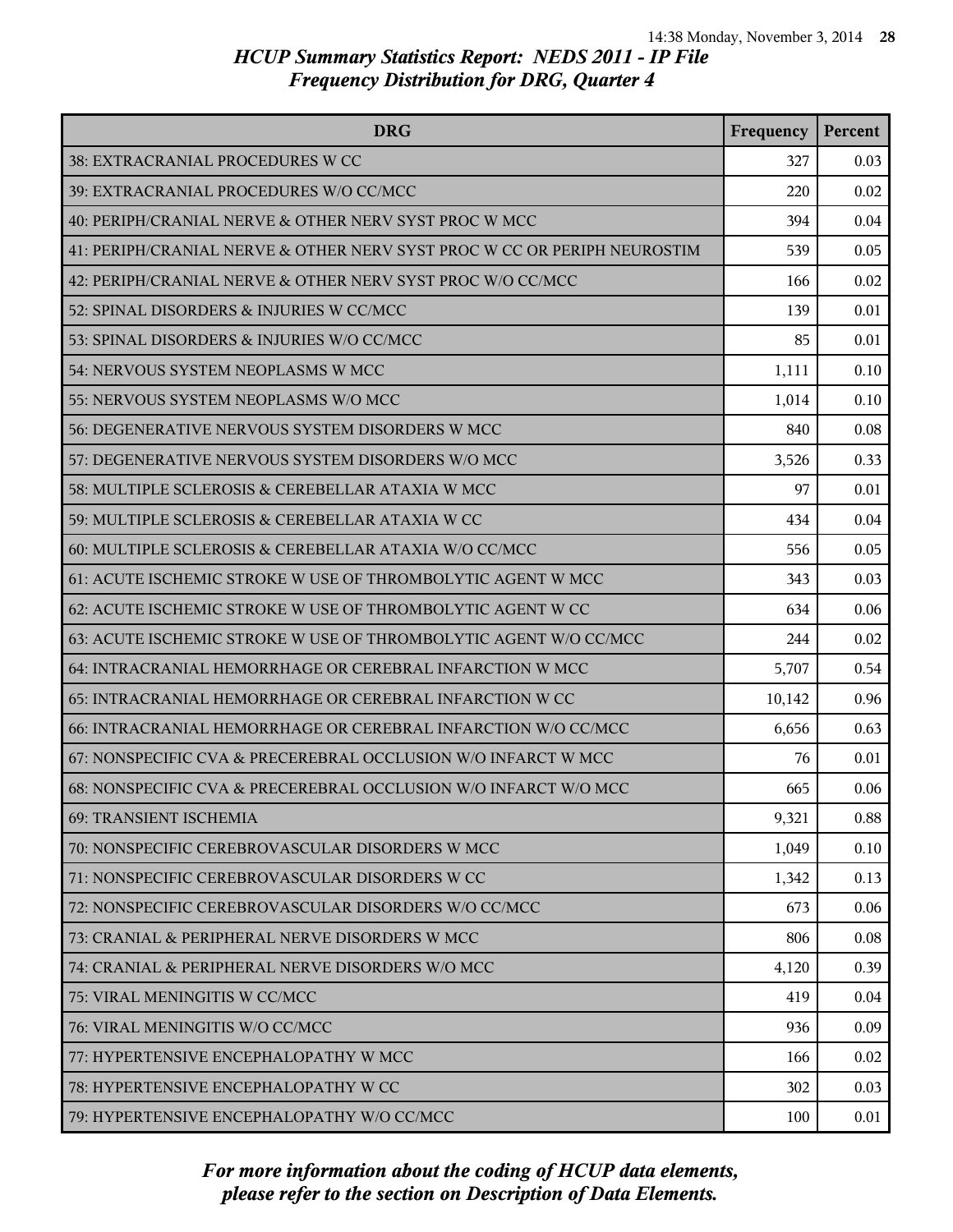| <b>DRG</b>                                                              | Frequency | Percent |
|-------------------------------------------------------------------------|-----------|---------|
| 80: NONTRAUMATIC STUPOR & COMA W MCC                                    | 158       | 0.01    |
| 81: NONTRAUMATIC STUPOR & COMA W/O MCC                                  | 626       | 0.06    |
| 82: TRAUMATIC STUPOR & COMA, COMA >1 HR W MCC                           | 404       | 0.04    |
| 83: TRAUMATIC STUPOR & COMA, COMA >1 HR W CC                            | 341       | 0.03    |
| 84: TRAUMATIC STUPOR & COMA, COMA >1 HR W/O CC/MCC                      | 536       | 0.05    |
| 85: TRAUMATIC STUPOR & COMA, COMA <1 HR W MCC                           | 829       | 0.08    |
| 86: TRAUMATIC STUPOR & COMA, COMA <1 HR W CC                            | 1,596     | 0.15    |
| 87: TRAUMATIC STUPOR & COMA, COMA <1 HR W/O CC/MCC                      | 2,249     | 0.21    |
| 88: CONCUSSION W MCC                                                    | 139       | 0.01    |
| 89: CONCUSSION W CC                                                     | 438       | 0.04    |
| 90: CONCUSSION W/O CC/MCC                                               | 820       | 0.08    |
| 91: OTHER DISORDERS OF NERVOUS SYSTEM W MCC                             | 865       | 0.08    |
| 92: OTHER DISORDERS OF NERVOUS SYSTEM W CC                              | 1,954     | 0.18    |
| 93: OTHER DISORDERS OF NERVOUS SYSTEM W/O CC/MCC                        | 1,681     | 0.16    |
| 94: BACTERIAL & TUBERCULOUS INFECTIONS OF NERVOUS SYSTEM W MCC          | 158       | 0.01    |
| 95: BACTERIAL & TUBERCULOUS INFECTIONS OF NERVOUS SYSTEM W CC           | 176       | 0.02    |
| 96: BACTERIAL & TUBERCULOUS INFECTIONS OF NERVOUS SYSTEM W/O CC/MCC     | 181       | 0.02    |
| 97: NON-BACTERIAL INFECT OF NERVOUS SYS EXC VIRAL MENINGITIS W MCC      | 148       | 0.01    |
| 98: NON-BACTERIAL INFECT OF NERVOUS SYS EXC VIRAL MENINGITIS W CC       | 182       | 0.02    |
| 99: NON-BACTERIAL INFECT OF NERVOUS SYS EXC VIRAL MENINGITIS W/O CC/MCC | 172       | 0.02    |
| 100: SEIZURES W MCC                                                     | 2,566     | 0.24    |
| 101: SEIZURES W/O MCC                                                   | 8,757     | 0.83    |
| 102: HEADACHES W MCC                                                    | 239       | 0.02    |
| 103: HEADACHES W/O MCC                                                  | 3,619     | 0.34    |
| 113: ORBITAL PROCEDURES W CC/MCC                                        | 97        | 0.01    |
| 114: ORBITAL PROCEDURES W/O CC/MCC                                      | 94        | 0.01    |
| 115: EXTRAOCULAR PROCEDURES EXCEPT ORBIT                                | 83        | 0.01    |
| 116: INTRAOCULAR PROCEDURES W CC/MCC                                    | 41        | 0.00    |
| 117: INTRAOCULAR PROCEDURES W/O CC/MCC                                  | 46        | 0.00    |
| 121: ACUTE MAJOR EYE INFECTIONS W CC/MCC                                | 108       | 0.01    |
| 122: ACUTE MAJOR EYE INFECTIONS W/O CC/MCC                              | 151       | 0.01    |
| 123: NEUROLOGICAL EYE DISORDERS                                         | 486       | 0.05    |
| 124: OTHER DISORDERS OF THE EYE W MCC                                   | 88        | 0.01    |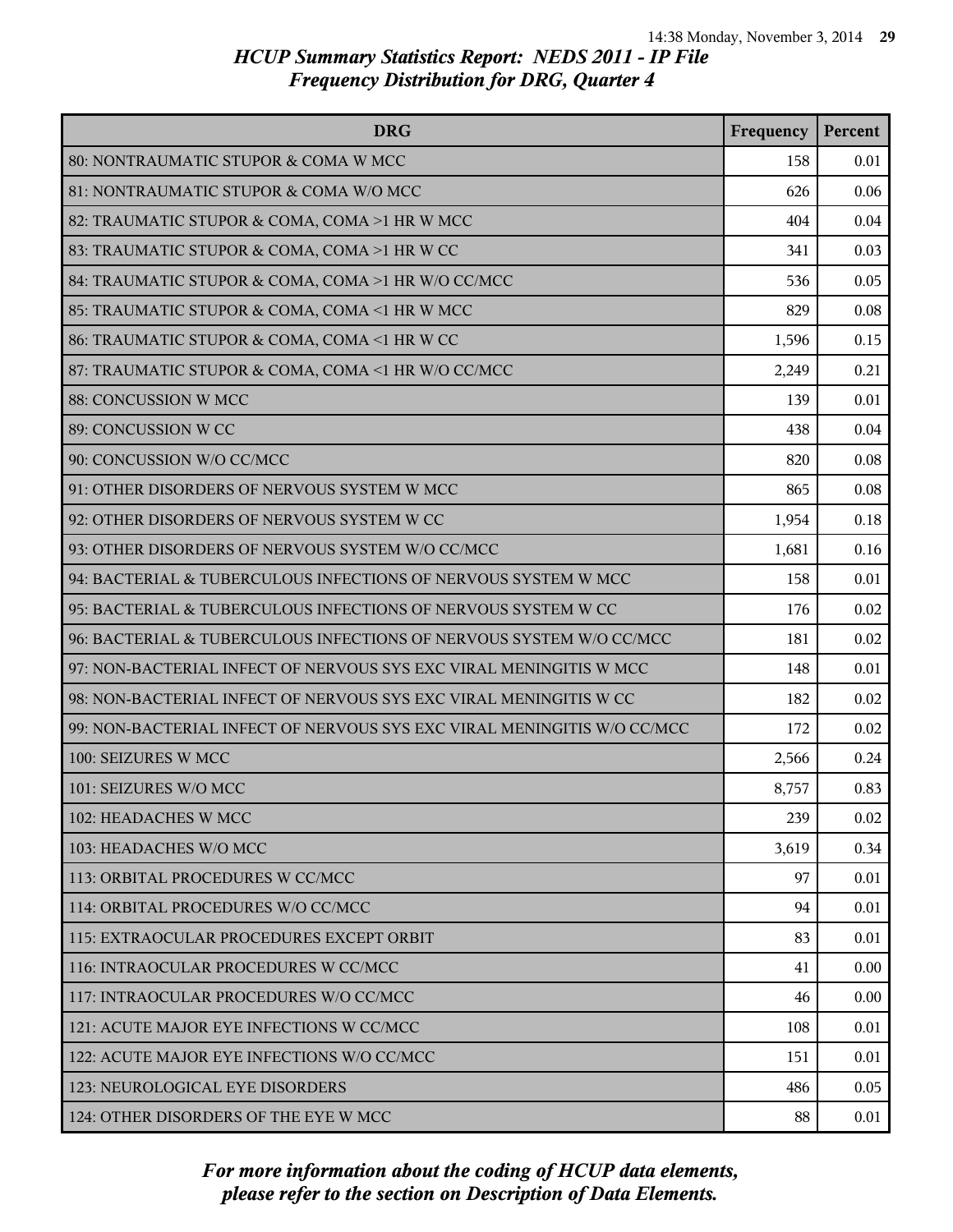| <b>DRG</b>                                                      | Frequency | Percent |
|-----------------------------------------------------------------|-----------|---------|
| 125: OTHER DISORDERS OF THE EYE W/O MCC                         | 812       | 0.08    |
| 129: MAJOR HEAD & NECK PROCEDURES W CC/MCC OR MAJOR DEVICE      | $\leq 10$ | $***$   |
| 130: MAJOR HEAD & NECK PROCEDURES W/O CC/MCC                    | $\leq 10$ | $***$   |
| 131: CRANIAL/FACIAL PROCEDURES W CC/MCC                         | 249       | 0.02    |
| 132: CRANIAL/FACIAL PROCEDURES W/O CC/MCC                       | 304       | 0.03    |
| 133: OTHER EAR, NOSE, MOUTH & THROAT O.R. PROCEDURES W CC/MCC   | 227       | 0.02    |
| 134: OTHER EAR, NOSE, MOUTH & THROAT O.R. PROCEDURES W/O CC/MCC | 477       | 0.05    |
| 135: SINUS & MASTOID PROCEDURES W CC/MCC                        | 39        | 0.00    |
| 136: SINUS & MASTOID PROCEDURES W/O CC/MCC                      | 15        | 0.00    |
| 137: MOUTH PROCEDURES W CC/MCC                                  | 165       | 0.02    |
| 138: MOUTH PROCEDURES W/O CC/MCC                                | 109       | 0.01    |
| 139: SALIVARY GLAND PROCEDURES                                  | $\leq 10$ | $***$   |
| 146: EAR, NOSE, MOUTH & THROAT MALIGNANCY W MCC                 | 77        | 0.01    |
| 147: EAR, NOSE, MOUTH & THROAT MALIGNANCY W CC                  | 125       | 0.01    |
| 148: EAR, NOSE, MOUTH & THROAT MALIGNANCY W/O CC/MCC            | 40        | 0.00    |
| 149: DYSEQUILIBRIUM                                             | 3,681     | 0.35    |
| 150: EPISTAXIS W MCC                                            | 109       | 0.01    |
| 151: EPISTAXIS W/O MCC                                          | 513       | 0.05    |
| 152: OTITIS MEDIA & URI W MCC                                   | 331       | 0.03    |
| 153: OTITIS MEDIA & URI W/O MCC                                 | 3,519     | 0.33    |
| 154: OTHER EAR, NOSE, MOUTH & THROAT DIAGNOSES W MCC            | 220       | 0.02    |
| 155: OTHER EAR, NOSE, MOUTH & THROAT DIAGNOSES W CC             | 699       | 0.07    |
| 156: OTHER EAR, NOSE, MOUTH & THROAT DIAGNOSES W/O CC/MCC       | 640       | 0.06    |
| 157: DENTAL & ORAL DISEASES W MCC                               | 146       | 0.01    |
| 158: DENTAL & ORAL DISEASES W CC                                | 641       | 0.06    |
| 159: DENTAL & ORAL DISEASES W/O CC/MCC                          | 538       | 0.05    |
| 163: MAJOR CHEST PROCEDURES W MCC                               | 755       | 0.07    |
| 164: MAJOR CHEST PROCEDURES W CC                                | 359       | 0.03    |
| 165: MAJOR CHEST PROCEDURES W/O CC/MCC                          | 218       | 0.02    |
| 166: OTHER RESP SYSTEM O.R. PROCEDURES W MCC                    | 1,654     | 0.16    |
| 167: OTHER RESP SYSTEM O.R. PROCEDURES W CC                     | 1,305     | 0.12    |
| 168: OTHER RESP SYSTEM O.R. PROCEDURES W/O CC/MCC               | 248       | 0.02    |
| 175: PULMONARY EMBOLISM W MCC                                   | 1,808     | 0.17    |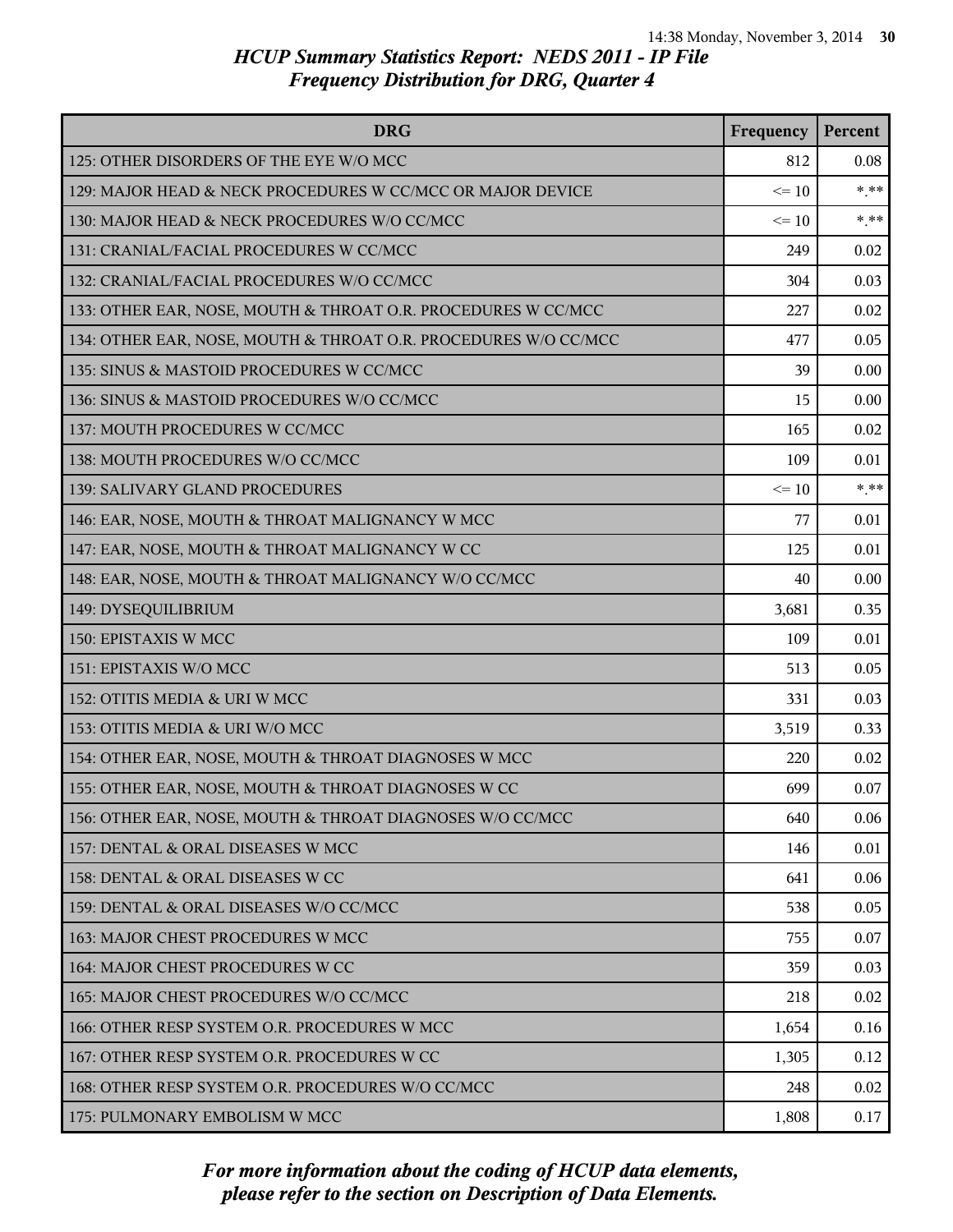| <b>DRG</b>                                                       | Frequency | Percent |
|------------------------------------------------------------------|-----------|---------|
| 176: PULMONARY EMBOLISM W/O MCC                                  | 5,450     | 0.51    |
| 177: RESPIRATORY INFECTIONS & INFLAMMATIONS W MCC                | 5,036     | 0.48    |
| 178: RESPIRATORY INFECTIONS & INFLAMMATIONS W CC                 | 4,356     | 0.41    |
| 179: RESPIRATORY INFECTIONS & INFLAMMATIONS W/O CC/MCC           | 1,165     | 0.11    |
| 180: RESPIRATORY NEOPLASMS W MCC                                 | 1,842     | 0.17    |
| 181: RESPIRATORY NEOPLASMS W CC                                  | 1,838     | 0.17    |
| 182: RESPIRATORY NEOPLASMS W/O CC/MCC                            | 215       | 0.02    |
| 183: MAJOR CHEST TRAUMA W MCC                                    | 355       | 0.03    |
| 184: MAJOR CHEST TRAUMA W CC                                     | 889       | 0.08    |
| 185: MAJOR CHEST TRAUMA W/O CC/MCC                               | 331       | 0.03    |
| 186: PLEURAL EFFUSION W MCC                                      | 848       | 0.08    |
| 187: PLEURAL EFFUSION W CC                                       | 875       | 0.08    |
| 188: PLEURAL EFFUSION W/O CC/MCC                                 | 258       | 0.02    |
| 189: PULMONARY EDEMA & RESPIRATORY FAILURE                       | 9,284     | 0.88    |
| 190: CHRONIC OBSTRUCTIVE PULMONARY DISEASE W MCC                 | 12,890    | 1.22    |
| 191: CHRONIC OBSTRUCTIVE PULMONARY DISEASE W CC                  | 13,069    | 1.23    |
| 192: CHRONIC OBSTRUCTIVE PULMONARY DISEASE W/O CC/MCC            | 11,333    | 1.07    |
| 193: SIMPLE PNEUMONIA & PLEURISY W MCC                           | 10,436    | 0.99    |
| 194: SIMPLE PNEUMONIA & PLEURISY W CC                            | 19,459    | 1.84    |
| 195: SIMPLE PNEUMONIA & PLEURISY W/O CC/MCC                      | 11,032    | 1.04    |
| 196: INTERSTITIAL LUNG DISEASE W MCC                             | 596       | 0.06    |
| 197: INTERSTITIAL LUNG DISEASE W CC                              | 495       | 0.05    |
| 198: INTERSTITIAL LUNG DISEASE W/O CC/MCC                        | 251       | 0.02    |
| 199: PNEUMOTHORAX W MCC                                          | 408       | 0.04    |
| 200: PNEUMOTHORAX W CC                                           | 987       | 0.09    |
| 201: PNEUMOTHORAX W/O CC/MCC                                     | 797       | 0.08    |
| 202: BRONCHITIS & ASTHMA W CC/MCC                                | 7,176     | 0.68    |
| 203: BRONCHITIS & ASTHMA W/O CC/MCC                              | 11,903    | 1.12    |
| 204: RESPIRATORY SIGNS & SYMPTOMS                                | 2,557     | 0.24    |
| 205: OTHER RESPIRATORY SYSTEM DIAGNOSES W MCC                    | 710       | 0.07    |
| 206: OTHER RESPIRATORY SYSTEM DIAGNOSES W/O MCC                  | 2,437     | 0.23    |
| 207: RESPIRATORY SYSTEM DIAGNOSIS W VENTILATOR SUPPORT 96+ HOURS | 2,820     | 0.27    |
| 208: RESPIRATORY SYSTEM DIAGNOSIS W VENTILATOR SUPPORT <96 HOURS | 6,543     | 0.62    |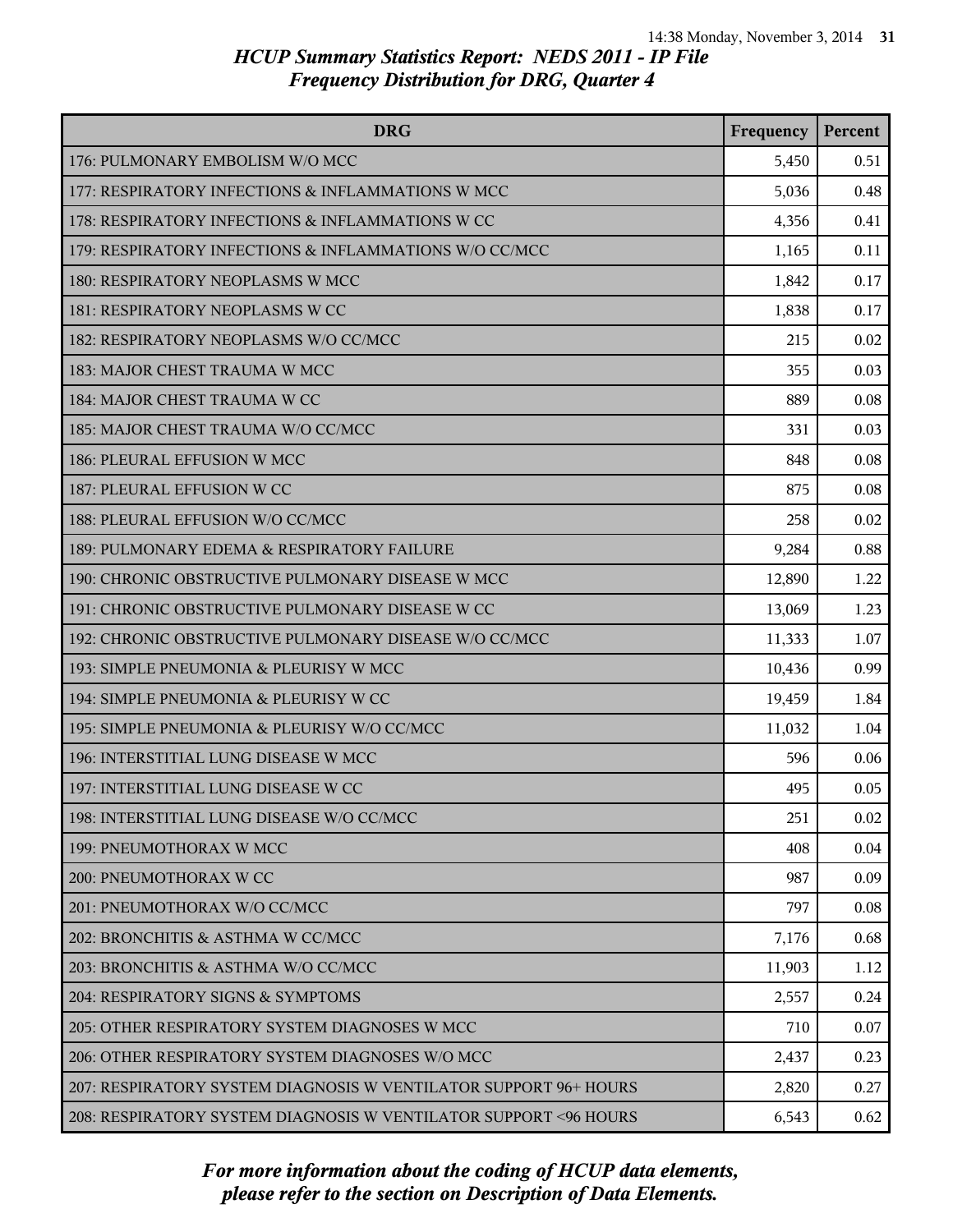| <b>DRG</b>                                                                | Frequency | Percent  |
|---------------------------------------------------------------------------|-----------|----------|
| 215: OTHER HEART ASSIST SYSTEM IMPLANT                                    | $\leq 10$ | $*$ $**$ |
| 216: CARDIAC VALVE & OTH MAJ CARDIOTHORACIC PROC W CARD CATH W MCC        | 466       | 0.04     |
| 217: CARDIAC VALVE & OTH MAJ CARDIOTHORACIC PROC W CARD CATH W CC         | 179       | 0.02     |
| 218: CARDIAC VALVE & OTH MAJ CARDIOTHORACIC PROC W CARD CATH W/O CC/MCC   | 23        | 0.00     |
| 219: CARDIAC VALVE & OTH MAJ CARDIOTHORACIC PROC W/O CARD CATH W MCC      | 218       | 0.02     |
| 220: CARDIAC VALVE & OTH MAJ CARDIOTHORACIC PROC W/O CARD CATH W CC       | 111       | 0.01     |
| 221: CARDIAC VALVE & OTH MAJ CARDIOTHORACIC PROC W/O CARD CATH W/O CC/MCQ | 25        | 0.00     |
| 222: CARDIAC DEFIB IMPLANT W CARDIAC CATH W AMI/HF/SHOCK W MCC            | 148       | 0.01     |
| 223: CARDIAC DEFIB IMPLANT W CARDIAC CATH W AMI/HF/SHOCK W/O MCC          | 109       | 0.01     |
| 224: CARDIAC DEFIB IMPLANT W CARDIAC CATH W/O AMI/HF/SHOCK W MCC          | 173       | 0.02     |
| 225: CARDIAC DEFIB IMPLANT W CARDIAC CATH W/O AMI/HF/SHOCK W/O MCC        | 220       | 0.02     |
| 226: CARDIAC DEFIBRILLATOR IMPLANT W/O CARDIAC CATH W MCC                 | 280       | 0.03     |
| 227: CARDIAC DEFIBRILLATOR IMPLANT W/O CARDIAC CATH W/O MCC               | 533       | 0.05     |
| 228: OTHER CARDIOTHORACIC PROCEDURES W MCC                                | 77        | 0.01     |
| 229: OTHER CARDIOTHORACIC PROCEDURES W CC                                 | 63        | 0.01     |
| 230: OTHER CARDIOTHORACIC PROCEDURES W/O CC/MCC                           | $\leq 10$ | $*$ **   |
| 231: CORONARY BYPASS W PTCA W MCC                                         | 98        | 0.01     |
| 232: CORONARY BYPASS W PTCA W/O MCC                                       | 90        | 0.01     |
| 233: CORONARY BYPASS W CARDIAC CATH W MCC                                 | 743       | 0.07     |
| 234: CORONARY BYPASS W CARDIAC CATH W/O MCC                               | 1,128     | 0.11     |
| 235: CORONARY BYPASS W/O CARDIAC CATH W MCC                               | 52        | 0.00     |
| 236: CORONARY BYPASS W/O CARDIAC CATH W/O MCC                             | 138       | 0.01     |
| 237: MAJOR CARDIOVASC PROCEDURES W MCC                                    | 1,276     | 0.12     |
| 238: MAJOR CARDIOVASC PROCEDURES W/O MCC                                  | 1,016     | 0.10     |
| 239: AMPUTATION FOR CIRC SYS DISORDERS EXC UPPER LIMB & TOE W MCC         | 381       | 0.04     |
| 240: AMPUTATION FOR CIRC SYS DISORDERS EXC UPPER LIMB & TOE W CC          | 362       | 0.03     |
| 241: AMPUTATION FOR CIRC SYS DISORDERS EXC UPPER LIMB & TOE W/O CC/MCC    | 20        | 0.00     |
| 242: PERMANENT CARDIAC PACEMAKER IMPLANT W MCC                            | 1,071     | 0.10     |
| 243: PERMANENT CARDIAC PACEMAKER IMPLANT W CC                             | 1,823     | 0.17     |
| 244: PERMANENT CARDIAC PACEMAKER IMPLANT W/O CC/MCC                       | 1,671     | 0.16     |
| 245: AICD GENERATOR PROCEDURES                                            | 104       | 0.01     |
| 246: PERC CARDIOVASC PROC W DRUG-ELUTING STENT W MCC OR 4+ VESSELS/STENTS | 2,148     | 0.20     |
| 247: PERC CARDIOVASC PROC W DRUG-ELUTING STENT W/O MCC                    | 8,785     | 0.83     |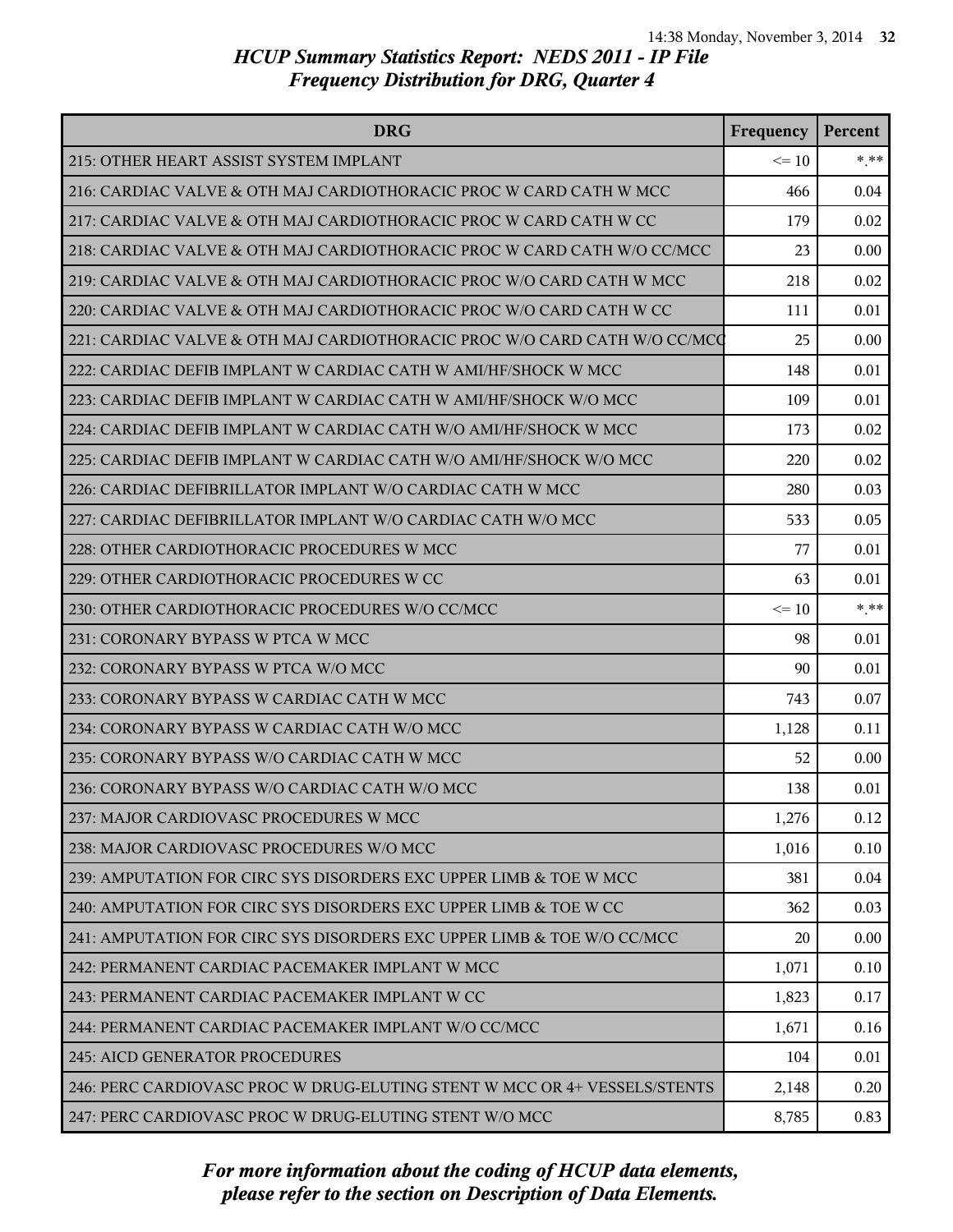| <b>DRG</b>                                                                | Frequency | Percent |
|---------------------------------------------------------------------------|-----------|---------|
| 248: PERC CARDIOVASC PROC W NON-DRUG-ELUTING STENT W MCC OR 4+ VES/STENTS | 976       | 0.09    |
| 249: PERC CARDIOVASC PROC W NON-DRUG-ELUTING STENT W/O MCC                | 2,783     | 0.26    |
| 250: PERC CARDIOVASC PROC W/O CORONARY ARTERY STENT W MCC                 | 515       | 0.05    |
| 251: PERC CARDIOVASC PROC W/O CORONARY ARTERY STENT W/O MCC               | 1,660     | 0.16    |
| 252: OTHER VASCULAR PROCEDURES W MCC                                      | 1,928     | 0.18    |
| 253: OTHER VASCULAR PROCEDURES W CC                                       | 1,751     | 0.17    |
| 254: OTHER VASCULAR PROCEDURES W/O CC/MCC                                 | 584       | 0.06    |
| 255: UPPER LIMB & TOE AMPUTATION FOR CIRC SYSTEM DISORDERS W MCC          | 108       | 0.01    |
| 256: UPPER LIMB & TOE AMPUTATION FOR CIRC SYSTEM DISORDERS W CC           | 187       | 0.02    |
| 257: UPPER LIMB & TOE AMPUTATION FOR CIRC SYSTEM DISORDERS W/O CC/MCC     | 16        | 0.00    |
| 258: CARDIAC PACEMAKER DEVICE REPLACEMENT W MCC                           | 33        | 0.00    |
| 259: CARDIAC PACEMAKER DEVICE REPLACEMENT W/O MCC                         | 162       | 0.02    |
| 260: CARDIAC PACEMAKER REVISION EXCEPT DEVICE REPLACEMENT W MCC           | 75        | 0.01    |
| 261: CARDIAC PACEMAKER REVISION EXCEPT DEVICE REPLACEMENT W CC            | 130       | 0.01    |
| 262: CARDIAC PACEMAKER REVISION EXCEPT DEVICE REPLACEMENT W/O CC/MCC      | 66        | 0.01    |
| 263: VEIN LIGATION & STRIPPING                                            | 23        | 0.00    |
| 264: OTHER CIRCULATORY SYSTEM O.R. PROCEDURES                             | 1,093     | 0.10    |
| 265: AICD LEAD PROCEDURES                                                 | 26        | 0.00    |
| 280: ACUTE MYOCARDIAL INFARCTION, DISCHARGED ALIVE W MCC                  | 5,029     | 0.47    |
| 281: ACUTE MYOCARDIAL INFARCTION, DISCHARGED ALIVE W CC                   | 4,110     | 0.39    |
| 282: ACUTE MYOCARDIAL INFARCTION, DISCHARGED ALIVE W/O CC/MCC             | 3,178     | 0.30    |
| 283: ACUTE MYOCARDIAL INFARCTION, EXPIRED W MCC                           | 771       | 0.07    |
| 284: ACUTE MYOCARDIAL INFARCTION, EXPIRED W CC                            | 190       | 0.02    |
| 285: ACUTE MYOCARDIAL INFARCTION, EXPIRED W/O CC/MCC                      | 68        | 0.01    |
| 286: CIRCULATORY DISORDERS EXCEPT AMI, W CARD CATH W MCC                  | 1,957     | 0.18    |
| 287: CIRCULATORY DISORDERS EXCEPT AMI, W CARD CATH W/O MCC                | 11,515    | 1.09    |
| 288: ACUTE & SUBACUTE ENDOCARDITIS W MCC                                  | 203       | 0.02    |
| 289: ACUTE & SUBACUTE ENDOCARDITIS W CC                                   | 99        | 0.01    |
| 290: ACUTE & SUBACUTE ENDOCARDITIS W/O CC/MCC                             | 27        | 0.00    |
| 291: HEART FAILURE & SHOCK W MCC                                          | 14,095    | 1.33    |
| 292: HEART FAILURE & SHOCK W CC                                           | 17,255    | 1.63    |
| 293: HEART FAILURE & SHOCK W/O CC/MCC                                     | 7,133     | 0.67    |
| 294: DEEP VEIN THROMBOPHLEBITIS W CC/MCC                                  | 70        | 0.01    |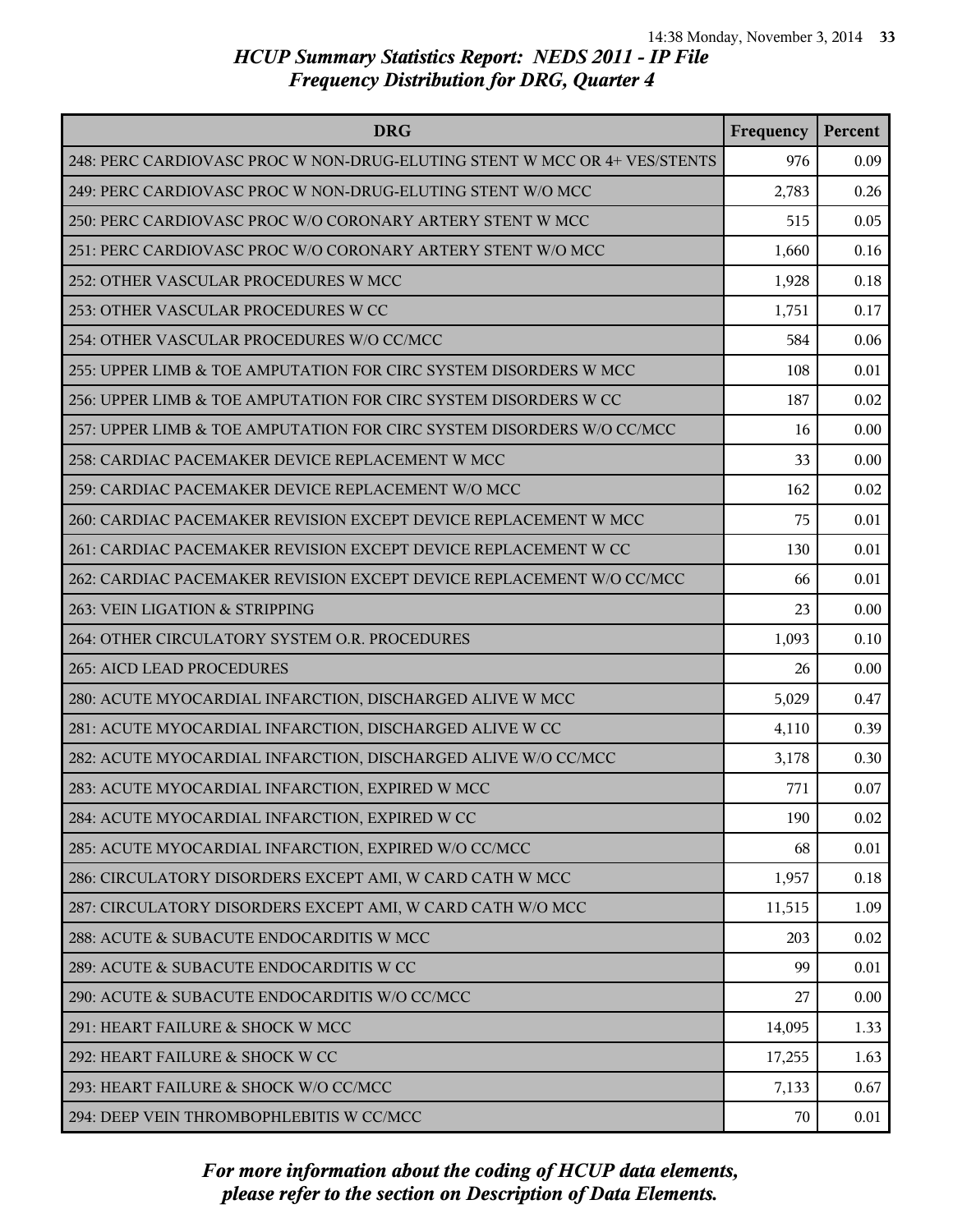| <b>DRG</b>                                                | Frequency | Percent |
|-----------------------------------------------------------|-----------|---------|
| 295: DEEP VEIN THROMBOPHLEBITIS W/O CC/MCC                | 25        | 0.00    |
| 296: CARDIAC ARREST, UNEXPLAINED W MCC                    | 187       | 0.02    |
| 297: CARDIAC ARREST, UNEXPLAINED W CC                     | 76        | 0.01    |
| 298: CARDIAC ARREST, UNEXPLAINED W/O CC/MCC               | 39        | 0.00    |
| 299: PERIPHERAL VASCULAR DISORDERS W MCC                  | 1,939     | 0.18    |
| 300: PERIPHERAL VASCULAR DISORDERS W CC                   | 3,855     | 0.36    |
| 301: PERIPHERAL VASCULAR DISORDERS W/O CC/MCC             | 2,378     | 0.22    |
| 302: ATHEROSCLEROSIS W MCC                                | 459       | 0.04    |
| 303: ATHEROSCLEROSIS W/O MCC                              | 3,522     | 0.33    |
| 304: HYPERTENSION W MCC                                   | 368       | 0.03    |
| 305: HYPERTENSION W/O MCC                                 | 5,156     | 0.49    |
| 306: CARDIAC CONGENITAL & VALVULAR DISORDERS W MCC        | 202       | 0.02    |
| 307: CARDIAC CONGENITAL & VALVULAR DISORDERS W/O MCC      | 442       | 0.04    |
| 308: CARDIAC ARRHYTHMIA & CONDUCTION DISORDERS W MCC      | 4,989     | 0.47    |
| 309: CARDIAC ARRHYTHMIA & CONDUCTION DISORDERS W CC       | 9,021     | 0.85    |
| 310: CARDIAC ARRHYTHMIA & CONDUCTION DISORDERS W/O CC/MCC | 11,838    | 1.12    |
| 311: ANGINA PECTORIS                                      | 1,522     | 0.14    |
| 312: SYNCOPE & COLLAPSE                                   | 15,043    | 1.42    |
| 313: CHEST PAIN                                           | 21,485    | 2.03    |
| 314: OTHER CIRCULATORY SYSTEM DIAGNOSES W MCC             | 4,194     | 0.40    |
| 315: OTHER CIRCULATORY SYSTEM DIAGNOSES W CC              | 2,503     | 0.24    |
| 316: OTHER CIRCULATORY SYSTEM DIAGNOSES W/O CC/MCC        | 1,092     | 0.10    |
| 326: STOMACH, ESOPHAGEAL & DUODENAL PROC W MCC            | 895       | 0.08    |
| 327: STOMACH, ESOPHAGEAL & DUODENAL PROC W CC             | 446       | 0.04    |
| 328: STOMACH, ESOPHAGEAL & DUODENAL PROC W/O CC/MCC       | 496       | 0.05    |
| 329: MAJOR SMALL & LARGE BOWEL PROCEDURES W MCC           | 3,239     | 0.31    |
| 330: MAJOR SMALL & LARGE BOWEL PROCEDURES W CC            | 2,919     | 0.28    |
| 331: MAJOR SMALL & LARGE BOWEL PROCEDURES W/O CC/MCC      | 800       | 0.08    |
| 332: RECTAL RESECTION W MCC                               | 42        | 0.00    |
| 333: RECTAL RESECTION W CC                                | 61        | 0.01    |
| 334: RECTAL RESECTION W/O CC/MCC                          | 13        | 0.00    |
| 335: PERITONEAL ADHESIOLYSIS W MCC                        | 566       | 0.05    |
| 336: PERITONEAL ADHESIOLYSIS W CC                         | 1,130     | 0.11    |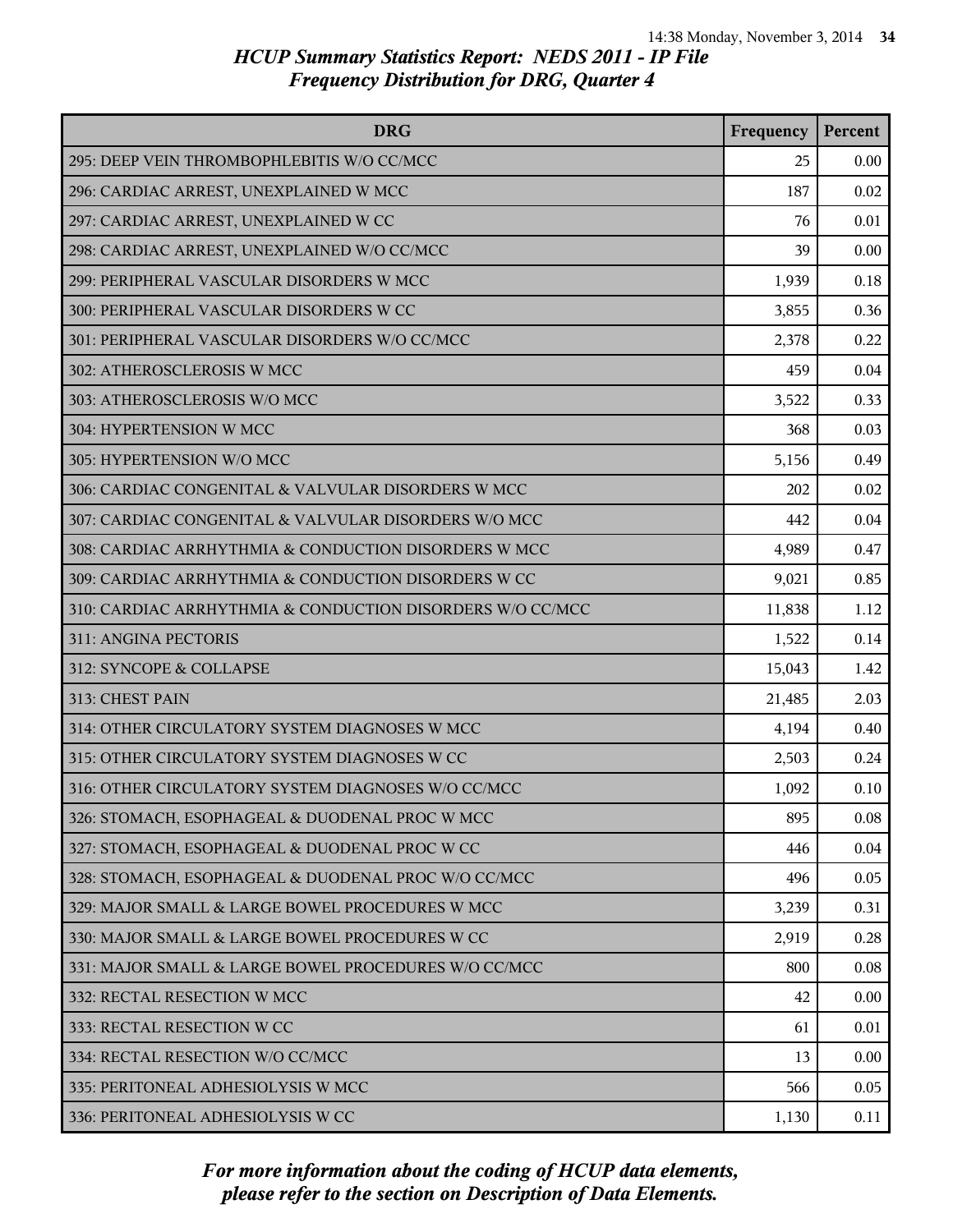| <b>DRG</b>                                                               | Frequency | Percent |
|--------------------------------------------------------------------------|-----------|---------|
| 337: PERITONEAL ADHESIOLYSIS W/O CC/MCC                                  | 859       | 0.08    |
| 338: APPENDECTOMY W COMPLICATED PRINCIPAL DIAG W MCC                     | 176       | 0.02    |
| 339: APPENDECTOMY W COMPLICATED PRINCIPAL DIAG W CC                      | 843       | 0.08    |
| 340: APPENDECTOMY W COMPLICATED PRINCIPAL DIAG W/O CC/MCC                | 1,931     | 0.18    |
| 341: APPENDECTOMY W/O COMPLICATED PRINCIPAL DIAG W MCC                   | 186       | 0.02    |
| 342: APPENDECTOMY W/O COMPLICATED PRINCIPAL DIAG W CC                    | 994       | 0.09    |
| 343: APPENDECTOMY W/O COMPLICATED PRINCIPAL DIAG W/O CC/MCC              | 7,755     | 0.73    |
| 344: MINOR SMALL & LARGE BOWEL PROCEDURES W MCC                          | 36        | 0.00    |
| 345: MINOR SMALL & LARGE BOWEL PROCEDURES W CC                           | 83        | 0.01    |
| 346: MINOR SMALL & LARGE BOWEL PROCEDURES W/O CC/MCC                     | 50        | 0.00    |
| 347: ANAL & STOMAL PROCEDURES W MCC                                      | 125       | 0.01    |
| 348: ANAL & STOMAL PROCEDURES W CC                                       | 517       | 0.05    |
| 349: ANAL & STOMAL PROCEDURES W/O CC/MCC                                 | 695       | 0.07    |
| 350: INGUINAL & FEMORAL HERNIA PROCEDURES W MCC                          | 144       | 0.01    |
| 351: INGUINAL & FEMORAL HERNIA PROCEDURES W CC                           | 327       | 0.03    |
| 352: INGUINAL & FEMORAL HERNIA PROCEDURES W/O CC/MCC                     | 612       | 0.06    |
| 353: HERNIA PROCEDURES EXCEPT INGUINAL & FEMORAL W MCC                   | 173       | 0.02    |
| 354: HERNIA PROCEDURES EXCEPT INGUINAL & FEMORAL W CC                    | 587       | 0.06    |
| 355: HERNIA PROCEDURES EXCEPT INGUINAL & FEMORAL W/O CC/MCC              | 651       | 0.06    |
| 356: OTHER DIGESTIVE SYSTEM O.R. PROCEDURES W MCC                        | 644       | 0.06    |
| 357: OTHER DIGESTIVE SYSTEM O.R. PROCEDURES W CC                         | 672       | 0.06    |
| 358: OTHER DIGESTIVE SYSTEM O.R. PROCEDURES W/O CC/MCC                   | 277       | 0.03    |
| 368: MAJOR ESOPHAGEAL DISORDERS W MCC                                    | 382       | 0.04    |
| 369: MAJOR ESOPHAGEAL DISORDERS W CC                                     | 727       | 0.07    |
| 370: MAJOR ESOPHAGEAL DISORDERS W/O CC/MCC                               | 304       | 0.03    |
| 371: MAJOR GASTROINTESTINAL DISORDERS & PERITONEAL INFECTIONS W MCC      | 1,911     | 0.18    |
| 372: MAJOR GASTROINTESTINAL DISORDERS & PERITONEAL INFECTIONS W CC       | 3,586     | 0.34    |
| 373: MAJOR GASTROINTESTINAL DISORDERS & PERITONEAL INFECTIONS W/O CC/MCC | 1,725     | 0.16    |
| 374: DIGESTIVE MALIGNANCY W MCC                                          | 734       | 0.07    |
| 375: DIGESTIVE MALIGNANCY W CC                                           | 1,576     | 0.15    |
| 376: DIGESTIVE MALIGNANCY W/O CC/MCC                                     | 186       | 0.02    |
| 377: G.I. HEMORRHAGE W MCC                                               | 4,490     | 0.42    |
| 378: G.I. HEMORRHAGE W CC                                                | 13,240    | 1.25    |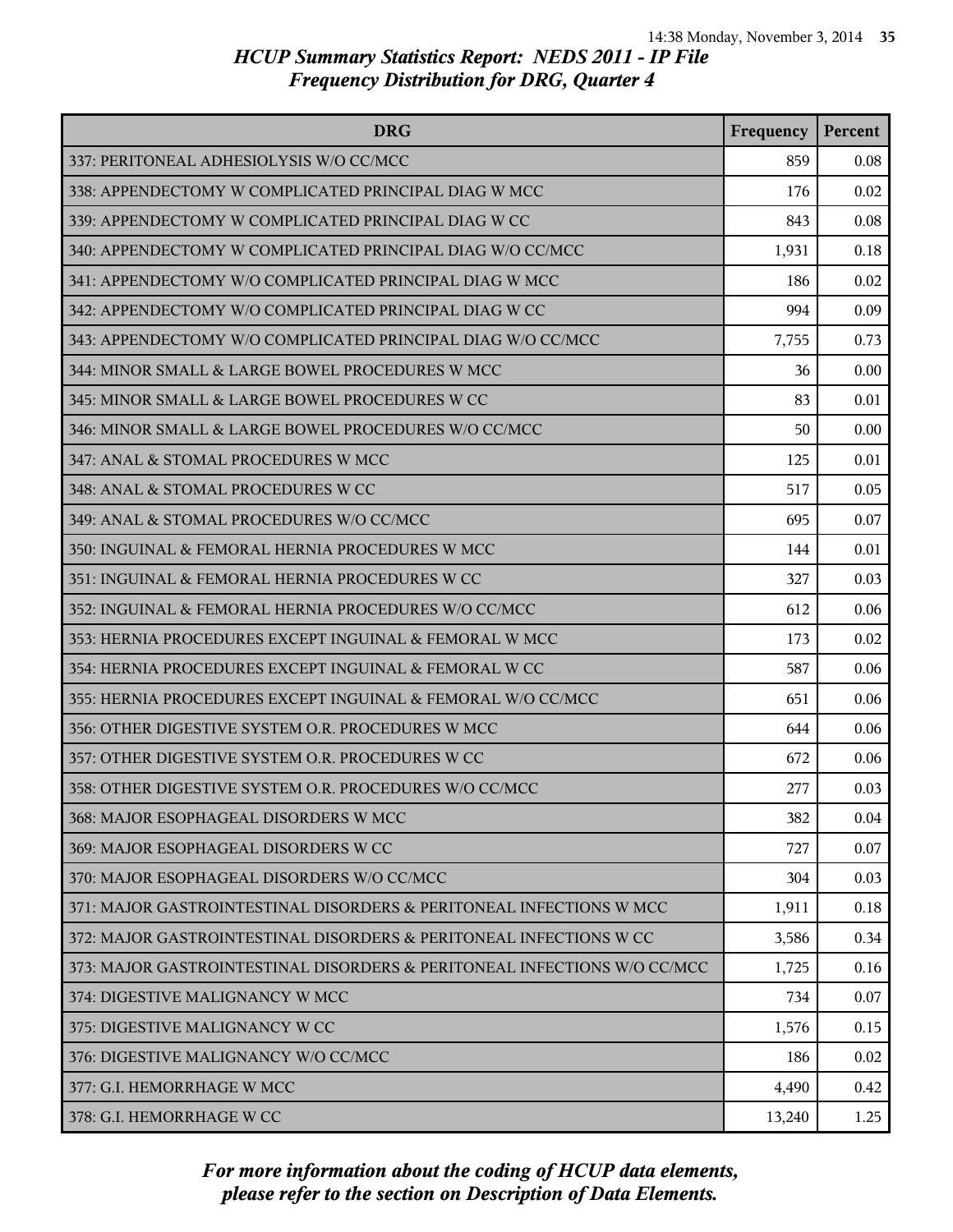| <b>DRG</b>                                                               | Frequency | Percent  |
|--------------------------------------------------------------------------|-----------|----------|
| 379: G.I. HEMORRHAGE W/O CC/MCC                                          | 4,858     | 0.46     |
| 380: COMPLICATED PEPTIC ULCER W MCC                                      | 259       | 0.02     |
| 381: COMPLICATED PEPTIC ULCER W CC                                       | 632       | 0.06     |
| 382: COMPLICATED PEPTIC ULCER W/O CC/MCC                                 | 374       | 0.04     |
| 383: UNCOMPLICATED PEPTIC ULCER W MCC                                    | 110       | 0.01     |
| 384: UNCOMPLICATED PEPTIC ULCER W/O MCC                                  | 1,040     | 0.10     |
| 385: INFLAMMATORY BOWEL DISEASE W MCC                                    | 313       | 0.03     |
| 386: INFLAMMATORY BOWEL DISEASE W CC                                     | 1,741     | 0.16     |
| 387: INFLAMMATORY BOWEL DISEASE W/O CC/MCC                               | 1,529     | 0.14     |
| 388: G.I. OBSTRUCTION W MCC                                              | 1,613     | 0.15     |
| 389: G.I. OBSTRUCTION W CC                                               | 5,546     | 0.52     |
| 390: G.I. OBSTRUCTION W/O CC/MCC                                         | 5,625     | 0.53     |
| 391: ESOPHAGITIS, GASTROENT & MISC DIGEST DISORDERS W MCC                | 4,785     | 0.45     |
| 392: ESOPHAGITIS, GASTROENT & MISC DIGEST DISORDERS W/O MCC              | 38,230    | 3.61     |
| 393: OTHER DIGESTIVE SYSTEM DIAGNOSES W MCC                              | 1,983     | 0.19     |
| 394: OTHER DIGESTIVE SYSTEM DIAGNOSES W CC                               | 5,394     | 0.51     |
| 395: OTHER DIGESTIVE SYSTEM DIAGNOSES W/O CC/MCC                         | 3,042     | 0.29     |
| 405: PANCREAS, LIVER & SHUNT PROCEDURES W MCC                            | 231       | 0.02     |
| 406: PANCREAS, LIVER & SHUNT PROCEDURES W CC                             | 110       | 0.01     |
| 407: PANCREAS, LIVER & SHUNT PROCEDURES W/O CC/MCC                       | 43        | 0.00     |
| 408: BILIARY TRACT PROC EXCEPT ONLY CHOLECYST W OR W/O C.D.E. W MCC      | 72        | 0.01     |
| 409: BILIARY TRACT PROC EXCEPT ONLY CHOLECYST W OR W/O C.D.E. W CC       | 67        | 0.01     |
| 410: BILIARY TRACT PROC EXCEPT ONLY CHOLECYST W OR W/O C.D.E. W/O CC/MCC | 25        | 0.00     |
| 411: CHOLECYSTECTOMY W C.D.E. W MCC                                      | 37        | $0.00\,$ |
| 412: CHOLECYSTECTOMY W C.D.E. W CC                                       | 41        | 0.00     |
| 413: CHOLECYSTECTOMY W C.D.E. W/O CC/MCC                                 | 43        | 0.00     |
| 414: CHOLECYSTECTOMY EXCEPT BY LAPAROSCOPE W/O C.D.E. W MCC              | 307       | 0.03     |
| 415: CHOLECYSTECTOMY EXCEPT BY LAPAROSCOPE W/O C.D.E. W CC               | 401       | 0.04     |
| 416: CHOLECYSTECTOMY EXCEPT BY LAPAROSCOPE W/O C.D.E. W/O CC/MCC         | 314       | 0.03     |
| 417: LAPAROSCOPIC CHOLECYSTECTOMY W/O C.D.E. W MCC                       | 2,126     | 0.20     |
| 418: LAPAROSCOPIC CHOLECYSTECTOMY W/O C.D.E. W CC                        | 4,153     | 0.39     |
| 419: LAPAROSCOPIC CHOLECYSTECTOMY W/O C.D.E. W/O CC/MCC                  | 7,540     | 0.71     |
| 420: HEPATOBILIARY DIAGNOSTIC PROCEDURES W MCC                           | 64        | 0.01     |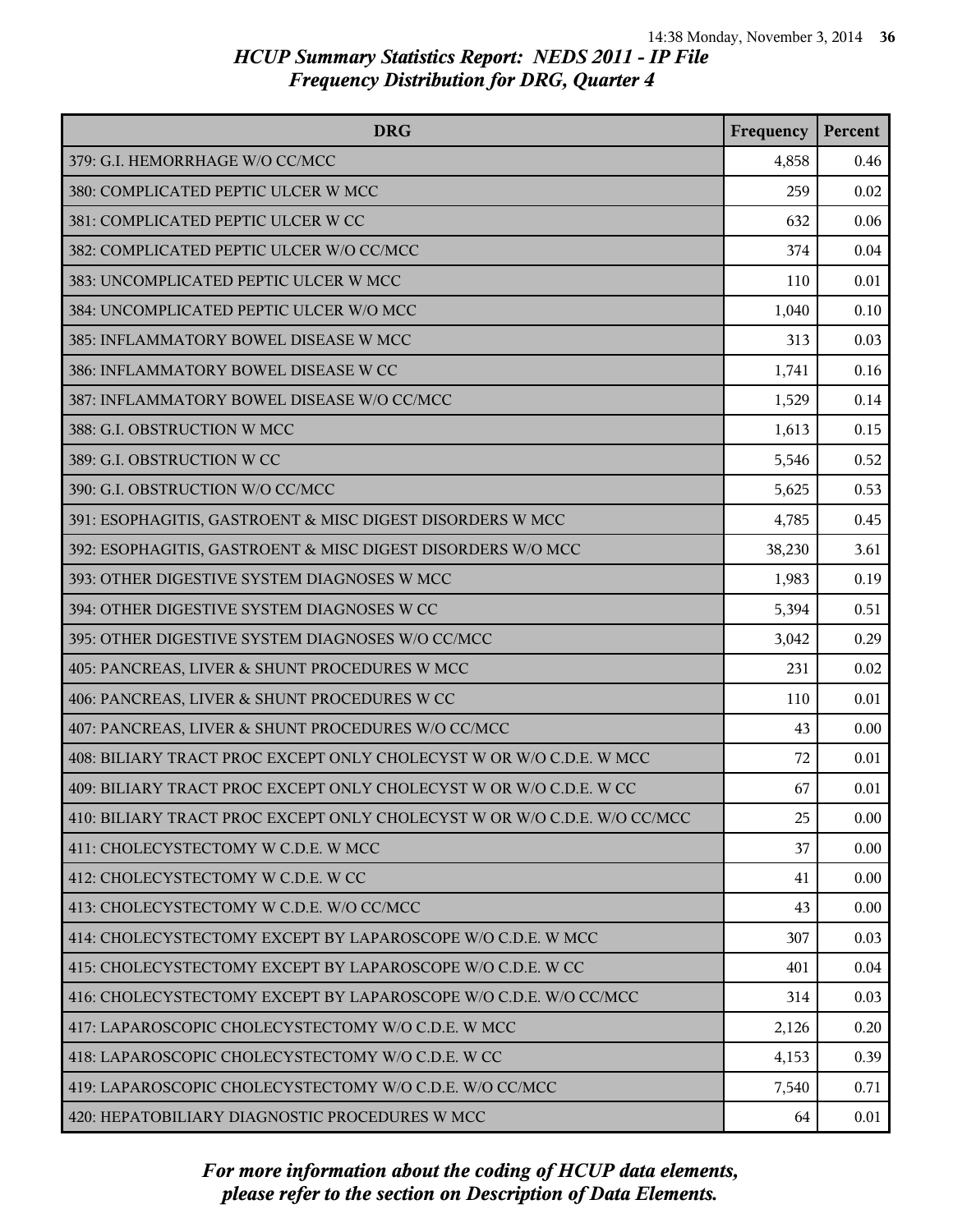| <b>DRG</b>                                                                | Frequency | Percent |
|---------------------------------------------------------------------------|-----------|---------|
| 421: HEPATOBILIARY DIAGNOSTIC PROCEDURES W CC                             | 35        | 0.00    |
| 422: HEPATOBILIARY DIAGNOSTIC PROCEDURES W/O CC/MCC                       | 19        | 0.00    |
| 423: OTHER HEPATOBILIARY OR PANCREAS O.R. PROCEDURES W MCC                | 137       | 0.01    |
| 424: OTHER HEPATOBILIARY OR PANCREAS O.R. PROCEDURES W CC                 | 71        | 0.01    |
| 425: OTHER HEPATOBILIARY OR PANCREAS O.R. PROCEDURES W/O CC/MCC           | 13        | 0.00    |
| 432: CIRRHOSIS & ALCOHOLIC HEPATITIS W MCC                                | 1,974     | 0.19    |
| 433: CIRRHOSIS & ALCOHOLIC HEPATITIS W CC                                 | 1,574     | 0.15    |
| 434: CIRRHOSIS & ALCOHOLIC HEPATITIS W/O CC/MCC                           | 99        | 0.01    |
| 435: MALIGNANCY OF HEPATOBILIARY SYSTEM OR PANCREAS W MCC                 | 988       | 0.09    |
| 436: MALIGNANCY OF HEPATOBILIARY SYSTEM OR PANCREAS W CC                  | 1,079     | 0.10    |
| 437: MALIGNANCY OF HEPATOBILIARY SYSTEM OR PANCREAS W/O CC/MCC            | 160       | 0.02    |
| 438: DISORDERS OF PANCREAS EXCEPT MALIGNANCY W MCC                        | 1,815     | 0.17    |
| 439: DISORDERS OF PANCREAS EXCEPT MALIGNANCY W CC                         | 5,332     | 0.50    |
| 440: DISORDERS OF PANCREAS EXCEPT MALIGNANCY W/O CC/MCC                   | 5,250     | 0.50    |
| 441: DISORDERS OF LIVER EXCEPT MALIG, CIRR, ALC HEPA W MCC                | 2,156     | 0.20    |
| 442: DISORDERS OF LIVER EXCEPT MALIG, CIRR, ALC HEPA W CC                 | 2,896     | 0.27    |
| 443: DISORDERS OF LIVER EXCEPT MALIG, CIRR, ALC HEPA W/O CC/MCC           | 885       | 0.08    |
| 444: DISORDERS OF THE BILIARY TRACT W MCC                                 | 1,242     | 0.12    |
| 445: DISORDERS OF THE BILIARY TRACT W CC                                  | 1,950     | 0.18    |
| 446: DISORDERS OF THE BILIARY TRACT W/O CC/MCC                            | 1,993     | 0.19    |
| 453: COMBINED ANTERIOR/POSTERIOR SPINAL FUSION W MCC                      | 31        | 0.00    |
| 454: COMBINED ANTERIOR/POSTERIOR SPINAL FUSION W CC                       | 33        | 0.00    |
| 455: COMBINED ANTERIOR/POSTERIOR SPINAL FUSION W/O CC/MCC                 | 22        | 0.00    |
| 456: SPINAL FUS EXC CERV W SPINAL CURV/MALIG/INFEC OR 9+ FUS W MCC        | 36        | 0.00    |
| 457: SPINAL FUS EXC CERV W SPINAL CURV/MALIG/INFEC OR 9+ FUS W CC         | 53        | 0.01    |
| 458: SPINAL FUS EXC CERV W SPINAL CURV/MALIG/INFEC OR 9+ FUS W/O CC/MCC   | $\leq 10$ | $* * *$ |
| 459: SPINAL FUSION EXCEPT CERVICAL W MCC                                  | 74        | 0.01    |
| 460: SPINAL FUSION EXCEPT CERVICAL W/O MCC                                | 371       | 0.04    |
| 461: BILATERAL OR MULTIPLE MAJOR JOINT PROCS OF LOWER EXTREMITY W MCC     | $\leq 10$ | $* * *$ |
| 462: BILATERAL OR MULTIPLE MAJOR JOINT PROCS OF LOWER EXTREMITY W/O MCC   | 25        | 0.00    |
| 463: WND DEBRID & SKN GRFT EXC HAND, FOR MUSCULO-CONN TISS DIS W MCC      | 314       | 0.03    |
| 464: WND DEBRID & SKN GRFT EXC HAND, FOR MUSCULO-CONN TISS DIS W CC       | 465       | 0.04    |
| 465: WND DEBRID & SKN GRFT EXC HAND, FOR MUSCULO-CONN TISS DIS W/O CC/MCC | 126       | 0.01    |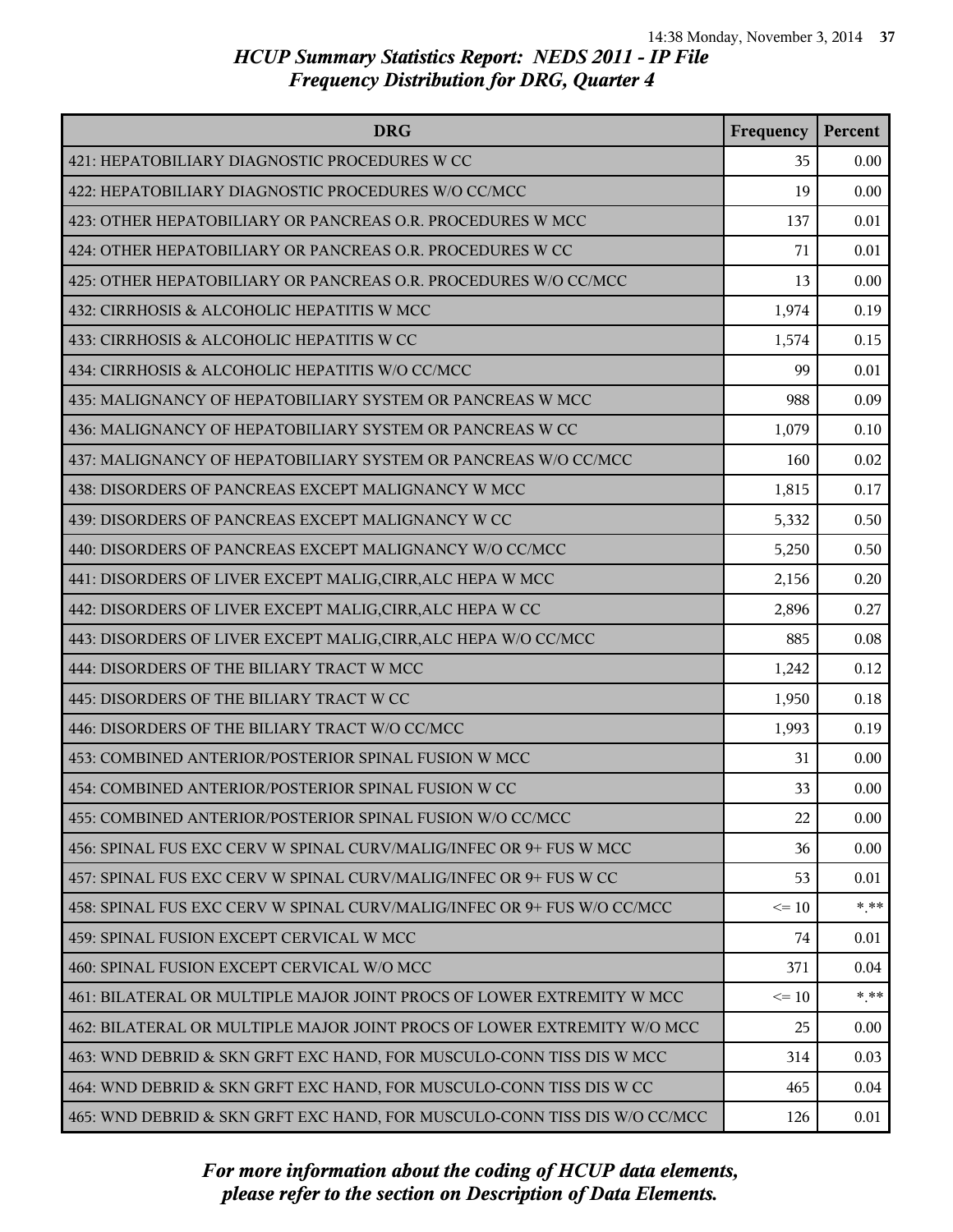| <b>DRG</b>                                                                | Frequency | Percent |
|---------------------------------------------------------------------------|-----------|---------|
| 466: REVISION OF HIP OR KNEE REPLACEMENT W MCC                            | 111       | 0.01    |
| 467: REVISION OF HIP OR KNEE REPLACEMENT W CC                             | 248       | 0.02    |
| 468: REVISION OF HIP OR KNEE REPLACEMENT W/O CC/MCC                       | 101       | 0.01    |
| 469: MAJOR JOINT REPLACEMENT OR REATTACHMENT OF LOWER EXTREMITY W MCC     | 995       | 0.09    |
| 470: MAJOR JOINT REPLACEMENT OR REATTACHMENT OF LOWER EXTREMITY W/O MCC   | 4,184     | 0.40    |
| 471: CERVICAL SPINAL FUSION W MCC                                         | 123       | 0.01    |
| 472: CERVICAL SPINAL FUSION W CC                                          | 169       | 0.02    |
| 473: CERVICAL SPINAL FUSION W/O CC/MCC                                    | 206       | 0.02    |
| 474: AMPUTATION FOR MUSCULOSKELETAL SYS & CONN TISSUE DIS W MCC           | 115       | 0.01    |
| 475: AMPUTATION FOR MUSCULOSKELETAL SYS & CONN TISSUE DIS W CC            | 138       | 0.01    |
| 476: AMPUTATION FOR MUSCULOSKELETAL SYS & CONN TISSUE DIS W/O CC/MCC      | 24        | 0.00    |
| 477: BIOPSIES OF MUSCULOSKELETAL SYSTEM & CONNECTIVE TISSUE W MCC         | 149       | 0.01    |
| 478: BIOPSIES OF MUSCULOSKELETAL SYSTEM & CONNECTIVE TISSUE W CC          | 523       | 0.05    |
| 479: BIOPSIES OF MUSCULOSKELETAL SYSTEM & CONNECTIVE TISSUE W/O CC/MCC    | 198       | 0.02    |
| 480: HIP & FEMUR PROCEDURES EXCEPT MAJOR JOINT W MCC                      | 1,813     | 0.17    |
| 481: HIP & FEMUR PROCEDURES EXCEPT MAJOR JOINT W CC                       | 6,083     | 0.57    |
| 482: HIP & FEMUR PROCEDURES EXCEPT MAJOR JOINT W/O CC/MCC                 | 2,822     | 0.27    |
| 483: MAJOR JOINT & LIMB REATTACHMENT PROC OF UPPER EXTREMITY W CC/MCC     | 162       | 0.02    |
| 484: MAJOR JOINT & LIMB REATTACHMENT PROC OF UPPER EXTREMITY W/O CC/MCC   | 80        | 0.01    |
| 485: KNEE PROCEDURES W PDX OF INFECTION W MCC                             | 82        | 0.01    |
| 486: KNEE PROCEDURES W PDX OF INFECTION W CC                              | 159       | 0.02    |
| 487: KNEE PROCEDURES W PDX OF INFECTION W/O CC/MCC                        | 99        | 0.01    |
| 488: KNEE PROCEDURES W/O PDX OF INFECTION W CC/MCC                        | 173       | 0.02    |
| 489: KNEE PROCEDURES W/O PDX OF INFECTION W/O CC/MCC                      | 118       | 0.01    |
| 490: BACK & NECK PROC EXC SPINAL FUSION W CC/MCC OR DISC DEVICE/NEUROSTIM | 412       | 0.04    |
| 491: BACK & NECK PROC EXC SPINAL FUSION W/O CC/MCC                        | 481       | 0.05    |
| 492: LOWER EXTREM & HUMER PROC EXCEPT HIP, FOOT, FEMUR W MCC              | 498       | 0.05    |
| 493: LOWER EXTREM & HUMER PROC EXCEPT HIP, FOOT, FEMUR W CC               | 2,064     | 0.19    |
| 494: LOWER EXTREM & HUMER PROC EXCEPT HIP, FOOT, FEMUR W/O CC/MCC         | 3,684     | 0.35    |
| 495: LOCAL EXCISION & REMOVAL INT FIX DEVICES EXC HIP & FEMUR W MCC       | 98        | 0.01    |
| 496: LOCAL EXCISION & REMOVAL INT FIX DEVICES EXC HIP & FEMUR W CC        | 263       | 0.02    |
| 497: LOCAL EXCISION & REMOVAL INT FIX DEVICES EXC HIP & FEMUR W/O CC/MCC  | 132       | 0.01    |
| 498: LOCAL EXCISION & REMOVAL INT FIX DEVICES OF HIP & FEMUR W CC/MCC     | 39        | 0.00    |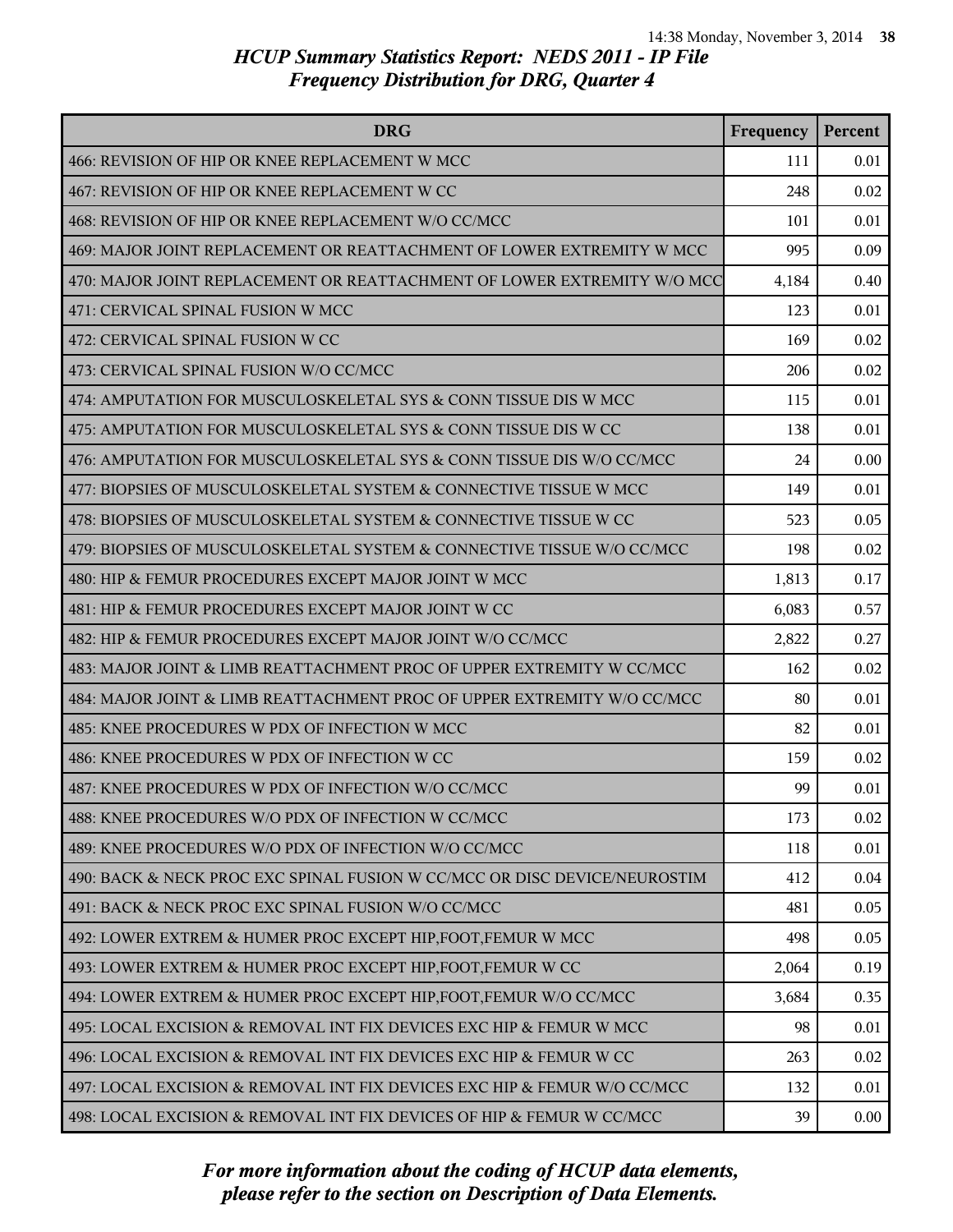| <b>DRG</b>                                                               | Frequency | Percent |
|--------------------------------------------------------------------------|-----------|---------|
| 499: LOCAL EXCISION & REMOVAL INT FIX DEVICES OF HIP & FEMUR W/O CC/MCC  | $\leq 10$ | $* * *$ |
| 500: SOFT TISSUE PROCEDURES W MCC                                        | 127       | 0.01    |
| 501: SOFT TISSUE PROCEDURES W CC                                         | 519       | 0.05    |
| 502: SOFT TISSUE PROCEDURES W/O CC/MCC                                   | 332       | 0.03    |
| 503: FOOT PROCEDURES W MCC                                               | 45        | 0.00    |
| 504: FOOT PROCEDURES W CC                                                | 229       | 0.02    |
| 505: FOOT PROCEDURES W/O CC/MCC                                          | 206       | 0.02    |
| 506: MAJOR THUMB OR JOINT PROCEDURES                                     | 107       | 0.01    |
| 507: MAJOR SHOULDER OR ELBOW JOINT PROCEDURES W CC/MCC                   | 43        | 0.00    |
| 508: MAJOR SHOULDER OR ELBOW JOINT PROCEDURES W/O CC/MCC                 | 23        | 0.00    |
| 509: ARTHROSCOPY                                                         | 13        | 0.00    |
| 510: SHOULDER, ELBOW OR FOREARM PROC, EXC MAJOR JOINT PROC W MCC         | 109       | 0.01    |
| 511: SHOULDER, ELBOW OR FOREARM PROC, EXC MAJOR JOINT PROC W CC          | 440       | 0.04    |
| 512: SHOULDER, ELBOW OR FOREARM PROC, EXC MAJOR JOINT PROC W/O CC/MCC    | 916       | 0.09    |
| 513: HAND OR WRIST PROC, EXCEPT MAJOR THUMB OR JOINT PROC W CC/MCC       | 269       | 0.03    |
| 514: HAND OR WRIST PROC, EXCEPT MAJOR THUMB OR JOINT PROC W/O CC/MCC     | 315       | 0.03    |
| 515: OTHER MUSCULOSKELET SYS & CONN TISS O.R. PROC W MCC                 | 277       | 0.03    |
| 516: OTHER MUSCULOSKELET SYS & CONN TISS O.R. PROC W CC                  | 751       | 0.07    |
| 517: OTHER MUSCULOSKELET SYS & CONN TISS O.R. PROC W/O CC/MCC            | 468       | 0.04    |
| 533: FRACTURES OF FEMUR W MCC                                            | 81        | 0.01    |
| 534: FRACTURES OF FEMUR W/O MCC                                          | 423       | 0.04    |
| 535: FRACTURES OF HIP & PELVIS W MCC                                     | 560       | 0.05    |
| 536: FRACTURES OF HIP & PELVIS W/O MCC                                   | 2,627     | 0.25    |
| 537: SPRAINS, STRAINS, & DISLOCATIONS OF HIP, PELVIS & THIGH W CC/MCC    | 80        | 0.01    |
| 538: SPRAINS, STRAINS, & DISLOCATIONS OF HIP, PELVIS & THIGH W/O CC/MCC  | 73        | 0.01    |
| 539: OSTEOMYELITIS W MCC                                                 | 208       | 0.02    |
| 540: OSTEOMYELITIS W CC                                                  | 427       | 0.04    |
| 541: OSTEOMYELITIS W/O CC/MCC                                            | 176       | 0.02    |
| 542: PATHOLOGICAL FRACTURES & MUSCULOSKELET & CONN TISS MALIG W MCC      | 424       | 0.04    |
| 543: PATHOLOGICAL FRACTURES & MUSCULOSKELET & CONN TISS MALIG W CC       | 1,175     | 0.11    |
| 544: PATHOLOGICAL FRACTURES & MUSCULOSKELET & CONN TISS MALIG W/O CC/MCC | 378       | 0.04    |
| 545: CONNECTIVE TISSUE DISORDERS W MCC                                   | 396       | 0.04    |
| 546: CONNECTIVE TISSUE DISORDERS W CC                                    | 762       | 0.07    |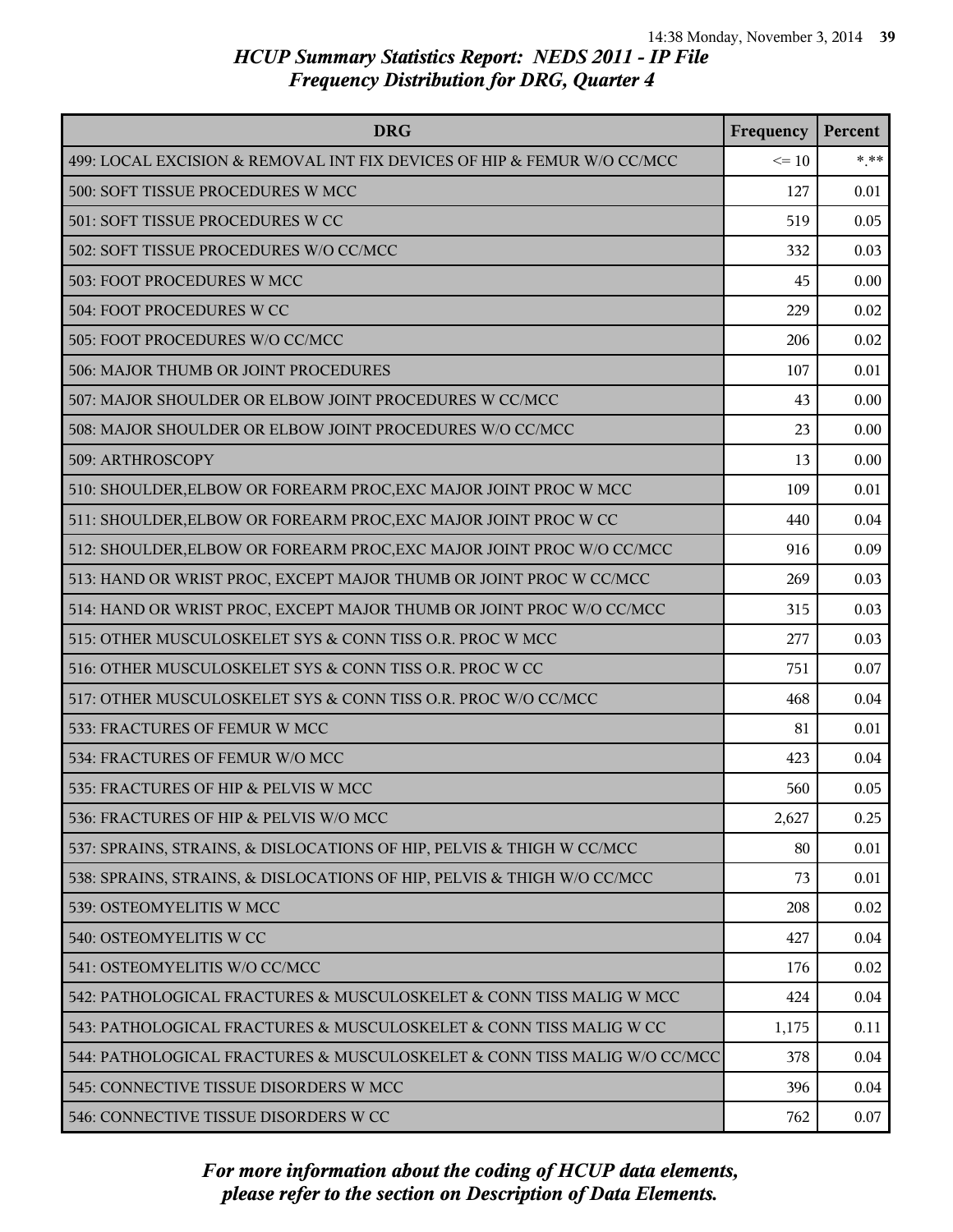| <b>DRG</b>                                                              | Frequency | Percent  |
|-------------------------------------------------------------------------|-----------|----------|
| 547: CONNECTIVE TISSUE DISORDERS W/O CC/MCC                             | 518       | 0.05     |
| 548: SEPTIC ARTHRITIS W MCC                                             | 44        | 0.00     |
| 549: SEPTIC ARTHRITIS W CC                                              | 130       | 0.01     |
| 550: SEPTIC ARTHRITIS W/O CC/MCC                                        | 80        | 0.01     |
| 551: MEDICAL BACK PROBLEMS W MCC                                        | 1,039     | 0.10     |
| 552: MEDICAL BACK PROBLEMS W/O MCC                                      | 8,047     | 0.76     |
| 553: BONE DISEASES & ARTHROPATHIES W MCC                                | 199       | 0.02     |
| 554: BONE DISEASES & ARTHROPATHIES W/O MCC                              | 1,463     | 0.14     |
| 555: SIGNS & SYMPTOMS OF MUSCULOSKELETAL SYSTEM & CONN TISSUE W MCC     | 309       | 0.03     |
| 556: SIGNS & SYMPTOMS OF MUSCULOSKELETAL SYSTEM & CONN TISSUE W/O MCC   | 1,993     | 0.19     |
| 557: TENDONITIS, MYOSITIS & BURSITIS W MCC                              | 404       | 0.04     |
| 558: TENDONITIS, MYOSITIS & BURSITIS W/O MCC                            | 2,130     | 0.20     |
| 559: AFTERCARE, MUSCULOSKELETAL SYSTEM & CONNECTIVE TISSUE W MCC        | 152       | 0.01     |
| 560: AFTERCARE, MUSCULOSKELETAL SYSTEM & CONNECTIVE TISSUE W CC         | 426       | 0.04     |
| 561: AFTERCARE, MUSCULOSKELETAL SYSTEM & CONNECTIVE TISSUE W/O CC/MCC   | 402       | 0.04     |
| 562: FX, SPRN, STRN & DISL EXCEPT FEMUR, HIP, PELVIS & THIGH W MCC      | 464       | 0.04     |
| 563: FX, SPRN, STRN & DISL EXCEPT FEMUR, HIP, PELVIS & THIGH W/O MCC    | 3,812     | 0.36     |
| 564: OTHER MUSCULOSKELETAL SYS & CONNECTIVE TISSUE DIAGNOSES W MCC      | 154       | 0.01     |
| 565: OTHER MUSCULOSKELETAL SYS & CONNECTIVE TISSUE DIAGNOSES W CC       | 437       | 0.04     |
| 566: OTHER MUSCULOSKELETAL SYS & CONNECTIVE TISSUE DIAGNOSES W/O CC/MCC | 176       | 0.02     |
| 570: SKIN DEBRIDEMENT W MCC                                             | 269       | 0.03     |
| 571: SKIN DEBRIDEMENT W CC                                              | 546       | 0.05     |
| 572: SKIN DEBRIDEMENT W/O CC/MCC                                        | 447       | 0.04     |
| 573: SKIN GRAFT FOR SKIN ULCER OR CELLULITIS W MCC                      | 56        | 0.01     |
| 574: SKIN GRAFT FOR SKIN ULCER OR CELLULITIS W CC                       | 75        | 0.01     |
| 575: SKIN GRAFT FOR SKIN ULCER OR CELLULITIS W/O CC/MCC                 | 36        | 0.00     |
| 576: SKIN GRAFT EXC FOR SKIN ULCER OR CELLULITIS W MCC                  | 14        | 0.00     |
| 577: SKIN GRAFT EXC FOR SKIN ULCER OR CELLULITIS W CC                   | 45        | 0.00     |
| 578: SKIN GRAFT EXC FOR SKIN ULCER OR CELLULITIS W/O CC/MCC             | 41        | 0.00     |
| 579: OTHER SKIN, SUBCUT TISS & BREAST PROC W MCC                        | 403       | 0.04     |
| 580: OTHER SKIN, SUBCUT TISS & BREAST PROC W CC                         | 816       | 0.08     |
| 581: OTHER SKIN, SUBCUT TISS & BREAST PROC W/O CC/MCC                   | 778       | 0.07     |
| 582: MASTECTOMY FOR MALIGNANCY W CC/MCC                                 | 16        | $0.00\,$ |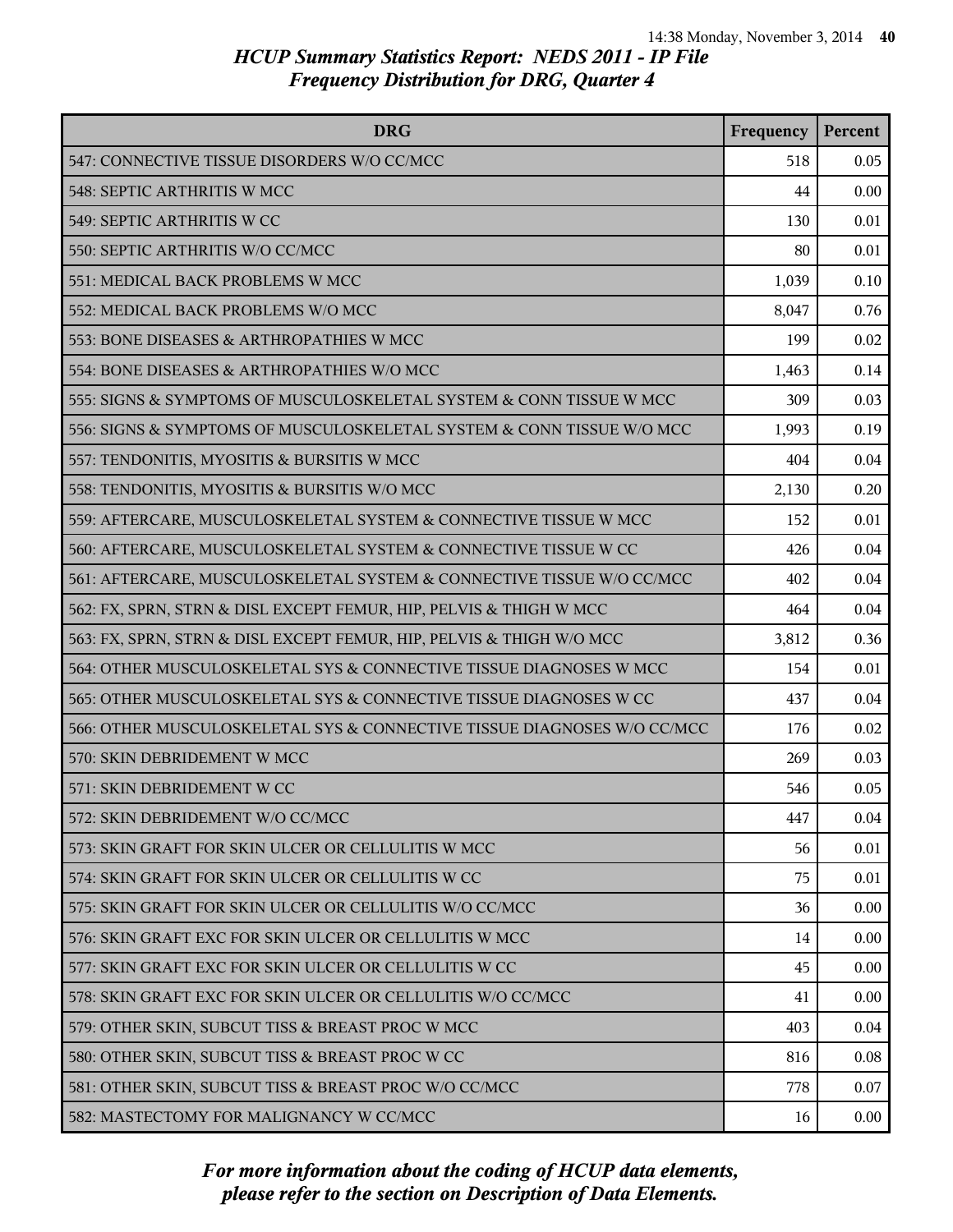| <b>DRG</b>                                                                 | Frequency | Percent |
|----------------------------------------------------------------------------|-----------|---------|
| 583: MASTECTOMY FOR MALIGNANCY W/O CC/MCC                                  | $\leq 10$ | $* * *$ |
| 584: BREAST BIOPSY, LOCAL EXCISION & OTHER BREAST PROCEDURES W CC/MCC      | 51        | 0.00    |
| 585: BREAST BIOPSY, LOCAL EXCISION & OTHER BREAST PROCEDURES W/O CC/MCC    | 54        | 0.01    |
| 592: SKIN ULCERS W MCC                                                     | 445       | 0.04    |
| 593: SKIN ULCERS W CC                                                      | 565       | 0.05    |
| 594: SKIN ULCERS W/O CC/MCC                                                | 94        | 0.01    |
| 595: MAJOR SKIN DISORDERS W MCC                                            | 100       | 0.01    |
| 596: MAJOR SKIN DISORDERS W/O MCC                                          | 558       | 0.05    |
| 597: MALIGNANT BREAST DISORDERS W MCC                                      | 66        | 0.01    |
| 598: MALIGNANT BREAST DISORDERS W CC                                       | 143       | 0.01    |
| 599: MALIGNANT BREAST DISORDERS W/O CC/MCC                                 | 24        | 0.00    |
| 600: NON-MALIGNANT BREAST DISORDERS W CC/MCC                               | 166       | 0.02    |
| 601: NON-MALIGNANT BREAST DISORDERS W/O CC/MCC                             | 297       | 0.03    |
| 602: CELLULITIS W MCC                                                      | 2,083     | 0.20    |
| 603: CELLULITIS W/O MCC                                                    | 20,927    | 1.98    |
| 604: TRAUMA TO THE SKIN, SUBCUT TISS & BREAST W MCC                        | 299       | 0.03    |
| 605: TRAUMA TO THE SKIN, SUBCUT TISS & BREAST W/O MCC                      | 2,676     | 0.25    |
| 606: MINOR SKIN DISORDERS W MCC                                            | 144       | 0.01    |
| 607: MINOR SKIN DISORDERS W/O MCC                                          | 1,157     | 0.11    |
| 614: ADRENAL & PITUITARY PROCEDURES W CC/MCC                               | 24        | 0.00    |
| 615: ADRENAL & PITUITARY PROCEDURES W/O CC/MCC                             | $\leq 10$ | $* * *$ |
| 616: AMPUTAT OF LOWER LIMB FOR ENDOCRINE, NUTRIT, & METABOL DIS W MCC      | 132       | 0.01    |
| 617: AMPUTAT OF LOWER LIMB FOR ENDOCRINE, NUTRIT, & METABOL DIS W CC       | 705       | 0.07    |
| 618: AMPUTAT OF LOWER LIMB FOR ENDOCRINE, NUTRIT, & METABOL DIS W/O CC/MCC | $\leq 10$ | $* * *$ |
| 619: O.R. PROCEDURES FOR OBESITY W MCC                                     | $\leq 10$ | * **    |
| 620: O.R. PROCEDURES FOR OBESITY W CC                                      | 12        | 0.00    |
| 621: O.R. PROCEDURES FOR OBESITY W/O CC/MCC                                | 11        | 0.00    |
| 622: SKIN GRAFTS & WOUND DEBRID FOR ENDOC, NUTRIT & METAB DIS W MCC        | 75        | 0.01    |
| 623: SKIN GRAFTS & WOUND DEBRID FOR ENDOC, NUTRIT & METAB DIS W CC         | 253       | 0.02    |
| 624: SKIN GRAFTS & WOUND DEBRID FOR ENDOC, NUTRIT & METAB DIS W/O CC/MCC   | 31        | 0.00    |
| 625: THYROID, PARATHYROID & THYROGLOSSAL PROCEDURES W MCC                  | 16        | 0.00    |
| 626: THYROID, PARATHYROID & THYROGLOSSAL PROCEDURES W CC                   | 32        | 0.00    |
| 627: THYROID, PARATHYROID & THYROGLOSSAL PROCEDURES W/O CC/MCC             | 23        | 0.00    |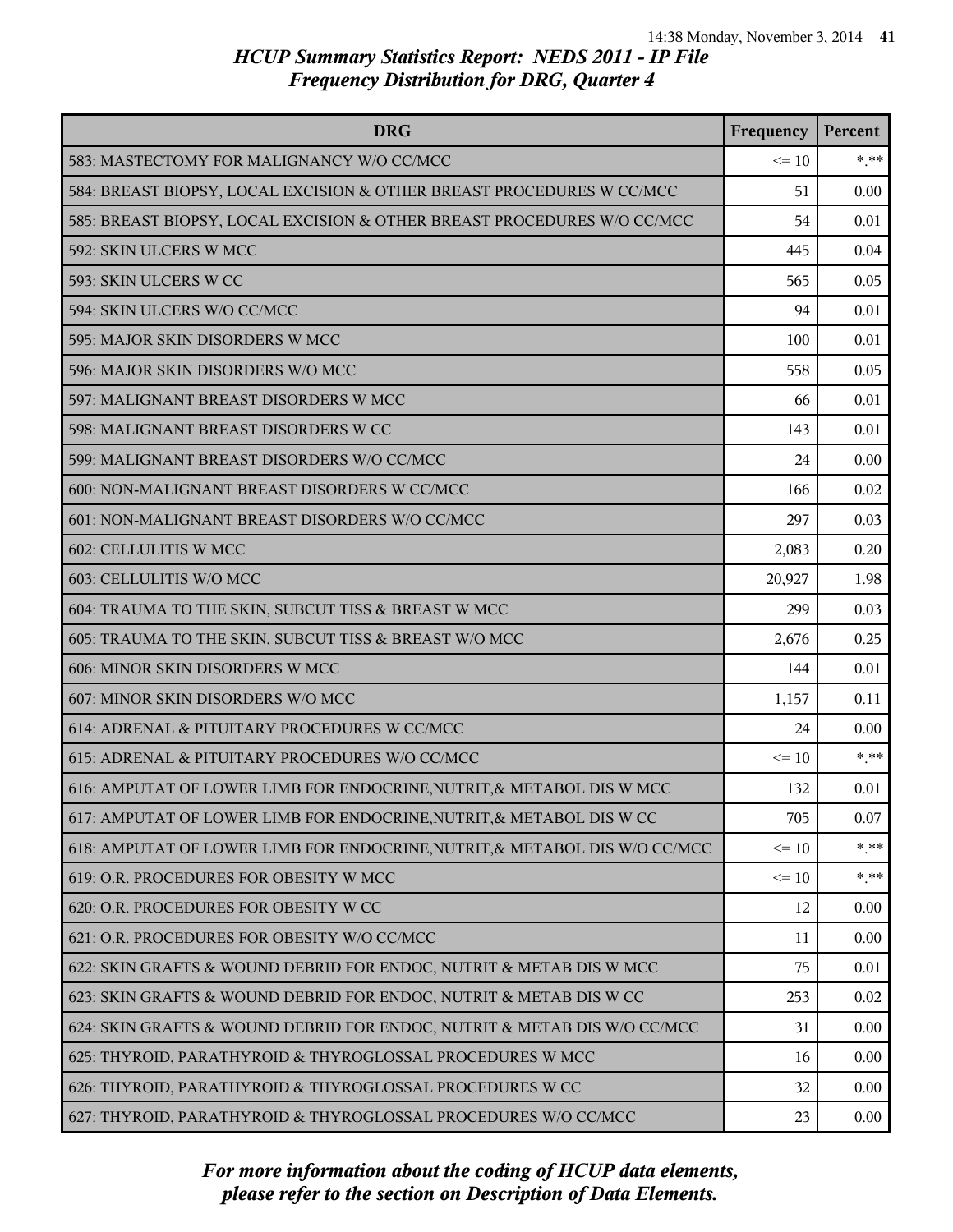| <b>DRG</b>                                                                | Frequency | Percent |
|---------------------------------------------------------------------------|-----------|---------|
| 628: OTHER ENDOCRINE, NUTRIT & METAB O.R. PROC W MCC                      | 240       | 0.02    |
| 629: OTHER ENDOCRINE, NUTRIT & METAB O.R. PROC W CC                       | 443       | 0.04    |
| 630: OTHER ENDOCRINE, NUTRIT & METAB O.R. PROC W/O CC/MCC                 | 19        | 0.00    |
| 637: DIABETES W MCC                                                       | 2,574     | 0.24    |
| 638: DIABETES W CC                                                        | 8,624     | 0.81    |
| 639: DIABETES W/O CC/MCC                                                  | 5,942     | 0.56    |
| 640: MISC DISORDERS OF NUTRITION, METABOLISM, FLUIDS/ELECTROLYTES W MCC   | 4,716     | 0.45    |
| 641: MISC DISORDERS OF NUTRITION, METABOLISM, FLUIDS/ELECTROLYTES W/O MCC | 13,646    | 1.29    |
| 642: INBORN AND OTHER DISORDERS OF METABOLISM                             | 289       | 0.03    |
| 643: ENDOCRINE DISORDERS W MCC                                            | 594       | 0.06    |
| 644: ENDOCRINE DISORDERS W CC                                             | 1,299     | 0.12    |
| 645: ENDOCRINE DISORDERS W/O CC/MCC                                       | 773       | 0.07    |
| <b>652: KIDNEY TRANSPLANT</b>                                             | 35        | 0.00    |
| 653: MAJOR BLADDER PROCEDURES W MCC                                       | 29        | 0.00    |
| 654: MAJOR BLADDER PROCEDURES W CC                                        | 20        | 0.00    |
| 655: MAJOR BLADDER PROCEDURES W/O CC/MCC                                  | $\leq 10$ | $*$ **  |
| 656: KIDNEY & URETER PROCEDURES FOR NEOPLASM W MCC                        | 50        | 0.00    |
| 657: KIDNEY & URETER PROCEDURES FOR NEOPLASM W CC                         | 103       | 0.01    |
| 658: KIDNEY & URETER PROCEDURES FOR NEOPLASM W/O CC/MCC                   | 14        | 0.00    |
| 659: KIDNEY & URETER PROCEDURES FOR NON-NEOPLASM W MCC                    | 198       | 0.02    |
| 660: KIDNEY & URETER PROCEDURES FOR NON-NEOPLASM W CC                     | 467       | 0.04    |
| 661: KIDNEY & URETER PROCEDURES FOR NON-NEOPLASM W/O CC/MCC               | 64        | 0.01    |
| 662: MINOR BLADDER PROCEDURES W MCC                                       | 46        | 0.00    |
| 663: MINOR BLADDER PROCEDURES W CC                                        | 87        | 0.01    |
| 664: MINOR BLADDER PROCEDURES W/O CC/MCC                                  | 24        | 0.00    |
| <b>665: PROSTATECTOMY W MCC</b>                                           | 35        | 0.00    |
| <b>666: PROSTATECTOMY W CC</b>                                            | 93        | 0.01    |
| 667: PROSTATECTOMY W/O CC/MCC                                             | 23        | 0.00    |
| 668: TRANSURETHRAL PROCEDURES W MCC                                       | 243       | 0.02    |
| 669: TRANSURETHRAL PROCEDURES W CC                                        | 1,985     | 0.19    |
| 670: TRANSURETHRAL PROCEDURES W/O CC/MCC                                  | 538       | 0.05    |
| 671: URETHRAL PROCEDURES W CC/MCC                                         | 36        | 0.00    |
| 672: URETHRAL PROCEDURES W/O CC/MCC                                       | 18        | 0.00    |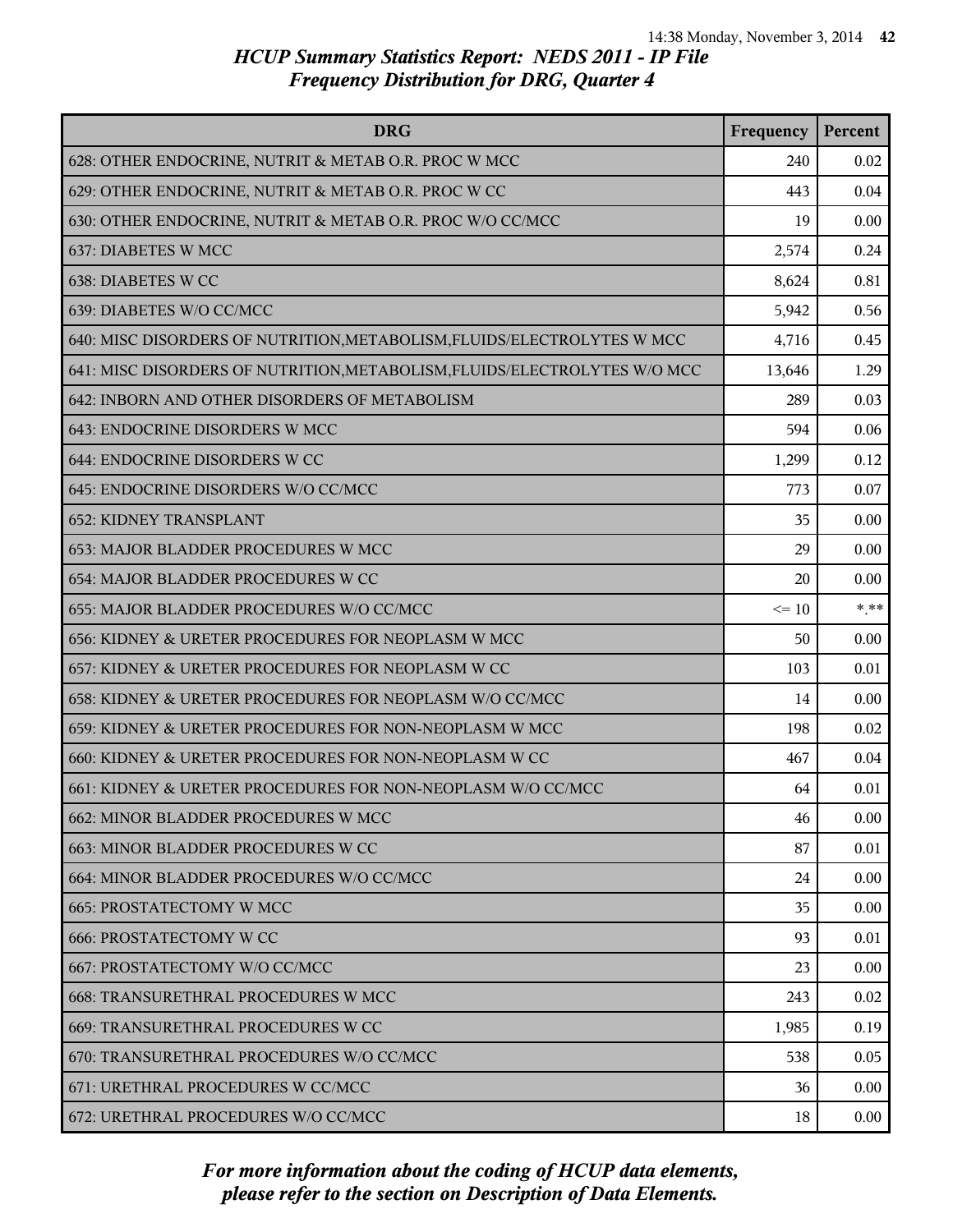| <b>DRG</b>                                                              | Frequency | Percent |
|-------------------------------------------------------------------------|-----------|---------|
| 673: OTHER KIDNEY & URINARY TRACT PROCEDURES W MCC                      | 701       | 0.07    |
| 674: OTHER KIDNEY & URINARY TRACT PROCEDURES W CC                       | 521       | 0.05    |
| 675: OTHER KIDNEY & URINARY TRACT PROCEDURES W/O CC/MCC                 | 50        | 0.00    |
| 682: RENAL FAILURE W MCC                                                | 8,375     | 0.79    |
| 683: RENAL FAILURE W CC                                                 | 12,772    | 1.21    |
| 684: RENAL FAILURE W/O CC/MCC                                           | 2,529     | 0.24    |
| <b>685: ADMIT FOR RENAL DIALYSIS</b>                                    | 166       | 0.02    |
| 686: KIDNEY & URINARY TRACT NEOPLASMS W MCC                             | 89        | 0.01    |
| 687: KIDNEY & URINARY TRACT NEOPLASMS W CC                              | 295       | 0.03    |
| 688: KIDNEY & URINARY TRACT NEOPLASMS W/O CC/MCC                        | 59        | 0.01    |
| 689: KIDNEY & URINARY TRACT INFECTIONS W MCC                            | 5,841     | 0.55    |
| 690: KIDNEY & URINARY TRACT INFECTIONS W/O MCC                          | 20,889    | 1.97    |
| 691: URINARY STONES W ESW LITHOTRIPSY W CC/MCC                          | 197       | 0.02    |
| 692: URINARY STONES W ESW LITHOTRIPSY W/O CC/MCC                        | 52        | 0.00    |
| 693: URINARY STONES W/O ESW LITHOTRIPSY W MCC                           | 276       | 0.03    |
| 694: URINARY STONES W/O ESW LITHOTRIPSY W/O MCC                         | 3,877     | 0.37    |
| 695: KIDNEY & URINARY TRACT SIGNS & SYMPTOMS W MCC                      | 130       | 0.01    |
| 696: KIDNEY & URINARY TRACT SIGNS & SYMPTOMS W/O MCC                    | 951       | 0.09    |
| 697: URETHRAL STRICTURE                                                 | 42        | 0.00    |
| 698: OTHER KIDNEY & URINARY TRACT DIAGNOSES W MCC                       | 2,303     | 0.22    |
| 699: OTHER KIDNEY & URINARY TRACT DIAGNOSES W CC                        | 2,640     | 0.25    |
| 700: OTHER KIDNEY & URINARY TRACT DIAGNOSES W/O CC/MCC                  | 802       | 0.08    |
| 707: MAJOR MALE PELVIC PROCEDURES W CC/MCC                              | 15        | 0.00    |
| 708: MAJOR MALE PELVIC PROCEDURES W/O CC/MCC                            | $\leq 10$ | $* * *$ |
| 709: PENIS PROCEDURES W CC/MCC                                          | 37        | 0.00    |
| 710: PENIS PROCEDURES W/O CC/MCC                                        | 45        | 0.00    |
| 711: TESTES PROCEDURES W CC/MCC                                         | 90        | 0.01    |
| 712: TESTES PROCEDURES W/O CC/MCC                                       | 134       | 0.01    |
| 713: TRANSURETHRAL PROSTATECTOMY W CC/MCC                               | 169       | 0.02    |
| 714: TRANSURETHRAL PROSTATECTOMY W/O CC/MCC                             | 59        | 0.01    |
| 715: OTHER MALE REPRODUCTIVE SYSTEM O.R. PROC FOR MALIGNANCY W CC/MCC   | 33        | 0.00    |
| 716: OTHER MALE REPRODUCTIVE SYSTEM O.R. PROC FOR MALIGNANCY W/O CC/MCC | $\leq 10$ | $* * *$ |
| 717: OTHER MALE REPRODUCTIVE SYSTEM O.R. PROC EXC MALIGNANCY W CC/MCC   | 71        | 0.01    |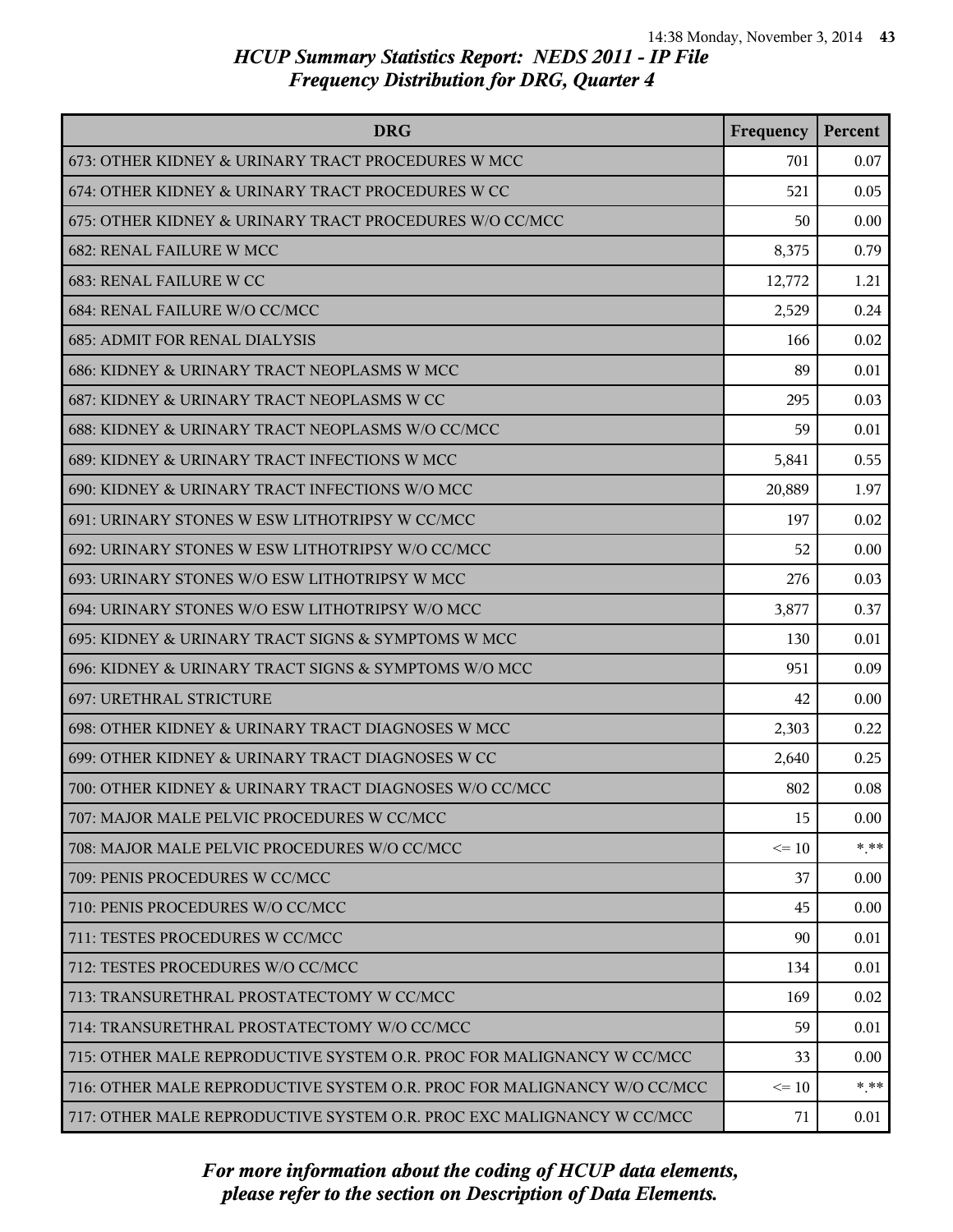| <b>DRG</b>                                                              | Frequency | Percent  |
|-------------------------------------------------------------------------|-----------|----------|
| 718: OTHER MALE REPRODUCTIVE SYSTEM O.R. PROC EXC MALIGNANCY W/O CC/MCC | 24        | 0.00     |
| 722: MALIGNANCY, MALE REPRODUCTIVE SYSTEM W MCC                         | 35        | 0.00     |
| 723: MALIGNANCY, MALE REPRODUCTIVE SYSTEM W CC                          | 110       | 0.01     |
| 724: MALIGNANCY, MALE REPRODUCTIVE SYSTEM W/O CC/MCC                    | $\leq 10$ | $***$    |
| 725: BENIGN PROSTATIC HYPERTROPHY W MCC                                 | 47        | 0.00     |
| 726: BENIGN PROSTATIC HYPERTROPHY W/O MCC                               | 343       | 0.03     |
| 727: INFLAMMATION OF THE MALE REPRODUCTIVE SYSTEM W MCC                 | 158       | 0.01     |
| 728: INFLAMMATION OF THE MALE REPRODUCTIVE SYSTEM W/O MCC               | 1,015     | 0.10     |
| 729: OTHER MALE REPRODUCTIVE SYSTEM DIAGNOSES W CC/MCC                  | 84        | 0.01     |
| 730: OTHER MALE REPRODUCTIVE SYSTEM DIAGNOSES W/O CC/MCC                | 75        | 0.01     |
| 734: PELVIC EVISCERATION, RAD HYSTERECTOMY & RAD VULVECTOMY W CC/MCC    | $\leq 10$ | $* * *$  |
| 735: PELVIC EVISCERATION, RAD HYSTERECTOMY & RAD VULVECTOMY W/O CC/MCC  | $\leq 10$ | $***$    |
| 736: UTERINE & ADNEXA PROC FOR OVARIAN OR ADNEXAL MALIGNANCY W MCC      | 20        | 0.00     |
| 737: UTERINE & ADNEXA PROC FOR OVARIAN OR ADNEXAL MALIGNANCY W CC       | 55        | 0.01     |
| 738: UTERINE & ADNEXA PROC FOR OVARIAN OR ADNEXAL MALIGNANCY W/O CC/MCC | $\leq 10$ | $* * *$  |
| 739: UTERINE, ADNEXA PROC FOR NON-OVARIAN/ADNEXAL MALIG W MCC           | 12        | 0.00     |
| 740: UTERINE, ADNEXA PROC FOR NON-OVARIAN/ADNEXAL MALIG W CC            | 25        | 0.00     |
| 741: UTERINE, ADNEXA PROC FOR NON-OVARIAN/ADNEXAL MALIG W/O CC/MCC      | 11        | 0.00     |
| 742: UTERINE & ADNEXA PROC FOR NON-MALIGNANCY W CC/MCC                  | 600       | 0.06     |
| 743: UTERINE & ADNEXA PROC FOR NON-MALIGNANCY W/O CC/MCC                | 698       | 0.07     |
| 744: D&C, CONIZATION, LAPAROSCOPY & TUBAL INTERRUPTION W CC/MCC         | 215       | 0.02     |
| 745: D&C, CONIZATION, LAPAROSCOPY & TUBAL INTERRUPTION W/O CC/MCC       | 231       | 0.02     |
| 746: VAGINA, CERVIX & VULVA PROCEDURES W CC/MCC                         | 121       | 0.01     |
| 747: VAGINA, CERVIX & VULVA PROCEDURES W/O CC/MCC                       | 153       | 0.01     |
| 748: FEMALE REPRODUCTIVE SYSTEM RECONSTRUCTIVE PROCEDURES               | $\leq 10$ | $*$ $**$ |
| 749: OTHER FEMALE REPRODUCTIVE SYSTEM O.R. PROCEDURES W CC/MCC          | 79        | 0.01     |
| 750: OTHER FEMALE REPRODUCTIVE SYSTEM O.R. PROCEDURES W/O CC/MCC        | 40        | 0.00     |
| 754: MALIGNANCY, FEMALE REPRODUCTIVE SYSTEM W MCC                       | 100       | 0.01     |
| 755: MALIGNANCY, FEMALE REPRODUCTIVE SYSTEM W CC                        | 338       | 0.03     |
| 756: MALIGNANCY, FEMALE REPRODUCTIVE SYSTEM W/O CC/MCC                  | 36        | 0.00     |
| 757: INFECTIONS, FEMALE REPRODUCTIVE SYSTEM W MCC                       | 130       | 0.01     |
| 758: INFECTIONS, FEMALE REPRODUCTIVE SYSTEM W CC                        | 356       | 0.03     |
| 759: INFECTIONS, FEMALE REPRODUCTIVE SYSTEM W/O CC/MCC                  | 541       | 0.05     |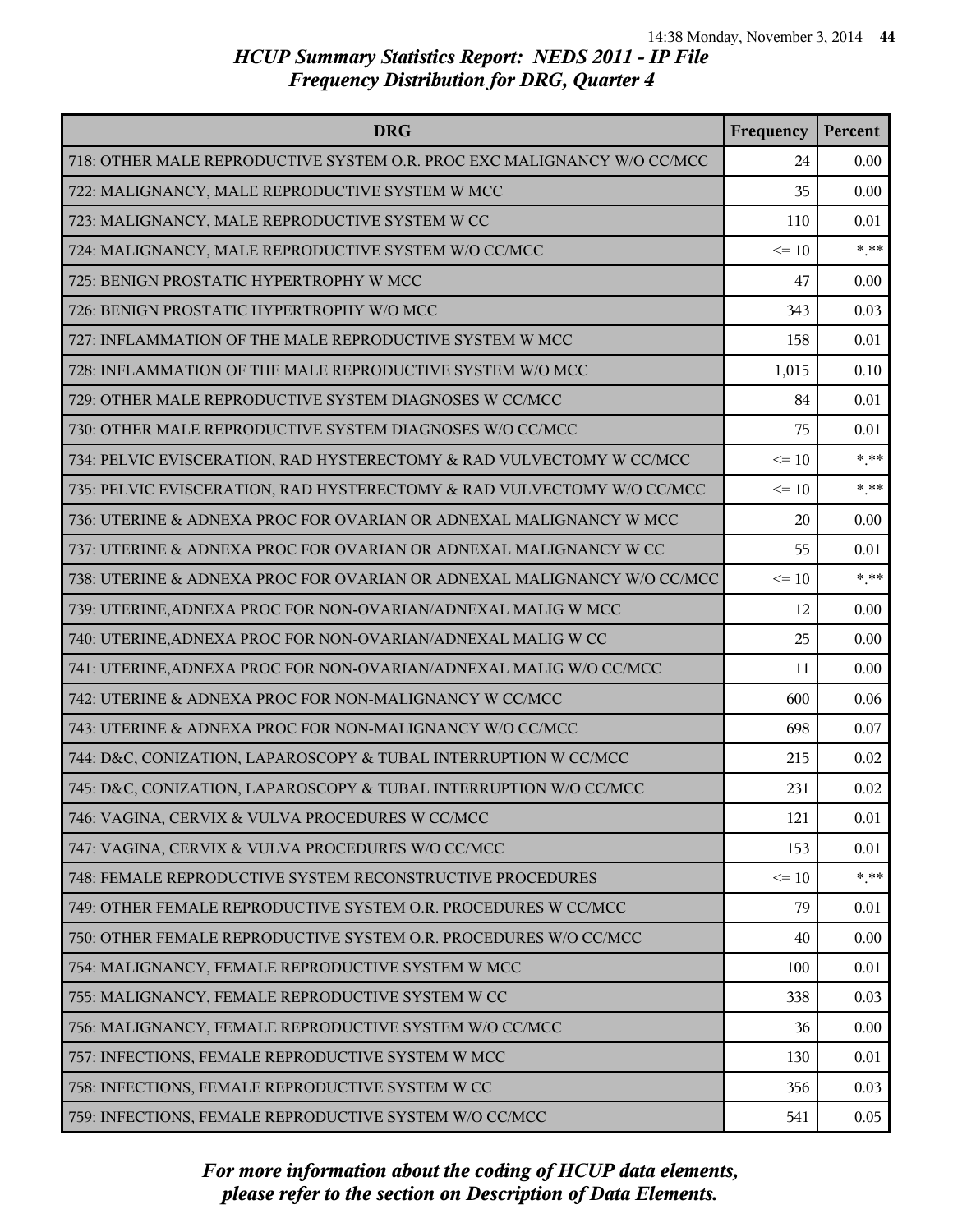| <b>DRG</b>                                                               | Frequency | Percent |
|--------------------------------------------------------------------------|-----------|---------|
| 760: MENSTRUAL & OTHER FEMALE REPRODUCTIVE SYSTEM DISORDERS W CC/MCC     | 544       | 0.05    |
| 761: MENSTRUAL & OTHER FEMALE REPRODUCTIVE SYSTEM DISORDERS W/O CC/MCC   | 717       | 0.07    |
| 765: CESAREAN SECTION W CC/MCC                                           | 1,778     | 0.17    |
| 766: CESAREAN SECTION W/O CC/MCC                                         | 1,965     | 0.19    |
| 767: VAGINAL DELIVERY W STERILIZATION &/OR D&C                           | 250       | 0.02    |
| 768: VAGINAL DELIVERY W O.R. PROC EXCEPT STERIL &/OR D&C                 | 12        | 0.00    |
| 769: POSTPARTUM & POST ABORTION DIAGNOSES W O.R. PROCEDURE               | 486       | 0.05    |
| 770: ABORTION W D&C, ASPIRATION CURETTAGE OR HYSTEROTOMY                 | 580       | 0.05    |
| 774: VAGINAL DELIVERY W COMPLICATING DIAGNOSES                           | 1,492     | 0.14    |
| 775: VAGINAL DELIVERY W/O COMPLICATING DIAGNOSES                         | 8,873     | 0.84    |
| 776: POSTPARTUM & POST ABORTION DIAGNOSES W/O O.R. PROCEDURE             | 1,691     | 0.16    |
| 777: ECTOPIC PREGNANCY                                                   | 885       | 0.08    |
| 778: THREATENED ABORTION                                                 | 445       | 0.04    |
| 779: ABORTION W/O D&C                                                    | 357       | 0.03    |
| 780: FALSE LABOR                                                         | 40        | 0.00    |
| 781: OTHER ANTEPARTUM DIAGNOSES W MEDICAL COMPLICATIONS                  | 3,873     | 0.37    |
| 782: OTHER ANTEPARTUM DIAGNOSES W/O MEDICAL COMPLICATIONS                | 305       | 0.03    |
| 789: NEONATES, DIED OR TRANSFERRED TO ANOTHER ACUTE CARE FACILITY        | 64        | 0.01    |
| 790: EXTREME IMMATURITY OR RESPIRATORY DISTRESS SYNDROME, NEONATE        | 32        | 0.00    |
| 791: PREMATURITY W MAJOR PROBLEMS                                        | 32        | 0.00    |
| 792: PREMATURITY W/O MAJOR PROBLEMS                                      | 60        | 0.01    |
| 793: FULL TERM NEONATE W MAJOR PROBLEMS                                  | 749       | 0.07    |
| 794: NEONATE W OTHER SIGNIFICANT PROBLEMS                                | 867       | 0.08    |
| 795: NORMAL NEWBORN                                                      | 370       | 0.03    |
| 799: SPLENECTOMY W MCC                                                   | 76        | 0.01    |
| 800: SPLENECTOMY W CC                                                    | 41        | 0.00    |
| 801: SPLENECTOMY W/O CC/MCC                                              | 16        | 0.00    |
| 802: OTHER O.R. PROC OF THE BLOOD & BLOOD FORMING ORGANS W MCC           | 63        | 0.01    |
| 803: OTHER O.R. PROC OF THE BLOOD & BLOOD FORMING ORGANS W CC            | 99        | 0.01    |
| 804: OTHER O.R. PROC OF THE BLOOD & BLOOD FORMING ORGANS W/O CC/MCC      | 51        | 0.00    |
| 808: MAJOR HEMATOL/IMMUN DIAG EXC SICKLE CELL CRISIS & COAGUL W MCC      | 697       | 0.07    |
| 809: MAJOR HEMATOL/IMMUN DIAG EXC SICKLE CELL CRISIS & COAGUL W CC       | 2,029     | 0.19    |
| 810: MAJOR HEMATOL/IMMUN DIAG EXC SICKLE CELL CRISIS & COAGUL W/O CC/MCC | 520       | 0.05    |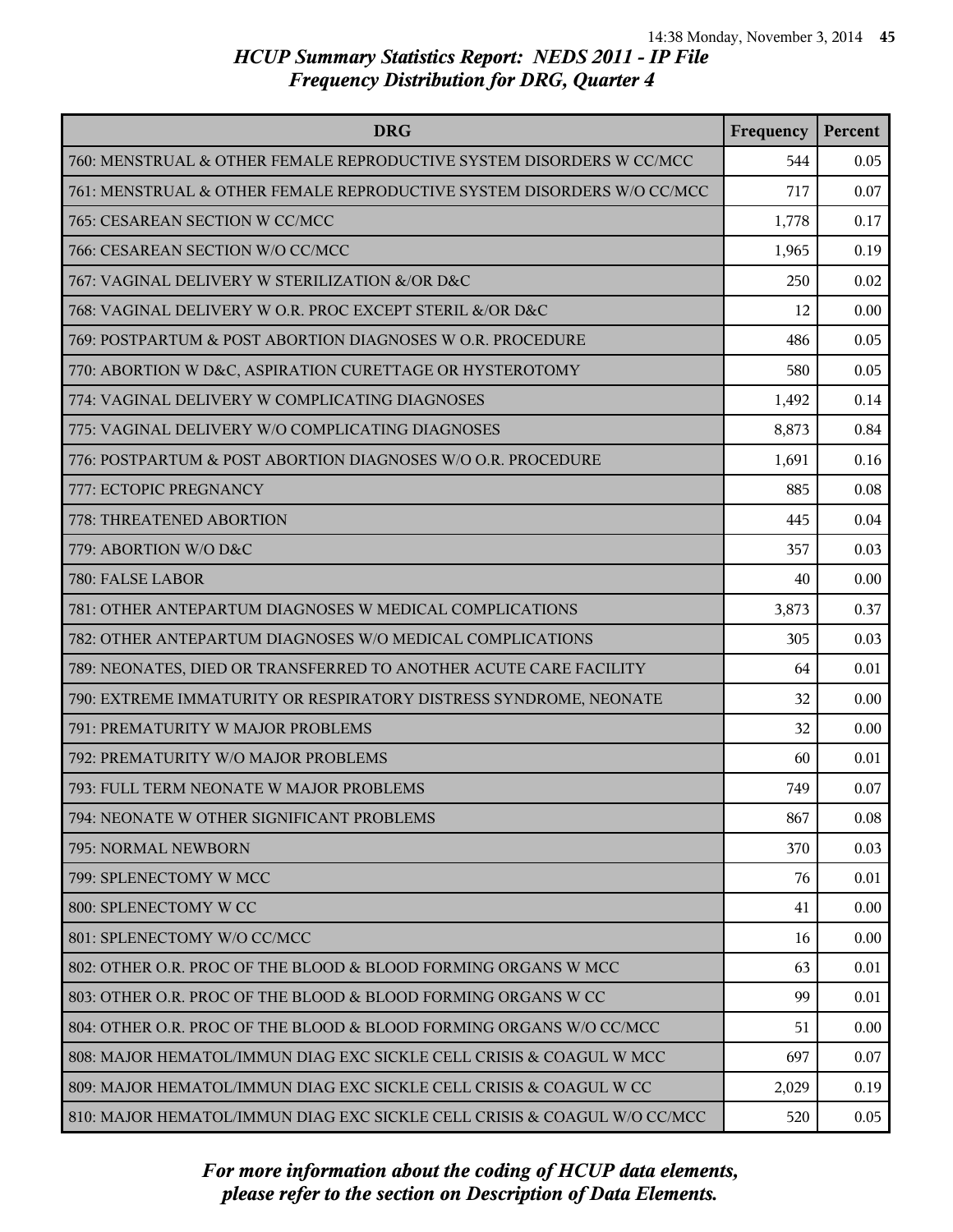| <b>DRG</b>                                                                | Frequency | Percent |
|---------------------------------------------------------------------------|-----------|---------|
| 811: RED BLOOD CELL DISORDERS W MCC                                       | 2,745     | 0.26    |
| 812: RED BLOOD CELL DISORDERS W/O MCC                                     | 11,828    | 1.12    |
| 813: COAGULATION DISORDERS                                                | 1,087     | 0.10    |
| 814: RETICULOENDOTHELIAL & IMMUNITY DISORDERS W MCC                       | 150       | 0.01    |
| 815: RETICULOENDOTHELIAL & IMMUNITY DISORDERS W CC                        | 448       | 0.04    |
| 816: RETICULOENDOTHELIAL & IMMUNITY DISORDERS W/O CC/MCC                  | 410       | 0.04    |
| 820: LYMPHOMA & LEUKEMIA W MAJOR O.R. PROCEDURE W MCC                     | 85        | 0.01    |
| 821: LYMPHOMA & LEUKEMIA W MAJOR O.R. PROCEDURE W CC                      | 57        | 0.01    |
| 822: LYMPHOMA & LEUKEMIA W MAJOR O.R. PROCEDURE W/O CC/MCC                | $\leq 10$ | $***$   |
| 823: LYMPHOMA & NON-ACUTE LEUKEMIA W OTHER O.R. PROC W MCC                | 135       | 0.01    |
| 824: LYMPHOMA & NON-ACUTE LEUKEMIA W OTHER O.R. PROC W CC                 | 237       | 0.02    |
| 825: LYMPHOMA & NON-ACUTE LEUKEMIA W OTHER O.R. PROC W/O CC/MCC           | 75        | 0.01    |
| 826: MYELOPROLIF DISORD OR POORLY DIFF NEOPL W MAJ O.R. PROC W MCC        | 33        | 0.00    |
| 827: MYELOPROLIF DISORD OR POORLY DIFF NEOPL W MAJ O.R. PROC W CC         | 21        | 0.00    |
| 828: MYELOPROLIF DISORD OR POORLY DIFF NEOPL W MAJ O.R. PROC W/O CC/MCC   | $\leq 10$ | $*$ **  |
| 829: MYELOPROLIF DISORD OR POORLY DIFF NEOPL W OTHER O.R. PROC W CC/MCC   | 33        | 0.00    |
| 830: MYELOPROLIF DISORD OR POORLY DIFF NEOPL W OTHER O.R. PROC W/O CC/MCC | $\leq 10$ | $***$   |
| 834: ACUTE LEUKEMIA W/O MAJOR O.R. PROCEDURE W MCC                        | 288       | 0.03    |
| 835: ACUTE LEUKEMIA W/O MAJOR O.R. PROCEDURE W CC                         | 251       | 0.02    |
| 836: ACUTE LEUKEMIA W/O MAJOR O.R. PROCEDURE W/O CC/MCC                   | 145       | 0.01    |
| 837: CHEMO W ACUTE LEUKEMIA AS SDX OR W HIGH DOSE CHEMO AGENT W MCC       | $\leq 10$ | $* * *$ |
| 838: CHEMO W ACUTE LEUKEMIA AS SDX W CC OR HIGH DOSE CHEMO AGENT          | $\leq 10$ | $***$   |
| 839: CHEMO W ACUTE LEUKEMIA AS SDX W/O CC/MCC                             | 11        | 0.00    |
| 840: LYMPHOMA & NON-ACUTE LEUKEMIA W MCC                                  | 533       | 0.05    |
| 841: LYMPHOMA & NON-ACUTE LEUKEMIA W CC                                   | 698       | 0.07    |
| 842: LYMPHOMA & NON-ACUTE LEUKEMIA W/O CC/MCC                             | 260       | 0.02    |
| 843: OTHER MYELOPROLIF DIS OR POORLY DIFF NEOPL DIAG W MCC                | 152       | 0.01    |
| 844: OTHER MYELOPROLIF DIS OR POORLY DIFF NEOPL DIAG W CC                 | 274       | 0.03    |
| 845: OTHER MYELOPROLIF DIS OR POORLY DIFF NEOPL DIAG W/O CC/MCC           | 60        | 0.01    |
| 846: CHEMOTHERAPY W/O ACUTE LEUKEMIA AS SECONDARY DIAGNOSIS W MCC         | $\leq 10$ | $* * *$ |
| 847: CHEMOTHERAPY W/O ACUTE LEUKEMIA AS SECONDARY DIAGNOSIS W CC          | 44        | 0.00    |
| 848: CHEMOTHERAPY W/O ACUTE LEUKEMIA AS SECONDARY DIAGNOSIS W/O CC/MCC    | $\leq 10$ | $* * *$ |
| 849: RADIOTHERAPY                                                         | $\leq 10$ | * **    |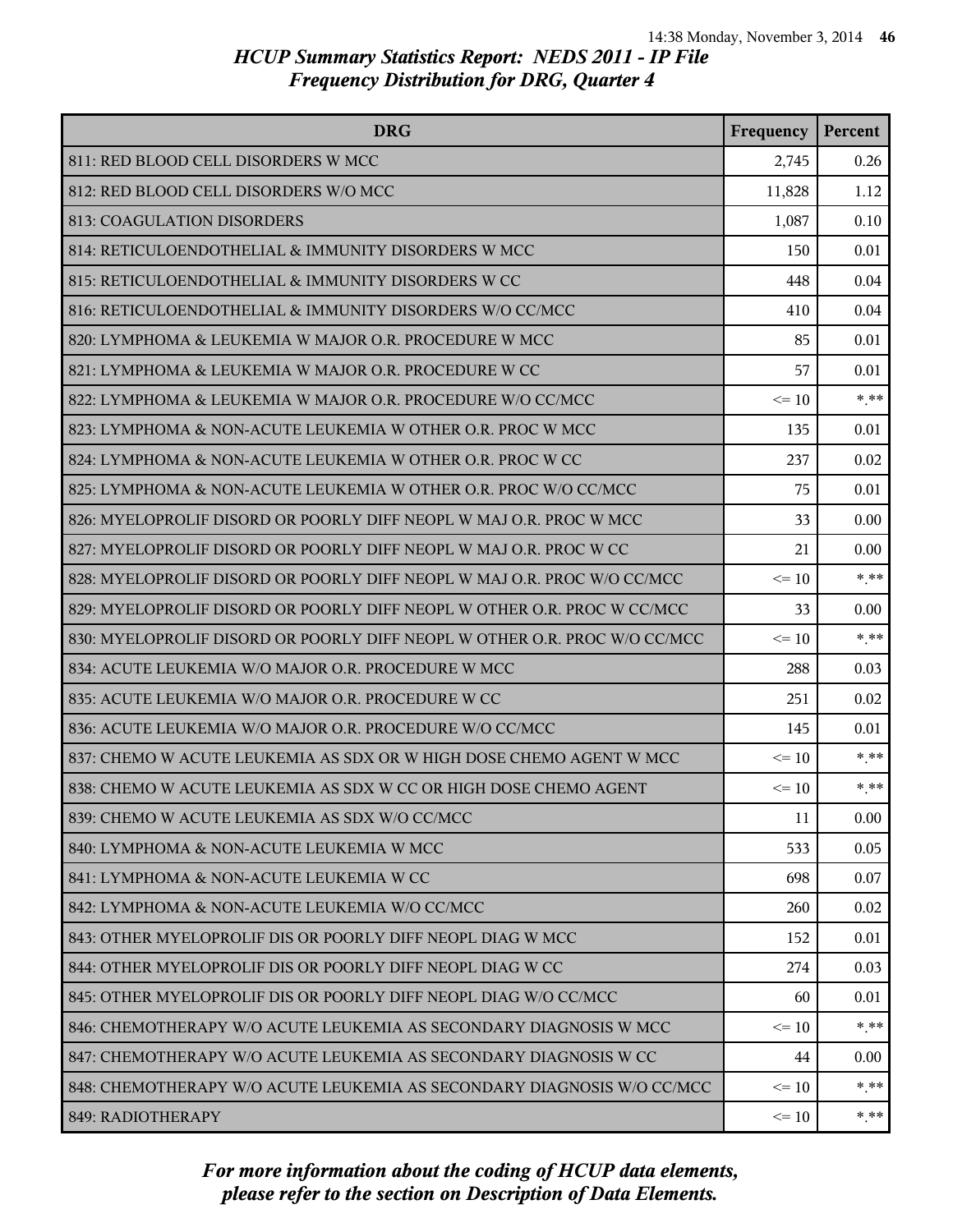| <b>DRG</b>                                                               | Frequency | Percent |
|--------------------------------------------------------------------------|-----------|---------|
| 853: INFECTIOUS & PARASITIC DISEASES W O.R. PROCEDURE W MCC              | 4,331     | 0.41    |
| 854: INFECTIOUS & PARASITIC DISEASES W O.R. PROCEDURE W CC               | 1,122     | 0.11    |
| 855: INFECTIOUS & PARASITIC DISEASES W O.R. PROCEDURE W/O CC/MCC         | 45        | 0.00    |
| 856: POSTOPERATIVE OR POST-TRAUMATIC INFECTIONS W O.R. PROC W MCC        | 452       | 0.04    |
| 857: POSTOPERATIVE OR POST-TRAUMATIC INFECTIONS W O.R. PROC W CC         | 659       | 0.06    |
| 858: POSTOPERATIVE OR POST-TRAUMATIC INFECTIONS W O.R. PROC W/O CC/MCC   | 133       | 0.01    |
| 862: POSTOPERATIVE & POST-TRAUMATIC INFECTIONS W MCC                     | 1,052     | 0.10    |
| 863: POSTOPERATIVE & POST-TRAUMATIC INFECTIONS W/O MCC                   | 2,197     | 0.21    |
| <b>864: FEVER</b>                                                        | 2,570     | 0.24    |
| 865: VIRAL ILLNESS W MCC                                                 | 217       | 0.02    |
| 866: VIRAL ILLNESS W/O MCC                                               | 1,825     | 0.17    |
| 867: OTHER INFECTIOUS & PARASITIC DISEASES DIAGNOSES W MCC               | 449       | 0.04    |
| 868: OTHER INFECTIOUS & PARASITIC DISEASES DIAGNOSES W CC                | 292       | 0.03    |
| 869: OTHER INFECTIOUS & PARASITIC DISEASES DIAGNOSES W/O CC/MCC          | 140       | 0.01    |
| 870: SEPTICEMIA OR SEVERE SEPSIS W MV 96+ HOURS                          | 2,614     | 0.25    |
| 871: SEPTICEMIA OR SEVERE SEPSIS W/O MV 96+ HOURS W MCC                  | 29,405    | 2.78    |
| 872: SEPTICEMIA OR SEVERE SEPSIS W/O MV 96+ HOURS W/O MCC                | 12,516    | 1.18    |
| 876: O.R. PROCEDURE W PRINCIPAL DIAGNOSES OF MENTAL ILLNESS              | 87        | 0.01    |
| 880: ACUTE ADJUSTMENT REACTION & PSYCHOSOCIAL DYSFUNCTION                | 1,600     | 0.15    |
| 881: DEPRESSIVE NEUROSES                                                 | 3,380     | 0.32    |
| 882: NEUROSES EXCEPT DEPRESSIVE                                          | 1,285     | 0.12    |
| 883: DISORDERS OF PERSONALITY & IMPULSE CONTROL                          | 322       | 0.03    |
| 884: ORGANIC DISTURBANCES & MENTAL RETARDATION                           | 1,836     | 0.17    |
| 885: PSYCHOSES                                                           | 33,357    | 3.15    |
| 886: BEHAVIORAL & DEVELOPMENTAL DISORDERS                                | 469       | 0.04    |
| 887: OTHER MENTAL DISORDER DIAGNOSES                                     | 67        | 0.01    |
| 894: ALCOHOL/DRUG ABUSE OR DEPENDENCE, LEFT AMA                          | 1,567     | 0.15    |
| 895: ALCOHOL/DRUG ABUSE OR DEPENDENCE W REHABILITATION THERAPY           | 319       | 0.03    |
| 896: ALCOHOL/DRUG ABUSE OR DEPENDENCE W/O REHABILITATION THERAPY W MCC   | 1,582     | 0.15    |
| 897: ALCOHOL/DRUG ABUSE OR DEPENDENCE W/O REHABILITATION THERAPY W/O MCC | 11,548    | 1.09    |
| 901: WOUND DEBRIDEMENTS FOR INJURIES W MCC                               | 42        | 0.00    |
| 902: WOUND DEBRIDEMENTS FOR INJURIES W CC                                | 133       | 0.01    |
| 903: WOUND DEBRIDEMENTS FOR INJURIES W/O CC/MCC                          | 64        | 0.01    |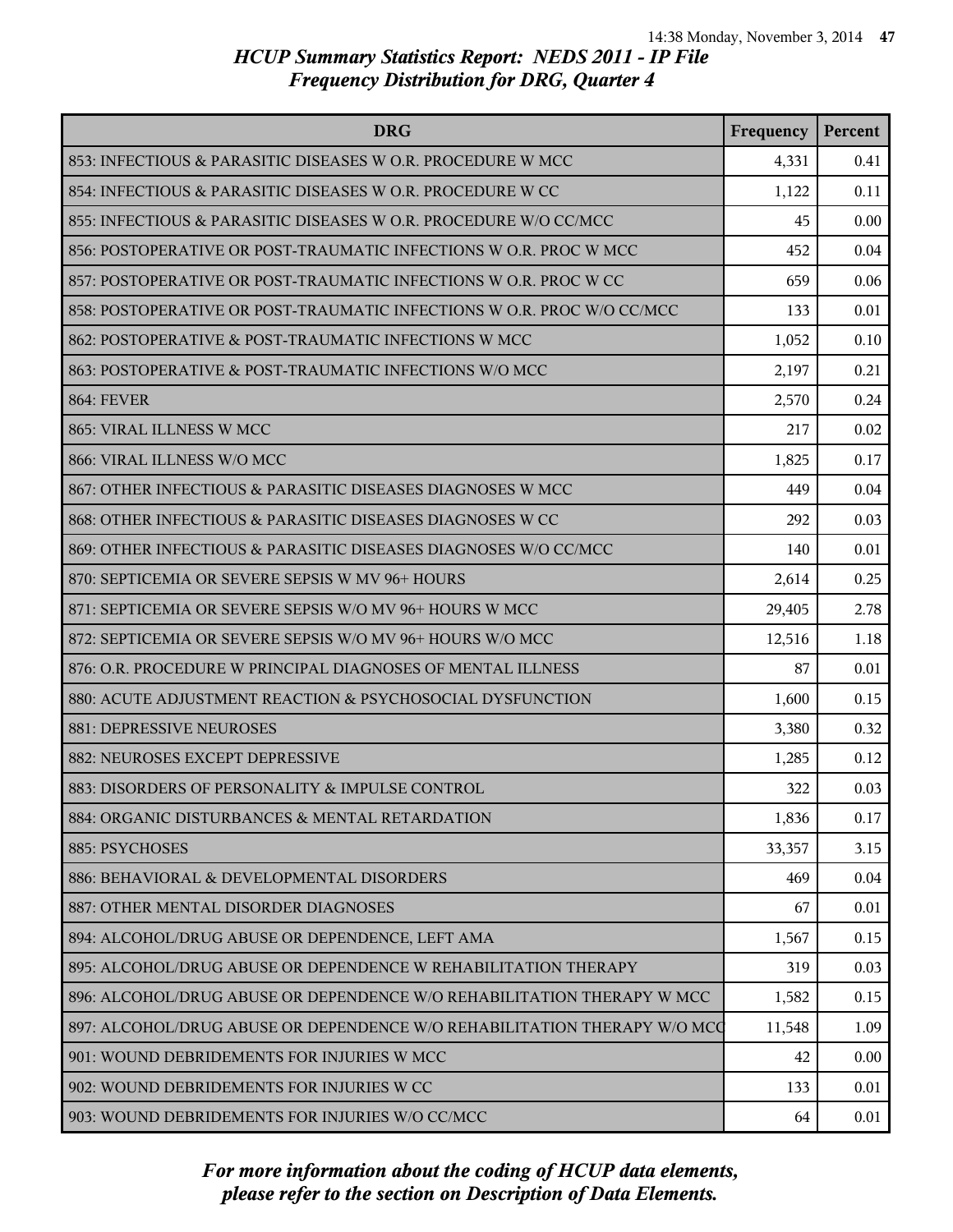| <b>DRG</b>                                                               | Frequency | Percent |
|--------------------------------------------------------------------------|-----------|---------|
| 904: SKIN GRAFTS FOR INJURIES W CC/MCC                                   | 121       | 0.01    |
| 905: SKIN GRAFTS FOR INJURIES W/O CC/MCC                                 | 34        | 0.00    |
| 906: HAND PROCEDURES FOR INJURIES                                        | 336       | 0.03    |
| 907: OTHER O.R. PROCEDURES FOR INJURIES W MCC                            | 677       | 0.06    |
| 908: OTHER O.R. PROCEDURES FOR INJURIES W CC                             | 779       | 0.07    |
| 909: OTHER O.R. PROCEDURES FOR INJURIES W/O CC/MCC                       | 550       | 0.05    |
| 913: TRAUMATIC INJURY W MCC                                              | 105       | 0.01    |
| 914: TRAUMATIC INJURY W/O MCC                                            | 954       | 0.09    |
| 915: ALLERGIC REACTIONS W MCC                                            | 216       | 0.02    |
| 916: ALLERGIC REACTIONS W/O MCC                                          | 1,110     | 0.10    |
| 917: POISONING & TOXIC EFFECTS OF DRUGS W MCC                            | 4,676     | 0.44    |
| 918: POISONING & TOXIC EFFECTS OF DRUGS W/O MCC                          | 9,506     | 0.90    |
| 919: COMPLICATIONS OF TREATMENT W MCC                                    | 978       | 0.09    |
| 920: COMPLICATIONS OF TREATMENT W CC                                     | 1,545     | 0.15    |
| 921: COMPLICATIONS OF TREATMENT W/O CC/MCC                               | 857       | 0.08    |
| 922: OTHER INJURY, POISONING & TOXIC EFFECT DIAG W MCC                   | 181       | 0.02    |
| 923: OTHER INJURY, POISONING & TOXIC EFFECT DIAG W/O MCC                 | 474       | 0.04    |
| 927: EXTENSIVE BURNS OR FULL THICKNESS BURNS W MV 96+ HRS W SKIN GRAFT   | 22        | 0.00    |
| 928: FULL THICKNESS BURN W SKIN GRAFT OR INHAL INJ W CC/MCC              | 56        | 0.01    |
| 929: FULL THICKNESS BURN W SKIN GRAFT OR INHAL INJ W/O CC/MCC            | 36        | 0.00    |
| 933: EXTENSIVE BURNS OR FULL THICKNESS BURNS W MV 96+ HRS W/O SKIN GRAFT | $\leq$ 10 | $*$ **  |
| 934: FULL THICKNESS BURN W/O SKIN GRFT OR INHAL INJ                      | 76        | 0.01    |
| 935: NON-EXTENSIVE BURNS                                                 | 526       | 0.05    |
| 939: O.R. PROC W DIAGNOSES OF OTHER CONTACT W HEALTH SERVICES W MCC      | 43        | 0.00    |
| 940: O.R. PROC W DIAGNOSES OF OTHER CONTACT W HEALTH SERVICES W CC       | 89        | 0.01    |
| 941: O.R. PROC W DIAGNOSES OF OTHER CONTACT W HEALTH SERVICES W/O CC/MCC | 18        | 0.00    |
| 945: REHABILITATION W CC/MCC                                             | 125       | 0.01    |
| 946: REHABILITATION W/O CC/MCC                                           | 35        | 0.00    |
| 947: SIGNS & SYMPTOMS W MCC                                              | 1,152     | 0.11    |
| 948: SIGNS & SYMPTOMS W/O MCC                                            | 5,663     | 0.53    |
| 949: AFTERCARE W CC/MCC                                                  | 31        | 0.00    |
| 950: AFTERCARE W/O CC/MCC                                                | $\leq 10$ | $* * *$ |
| 951: OTHER FACTORS INFLUENCING HEALTH STATUS                             | 416       | 0.04    |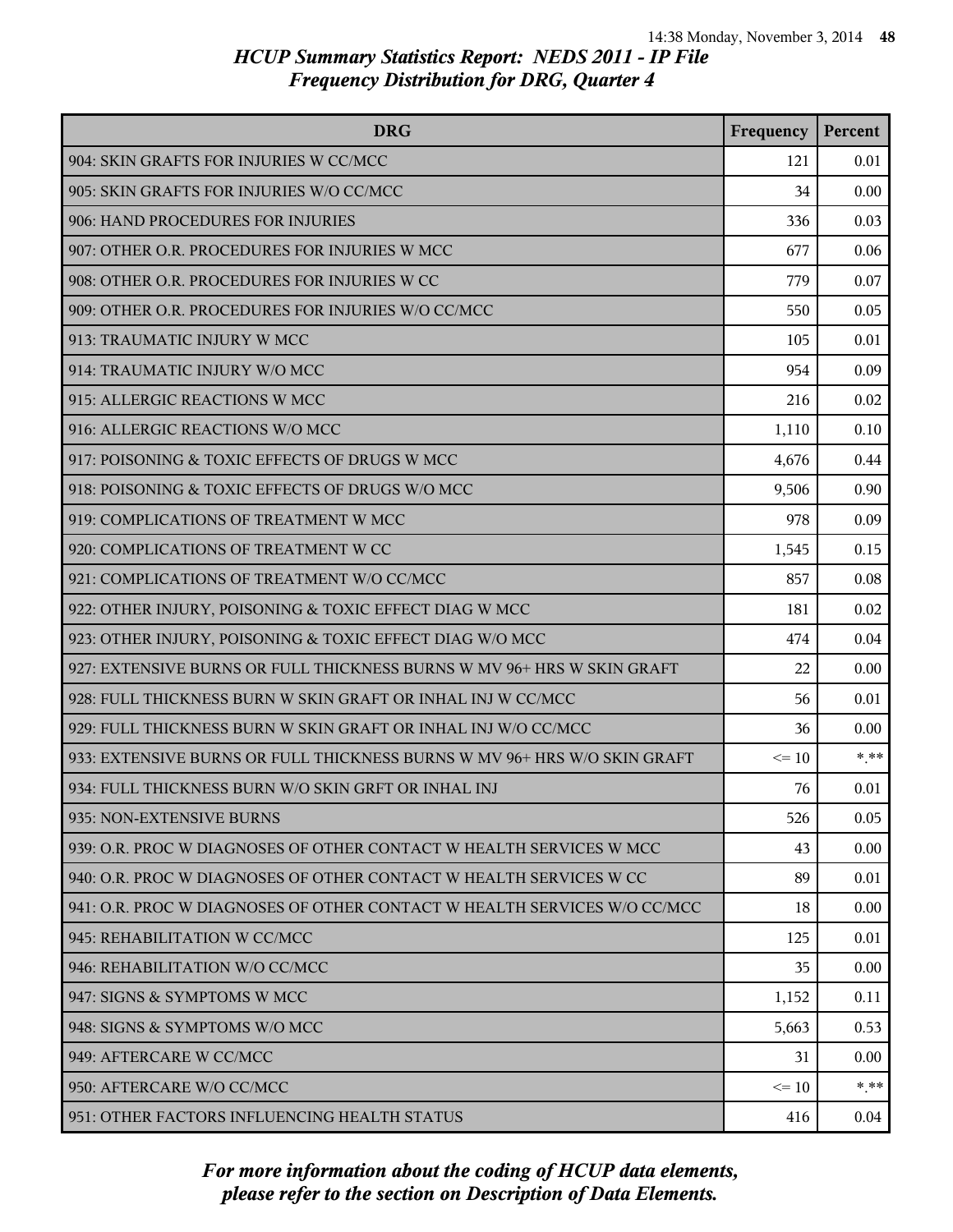| <b>DRG</b>                                                                | Frequency | Percent |
|---------------------------------------------------------------------------|-----------|---------|
| 955: CRANIOTOMY FOR MULTIPLE SIGNIFICANT TRAUMA                           | 142       | 0.01    |
| 956: LIMB REATTACHMENT, HIP & FEMUR PROC FOR MULTIPLE SIGNIFICANT TRAUMA  | 639       | 0.06    |
| 957: OTHER O.R. PROCEDURES FOR MULTIPLE SIGNIFICANT TRAUMA W MCC          | 535       | 0.05    |
| 958: OTHER O.R. PROCEDURES FOR MULTIPLE SIGNIFICANT TRAUMA W CC           | 602       | 0.06    |
| 959: OTHER O.R. PROCEDURES FOR MULTIPLE SIGNIFICANT TRAUMA W/O CC/MCC     | 161       | 0.02    |
| 963: OTHER MULTIPLE SIGNIFICANT TRAUMA W MCC                              | 322       | 0.03    |
| 964: OTHER MULTIPLE SIGNIFICANT TRAUMA W CC                               | 634       | 0.06    |
| 965: OTHER MULTIPLE SIGNIFICANT TRAUMA W/O CC/MCC                         | 293       | 0.03    |
| 969: HIV W EXTENSIVE O.R. PROCEDURE W MCC                                 | 67        | 0.01    |
| 970: HIV W EXTENSIVE O.R. PROCEDURE W/O MCC                               | $\leq$ 10 | $* * *$ |
| 974: HIV W MAJOR RELATED CONDITION W MCC                                  | 770       | 0.07    |
| 975: HIV W MAJOR RELATED CONDITION W CC                                   | 655       | 0.06    |
| 976: HIV W MAJOR RELATED CONDITION W/O CC/MCC                             | 271       | 0.03    |
| 977: HIV W OR W/O OTHER RELATED CONDITION                                 | 382       | 0.04    |
| 981: EXTENSIVE O.R. PROCEDURE UNRELATED TO PRINCIPAL DIAGNOSIS W MCC      | 1,786     | 0.17    |
| 982: EXTENSIVE O.R. PROCEDURE UNRELATED TO PRINCIPAL DIAGNOSIS W CC       | 1,383     | 0.13    |
| 983: EXTENSIVE O.R. PROCEDURE UNRELATED TO PRINCIPAL DIAGNOSIS W/O CC/MCC | 353       | 0.03    |
| 984: PROSTATIC O.R. PROCEDURE UNRELATED TO PRINCIPAL DIAGNOSIS W MCC      | 23        | 0.00    |
| 985: PROSTATIC O.R. PROCEDURE UNRELATED TO PRINCIPAL DIAGNOSIS W CC       | 38        | 0.00    |
| 986: PROSTATIC O.R. PROCEDURE UNRELATED TO PRINCIPAL DIAGNOSIS W/O CC/MCC | $\leq 10$ | $* * *$ |
| 987: NON-EXTENSIVE O.R. PROC UNRELATED TO PRINCIPAL DIAGNOSIS W MCC       | 552       | 0.05    |
| 988: NON-EXTENSIVE O.R. PROC UNRELATED TO PRINCIPAL DIAGNOSIS W CC        | 730       | 0.07    |
| 989: NON-EXTENSIVE O.R. PROC UNRELATED TO PRINCIPAL DIAGNOSIS W/O CC/MCC  | 339       | 0.03    |
| 998: PRINCIPAL DIAGNOSIS INVALID AS DISCHARGE DIAGNOSIS                   | $\leq$ 10 | $* * *$ |
| 999: UNGROUPABLE                                                          | 5,645     | 0.53    |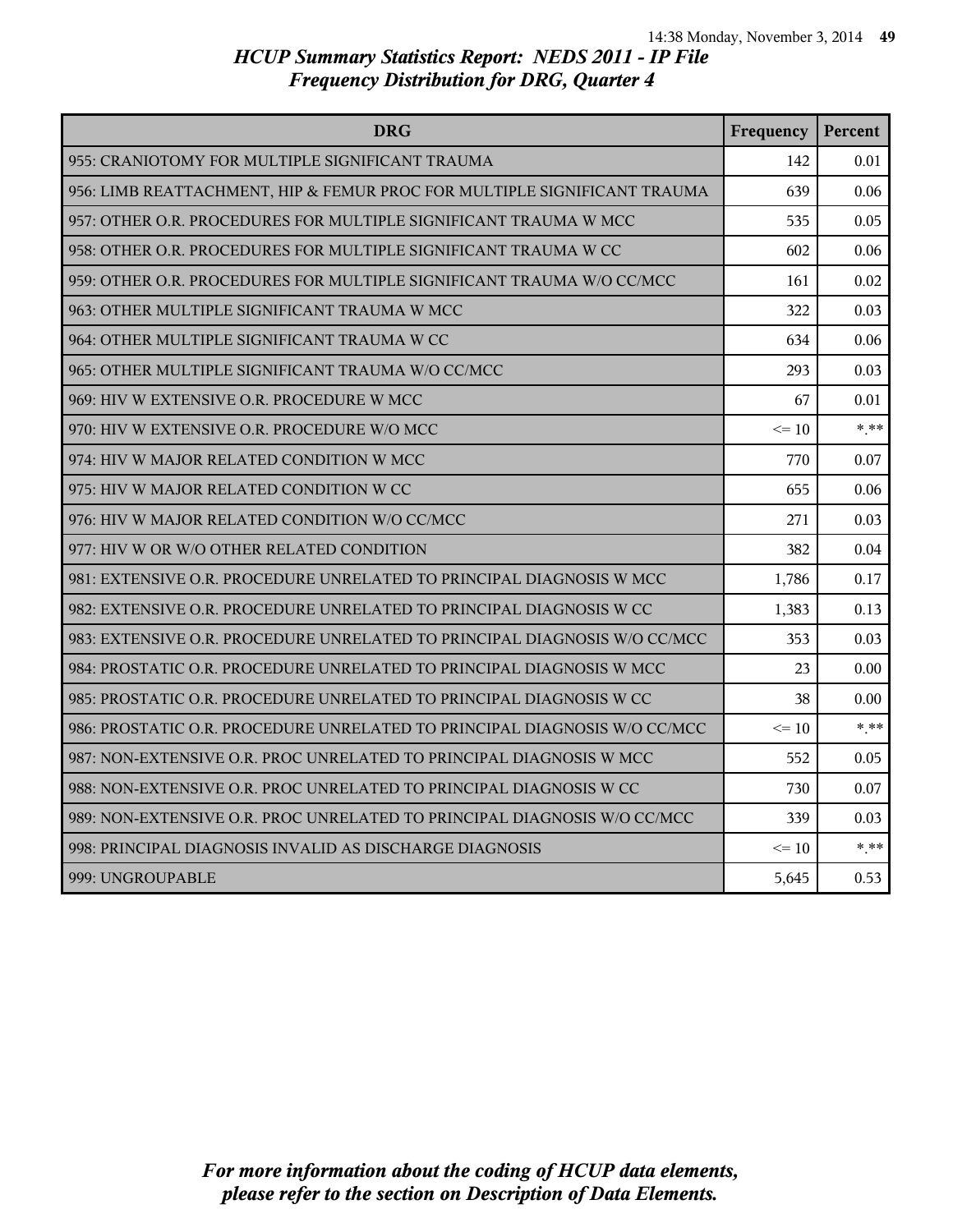| <b>DRGVER</b>            | Frequency | Percent |
|--------------------------|-----------|---------|
| 28: Effective 10/01/2010 | 3,248,617 | 75.42   |
| 29: Effective 10/01/2011 | 1,058,772 | 24.58   |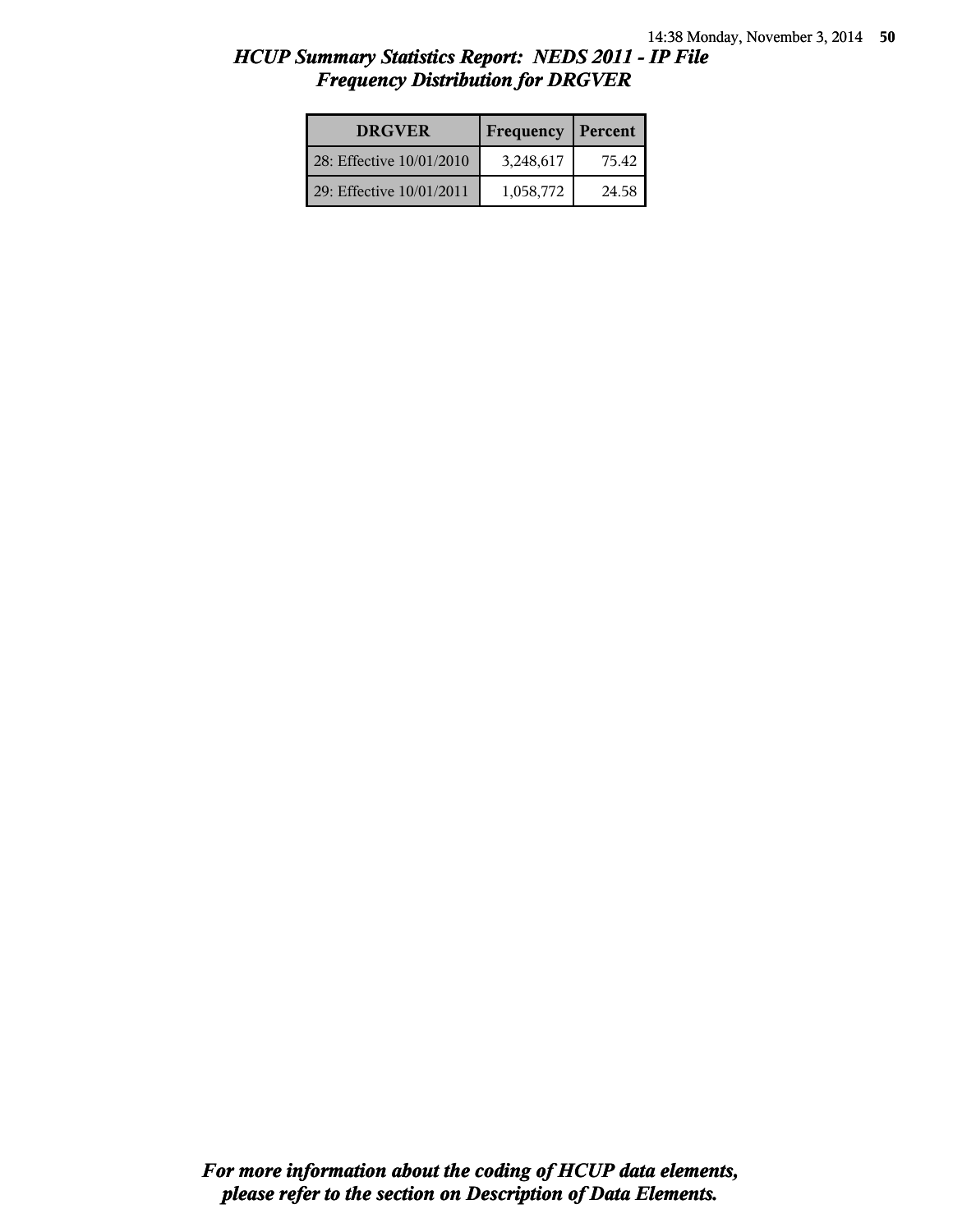| DRG NOPOA                                                                | Frequency | Percent |
|--------------------------------------------------------------------------|-----------|---------|
| 1: HEART TRANSPLANT OR IMPLANT OF HEART ASSIST SYSTEM W MCC              | 87        | 0.00    |
| 2: HEART TRANSPLANT OR IMPLANT OF HEART ASSIST SYSTEM W/O MCC            | 14        | 0.00    |
| 3: ECMO OR TRACH W MV 96+ HRS OR PDX EXC FACE, MOUTH & NECK W MAJ O.R.   | 5,527     | 0.17    |
| 4: TRACH W MV 96+ HRS OR PDX EXC FACE, MOUTH & NECK W/O MAJ O.R.         | 5,923     | 0.18    |
| 5: LIVER TRANSPLANT W MCC OR INTESTINAL TRANSPLANT                       | 104       | 0.00    |
| 6: LIVER TRANSPLANT W/O MCC                                              | 12        | 0.00    |
| 7: LUNG TRANSPLANT                                                       | $\leq 10$ | $***$   |
| 8: SIMULTANEOUS PANCREAS/KIDNEY TRANSPLANT                               | $\leq 10$ | $***$   |
| 10: PANCREAS TRANSPLANT                                                  | $\leq 10$ | $***$   |
| 11: TRACHEOSTOMY FOR FACE, MOUTH & NECK DIAGNOSES W MCC                  | 270       | 0.01    |
| 12: TRACHEOSTOMY FOR FACE, MOUTH & NECK DIAGNOSES W CC                   | 188       | 0.01    |
| 13: TRACHEOSTOMY FOR FACE, MOUTH & NECK DIAGNOSES W/O CC/MCC             | 66        | 0.00    |
| 14: ALLOGENEIC BONE MARROW TRANSPLANT                                    | 16        | 0.00    |
| 15: AUTOLOGOUS BONE MARROW TRANSPLANT                                    | 15        | 0.00    |
| 20: INTRACRANIAL VASCULAR PROCEDURES W PDX HEMORRHAGE W MCC              | 461       | 0.01    |
| 21: INTRACRANIAL VASCULAR PROCEDURES W PDX HEMORRHAGE W CC               | 192       | 0.01    |
| 22: INTRACRANIAL VASCULAR PROCEDURES W PDX HEMORRHAGE W/O CC/MCC         | 86        | 0.00    |
| 23: CRANIO W MAJOR DEV IMPL/ACUTE COMPLEX CNS PDX W MCC OR CHEMO IMPLANT | 1,588     | 0.05    |
| 24: CRANIO W MAJOR DEV IMPL/ACUTE COMPLEX CNS PDX W/O MCC                | 529       | 0.02    |
| 25: CRANIOTOMY & ENDOVASCULAR INTRACRANIAL PROCEDURES W MCC              | 3,422     | 0.11    |
| 26: CRANIOTOMY & ENDOVASCULAR INTRACRANIAL PROCEDURES W CC               | 1,821     | 0.06    |
| 27: CRANIOTOMY & ENDOVASCULAR INTRACRANIAL PROCEDURES W/O CC/MCC         | 1,422     | 0.04    |
| 28: SPINAL PROCEDURES W MCC                                              | 541       | 0.02    |
| 29: SPINAL PROCEDURES W CC OR SPINAL NEUROSTIMULATORS                    | 698       | 0.02    |
| 30: SPINAL PROCEDURES W/O CC/MCC                                         | 376       | 0.01    |
| 31: VENTRICULAR SHUNT PROCEDURES W MCC                                   | 485       | 0.01    |
| 32: VENTRICULAR SHUNT PROCEDURES W CC                                    | 749       | 0.02    |
| 33: VENTRICULAR SHUNT PROCEDURES W/O CC/MCC                              | 252       | 0.01    |
| 34: CAROTID ARTERY STENT PROCEDURE W MCC                                 | 99        | 0.00    |
| 35: CAROTID ARTERY STENT PROCEDURE W CC                                  | 119       | 0.00    |
| 36: CAROTID ARTERY STENT PROCEDURE W/O CC/MCC                            | 94        | 0.00    |
| 37: EXTRACRANIAL PROCEDURES W MCC                                        | 553       | 0.02    |
| 38: EXTRACRANIAL PROCEDURES W CC                                         | 936       | 0.03    |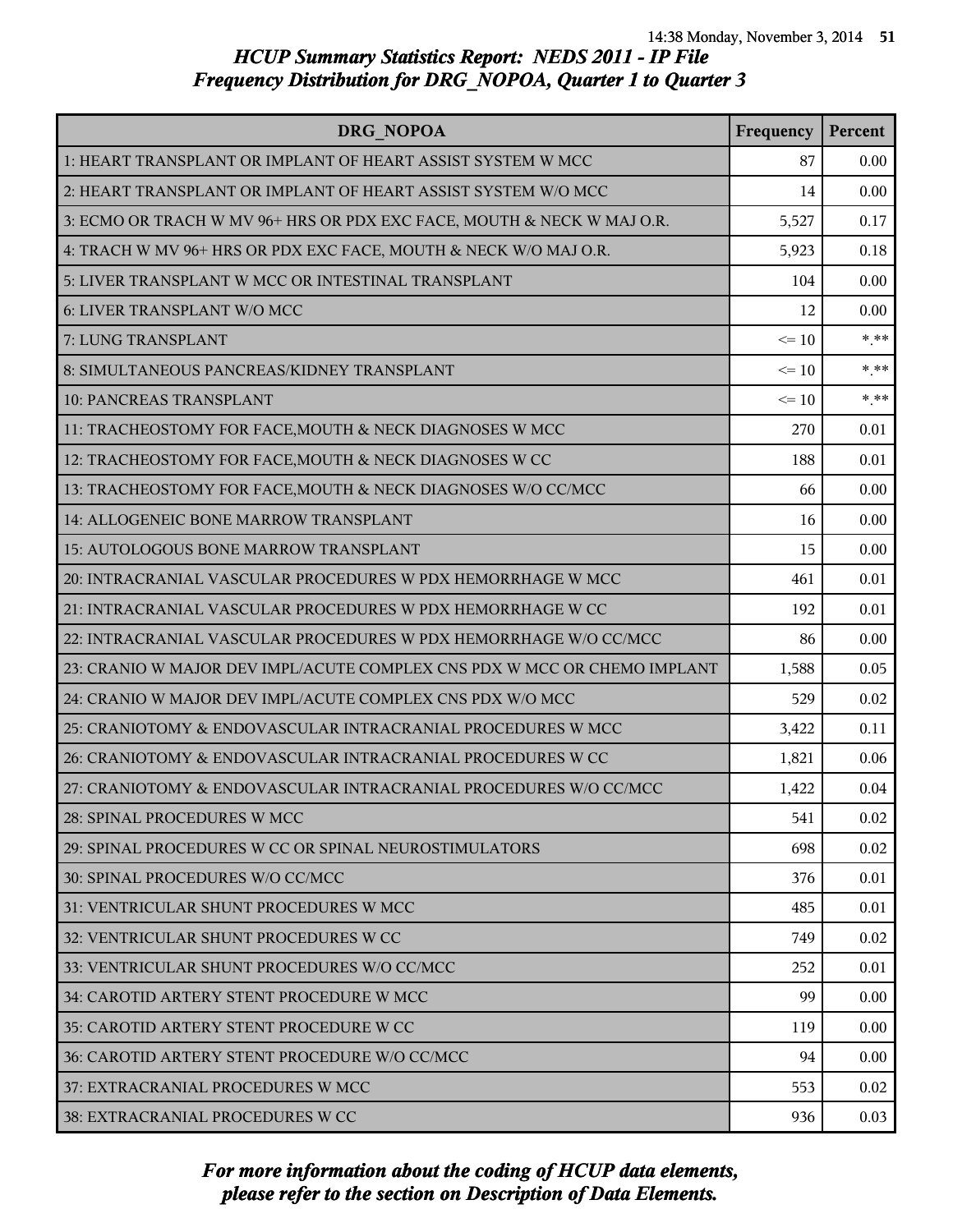| DRG NOPOA                                                                | Frequency | Percent |
|--------------------------------------------------------------------------|-----------|---------|
| 39: EXTRACRANIAL PROCEDURES W/O CC/MCC                                   | 687       | 0.02    |
| 40: PERIPH/CRANIAL NERVE & OTHER NERV SYST PROC W MCC                    | 1,183     | 0.04    |
| 41: PERIPH/CRANIAL NERVE & OTHER NERV SYST PROC W CC OR PERIPH NEUROSTIM | 1,752     | 0.05    |
| 42: PERIPH/CRANIAL NERVE & OTHER NERV SYST PROC W/O CC/MCC               | 473       | 0.01    |
| 52: SPINAL DISORDERS & INJURIES W CC/MCC                                 | 403       | 0.01    |
| 53: SPINAL DISORDERS & INJURIES W/O CC/MCC                               | 293       | 0.01    |
| 54: NERVOUS SYSTEM NEOPLASMS W MCC                                       | 2,960     | 0.09    |
| 55: NERVOUS SYSTEM NEOPLASMS W/O MCC                                     | 3,195     | 0.10    |
| 56: DEGENERATIVE NERVOUS SYSTEM DISORDERS W MCC                          | 2,365     | 0.07    |
| 57: DEGENERATIVE NERVOUS SYSTEM DISORDERS W/O MCC                        | 10,836    | 0.33    |
| 58: MULTIPLE SCLEROSIS & CEREBELLAR ATAXIA W MCC                         | 270       | 0.01    |
| 59: MULTIPLE SCLEROSIS & CEREBELLAR ATAXIA W CC                          | 1,156     | 0.04    |
| 60: MULTIPLE SCLEROSIS & CEREBELLAR ATAXIA W/O CC/MCC                    | 1,810     | 0.06    |
| 61: ACUTE ISCHEMIC STROKE W USE OF THROMBOLYTIC AGENT W MCC              | 947       | 0.03    |
| 62: ACUTE ISCHEMIC STROKE W USE OF THROMBOLYTIC AGENT W CC               | 1,733     | 0.05    |
| 63: ACUTE ISCHEMIC STROKE W USE OF THROMBOLYTIC AGENT W/O CC/MCC         | 632       | 0.02    |
| 64: INTRACRANIAL HEMORRHAGE OR CEREBRAL INFARCTION W MCC                 | 16,479    | 0.51    |
| 65: INTRACRANIAL HEMORRHAGE OR CEREBRAL INFARCTION W CC                  | 30,824    | 0.95    |
| 66: INTRACRANIAL HEMORRHAGE OR CEREBRAL INFARCTION W/O CC/MCC            | 20,125    | 0.62    |
| 67: NONSPECIFIC CVA & PRECEREBRAL OCCLUSION W/O INFARCT W MCC            | 267       | 0.01    |
| 68: NONSPECIFIC CVA & PRECEREBRAL OCCLUSION W/O INFARCT W/O MCC          | 2,089     | 0.06    |
| 69: TRANSIENT ISCHEMIA                                                   | 28,588    | 0.88    |
| 70: NONSPECIFIC CEREBROVASCULAR DISORDERS W MCC                          | 3,167     | 0.10    |
| 71: NONSPECIFIC CEREBROVASCULAR DISORDERS W CC                           | 4,205     | 0.13    |
| 72: NONSPECIFIC CEREBROVASCULAR DISORDERS W/O CC/MCC                     | 2,063     | 0.06    |
| 73: CRANIAL & PERIPHERAL NERVE DISORDERS W MCC                           | 2,438     | 0.08    |
| 74: CRANIAL & PERIPHERAL NERVE DISORDERS W/O MCC                         | 12,648    | 0.39    |
| 75: VIRAL MENINGITIS W CC/MCC                                            | 1,327     | 0.04    |
| 76: VIRAL MENINGITIS W/O CC/MCC                                          | 2,785     | 0.09    |
| 77: HYPERTENSIVE ENCEPHALOPATHY W MCC                                    | 482       | 0.01    |
| 78: HYPERTENSIVE ENCEPHALOPATHY W CC                                     | 805       | 0.02    |
| 79: HYPERTENSIVE ENCEPHALOPATHY W/O CC/MCC                               | 321       | 0.01    |
| 80: NONTRAUMATIC STUPOR & COMA W MCC                                     | 490       | 0.02    |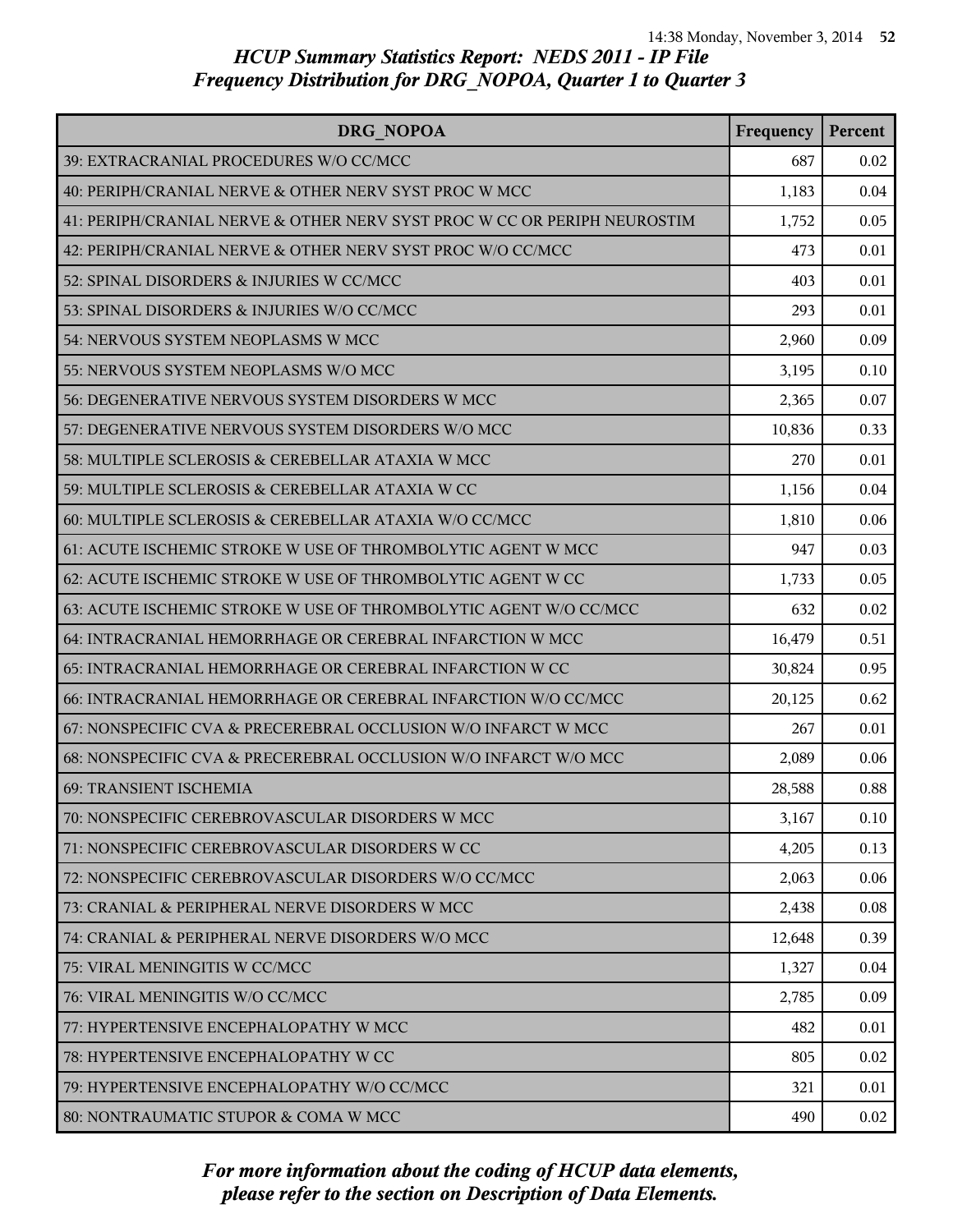| DRG NOPOA                                                               | Frequency | Percent |
|-------------------------------------------------------------------------|-----------|---------|
| 81: NONTRAUMATIC STUPOR & COMA W/O MCC                                  | 1,902     | 0.06    |
| 82: TRAUMATIC STUPOR & COMA, COMA >1 HR W MCC                           | 1,172     | 0.04    |
| 83: TRAUMATIC STUPOR & COMA, COMA >1 HR W CC                            | 1,099     | 0.03    |
| 84: TRAUMATIC STUPOR & COMA, COMA >1 HR W/O CC/MCC                      | 1,568     | 0.05    |
| 85: TRAUMATIC STUPOR & COMA, COMA <1 HR W MCC                           | 2,405     | 0.07    |
| 86: TRAUMATIC STUPOR & COMA, COMA <1 HR W CC                            | 4,443     | 0.14    |
| 87: TRAUMATIC STUPOR & COMA, COMA <1 HR W/O CC/MCC                      | 6,446     | 0.20    |
| 88: CONCUSSION W MCC                                                    | 443       | 0.01    |
| 89: CONCUSSION W CC                                                     | 1,503     | 0.05    |
| 90: CONCUSSION W/O CC/MCC                                               | 2,674     | 0.08    |
| 91: OTHER DISORDERS OF NERVOUS SYSTEM W MCC                             | 2,704     | 0.08    |
| 92: OTHER DISORDERS OF NERVOUS SYSTEM W CC                              | 6,116     | 0.19    |
| 93: OTHER DISORDERS OF NERVOUS SYSTEM W/O CC/MCC                        | 5,428     | 0.17    |
| 94: BACTERIAL & TUBERCULOUS INFECTIONS OF NERVOUS SYSTEM W MCC          | 527       | 0.02    |
| 95: BACTERIAL & TUBERCULOUS INFECTIONS OF NERVOUS SYSTEM W CC           | 552       | 0.02    |
| 96: BACTERIAL & TUBERCULOUS INFECTIONS OF NERVOUS SYSTEM W/O CC/MCC     | 499       | 0.02    |
| 97: NON-BACTERIAL INFECT OF NERVOUS SYS EXC VIRAL MENINGITIS W MCC      | 482       | 0.01    |
| 98: NON-BACTERIAL INFECT OF NERVOUS SYS EXC VIRAL MENINGITIS W CC       | 499       | 0.02    |
| 99: NON-BACTERIAL INFECT OF NERVOUS SYS EXC VIRAL MENINGITIS W/O CC/MCC | 565       | 0.02    |
| 100: SEIZURES W MCC                                                     | 7,507     | 0.23    |
| 101: SEIZURES W/O MCC                                                   | 26,441    | 0.82    |
| 102: HEADACHES W MCC                                                    | 741       | 0.02    |
| 103: HEADACHES W/O MCC                                                  | 10,794    | 0.33    |
| 113: ORBITAL PROCEDURES W CC/MCC                                        | 314       | 0.01    |
| 114: ORBITAL PROCEDURES W/O CC/MCC                                      | 260       | 0.01    |
| 115: EXTRAOCULAR PROCEDURES EXCEPT ORBIT                                | 242       | 0.01    |
| 116: INTRAOCULAR PROCEDURES W CC/MCC                                    | 80        | 0.00    |
| 117: INTRAOCULAR PROCEDURES W/O CC/MCC                                  | 155       | 0.00    |
| 121: ACUTE MAJOR EYE INFECTIONS W CC/MCC                                | 344       | 0.01    |
| 122: ACUTE MAJOR EYE INFECTIONS W/O CC/MCC                              | 540       | 0.02    |
| 123: NEUROLOGICAL EYE DISORDERS                                         | 1,414     | 0.04    |
| 124: OTHER DISORDERS OF THE EYE W MCC                                   | 274       | 0.01    |
| 125: OTHER DISORDERS OF THE EYE W/O MCC                                 | 2,414     | 0.07    |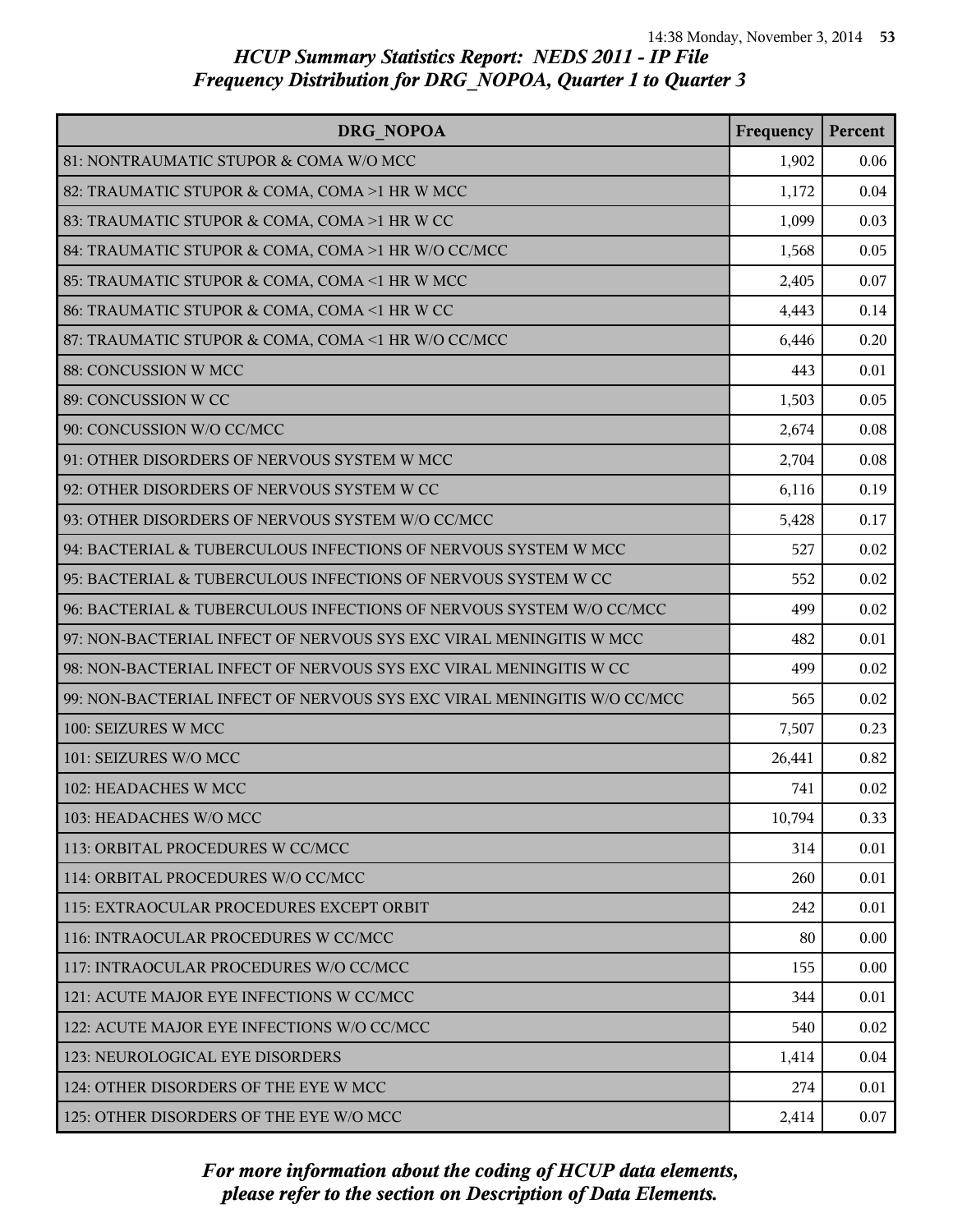| DRG NOPOA                                                       | Frequency | Percent |
|-----------------------------------------------------------------|-----------|---------|
| 129: MAJOR HEAD & NECK PROCEDURES W CC/MCC OR MAJOR DEVICE      | $\leq 10$ | $* * *$ |
| 130: MAJOR HEAD & NECK PROCEDURES W/O CC/MCC                    | 11        | 0.00    |
| 131: CRANIAL/FACIAL PROCEDURES W CC/MCC                         | 934       | 0.03    |
| 132: CRANIAL/FACIAL PROCEDURES W/O CC/MCC                       | 907       | 0.03    |
| 133: OTHER EAR, NOSE, MOUTH & THROAT O.R. PROCEDURES W CC/MCC   | 789       | 0.02    |
| 134: OTHER EAR, NOSE, MOUTH & THROAT O.R. PROCEDURES W/O CC/MCC | 1,389     | 0.04    |
| 135: SINUS & MASTOID PROCEDURES W CC/MCC                        | 104       | 0.00    |
| 136: SINUS & MASTOID PROCEDURES W/O CC/MCC                      | 43        | 0.00    |
| 137: MOUTH PROCEDURES W CC/MCC                                  | 492       | 0.02    |
| 138: MOUTH PROCEDURES W/O CC/MCC                                | 321       | 0.01    |
| 139: SALIVARY GLAND PROCEDURES                                  | 24        | 0.00    |
| 146: EAR, NOSE, MOUTH & THROAT MALIGNANCY W MCC                 | 213       | 0.01    |
| 147: EAR, NOSE, MOUTH & THROAT MALIGNANCY W CC                  | 390       | 0.01    |
| 148: EAR, NOSE, MOUTH & THROAT MALIGNANCY W/O CC/MCC            | 121       | 0.00    |
| 149: DYSEQUILIBRIUM                                             | 11,186    | 0.35    |
| 150: EPISTAXIS W MCC                                            | 311       | 0.01    |
| 151: EPISTAXIS W/O MCC                                          | 1,594     | 0.05    |
| 152: OTITIS MEDIA & URI W MCC                                   | 1,289     | 0.04    |
| 153: OTITIS MEDIA & URI W/O MCC                                 | 12,790    | 0.39    |
| 154: OTHER EAR, NOSE, MOUTH & THROAT DIAGNOSES W MCC            | 701       | 0.02    |
| 155: OTHER EAR, NOSE, MOUTH & THROAT DIAGNOSES W CC             | 2,216     | 0.07    |
| 156: OTHER EAR, NOSE, MOUTH & THROAT DIAGNOSES W/O CC/MCC       | 1,977     | 0.06    |
| 157: DENTAL & ORAL DISEASES W MCC                               | 469       | 0.01    |
| 158: DENTAL & ORAL DISEASES W CC                                | 1,964     | 0.06    |
| 159: DENTAL & ORAL DISEASES W/O CC/MCC                          | 1,653     | 0.05    |
| 163: MAJOR CHEST PROCEDURES W MCC                               | 2,474     | 0.08    |
| 164: MAJOR CHEST PROCEDURES W CC                                | 1,096     | 0.03    |
| 165: MAJOR CHEST PROCEDURES W/O CC/MCC                          | 652       | 0.02    |
| 166: OTHER RESP SYSTEM O.R. PROCEDURES W MCC                    | 5,283     | 0.16    |
| 167: OTHER RESP SYSTEM O.R. PROCEDURES W CC                     | 4,001     | 0.12    |
| 168: OTHER RESP SYSTEM O.R. PROCEDURES W/O CC/MCC               | 771       | 0.02    |
| 175: PULMONARY EMBOLISM W MCC                                   | 5,151     | 0.16    |
| 176: PULMONARY EMBOLISM W/O MCC                                 | 16,095    | 0.50    |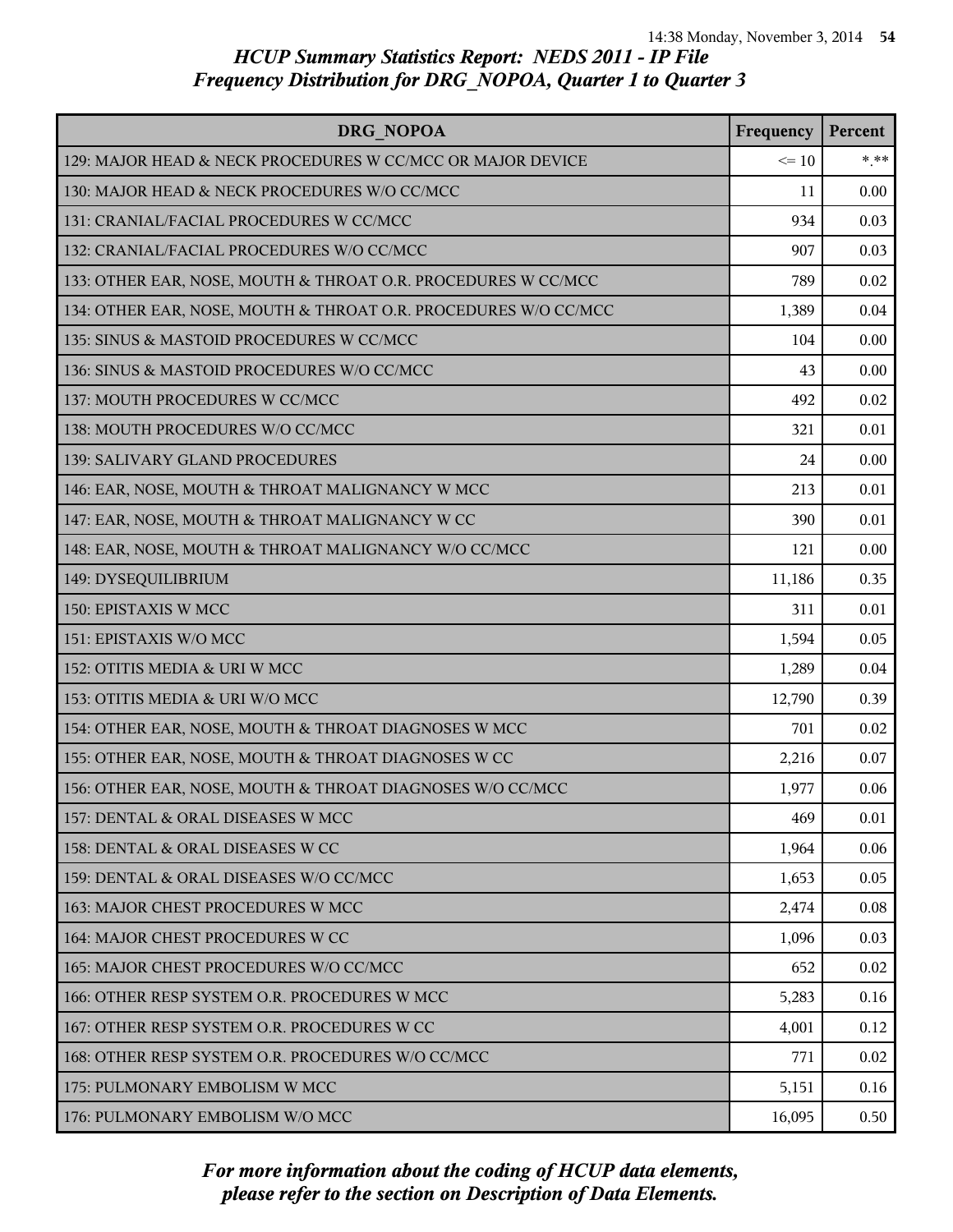| <b>DRG NOPOA</b>                                                  | Frequency | Percent  |
|-------------------------------------------------------------------|-----------|----------|
| 177: RESPIRATORY INFECTIONS & INFLAMMATIONS W MCC                 | 16,271    | 0.50     |
| 178: RESPIRATORY INFECTIONS & INFLAMMATIONS W CC                  | 14,102    | 0.44     |
| 179: RESPIRATORY INFECTIONS & INFLAMMATIONS W/O CC/MCC            | 3,822     | 0.12     |
| 180: RESPIRATORY NEOPLASMS W MCC                                  | 5,367     | 0.17     |
| 181: RESPIRATORY NEOPLASMS W CC                                   | 5,633     | 0.17     |
| 182: RESPIRATORY NEOPLASMS W/O CC/MCC                             | 608       | 0.02     |
| 183: MAJOR CHEST TRAUMA W MCC                                     | 949       | 0.03     |
| 184: MAJOR CHEST TRAUMA W CC                                      | 2,337     | 0.07     |
| 185: MAJOR CHEST TRAUMA W/O CC/MCC                                | 933       | 0.03     |
| 186: PLEURAL EFFUSION W MCC                                       | 2,540     | 0.08     |
| 187: PLEURAL EFFUSION W CC                                        | 2,421     | 0.07     |
| 188: PLEURAL EFFUSION W/O CC/MCC                                  | 734       | 0.02     |
| 189: PULMONARY EDEMA & RESPIRATORY FAILURE                        | 27,546    | 0.85     |
| 190: CHRONIC OBSTRUCTIVE PULMONARY DISEASE W MCC                  | 39,521    | 1.22     |
| 191: CHRONIC OBSTRUCTIVE PULMONARY DISEASE W CC                   | 40,405    | 1.25     |
| 192: CHRONIC OBSTRUCTIVE PULMONARY DISEASE W/O CC/MCC             | 35,845    | 1.11     |
| 193: SIMPLE PNEUMONIA & PLEURISY W MCC                            | 32,812    | 1.01     |
| 194: SIMPLE PNEUMONIA & PLEURISY W CC                             | 61,014    | 1.88     |
| 195: SIMPLE PNEUMONIA & PLEURISY W/O CC/MCC                       | 33,520    | 1.03     |
| 196: INTERSTITIAL LUNG DISEASE W MCC                              | 1,736     | 0.05     |
| 197: INTERSTITIAL LUNG DISEASE W CC                               | 1,627     | 0.05     |
| 198: INTERSTITIAL LUNG DISEASE W/O CC/MCC                         | 822       | 0.03     |
| 199: PNEUMOTHORAX W MCC                                           | 1,276     | 0.04     |
| 200: PNEUMOTHORAX W CC                                            | 3,578     | 0.11     |
| 201: PNEUMOTHORAX W/O CC/MCC                                      | 2,571     | 0.08     |
| 202: BRONCHITIS & ASTHMA W CC/MCC                                 | 20,681    | 0.64     |
| 203: BRONCHITIS & ASTHMA W/O CC/MCC                               | 32,420    | 1.00     |
| 204: RESPIRATORY SIGNS & SYMPTOMS                                 | 7,629     | 0.24     |
| 205: OTHER RESPIRATORY SYSTEM DIAGNOSES W MCC                     | 2,122     | 0.07     |
| 206: OTHER RESPIRATORY SYSTEM DIAGNOSES W/O MCC                   | 7,410     | 0.23     |
| 207: RESPIRATORY SYSTEM DIAGNOSIS W VENTILATOR SUPPORT 96+ HOURS  | 9,720     | 0.30     |
| 208: RESPIRATORY SYSTEM DIAGNOSIS W VENTILATOR SUPPORT < 96 HOURS | 19,919    | 0.61     |
| 215: OTHER HEART ASSIST SYSTEM IMPLANT                            | 18        | $0.00\,$ |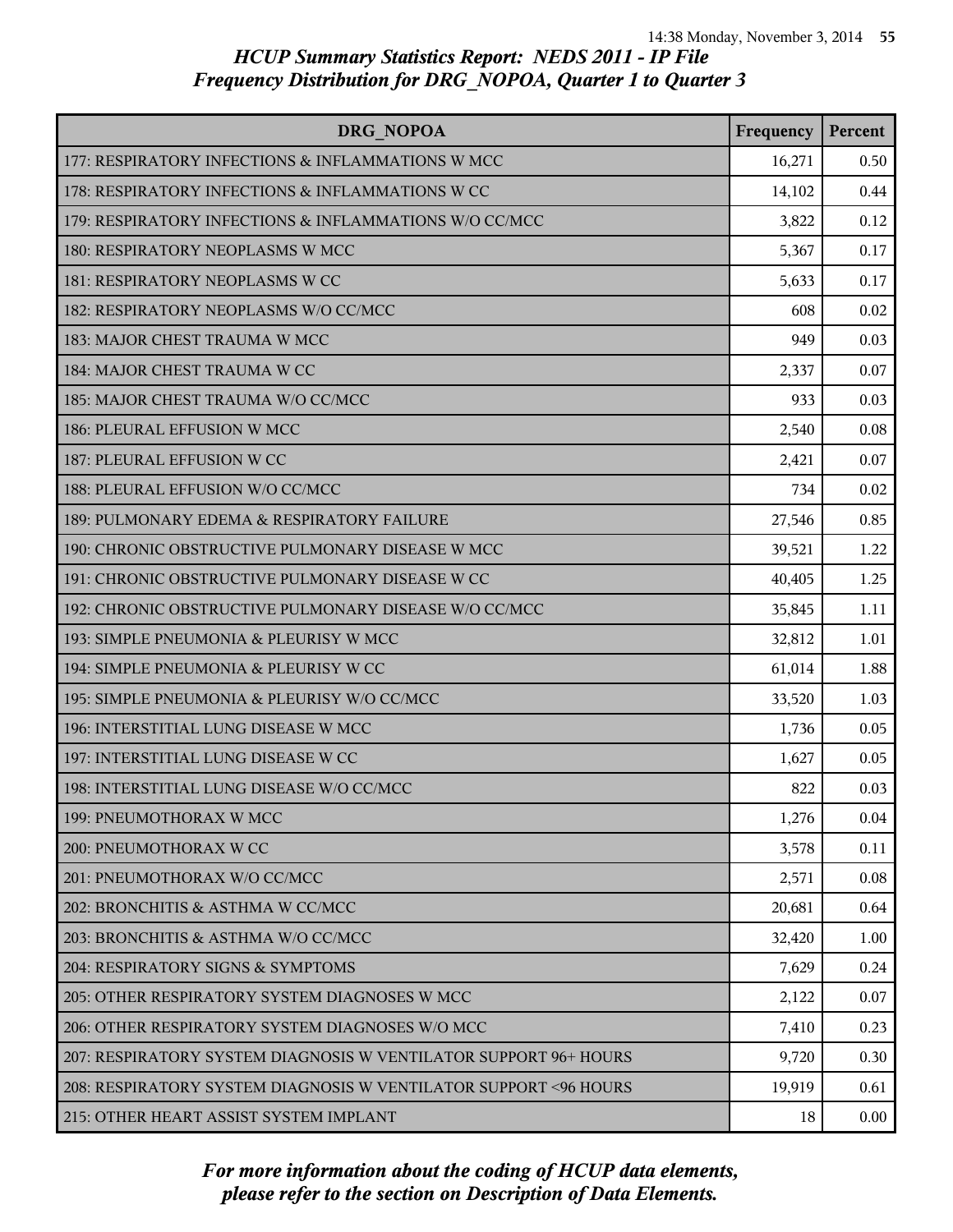| DRG NOPOA                                                                           | Frequency | Percent |
|-------------------------------------------------------------------------------------|-----------|---------|
| 216: CARDIAC VALVE & OTH MAJ CARDIOTHORACIC PROC W CARD CATH W MCC                  | 1,308     | 0.04    |
| 217: CARDIAC VALVE & OTH MAJ CARDIOTHORACIC PROC W CARD CATH W CC                   | 472       | 0.01    |
| 218: CARDIAC VALVE & OTH MAJ CARDIOTHORACIC PROC W CARD CATH W/O CC/MCC             | 67        | 0.00    |
| 219: CARDIAC VALVE & OTH MAJ CARDIOTHORACIC PROC W/O CARD CATH W MCC                | 496       | 0.02    |
| 220: CARDIAC VALVE & OTH MAJ CARDIOTHORACIC PROC W/O CARD CATH W CC                 | 186       | 0.01    |
| 221: CARDIAC VALVE & OTH MAJ CARDIOTHORACIC PROC W/O CARD CATH W/O CC/MCC           | 29        | 0.00    |
| 222: CARDIAC DEFIB IMPLANT W CARDIAC CATH W AMI/HF/SHOCK W MCC                      | 437       | 0.01    |
| 223: CARDIAC DEFIB IMPLANT W CARDIAC CATH W AMI/HF/SHOCK W/O MCC                    | 396       | 0.01    |
| 224: CARDIAC DEFIB IMPLANT W CARDIAC CATH W/O AMI/HF/SHOCK W MCC                    | 564       | 0.02    |
| 225: CARDIAC DEFIB IMPLANT W CARDIAC CATH W/O AMI/HF/SHOCK W/O MCC                  | 635       | 0.02    |
| 226: CARDIAC DEFIBRILLATOR IMPLANT W/O CARDIAC CATH W MCC                           | 856       | 0.03    |
| 227: CARDIAC DEFIBRILLATOR IMPLANT W/O CARDIAC CATH W/O MCC                         | 1,808     | 0.06    |
| 228: OTHER CARDIOTHORACIC PROCEDURES W MCC                                          | 233       | 0.01    |
| 229: OTHER CARDIOTHORACIC PROCEDURES W CC                                           | 197       | 0.01    |
| 230: OTHER CARDIOTHORACIC PROCEDURES W/O CC/MCC                                     | 25        | 0.00    |
| 231: CORONARY BYPASS W PTCA W MCC                                                   | 280       | 0.01    |
| 232: CORONARY BYPASS W PTCA W/O MCC                                                 | 312       | 0.01    |
| 233: CORONARY BYPASS W CARDIAC CATH W MCC                                           | 2,277     | 0.07    |
| 234: CORONARY BYPASS W CARDIAC CATH W/O MCC                                         | 3,641     | 0.11    |
| 235: CORONARY BYPASS W/O CARDIAC CATH W MCC                                         | 205       | 0.01    |
| 236: CORONARY BYPASS W/O CARDIAC CATH W/O MCC                                       | 349       | 0.01    |
| 237: MAJOR CARDIOVASC PROCEDURES W MCC OR THORACIC AORTIC ANEURYSM<br><b>REPAIR</b> | 4,000     | 0.12    |
| 238: MAJOR CARDIOVASC PROCEDURES W/O MCC                                            | 3,216     | 0.10    |
| 239: AMPUTATION FOR CIRC SYS DISORDERS EXC UPPER LIMB & TOE W MCC                   | 1,247     | 0.04    |
| 240: AMPUTATION FOR CIRC SYS DISORDERS EXC UPPER LIMB & TOE W CC                    | 1,213     | 0.04    |
| 241: AMPUTATION FOR CIRC SYS DISORDERS EXC UPPER LIMB & TOE W/O CC/MCC              | 97        | 0.00    |
| 242: PERMANENT CARDIAC PACEMAKER IMPLANT W MCC                                      | 3,366     | 0.10    |
| 243: PERMANENT CARDIAC PACEMAKER IMPLANT W CC                                       | 6,150     | 0.19    |
| 244: PERMANENT CARDIAC PACEMAKER IMPLANT W/O CC/MCC                                 | 5,245     | 0.16    |
| <b>245: AICD GENERATOR PROCEDURES</b>                                               | 369       | 0.01    |
| 246: PERC CARDIOVASC PROC W DRUG-ELUTING STENT W MCC OR 4+ VESSELS/STENTS           | 6,017     | 0.19    |
| 247: PERC CARDIOVASC PROC W DRUG-ELUTING STENT W/O MCC                              | 26,575    | 0.82    |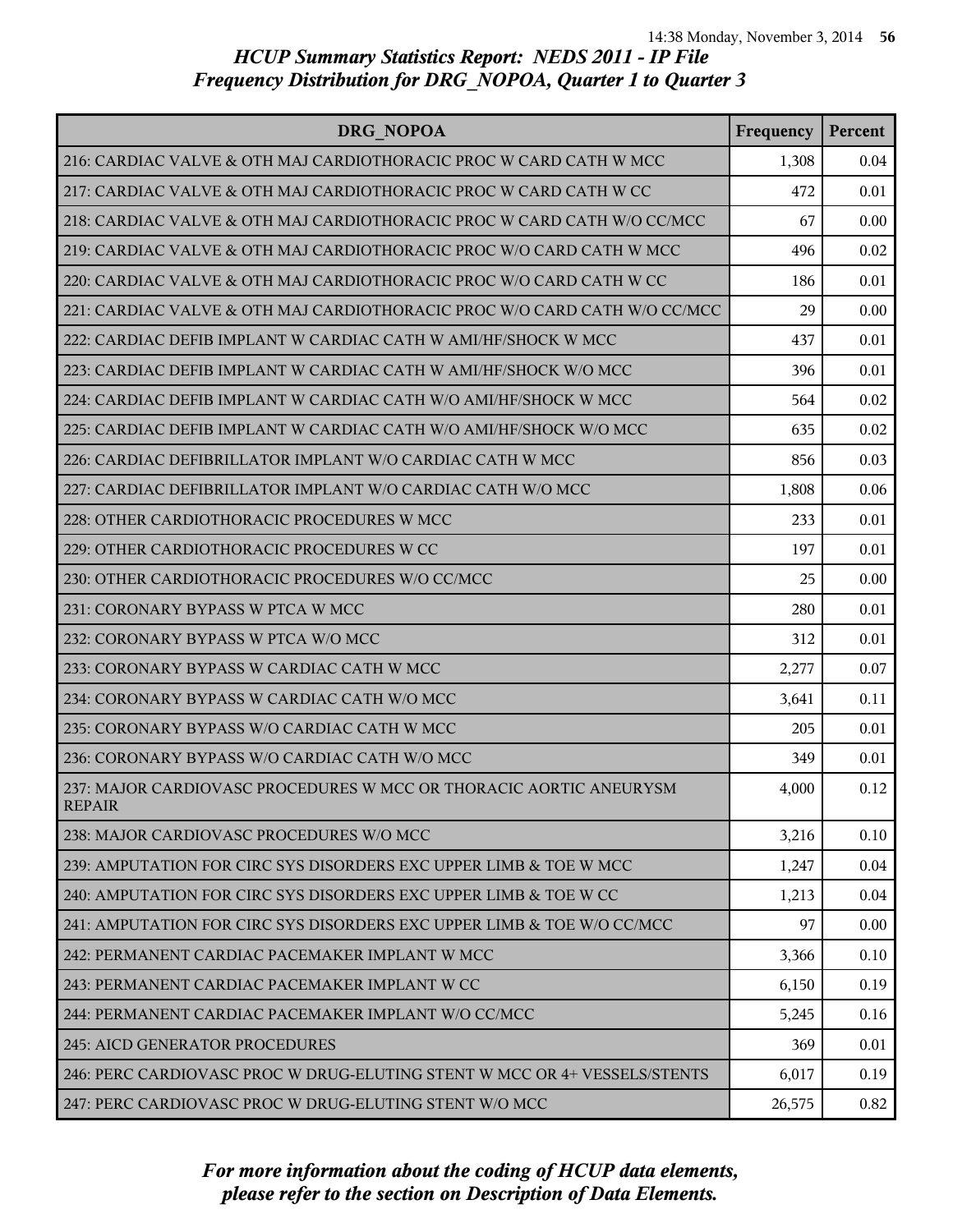| DRG NOPOA                                                                 | Frequency | Percent |
|---------------------------------------------------------------------------|-----------|---------|
| 248: PERC CARDIOVASC PROC W NON-DRUG-ELUTING STENT W MCC OR 4+ VES/STENTS | 2,822     | 0.09    |
| 249: PERC CARDIOVASC PROC W NON-DRUG-ELUTING STENT W/O MCC                | 8,619     | 0.27    |
| 250: PERC CARDIOVASC PROC W/O CORONARY ARTERY STENT W MCC                 | 1,454     | 0.04    |
| 251: PERC CARDIOVASC PROC W/O CORONARY ARTERY STENT W/O MCC               | 5,266     | 0.16    |
| 252: OTHER VASCULAR PROCEDURES W MCC                                      | 5,706     | 0.18    |
| 253: OTHER VASCULAR PROCEDURES W CC                                       | 5,135     | 0.16    |
| 254: OTHER VASCULAR PROCEDURES W/O CC/MCC                                 | 1,870     | 0.06    |
| 255: UPPER LIMB & TOE AMPUTATION FOR CIRC SYSTEM DISORDERS W MCC          | 315       | 0.01    |
| 256: UPPER LIMB & TOE AMPUTATION FOR CIRC SYSTEM DISORDERS W CC           | 602       | 0.02    |
| 257: UPPER LIMB & TOE AMPUTATION FOR CIRC SYSTEM DISORDERS W/O CC/MCC     | 25        | 0.00    |
| 258: CARDIAC PACEMAKER DEVICE REPLACEMENT W MCC                           | 108       | 0.00    |
| 259: CARDIAC PACEMAKER DEVICE REPLACEMENT W/O MCC                         | 528       | 0.02    |
| 260: CARDIAC PACEMAKER REVISION EXCEPT DEVICE REPLACEMENT W MCC           | 233       | 0.01    |
| 261: CARDIAC PACEMAKER REVISION EXCEPT DEVICE REPLACEMENT W CC            | 390       | 0.01    |
| 262: CARDIAC PACEMAKER REVISION EXCEPT DEVICE REPLACEMENT W/O CC/MCC      | 243       | 0.01    |
| 263: VEIN LIGATION & STRIPPING                                            | 86        | 0.00    |
| 264: OTHER CIRCULATORY SYSTEM O.R. PROCEDURES                             | 3,391     | 0.10    |
| 265: AICD LEAD PROCEDURES                                                 | 101       | 0.00    |
| 280: ACUTE MYOCARDIAL INFARCTION, DISCHARGED ALIVE W MCC                  | 15,265    | 0.47    |
| 281: ACUTE MYOCARDIAL INFARCTION, DISCHARGED ALIVE W CC                   | 11,988    | 0.37    |
| 282: ACUTE MYOCARDIAL INFARCTION, DISCHARGED ALIVE W/O CC/MCC             | 9,959     | 0.31    |
| 283: ACUTE MYOCARDIAL INFARCTION, EXPIRED W MCC                           | 2,440     | 0.08    |
| 284: ACUTE MYOCARDIAL INFARCTION, EXPIRED W CC                            | 577       | 0.02    |
| 285: ACUTE MYOCARDIAL INFARCTION, EXPIRED W/O CC/MCC                      | 241       | 0.01    |
| 286: CIRCULATORY DISORDERS EXCEPT AMI, W CARD CATH W MCC                  | 5,945     | 0.18    |
| 287: CIRCULATORY DISORDERS EXCEPT AMI, W CARD CATH W/O MCC                | 36,417    | 1.12    |
| 288: ACUTE & SUBACUTE ENDOCARDITIS W MCC                                  | 616       | 0.02    |
| 289: ACUTE & SUBACUTE ENDOCARDITIS W CC                                   | 351       | 0.01    |
| 290: ACUTE & SUBACUTE ENDOCARDITIS W/O CC/MCC                             | 103       | 0.00    |
| 291: HEART FAILURE & SHOCK W MCC                                          | 43,385    | 1.34    |
| 292: HEART FAILURE & SHOCK W CC                                           | 53,286    | 1.64    |
| 293: HEART FAILURE & SHOCK W/O CC/MCC                                     | 22,835    | 0.70    |
| 294: DEEP VEIN THROMBOPHLEBITIS W CC/MCC                                  | 258       | 0.01    |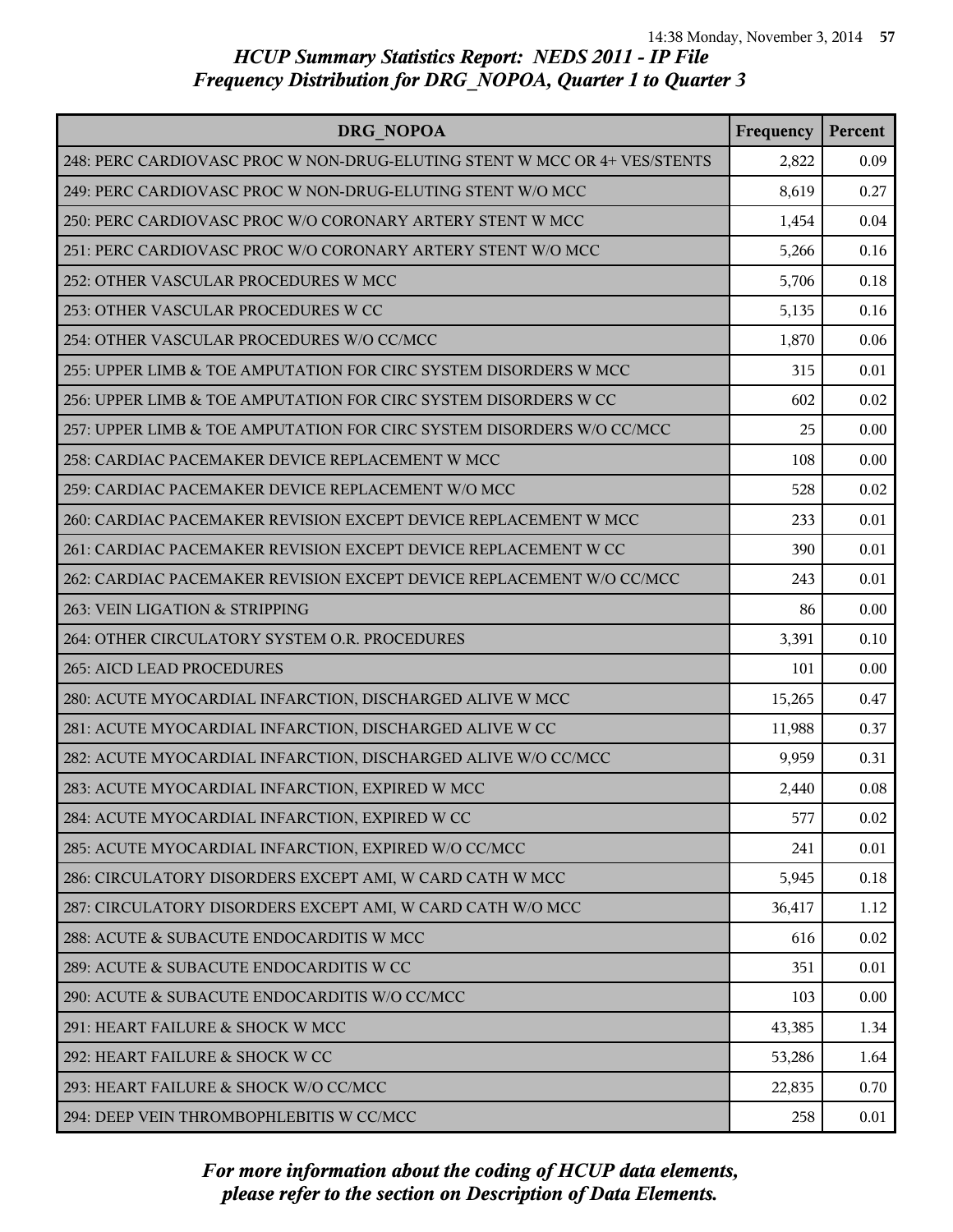| DRG NOPOA                                                 | Frequency | Percent |
|-----------------------------------------------------------|-----------|---------|
| 295: DEEP VEIN THROMBOPHLEBITIS W/O CC/MCC                | 97        | 0.00    |
| 296: CARDIAC ARREST, UNEXPLAINED W MCC                    | 587       | 0.02    |
| 297: CARDIAC ARREST, UNEXPLAINED W CC                     | 165       | 0.01    |
| 298: CARDIAC ARREST, UNEXPLAINED W/O CC/MCC               | 89        | 0.00    |
| 299: PERIPHERAL VASCULAR DISORDERS W MCC                  | 5,720     | 0.18    |
| 300: PERIPHERAL VASCULAR DISORDERS W CC                   | 11,595    | 0.36    |
| 301: PERIPHERAL VASCULAR DISORDERS W/O CC/MCC             | 7,590     | 0.23    |
| 302: ATHEROSCLEROSIS W MCC                                | 1,309     | 0.04    |
| 303: ATHEROSCLEROSIS W/O MCC                              | 11,777    | 0.36    |
| 304: HYPERTENSION W MCC                                   | 1,089     | 0.03    |
| 305: HYPERTENSION W/O MCC                                 | 15,459    | 0.48    |
| 306: CARDIAC CONGENITAL & VALVULAR DISORDERS W MCC        | 628       | 0.02    |
| 307: CARDIAC CONGENITAL & VALVULAR DISORDERS W/O MCC      | 1,369     | 0.04    |
| 308: CARDIAC ARRHYTHMIA & CONDUCTION DISORDERS W MCC      | 14,862    | 0.46    |
| 309: CARDIAC ARRHYTHMIA & CONDUCTION DISORDERS W CC       | 27,135    | 0.84    |
| 310: CARDIAC ARRHYTHMIA & CONDUCTION DISORDERS W/O CC/MCC | 36,039    | 1.11    |
| <b>311: ANGINA PECTORIS</b>                               | 5,066     | 0.16    |
| 312: SYNCOPE & COLLAPSE                                   | 47,540    | 1.47    |
| 313: CHEST PAIN                                           | 70,323    | 2.17    |
| 314: OTHER CIRCULATORY SYSTEM DIAGNOSES W MCC             | 13,138    | 0.41    |
| 315: OTHER CIRCULATORY SYSTEM DIAGNOSES W CC              | 7,771     | 0.24    |
| 316: OTHER CIRCULATORY SYSTEM DIAGNOSES W/O CC/MCC        | 3,368     | 0.10    |
| 326: STOMACH, ESOPHAGEAL & DUODENAL PROC W MCC            | 2,545     | 0.08    |
| 327: STOMACH, ESOPHAGEAL & DUODENAL PROC W CC             | 1,418     | 0.04    |
| 328: STOMACH, ESOPHAGEAL & DUODENAL PROC W/O CC/MCC       | 1,356     | 0.04    |
| 329: MAJOR SMALL & LARGE BOWEL PROCEDURES W MCC           | 10,178    | 0.31    |
| 330: MAJOR SMALL & LARGE BOWEL PROCEDURES W CC            | 8,721     | 0.27    |
| 331: MAJOR SMALL & LARGE BOWEL PROCEDURES W/O CC/MCC      | 2,383     | 0.07    |
| 332: RECTAL RESECTION W MCC                               | 119       | 0.00    |
| 333: RECTAL RESECTION W CC                                | 182       | 0.01    |
| 334: RECTAL RESECTION W/O CC/MCC                          | 56        | 0.00    |
| 335: PERITONEAL ADHESIOLYSIS W MCC                        | 1,582     | 0.05    |
| 336: PERITONEAL ADHESIOLYSIS W CC                         | 3,351     | 0.10    |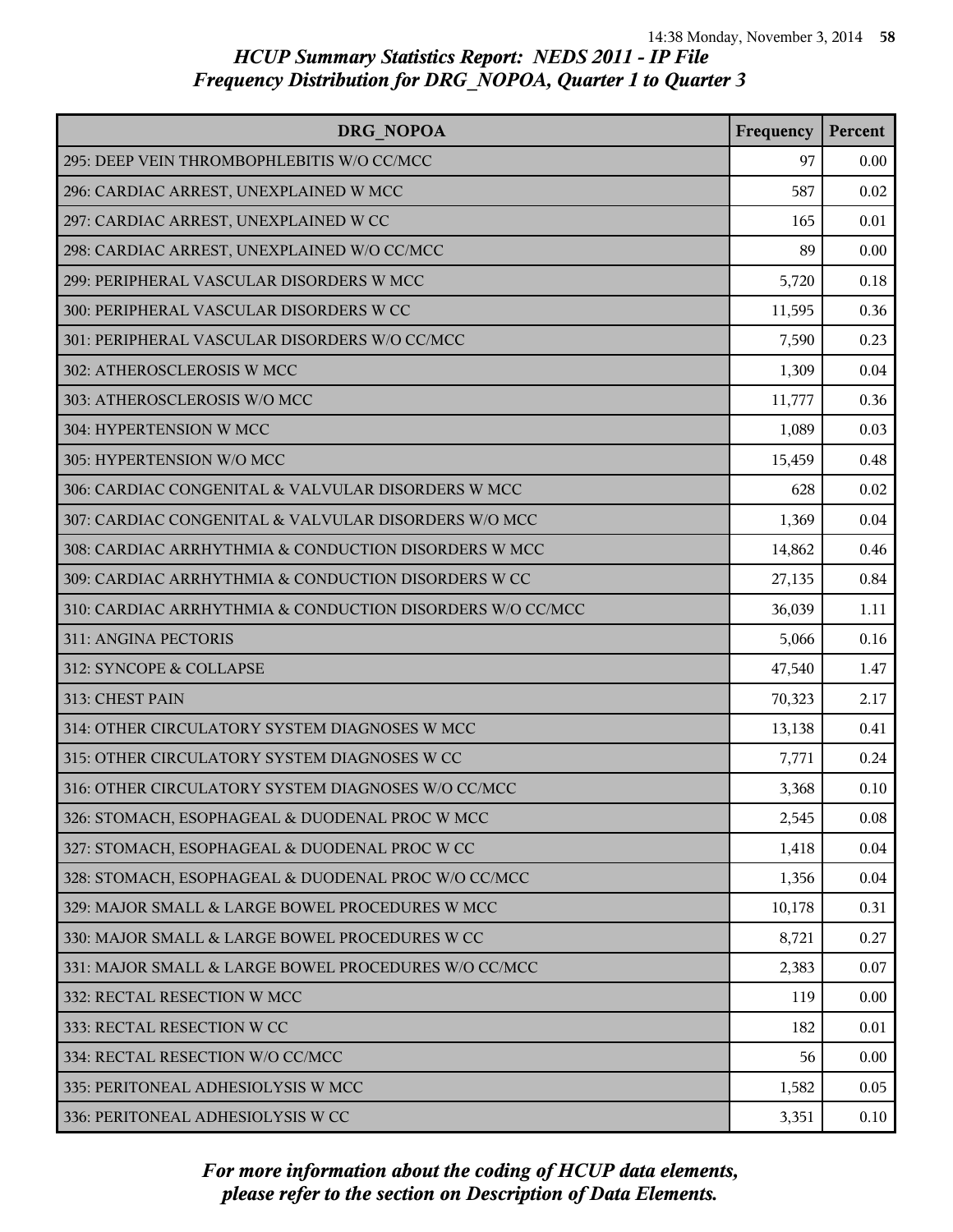| DRG NOPOA                                                                | Frequency | Percent |
|--------------------------------------------------------------------------|-----------|---------|
| 337: PERITONEAL ADHESIOLYSIS W/O CC/MCC                                  | 2,658     | 0.08    |
| 338: APPENDECTOMY W COMPLICATED PRINCIPAL DIAG W MCC                     | 640       | 0.02    |
| 339: APPENDECTOMY W COMPLICATED PRINCIPAL DIAG W CC                      | 2,736     | 0.08    |
| 340: APPENDECTOMY W COMPLICATED PRINCIPAL DIAG W/O CC/MCC                | 6,282     | 0.19    |
| 341: APPENDECTOMY W/O COMPLICATED PRINCIPAL DIAG W MCC                   | 611       | 0.02    |
| 342: APPENDECTOMY W/O COMPLICATED PRINCIPAL DIAG W CC                    | 3,061     | 0.09    |
| 343: APPENDECTOMY W/O COMPLICATED PRINCIPAL DIAG W/O CC/MCC              | 24,872    | 0.77    |
| 344: MINOR SMALL & LARGE BOWEL PROCEDURES W MCC                          | 97        | 0.00    |
| 345: MINOR SMALL & LARGE BOWEL PROCEDURES W CC                           | 244       | 0.01    |
| 346: MINOR SMALL & LARGE BOWEL PROCEDURES W/O CC/MCC                     | 167       | 0.01    |
| 347: ANAL & STOMAL PROCEDURES W MCC                                      | 409       | 0.01    |
| 348: ANAL & STOMAL PROCEDURES W CC                                       | 1,455     | 0.04    |
| 349: ANAL & STOMAL PROCEDURES W/O CC/MCC                                 | 2,112     | 0.07    |
| 350: INGUINAL & FEMORAL HERNIA PROCEDURES W MCC                          | 312       | 0.01    |
| 351: INGUINAL & FEMORAL HERNIA PROCEDURES W CC                           | 931       | 0.03    |
| 352: INGUINAL & FEMORAL HERNIA PROCEDURES W/O CC/MCC                     | 1,747     | 0.05    |
| 353: HERNIA PROCEDURES EXCEPT INGUINAL & FEMORAL W MCC                   | 561       | 0.02    |
| 354: HERNIA PROCEDURES EXCEPT INGUINAL & FEMORAL W CC                    | 1,716     | 0.05    |
| 355: HERNIA PROCEDURES EXCEPT INGUINAL & FEMORAL W/O CC/MCC              | 1,898     | 0.06    |
| 356: OTHER DIGESTIVE SYSTEM O.R. PROCEDURES W MCC                        | 1,879     | 0.06    |
| 357: OTHER DIGESTIVE SYSTEM O.R. PROCEDURES W CC                         | 1,947     | 0.06    |
| 358: OTHER DIGESTIVE SYSTEM O.R. PROCEDURES W/O CC/MCC                   | 853       | 0.03    |
| 368: MAJOR ESOPHAGEAL DISORDERS W MCC                                    | 1,099     | 0.03    |
| 369: MAJOR ESOPHAGEAL DISORDERS W CC                                     | 2,194     | 0.07    |
| 370: MAJOR ESOPHAGEAL DISORDERS W/O CC/MCC                               | 961       | 0.03    |
| 371: MAJOR GASTROINTESTINAL DISORDERS & PERITONEAL INFECTIONS W MCC      | 5,980     | 0.18    |
| 372: MAJOR GASTROINTESTINAL DISORDERS & PERITONEAL INFECTIONS W CC       | 11,061    | 0.34    |
| 373: MAJOR GASTROINTESTINAL DISORDERS & PERITONEAL INFECTIONS W/O CC/MCC | 5,554     | 0.17    |
| 374: DIGESTIVE MALIGNANCY W MCC                                          | 2,068     | 0.06    |
| 375: DIGESTIVE MALIGNANCY W CC                                           | 4,597     | 0.14    |
| 376: DIGESTIVE MALIGNANCY W/O CC/MCC                                     | 580       | 0.02    |
| 377: G.I. HEMORRHAGE W MCC                                               | 13,183    | 0.41    |
| 378: G.I. HEMORRHAGE W CC                                                | 38,922    | 1.20    |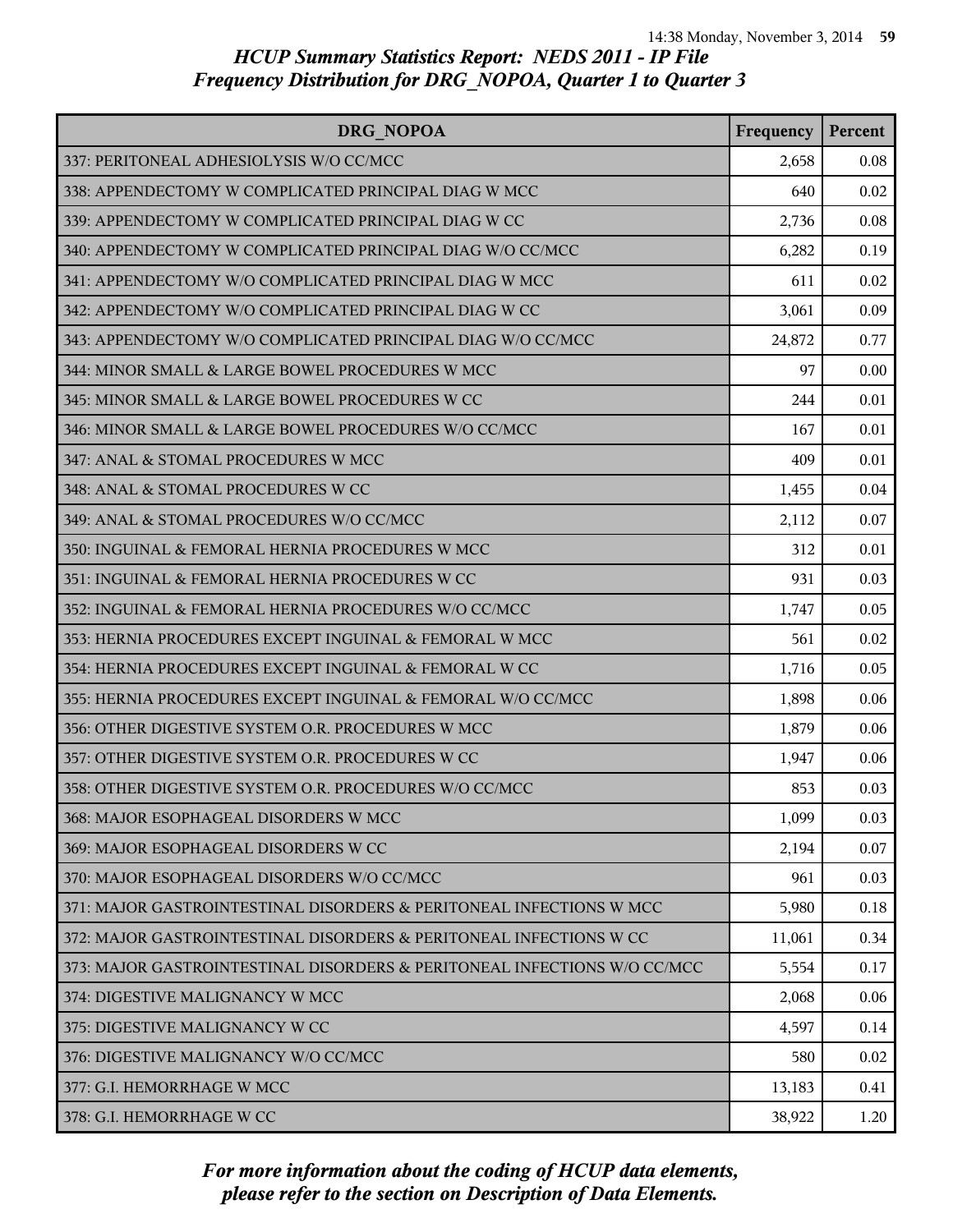| DRG NOPOA                                                                | Frequency | Percent |
|--------------------------------------------------------------------------|-----------|---------|
| 379: G.I. HEMORRHAGE W/O CC/MCC                                          | 14,536    | 0.45    |
| 380: COMPLICATED PEPTIC ULCER W MCC                                      | 785       | 0.02    |
| 381: COMPLICATED PEPTIC ULCER W CC                                       | 1,867     | 0.06    |
| 382: COMPLICATED PEPTIC ULCER W/O CC/MCC                                 | 1,109     | 0.03    |
| 383: UNCOMPLICATED PEPTIC ULCER W MCC                                    | 390       | 0.01    |
| 384: UNCOMPLICATED PEPTIC ULCER W/O MCC                                  | 3,337     | 0.10    |
| 385: INFLAMMATORY BOWEL DISEASE W MCC                                    | 992       | 0.03    |
| 386: INFLAMMATORY BOWEL DISEASE W CC                                     | 5,414     | 0.17    |
| 387: INFLAMMATORY BOWEL DISEASE W/O CC/MCC                               | 4,526     | 0.14    |
| 388: G.I. OBSTRUCTION W MCC                                              | 4,626     | 0.14    |
| 389: G.I. OBSTRUCTION W CC                                               | 16,210    | 0.50    |
| 390: G.I. OBSTRUCTION W/O CC/MCC                                         | 16,564    | 0.51    |
| 391: ESOPHAGITIS, GASTROENT & MISC DIGEST DISORDERS W MCC                | 14,832    | 0.46    |
| 392: ESOPHAGITIS, GASTROENT & MISC DIGEST DISORDERS W/O MCC              | 119,967   | 3.70    |
| 393: OTHER DIGESTIVE SYSTEM DIAGNOSES W MCC                              | 6,157     | 0.19    |
| 394: OTHER DIGESTIVE SYSTEM DIAGNOSES W CC                               | 15,868    | 0.49    |
| 395: OTHER DIGESTIVE SYSTEM DIAGNOSES W/O CC/MCC                         | 9,145     | 0.28    |
| 405: PANCREAS, LIVER & SHUNT PROCEDURES W MCC                            | 637       | 0.02    |
| 406: PANCREAS, LIVER & SHUNT PROCEDURES W CC                             | 315       | 0.01    |
| 407: PANCREAS, LIVER & SHUNT PROCEDURES W/O CC/MCC                       | 97        | 0.00    |
| 408: BILIARY TRACT PROC EXCEPT ONLY CHOLECYST W OR W/O C.D.E. W MCC      | 218       | 0.01    |
| 409: BILIARY TRACT PROC EXCEPT ONLY CHOLECYST W OR W/O C.D.E. W CC       | 200       | 0.01    |
| 410: BILIARY TRACT PROC EXCEPT ONLY CHOLECYST W OR W/O C.D.E. W/O CC/MCC | 98        | 0.00    |
| 411: CHOLECYSTECTOMY W C.D.E. W MCC                                      | 139       | 0.00    |
| 412: CHOLECYSTECTOMY W C.D.E. W CC                                       | 176       | 0.01    |
| 413: CHOLECYSTECTOMY W C.D.E. W/O CC/MCC                                 | 139       | 0.00    |
| 414: CHOLECYSTECTOMY EXCEPT BY LAPAROSCOPE W/O C.D.E. W MCC              | 1,005     | 0.03    |
| 415: CHOLECYSTECTOMY EXCEPT BY LAPAROSCOPE W/O C.D.E. W CC               | 1,243     | 0.04    |
| 416: CHOLECYSTECTOMY EXCEPT BY LAPAROSCOPE W/O C.D.E. W/O CC/MCC         | 1,029     | 0.03    |
| 417: LAPAROSCOPIC CHOLECYSTECTOMY W/O C.D.E. W MCC                       | 6,528     | 0.20    |
| 418: LAPAROSCOPIC CHOLECYSTECTOMY W/O C.D.E. W CC                        | 12,519    | 0.39    |
| 419: LAPAROSCOPIC CHOLECYSTECTOMY W/O C.D.E. W/O CC/MCC                  | 22,654    | 0.70    |
| 420: HEPATOBILIARY DIAGNOSTIC PROCEDURES W MCC                           | 104       | 0.00    |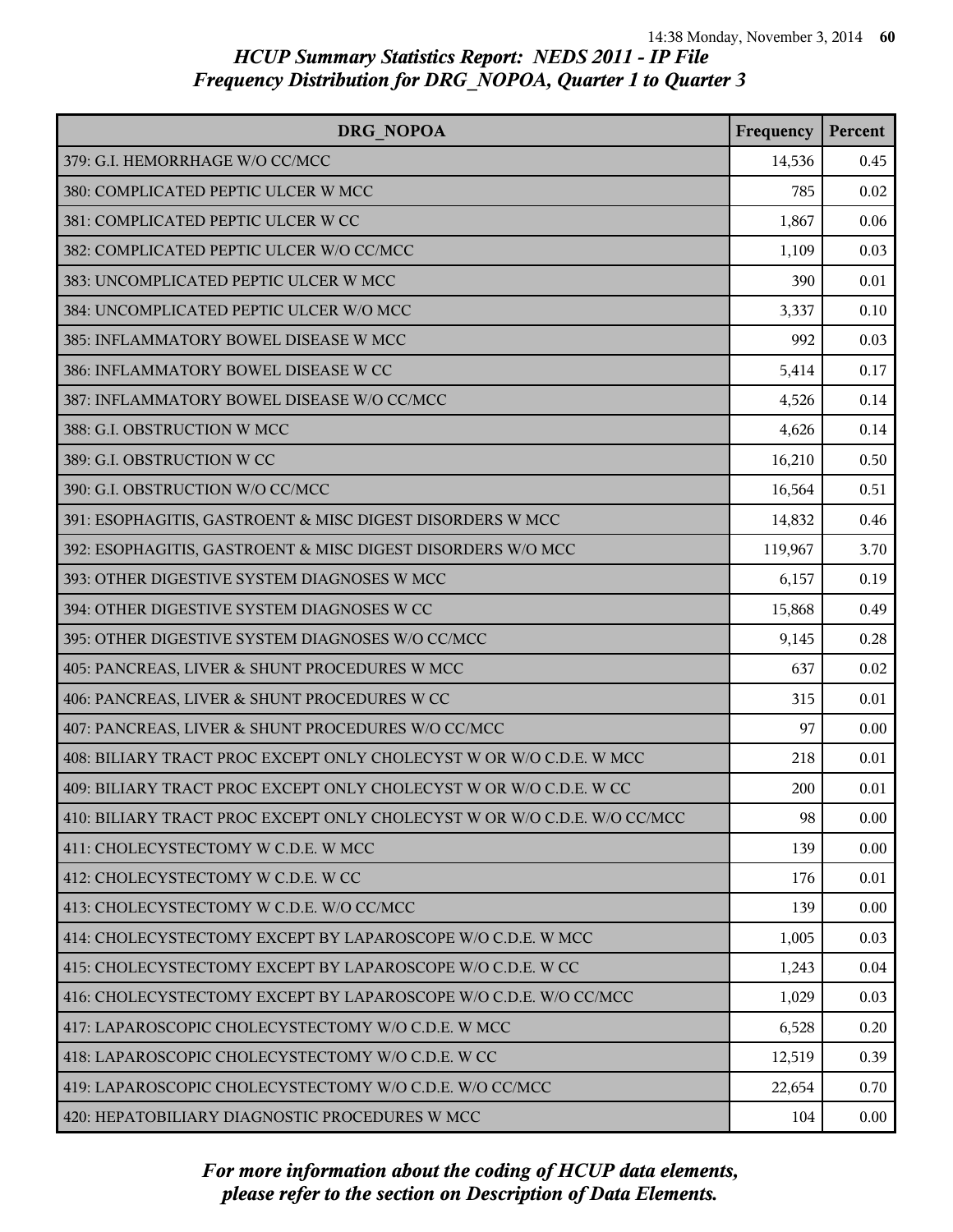| DRG NOPOA                                                                 | Frequency | Percent |
|---------------------------------------------------------------------------|-----------|---------|
| 421: HEPATOBILIARY DIAGNOSTIC PROCEDURES W CC                             | 133       | 0.00    |
| 422: HEPATOBILIARY DIAGNOSTIC PROCEDURES W/O CC/MCC                       | 52        | 0.00    |
| 423: OTHER HEPATOBILIARY OR PANCREAS O.R. PROCEDURES W MCC                | 367       | 0.01    |
| 424: OTHER HEPATOBILIARY OR PANCREAS O.R. PROCEDURES W CC                 | 193       | 0.01    |
| 425: OTHER HEPATOBILIARY OR PANCREAS O.R. PROCEDURES W/O CC/MCC           | 24        | 0.00    |
| 432: CIRRHOSIS & ALCOHOLIC HEPATITIS W MCC                                | 6,009     | 0.19    |
| 433: CIRRHOSIS & ALCOHOLIC HEPATITIS W CC                                 | 4,537     | 0.14    |
| 434: CIRRHOSIS & ALCOHOLIC HEPATITIS W/O CC/MCC                           | 302       | 0.01    |
| 435: MALIGNANCY OF HEPATOBILIARY SYSTEM OR PANCREAS W MCC                 | 2,934     | 0.09    |
| 436: MALIGNANCY OF HEPATOBILIARY SYSTEM OR PANCREAS W CC                  | 3,245     | 0.10    |
| 437: MALIGNANCY OF HEPATOBILIARY SYSTEM OR PANCREAS W/O CC/MCC            | 488       | 0.02    |
| 438: DISORDERS OF PANCREAS EXCEPT MALIGNANCY W MCC                        | 5,978     | 0.18    |
| 439: DISORDERS OF PANCREAS EXCEPT MALIGNANCY W CC                         | 16,434    | 0.51    |
| 440: DISORDERS OF PANCREAS EXCEPT MALIGNANCY W/O CC/MCC                   | 16,410    | 0.51    |
| 441: DISORDERS OF LIVER EXCEPT MALIG, CIRR, ALC HEPA W MCC                | 6,372     | 0.20    |
| 442: DISORDERS OF LIVER EXCEPT MALIG, CIRR, ALC HEPA W CC                 | 8,100     | 0.25    |
| 443: DISORDERS OF LIVER EXCEPT MALIG, CIRR, ALC HEPA W/O CC/MCC           | 2,771     | 0.09    |
| 444: DISORDERS OF THE BILIARY TRACT W MCC                                 | 3,464     | 0.11    |
| 445: DISORDERS OF THE BILIARY TRACT W CC                                  | 5,753     | 0.18    |
| 446: DISORDERS OF THE BILIARY TRACT W/O CC/MCC                            | 6,228     | 0.19    |
| 453: COMBINED ANTERIOR/POSTERIOR SPINAL FUSION W MCC                      | 91        | 0.00    |
| 454: COMBINED ANTERIOR/POSTERIOR SPINAL FUSION W CC                       | 89        | 0.00    |
| 455: COMBINED ANTERIOR/POSTERIOR SPINAL FUSION W/O CC/MCC                 | 43        | 0.00    |
| 456: SPINAL FUS EXC CERV W SPINAL CURV/MALIG/INFEC OR 9+ FUS W MCC        | 99        | 0.00    |
| 457: SPINAL FUS EXC CERV W SPINAL CURV/MALIG/INFEC OR 9+ FUS W CC         | 158       | 0.00    |
| 458: SPINAL FUS EXC CERV W SPINAL CURV/MALIG/INFEC OR 9+ FUS W/O CC/MCC   | 16        | 0.00    |
| 459: SPINAL FUSION EXCEPT CERVICAL W MCC                                  | 251       | 0.01    |
| 460: SPINAL FUSION EXCEPT CERVICAL W/O MCC                                | 1,252     | 0.04    |
| 461: BILATERAL OR MULTIPLE MAJOR JOINT PROCS OF LOWER EXTREMITY W MCC     | 17        | 0.00    |
| 462: BILATERAL OR MULTIPLE MAJOR JOINT PROCS OF LOWER EXTREMITY W/O MCC   | 48        | 0.00    |
| 463: WND DEBRID & SKN GRFT EXC HAND, FOR MUSCULO-CONN TISS DIS W MCC      | 869       | 0.03    |
| 464: WND DEBRID & SKN GRFT EXC HAND, FOR MUSCULO-CONN TISS DIS W CC       | 1,383     | 0.04    |
| 465: WND DEBRID & SKN GRFT EXC HAND, FOR MUSCULO-CONN TISS DIS W/O CC/MCC | 442       | 0.01    |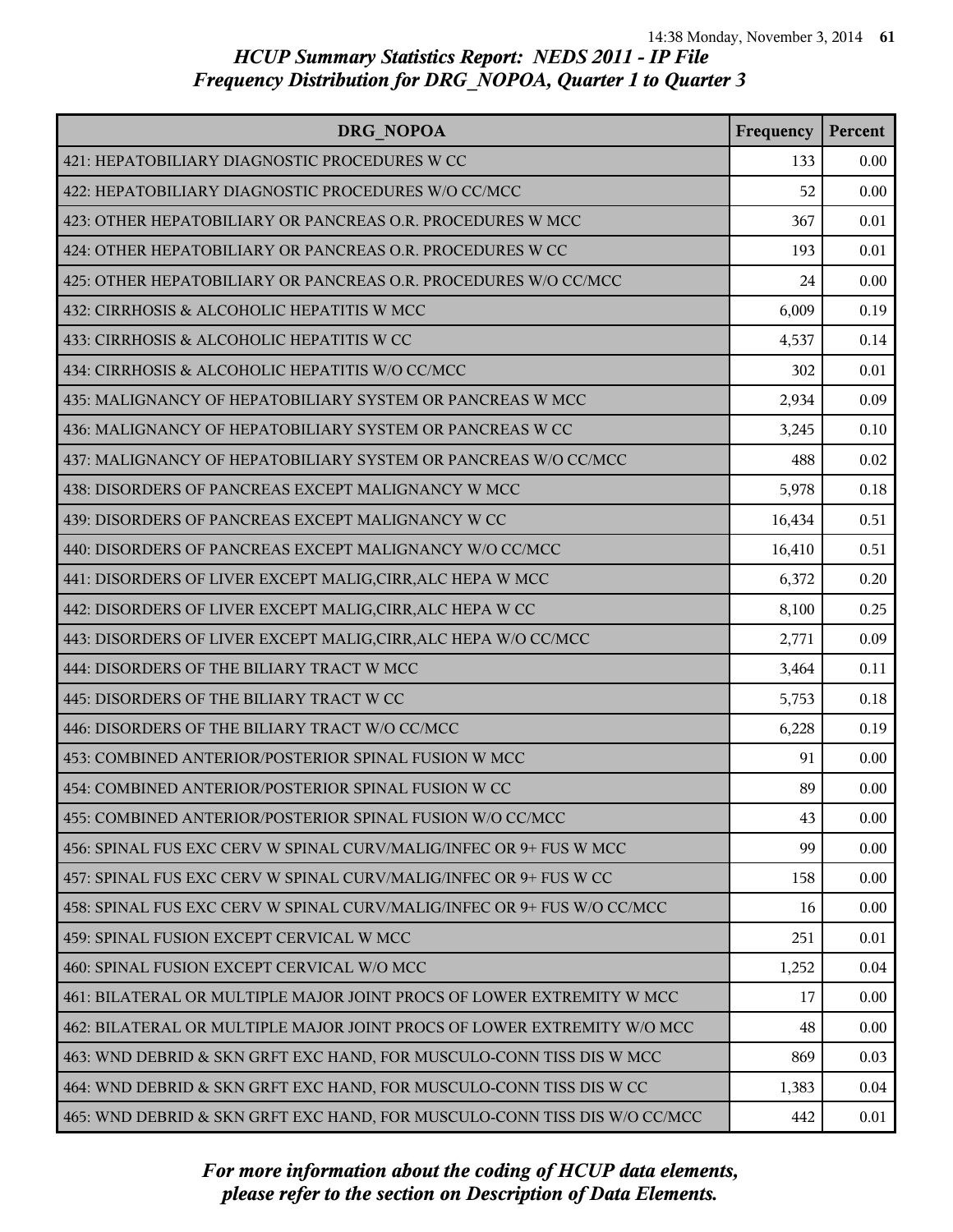| DRG NOPOA                                                                 | Frequency | Percent |
|---------------------------------------------------------------------------|-----------|---------|
| 466: REVISION OF HIP OR KNEE REPLACEMENT W MCC                            | 315       | 0.01    |
| 467: REVISION OF HIP OR KNEE REPLACEMENT W CC                             | 795       | 0.02    |
| 468: REVISION OF HIP OR KNEE REPLACEMENT W/O CC/MCC                       | 282       | 0.01    |
| 469: MAJOR JOINT REPLACEMENT OR REATTACHMENT OF LOWER EXTREMITY W MCC     | 3,105     | 0.10    |
| 470: MAJOR JOINT REPLACEMENT OR REATTACHMENT OF LOWER EXTREMITY W/O MCC   | 11,954    | 0.37    |
| 471: CERVICAL SPINAL FUSION W MCC                                         | 351       | 0.01    |
| 472: CERVICAL SPINAL FUSION W CC                                          | 559       | 0.02    |
| 473: CERVICAL SPINAL FUSION W/O CC/MCC                                    | 663       | 0.02    |
| 474: AMPUTATION FOR MUSCULOSKELETAL SYS & CONN TISSUE DIS W MCC           | 381       | 0.01    |
| 475: AMPUTATION FOR MUSCULOSKELETAL SYS & CONN TISSUE DIS W CC            | 425       | 0.01    |
| 476: AMPUTATION FOR MUSCULOSKELETAL SYS & CONN TISSUE DIS W/O CC/MCC      | 50        | 0.00    |
| 477: BIOPSIES OF MUSCULOSKELETAL SYSTEM & CONNECTIVE TISSUE W MCC         | 547       | 0.02    |
| 478: BIOPSIES OF MUSCULOSKELETAL SYSTEM & CONNECTIVE TISSUE W CC          | 1,508     | 0.05    |
| 479: BIOPSIES OF MUSCULOSKELETAL SYSTEM & CONNECTIVE TISSUE W/O CC/MCC    | 641       | 0.02    |
| 480: HIP & FEMUR PROCEDURES EXCEPT MAJOR JOINT W MCC                      | 5,594     | 0.17    |
| 481: HIP & FEMUR PROCEDURES EXCEPT MAJOR JOINT W CC                       | 17,827    | 0.55    |
| 482: HIP & FEMUR PROCEDURES EXCEPT MAJOR JOINT W/O CC/MCC                 | 8,433     | 0.26    |
| 483: MAJOR JOINT & LIMB REATTACHMENT PROC OF UPPER EXTREMITY W CC/MCC     | 425       | 0.01    |
| 484: MAJOR JOINT & LIMB REATTACHMENT PROC OF UPPER EXTREMITY W/O CC/MCC   | 250       | 0.01    |
| 485: KNEE PROCEDURES W PDX OF INFECTION W MCC                             | 213       | 0.01    |
| 486: KNEE PROCEDURES W PDX OF INFECTION W CC                              | 518       | 0.02    |
| 487: KNEE PROCEDURES W PDX OF INFECTION W/O CC/MCC                        | 256       | 0.01    |
| 488: KNEE PROCEDURES W/O PDX OF INFECTION W CC/MCC                        | 440       | 0.01    |
| 489: KNEE PROCEDURES W/O PDX OF INFECTION W/O CC/MCC                      | 430       | 0.01    |
| 490: BACK & NECK PROC EXC SPINAL FUSION W CC/MCC OR DISC DEVICE/NEUROSTIM | 1,310     | 0.04    |
| 491: BACK & NECK PROC EXC SPINAL FUSION W/O CC/MCC                        | 1,517     | 0.05    |
| 492: LOWER EXTREM & HUMER PROC EXCEPT HIP, FOOT, FEMUR W MCC              | 1,568     | 0.05    |
| 493: LOWER EXTREM & HUMER PROC EXCEPT HIP, FOOT, FEMUR W CC               | 6,435     | 0.20    |
| 494: LOWER EXTREM & HUMER PROC EXCEPT HIP, FOOT, FEMUR W/O CC/MCC         | 12,440    | 0.38    |
| 495: LOCAL EXCISION & REMOVAL INT FIX DEVICES EXC HIP & FEMUR W MCC       | 284       | 0.01    |
| 496: LOCAL EXCISION & REMOVAL INT FIX DEVICES EXC HIP & FEMUR W CC        | 753       | 0.02    |
| 497: LOCAL EXCISION & REMOVAL INT FIX DEVICES EXC HIP & FEMUR W/O CC/MCC  | 392       | 0.01    |
| 498: LOCAL EXCISION & REMOVAL INT FIX DEVICES OF HIP & FEMUR W CC/MCC     | 171       | 0.01    |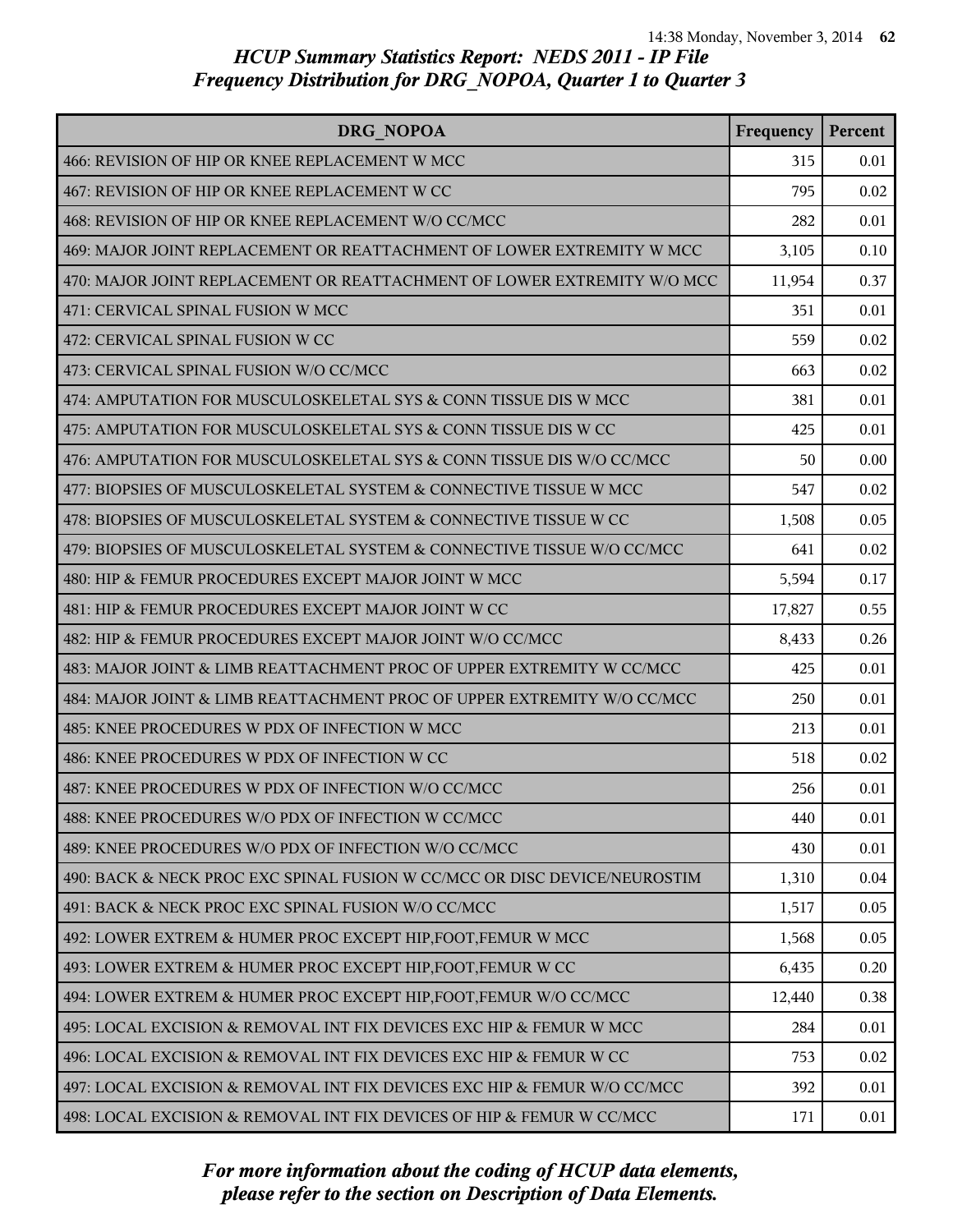| DRG NOPOA                                                                | Frequency | Percent |
|--------------------------------------------------------------------------|-----------|---------|
| 499: LOCAL EXCISION & REMOVAL INT FIX DEVICES OF HIP & FEMUR W/O CC/MCC  | 39        | 0.00    |
| 500: SOFT TISSUE PROCEDURES W MCC                                        | 493       | 0.02    |
| 501: SOFT TISSUE PROCEDURES W CC                                         | 1,572     | 0.05    |
| 502: SOFT TISSUE PROCEDURES W/O CC/MCC                                   | 1,094     | 0.03    |
| 503: FOOT PROCEDURES W MCC                                               | 174       | 0.01    |
| 504: FOOT PROCEDURES W CC                                                | 690       | 0.02    |
| 505: FOOT PROCEDURES W/O CC/MCC                                          | 743       | 0.02    |
| 506: MAJOR THUMB OR JOINT PROCEDURES                                     | 290       | 0.01    |
| 507: MAJOR SHOULDER OR ELBOW JOINT PROCEDURES W CC/MCC                   | 108       | 0.00    |
| 508: MAJOR SHOULDER OR ELBOW JOINT PROCEDURES W/O CC/MCC                 | 93        | 0.00    |
| 509: ARTHROSCOPY                                                         | 44        | 0.00    |
| 510: SHOULDER, ELBOW OR FOREARM PROC, EXC MAJOR JOINT PROC W MCC         | 322       | 0.01    |
| 511: SHOULDER, ELBOW OR FOREARM PROC, EXC MAJOR JOINT PROC W CC          | 1,378     | 0.04    |
| 512: SHOULDER, ELBOW OR FOREARM PROC, EXC MAJOR JOINT PROC W/O CC/MCC    | 3,000     | 0.09    |
| 513: HAND OR WRIST PROC, EXCEPT MAJOR THUMB OR JOINT PROC W CC/MCC       | 891       | 0.03    |
| 514: HAND OR WRIST PROC, EXCEPT MAJOR THUMB OR JOINT PROC W/O CC/MCC     | 1,013     | 0.03    |
| 515: OTHER MUSCULOSKELET SYS & CONN TISS O.R. PROC W MCC                 | 878       | 0.03    |
| 516: OTHER MUSCULOSKELET SYS & CONN TISS O.R. PROC W CC                  | 2,200     | 0.07    |
| 517: OTHER MUSCULOSKELET SYS & CONN TISS O.R. PROC W/O CC/MCC            | 1,356     | 0.04    |
| 533: FRACTURES OF FEMUR W MCC                                            | 194       | 0.01    |
| 534: FRACTURES OF FEMUR W/O MCC                                          | 1,115     | 0.03    |
| 535: FRACTURES OF HIP & PELVIS W MCC                                     | 1,719     | 0.05    |
| 536: FRACTURES OF HIP & PELVIS W/O MCC                                   | 7,945     | 0.25    |
| 537: SPRAINS, STRAINS, & DISLOCATIONS OF HIP, PELVIS & THIGH W CC/MCC    | 272       | 0.01    |
| 538: SPRAINS, STRAINS, & DISLOCATIONS OF HIP, PELVIS & THIGH W/O CC/MCC  | 259       | 0.01    |
| 539: OSTEOMYELITIS W MCC                                                 | 712       | 0.02    |
| 540: OSTEOMYELITIS W CC                                                  | 1,178     | 0.04    |
| 541: OSTEOMYELITIS W/O CC/MCC                                            | 464       | 0.01    |
| 542: PATHOLOGICAL FRACTURES & MUSCULOSKELET & CONN TISS MALIG W MCC      | 1,246     | 0.04    |
| 543: PATHOLOGICAL FRACTURES & MUSCULOSKELET & CONN TISS MALIG W CC       | 3,531     | 0.11    |
| 544: PATHOLOGICAL FRACTURES & MUSCULOSKELET & CONN TISS MALIG W/O CC/MCC | 1,207     | 0.04    |
| 545: CONNECTIVE TISSUE DISORDERS W MCC                                   | 1,175     | 0.04    |
| 546: CONNECTIVE TISSUE DISORDERS W CC                                    | 2,313     | 0.07    |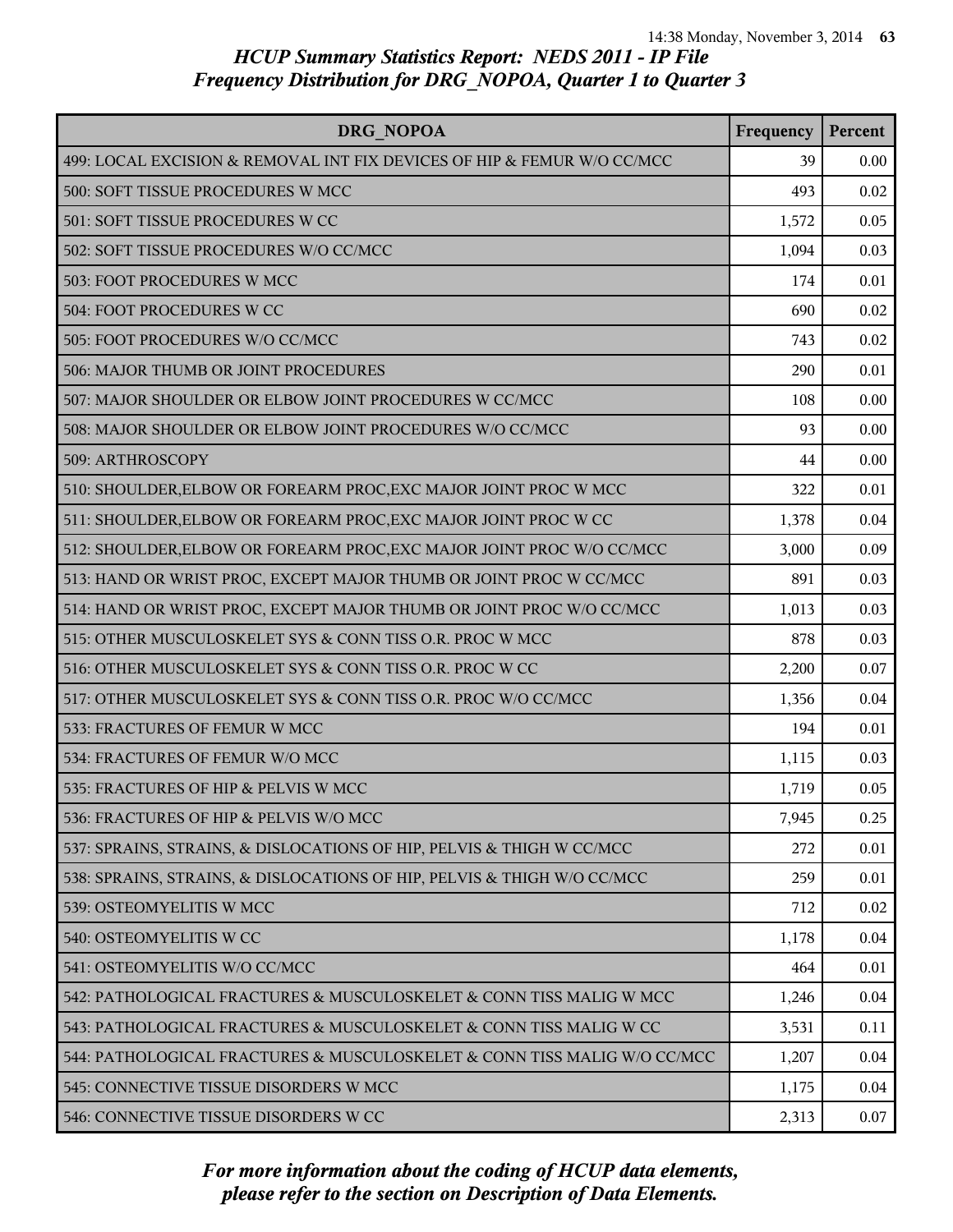| DRG NOPOA                                                               | Frequency | Percent |
|-------------------------------------------------------------------------|-----------|---------|
| 547: CONNECTIVE TISSUE DISORDERS W/O CC/MCC                             | 1,743     | 0.05    |
| 548: SEPTIC ARTHRITIS W MCC                                             | 134       | 0.00    |
| 549: SEPTIC ARTHRITIS W CC                                              | 409       | 0.01    |
| 550: SEPTIC ARTHRITIS W/O CC/MCC                                        | 244       | 0.01    |
| 551: MEDICAL BACK PROBLEMS W MCC                                        | 3,049     | 0.09    |
| 552: MEDICAL BACK PROBLEMS W/O MCC                                      | 24,648    | 0.76    |
| 553: BONE DISEASES & ARTHROPATHIES W MCC                                | 672       | 0.02    |
| 554: BONE DISEASES & ARTHROPATHIES W/O MCC                              | 4,896     | 0.15    |
| 555: SIGNS & SYMPTOMS OF MUSCULOSKELETAL SYSTEM & CONN TISSUE W MCC     | 772       | 0.02    |
| 556: SIGNS & SYMPTOMS OF MUSCULOSKELETAL SYSTEM & CONN TISSUE W/O MCC   | 6,300     | 0.19    |
| 557: TENDONITIS, MYOSITIS & BURSITIS W MCC                              | 1,180     | 0.04    |
| 558: TENDONITIS, MYOSITIS & BURSITIS W/O MCC                            | 7,027     | 0.22    |
| 559: AFTERCARE, MUSCULOSKELETAL SYSTEM & CONNECTIVE TISSUE W MCC        | 451       | 0.01    |
| 560: AFTERCARE, MUSCULOSKELETAL SYSTEM & CONNECTIVE TISSUE W CC         | 1,159     | 0.04    |
| 561: AFTERCARE, MUSCULOSKELETAL SYSTEM & CONNECTIVE TISSUE W/O CC/MCC   | 1,100     | 0.03    |
| 562: FX, SPRN, STRN & DISL EXCEPT FEMUR, HIP, PELVIS & THIGH W MCC      | 1,613     | 0.05    |
| 563: FX, SPRN, STRN & DISL EXCEPT FEMUR, HIP, PELVIS & THIGH W/O MCC    | 10,980    | 0.34    |
| 564: OTHER MUSCULOSKELETAL SYS & CONNECTIVE TISSUE DIAGNOSES W MCC      | 479       | 0.01    |
| 565: OTHER MUSCULOSKELETAL SYS & CONNECTIVE TISSUE DIAGNOSES W CC       | 1,348     | 0.04    |
| 566: OTHER MUSCULOSKELETAL SYS & CONNECTIVE TISSUE DIAGNOSES W/O CC/MCC | 671       | 0.02    |
| 573: SKIN GRAFT &/OR DEBRID FOR SKN ULCER OR CELLULITIS W MCC           | 712       | 0.02    |
| 574: SKIN GRAFT &/OR DEBRID FOR SKN ULCER OR CELLULITIS W CC            | 1,959     | 0.06    |
| 575: SKIN GRAFT &/OR DEBRID FOR SKN ULCER OR CELLULITIS W/O CC/MCC      | 1,251     | 0.04    |
| 576: SKIN GRAFT &/OR DEBRID EXC FOR SKIN ULCER OR CELLULITIS W MCC      | 91        | 0.00    |
| 577: SKIN GRAFT &/OR DEBRID EXC FOR SKIN ULCER OR CELLULITIS W CC       | 283       | 0.01    |
| 578: SKIN GRAFT &/OR DEBRID EXC FOR SKIN ULCER OR CELLULITIS W/O CC/MCC | 250       | 0.01    |
| 579: OTHER SKIN, SUBCUT TISS & BREAST PROC W MCC                        | 984       | 0.03    |
| 580: OTHER SKIN, SUBCUT TISS & BREAST PROC W CC                         | 2,788     | 0.09    |
| 581: OTHER SKIN, SUBCUT TISS & BREAST PROC W/O CC/MCC                   | 2,414     | 0.07    |
| 582: MASTECTOMY FOR MALIGNANCY W CC/MCC                                 | 37        | 0.00    |
| 583: MASTECTOMY FOR MALIGNANCY W/O CC/MCC                               | 18        | 0.00    |
| 584: BREAST BIOPSY, LOCAL EXCISION & OTHER BREAST PROCEDURES W CC/MCC   | 139       | 0.00    |
| 585: BREAST BIOPSY, LOCAL EXCISION & OTHER BREAST PROCEDURES W/O CC/MCC | 182       | 0.01    |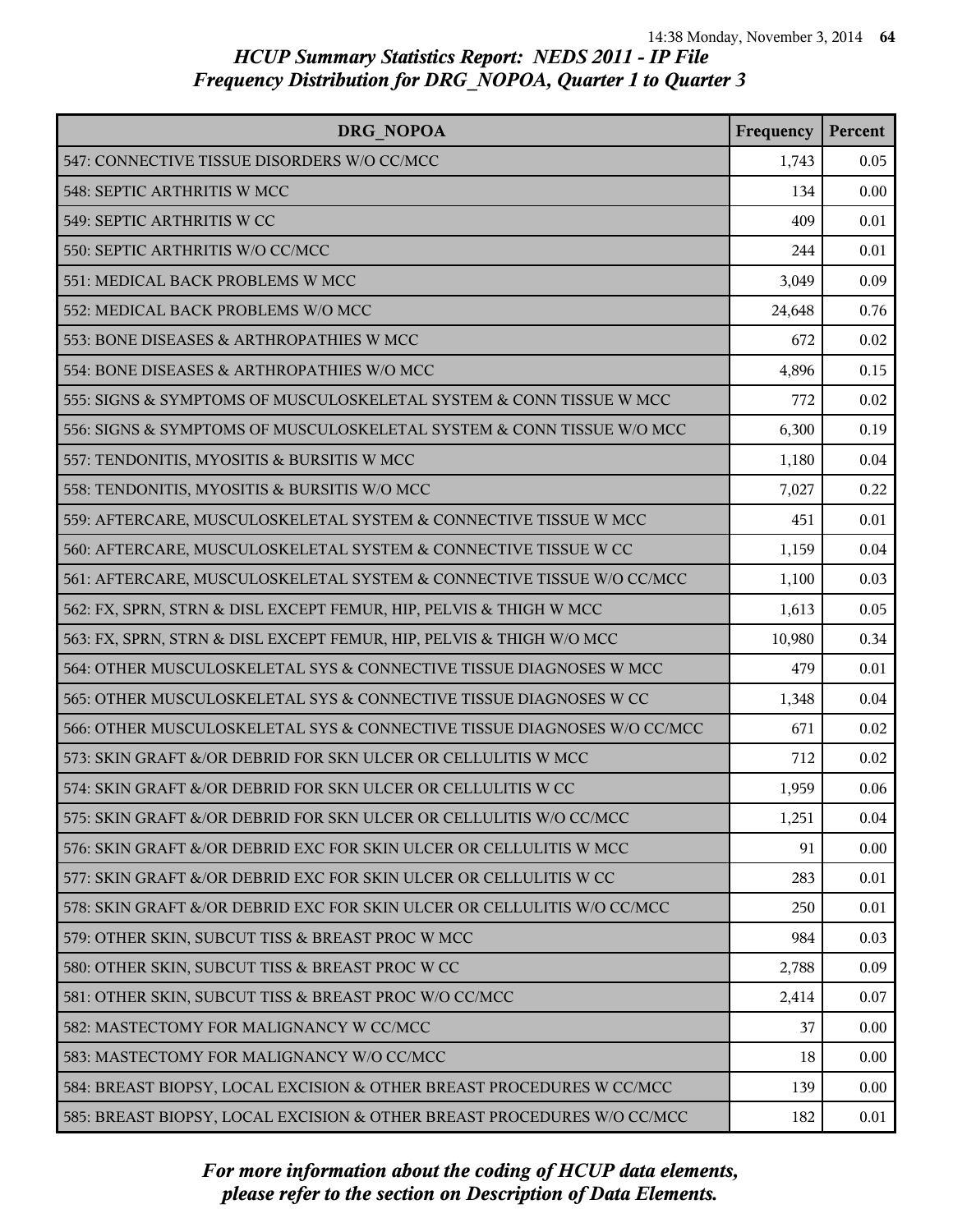| DRG NOPOA                                                                  | Frequency | Percent  |
|----------------------------------------------------------------------------|-----------|----------|
| 592: SKIN ULCERS W MCC                                                     | 786       | 0.02     |
| 593: SKIN ULCERS W CC                                                      | 2,180     | 0.07     |
| 594: SKIN ULCERS W/O CC/MCC                                                | 343       | 0.01     |
| 595: MAJOR SKIN DISORDERS W MCC                                            | 277       | 0.01     |
| 596: MAJOR SKIN DISORDERS W/O MCC                                          | 1,662     | 0.05     |
| 597: MALIGNANT BREAST DISORDERS W MCC                                      | 198       | 0.01     |
| 598: MALIGNANT BREAST DISORDERS W CC                                       | 514       | 0.02     |
| 599: MALIGNANT BREAST DISORDERS W/O CC/MCC                                 | 47        | 0.00     |
| 600: NON-MALIGNANT BREAST DISORDERS W CC/MCC                               | 470       | 0.01     |
| 601: NON-MALIGNANT BREAST DISORDERS W/O CC/MCC                             | 907       | 0.03     |
| 602: CELLULITIS W MCC                                                      | 6,788     | 0.21     |
| 603: CELLULITIS W/O MCC                                                    | 65,322    | 2.02     |
| 604: TRAUMA TO THE SKIN, SUBCUT TISS & BREAST W MCC                        | 848       | 0.03     |
| 605: TRAUMA TO THE SKIN, SUBCUT TISS & BREAST W/O MCC                      | 8,117     | 0.25     |
| 606: MINOR SKIN DISORDERS W MCC                                            | 497       | 0.02     |
| 607: MINOR SKIN DISORDERS W/O MCC                                          | 3,575     | 0.11     |
| 614: ADRENAL & PITUITARY PROCEDURES W CC/MCC                               | 85        | 0.00     |
| 615: ADRENAL & PITUITARY PROCEDURES W/O CC/MCC                             | 35        | 0.00     |
| 616: AMPUTAT OF LOWER LIMB FOR ENDOCRINE, NUTRIT, & METABOL DIS W MCC      | 500       | 0.02     |
| 617: AMPUTAT OF LOWER LIMB FOR ENDOCRINE, NUTRIT, & METABOL DIS W CC       | 2,033     | 0.06     |
| 618: AMPUTAT OF LOWER LIMB FOR ENDOCRINE, NUTRIT, & METABOL DIS W/O CC/MCC | 20        | 0.00     |
| 619: O.R. PROCEDURES FOR OBESITY W MCC                                     | 11        | 0.00     |
| 620: O.R. PROCEDURES FOR OBESITY W CC                                      | 20        | 0.00     |
| 621: O.R. PROCEDURES FOR OBESITY W/O CC/MCC                                | 38        | 0.00     |
| 622: SKIN GRAFTS & WOUND DEBRID FOR ENDOC, NUTRIT & METAB DIS W MCC        | 272       | 0.01     |
| 623: SKIN GRAFTS & WOUND DEBRID FOR ENDOC, NUTRIT & METAB DIS W CC         | 777       | 0.02     |
| 624: SKIN GRAFTS & WOUND DEBRID FOR ENDOC, NUTRIT & METAB DIS W/O CC/MCC   | 64        | 0.00     |
| 625: THYROID, PARATHYROID & THYROGLOSSAL PROCEDURES W MCC                  | 60        | 0.00     |
| 626: THYROID, PARATHYROID & THYROGLOSSAL PROCEDURES W CC                   | 70        | 0.00     |
| 627: THYROID, PARATHYROID & THYROGLOSSAL PROCEDURES W/O CC/MCC             | 90        | 0.00     |
| 628: OTHER ENDOCRINE, NUTRIT & METAB O.R. PROC W MCC                       | 812       | 0.03     |
| 629: OTHER ENDOCRINE, NUTRIT & METAB O.R. PROC W CC                        | 1,262     | 0.04     |
| 630: OTHER ENDOCRINE, NUTRIT & METAB O.R. PROC W/O CC/MCC                  | 47        | $0.00\,$ |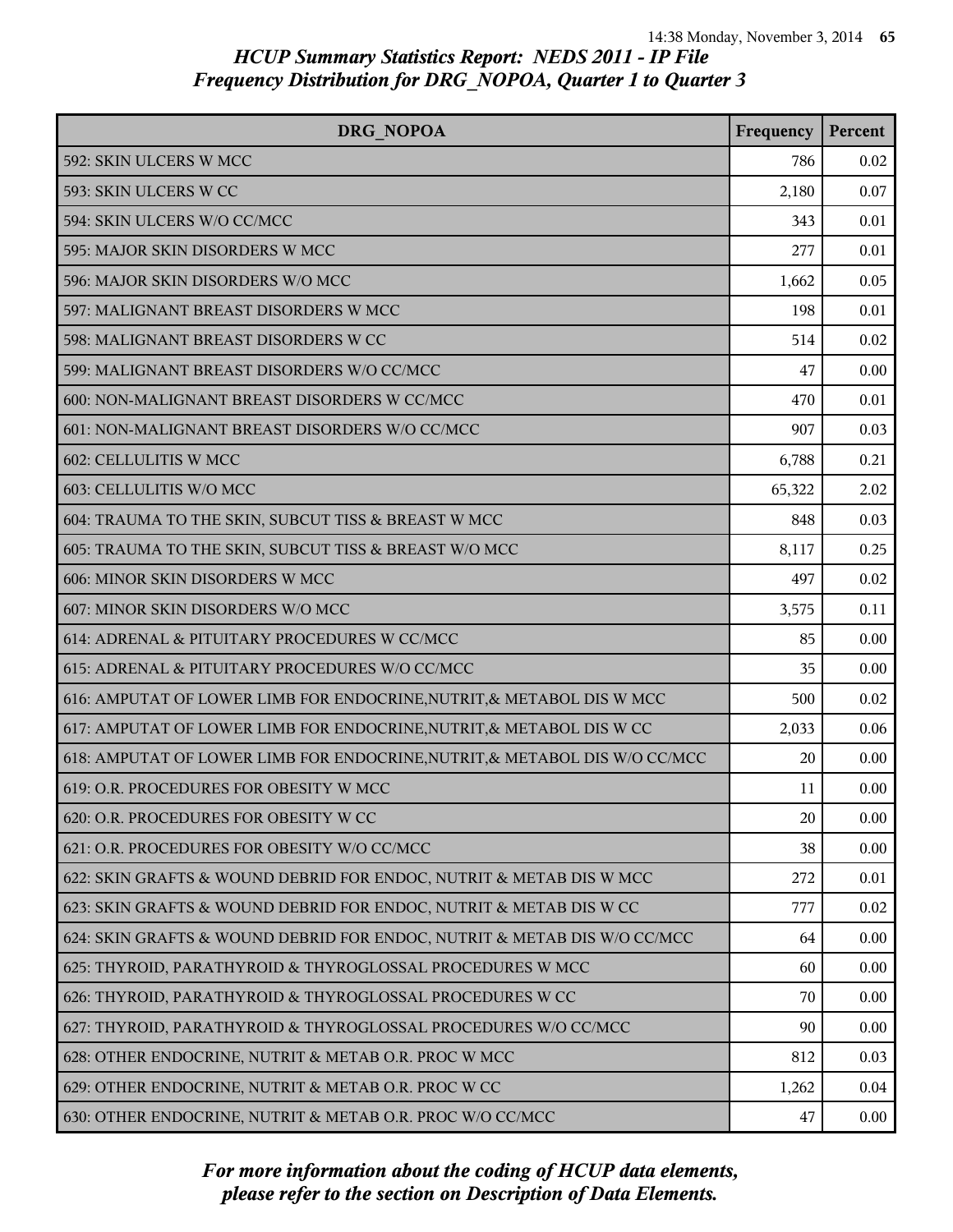| DRG NOPOA                                                   | Frequency | Percent |
|-------------------------------------------------------------|-----------|---------|
| 637: DIABETES W MCC                                         | 7,600     | 0.23    |
| 638: DIABETES W CC                                          | 25,973    | 0.80    |
| 639: DIABETES W/O CC/MCC                                    | 18,624    | 0.57    |
| 640: NUTRITIONAL & MISC METABOLIC DISORDERS W MCC           | 14,805    | 0.46    |
| 641: NUTRITIONAL & MISC METABOLIC DISORDERS W/O MCC         | 48,166    | 1.49    |
| 642: INBORN ERRORS OF METABOLISM                            | 841       | 0.03    |
| 643: ENDOCRINE DISORDERS W MCC                              | 1,890     | 0.06    |
| 644: ENDOCRINE DISORDERS W CC                               | 4,103     | 0.13    |
| 645: ENDOCRINE DISORDERS W/O CC/MCC                         | 2,486     | 0.08    |
| <b>652: KIDNEY TRANSPLANT</b>                               | 114       | 0.00    |
| 653: MAJOR BLADDER PROCEDURES W MCC                         | 80        | 0.00    |
| 654: MAJOR BLADDER PROCEDURES W CC                          | 79        | 0.00    |
| 655: MAJOR BLADDER PROCEDURES W/O CC/MCC                    | $\leq 10$ | $***$   |
| 656: KIDNEY & URETER PROCEDURES FOR NEOPLASM W MCC          | 146       | 0.00    |
| 657: KIDNEY & URETER PROCEDURES FOR NEOPLASM W CC           | 298       | 0.01    |
| 658: KIDNEY & URETER PROCEDURES FOR NEOPLASM W/O CC/MCC     | 40        | 0.00    |
| 659: KIDNEY & URETER PROCEDURES FOR NON-NEOPLASM W MCC      | 555       | 0.02    |
| 660: KIDNEY & URETER PROCEDURES FOR NON-NEOPLASM W CC       | 1,355     | 0.04    |
| 661: KIDNEY & URETER PROCEDURES FOR NON-NEOPLASM W/O CC/MCC | 170       | 0.01    |
| 662: MINOR BLADDER PROCEDURES W MCC                         | 138       | 0.00    |
| 663: MINOR BLADDER PROCEDURES W CC                          | 249       | 0.01    |
| 664: MINOR BLADDER PROCEDURES W/O CC/MCC                    | 101       | 0.00    |
| <b>665: PROSTATECTOMY W MCC</b>                             | 106       | 0.00    |
| <b>666: PROSTATECTOMY W CC</b>                              | 295       | 0.01    |
| 667: PROSTATECTOMY W/O CC/MCC                               | 78        | 0.00    |
| <b>668: TRANSURETHRAL PROCEDURES W MCC</b>                  | 722       | 0.02    |
| 669: TRANSURETHRAL PROCEDURES W CC                          | 6,119     | 0.19    |
| 670: TRANSURETHRAL PROCEDURES W/O CC/MCC                    | 1,686     | 0.05    |
| 671: URETHRAL PROCEDURES W CC/MCC                           | 110       | 0.00    |
| 672: URETHRAL PROCEDURES W/O CC/MCC                         | 39        | 0.00    |
| 673: OTHER KIDNEY & URINARY TRACT PROCEDURES W MCC          | 2,148     | 0.07    |
| 674: OTHER KIDNEY & URINARY TRACT PROCEDURES W CC           | 1,591     | 0.05    |
| 675: OTHER KIDNEY & URINARY TRACT PROCEDURES W/O CC/MCC     | 151       | 0.00    |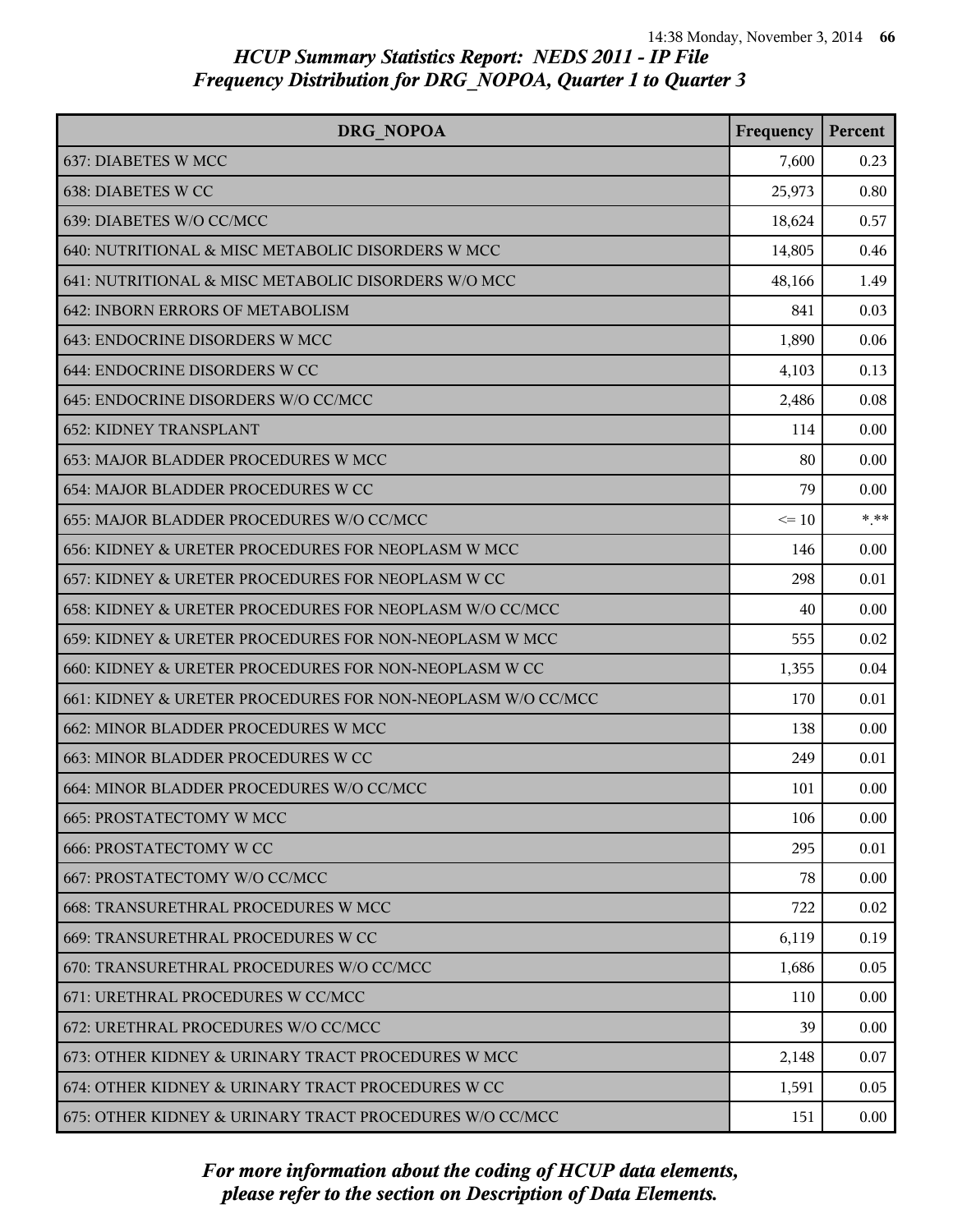| DRG NOPOA                                                               | Frequency | Percent |
|-------------------------------------------------------------------------|-----------|---------|
| 682: RENAL FAILURE W MCC                                                | 25,210    | 0.78    |
| 683: RENAL FAILURE W CC                                                 | 41,684    | 1.29    |
| 684: RENAL FAILURE W/O CC/MCC                                           | 9,280     | 0.29    |
| <b>685: ADMIT FOR RENAL DIALYSIS</b>                                    | 558       | 0.02    |
| 686: KIDNEY & URINARY TRACT NEOPLASMS W MCC                             | 277       | 0.01    |
| 687: KIDNEY & URINARY TRACT NEOPLASMS W CC                              | 747       | 0.02    |
| 688: KIDNEY & URINARY TRACT NEOPLASMS W/O CC/MCC                        | 141       | 0.00    |
| 689: KIDNEY & URINARY TRACT INFECTIONS W MCC                            | 17,560    | 0.54    |
| 690: KIDNEY & URINARY TRACT INFECTIONS W/O MCC                          | 63,544    | 1.96    |
| 691: URINARY STONES W ESW LITHOTRIPSY W CC/MCC                          | 566       | 0.02    |
| 692: URINARY STONES W ESW LITHOTRIPSY W/O CC/MCC                        | 203       | 0.01    |
| 693: URINARY STONES W/O ESW LITHOTRIPSY W MCC                           | 740       | 0.02    |
| 694: URINARY STONES W/O ESW LITHOTRIPSY W/O MCC                         | 12,262    | 0.38    |
| 695: KIDNEY & URINARY TRACT SIGNS & SYMPTOMS W MCC                      | 357       | 0.01    |
| 696: KIDNEY & URINARY TRACT SIGNS & SYMPTOMS W/O MCC                    | 2,924     | 0.09    |
| 697: URETHRAL STRICTURE                                                 | 138       | 0.00    |
| 698: OTHER KIDNEY & URINARY TRACT DIAGNOSES W MCC                       | 6,570     | 0.20    |
| 699: OTHER KIDNEY & URINARY TRACT DIAGNOSES W CC                        | 7,830     | 0.24    |
| 700: OTHER KIDNEY & URINARY TRACT DIAGNOSES W/O CC/MCC                  | 2,446     | 0.08    |
| 707: MAJOR MALE PELVIC PROCEDURES W CC/MCC                              | 55        | 0.00    |
| 708: MAJOR MALE PELVIC PROCEDURES W/O CC/MCC                            | 26        | 0.00    |
| 709: PENIS PROCEDURES W CC/MCC                                          | 133       | 0.00    |
| 710: PENIS PROCEDURES W/O CC/MCC                                        | 150       | 0.00    |
| 711: TESTES PROCEDURES W CC/MCC                                         | 249       | 0.01    |
| 712: TESTES PROCEDURES W/O CC/MCC                                       | 373       | 0.01    |
| 713: TRANSURETHRAL PROSTATECTOMY W CC/MCC                               | 534       | 0.02    |
| 714: TRANSURETHRAL PROSTATECTOMY W/O CC/MCC                             | 181       | 0.01    |
| 715: OTHER MALE REPRODUCTIVE SYSTEM O.R. PROC FOR MALIGNANCY W CC/MCC   | 80        | 0.00    |
| 716: OTHER MALE REPRODUCTIVE SYSTEM O.R. PROC FOR MALIGNANCY W/O CC/MCC | $\leq 10$ | $* * *$ |
| 717: OTHER MALE REPRODUCTIVE SYSTEM O.R. PROC EXC MALIGNANCY W CC/MCC   | 194       | 0.01    |
| 718: OTHER MALE REPRODUCTIVE SYSTEM O.R. PROC EXC MALIGNANCY W/O CC/MCC | 54        | 0.00    |
| 722: MALIGNANCY, MALE REPRODUCTIVE SYSTEM W MCC                         | 108       | 0.00    |
| 723: MALIGNANCY, MALE REPRODUCTIVE SYSTEM W CC                          | 377       | 0.01    |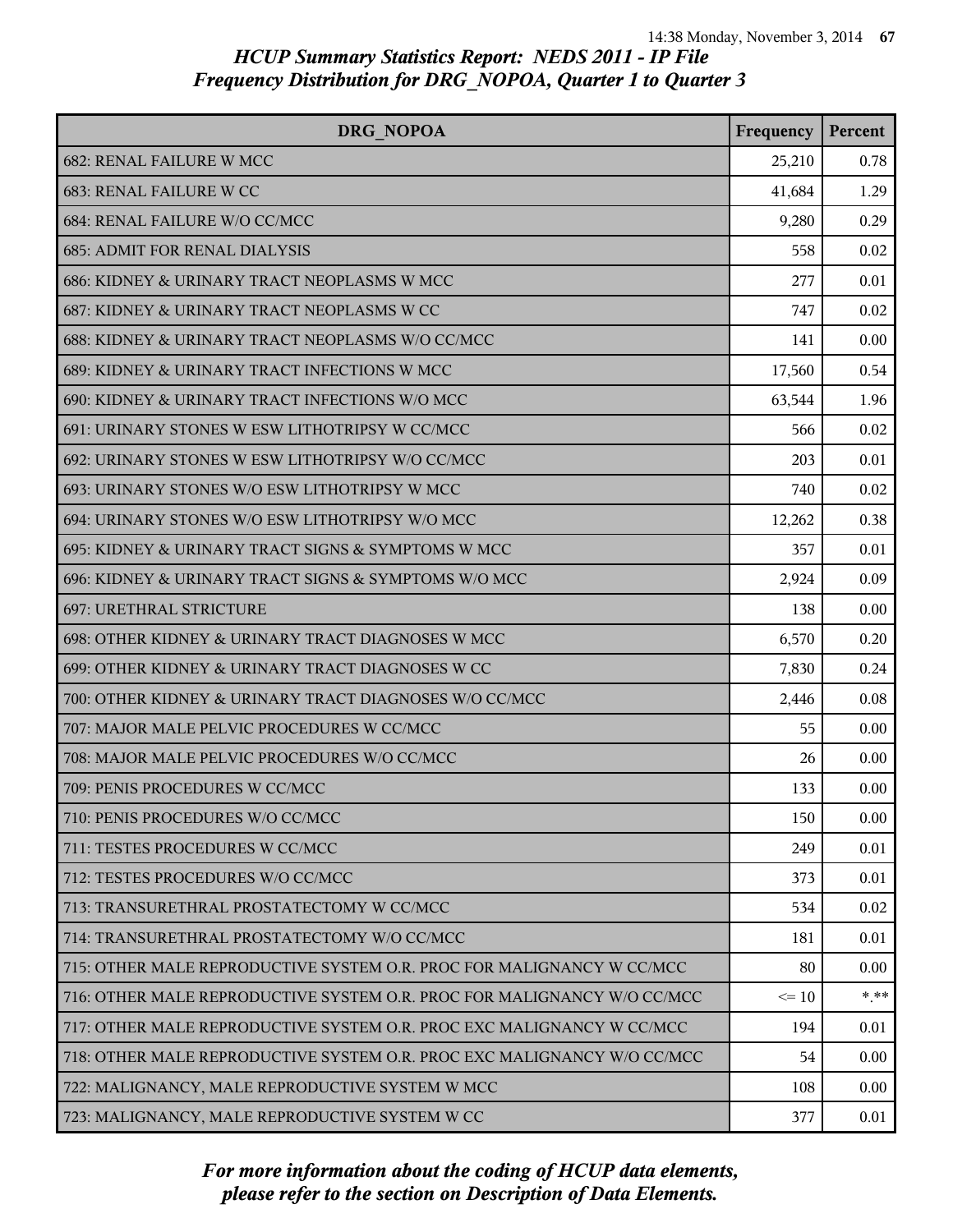| DRG NOPOA                                                               | Frequency | Percent  |
|-------------------------------------------------------------------------|-----------|----------|
| 724: MALIGNANCY, MALE REPRODUCTIVE SYSTEM W/O CC/MCC                    | 28        | 0.00     |
| 725: BENIGN PROSTATIC HYPERTROPHY W MCC                                 | 162       | 0.01     |
| 726: BENIGN PROSTATIC HYPERTROPHY W/O MCC                               | 989       | 0.03     |
| 727: INFLAMMATION OF THE MALE REPRODUCTIVE SYSTEM W MCC                 | 447       | 0.01     |
| 728: INFLAMMATION OF THE MALE REPRODUCTIVE SYSTEM W/O MCC               | 3,020     | 0.09     |
| 729: OTHER MALE REPRODUCTIVE SYSTEM DIAGNOSES W CC/MCC                  | 259       | 0.01     |
| 730: OTHER MALE REPRODUCTIVE SYSTEM DIAGNOSES W/O CC/MCC                | 243       | 0.01     |
| 734: PELVIC EVISCERATION, RAD HYSTERECTOMY & RAD VULVECTOMY W CC/MCC    | 43        | 0.00     |
| 735: PELVIC EVISCERATION, RAD HYSTERECTOMY & RAD VULVECTOMY W/O CC/MCC  | $\leq 10$ | $***$    |
| 736: UTERINE & ADNEXA PROC FOR OVARIAN OR ADNEXAL MALIGNANCY W MCC      | 92        | 0.00     |
| 737: UTERINE & ADNEXA PROC FOR OVARIAN OR ADNEXAL MALIGNANCY W CC       | 153       | 0.00     |
| 738: UTERINE & ADNEXA PROC FOR OVARIAN OR ADNEXAL MALIGNANCY W/O CC/MCC | 35        | 0.00     |
| 739: UTERINE, ADNEXA PROC FOR NON-OVARIAN/ADNEXAL MALIG W MCC           | 44        | 0.00     |
| 740: UTERINE, ADNEXA PROC FOR NON-OVARIAN/ADNEXAL MALIG W CC            | 78        | 0.00     |
| 741: UTERINE, ADNEXA PROC FOR NON-OVARIAN/ADNEXAL MALIG W/O CC/MCC      | 37        | 0.00     |
| 742: UTERINE & ADNEXA PROC FOR NON-MALIGNANCY W CC/MCC                  | 1,722     | 0.05     |
| 743: UTERINE & ADNEXA PROC FOR NON-MALIGNANCY W/O CC/MCC                | 2,299     | 0.07     |
| 744: D&C, CONIZATION, LAPAROSCOPY & TUBAL INTERRUPTION W CC/MCC         | 729       | 0.02     |
| 745: D&C, CONIZATION, LAPAROSCOPY & TUBAL INTERRUPTION W/O CC/MCC       | 717       | 0.02     |
| 746: VAGINA, CERVIX & VULVA PROCEDURES W CC/MCC                         | 381       | 0.01     |
| 747: VAGINA, CERVIX & VULVA PROCEDURES W/O CC/MCC                       | 504       | 0.02     |
| 748: FEMALE REPRODUCTIVE SYSTEM RECONSTRUCTIVE PROCEDURES               | 24        | 0.00     |
| 749: OTHER FEMALE REPRODUCTIVE SYSTEM O.R. PROCEDURES W CC/MCC          | 225       | $0.01\,$ |
| 750: OTHER FEMALE REPRODUCTIVE SYSTEM O.R. PROCEDURES W/O CC/MCC        | 111       | 0.00     |
| 754: MALIGNANCY, FEMALE REPRODUCTIVE SYSTEM W MCC                       | 304       | 0.01     |
| 755: MALIGNANCY, FEMALE REPRODUCTIVE SYSTEM W CC                        | 923       | 0.03     |
| 756: MALIGNANCY, FEMALE REPRODUCTIVE SYSTEM W/O CC/MCC                  | 108       | 0.00     |
| 757: INFECTIONS, FEMALE REPRODUCTIVE SYSTEM W MCC                       | 432       | 0.01     |
| 758: INFECTIONS, FEMALE REPRODUCTIVE SYSTEM W CC                        | 1,152     | 0.04     |
| 759: INFECTIONS, FEMALE REPRODUCTIVE SYSTEM W/O CC/MCC                  | 1,816     | 0.06     |
| 760: MENSTRUAL & OTHER FEMALE REPRODUCTIVE SYSTEM DISORDERS W CC/MCC    | 1,734     | 0.05     |
| 761: MENSTRUAL & OTHER FEMALE REPRODUCTIVE SYSTEM DISORDERS W/O CC/MCC  | 2,452     | 0.08     |
| 765: CESAREAN SECTION W CC/MCC                                          | 4,717     | 0.15     |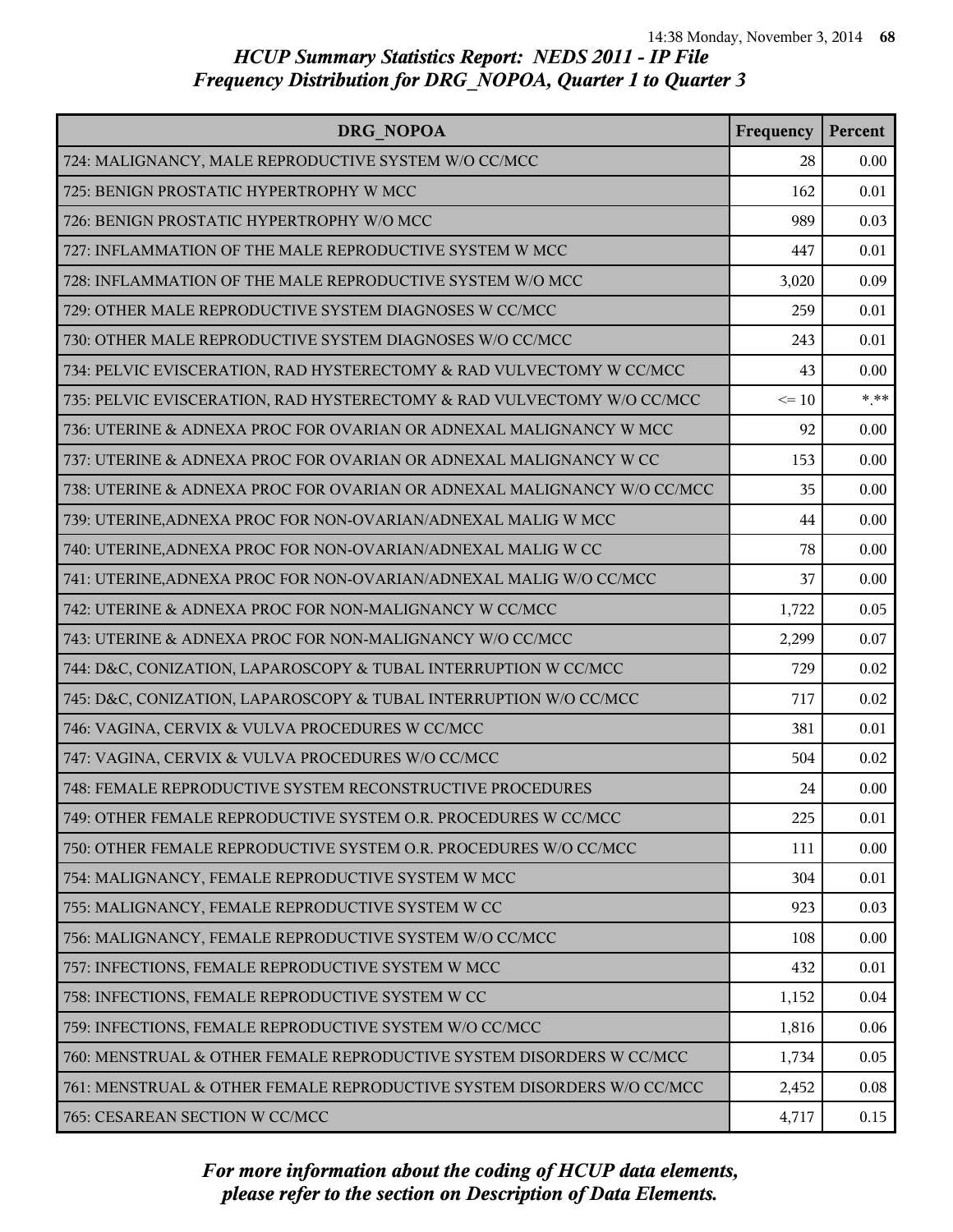| DRG NOPOA                                                                | Frequency | Percent |
|--------------------------------------------------------------------------|-----------|---------|
| 766: CESAREAN SECTION W/O CC/MCC                                         | 5,661     | 0.17    |
| 767: VAGINAL DELIVERY W STERILIZATION &/OR D&C                           | 758       | 0.02    |
| 768: VAGINAL DELIVERY W O.R. PROC EXCEPT STERIL &/OR D&C                 | 25        | 0.00    |
| 769: POSTPARTUM & POST ABORTION DIAGNOSES W O.R. PROCEDURE               | 1,428     | 0.04    |
| 770: ABORTION W D&C, ASPIRATION CURETTAGE OR HYSTEROTOMY                 | 1,918     | 0.06    |
| 774: VAGINAL DELIVERY W COMPLICATING DIAGNOSES                           | 4,192     | 0.13    |
| 775: VAGINAL DELIVERY W/O COMPLICATING DIAGNOSES                         | 24,578    | 0.76    |
| 776: POSTPARTUM & POST ABORTION DIAGNOSES W/O O.R. PROCEDURE             | 5,050     | 0.16    |
| 777: ECTOPIC PREGNANCY                                                   | 2,947     | 0.09    |
| 778: THREATENED ABORTION                                                 | 1,231     | 0.04    |
| 779: ABORTION W/O D&C                                                    | 1,060     | 0.03    |
| 780: FALSE LABOR                                                         | 115       | 0.00    |
| 781: OTHER ANTEPARTUM DIAGNOSES W MEDICAL COMPLICATIONS                  | 11,682    | 0.36    |
| 782: OTHER ANTEPARTUM DIAGNOSES W/O MEDICAL COMPLICATIONS                | 920       | 0.03    |
| 789: NEONATES, DIED OR TRANSFERRED TO ANOTHER ACUTE CARE FACILITY        | 214       | 0.01    |
| 790: EXTREME IMMATURITY OR RESPIRATORY DISTRESS SYNDROME, NEONATE        | 139       | 0.00    |
| 791: PREMATURITY W MAJOR PROBLEMS                                        | 136       | 0.00    |
| 792: PREMATURITY W/O MAJOR PROBLEMS                                      | 184       | 0.01    |
| 793: FULL TERM NEONATE W MAJOR PROBLEMS                                  | 2,215     | 0.07    |
| 794: NEONATE W OTHER SIGNIFICANT PROBLEMS                                | 2,329     | 0.07    |
| 795: NORMAL NEWBORN                                                      | 981       | 0.03    |
| 799: SPLENECTOMY W MCC                                                   | 195       | 0.01    |
| 800: SPLENECTOMY W CC                                                    | 136       | 0.00    |
| 801: SPLENECTOMY W/O CC/MCC                                              | 86        | 0.00    |
| 802: OTHER O.R. PROC OF THE BLOOD & BLOOD FORMING ORGANS W MCC           | 234       | 0.01    |
| 803: OTHER O.R. PROC OF THE BLOOD & BLOOD FORMING ORGANS W CC            | 242       | 0.01    |
| 804: OTHER O.R. PROC OF THE BLOOD & BLOOD FORMING ORGANS W/O CC/MCC      | 185       | 0.01    |
| 808: MAJOR HEMATOL/IMMUN DIAG EXC SICKLE CELL CRISIS & COAGUL W MCC      | 2,258     | 0.07    |
| 809: MAJOR HEMATOL/IMMUN DIAG EXC SICKLE CELL CRISIS & COAGUL W CC       | 4,410     | 0.14    |
| 810: MAJOR HEMATOL/IMMUN DIAG EXC SICKLE CELL CRISIS & COAGUL W/O CC/MCC | 999       | 0.03    |
| 811: RED BLOOD CELL DISORDERS W MCC                                      | 8,630     | 0.27    |
| 812: RED BLOOD CELL DISORDERS W/O MCC                                    | 36,228    | 1.12    |
| 813: COAGULATION DISORDERS                                               | 3,619     | 0.11    |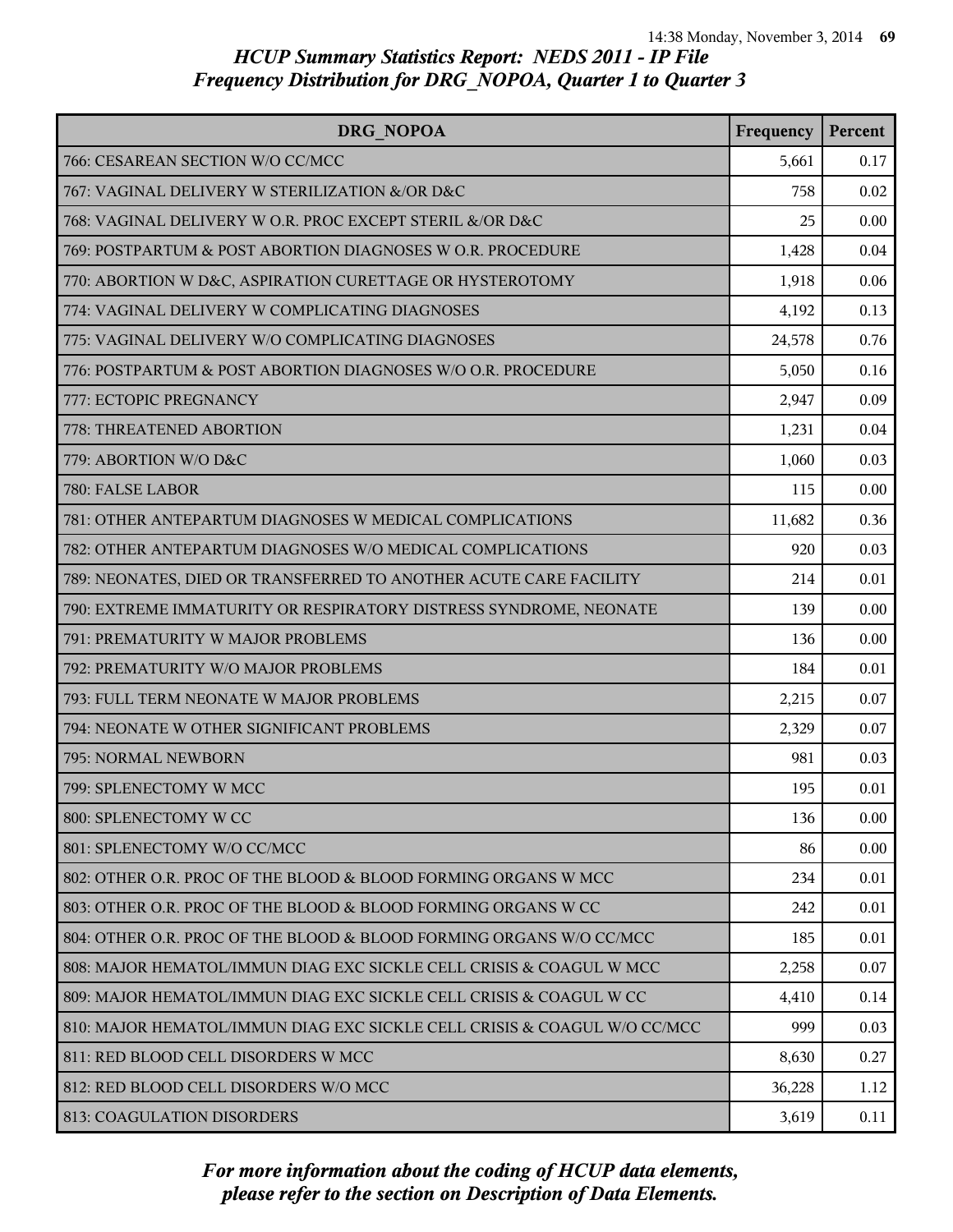| DRG NOPOA                                                                 | Frequency | Percent  |
|---------------------------------------------------------------------------|-----------|----------|
| 814: RETICULOENDOTHELIAL & IMMUNITY DISORDERS W MCC                       | 487       | 0.02     |
| 815: RETICULOENDOTHELIAL & IMMUNITY DISORDERS W CC                        | 1,480     | 0.05     |
| 816: RETICULOENDOTHELIAL & IMMUNITY DISORDERS W/O CC/MCC                  | 1,380     | 0.04     |
| 820: LYMPHOMA & LEUKEMIA W MAJOR O.R. PROCEDURE W MCC                     | 214       | 0.01     |
| 821: LYMPHOMA & LEUKEMIA W MAJOR O.R. PROCEDURE W CC                      | 186       | 0.01     |
| 822: LYMPHOMA & LEUKEMIA W MAJOR O.R. PROCEDURE W/O CC/MCC                | 49        | 0.00     |
| 823: LYMPHOMA & NON-ACUTE LEUKEMIA W OTHER O.R. PROC W MCC                | 407       | 0.01     |
| 824: LYMPHOMA & NON-ACUTE LEUKEMIA W OTHER O.R. PROC W CC                 | 610       | 0.02     |
| 825: LYMPHOMA & NON-ACUTE LEUKEMIA W OTHER O.R. PROC W/O CC/MCC           | 226       | 0.01     |
| 826: MYELOPROLIF DISORD OR POORLY DIFF NEOPL W MAJ O.R. PROC W MCC        | 78        | 0.00     |
| 827: MYELOPROLIF DISORD OR POORLY DIFF NEOPL W MAJ O.R. PROC W CC         | 98        | 0.00     |
| 828: MYELOPROLIF DISORD OR POORLY DIFF NEOPL W MAJ O.R. PROC W/O CC/MCC   | 23        | 0.00     |
| 829: MYELOPROLIF DISORD OR POORLY DIFF NEOPL W OTHER O.R. PROC W CC/MCC   | 170       | 0.01     |
| 830: MYELOPROLIF DISORD OR POORLY DIFF NEOPL W OTHER O.R. PROC W/O CC/MCC | 27        | 0.00     |
| 834: ACUTE LEUKEMIA W/O MAJOR O.R. PROCEDURE W MCC                        | 844       | 0.03     |
| 835: ACUTE LEUKEMIA W/O MAJOR O.R. PROCEDURE W CC                         | 760       | 0.02     |
| 836: ACUTE LEUKEMIA W/O MAJOR O.R. PROCEDURE W/O CC/MCC                   | 392       | 0.01     |
| 837: CHEMO W ACUTE LEUKEMIA AS SDX OR W HIGH DOSE CHEMO AGENT W MCC       | $\leq 10$ | $***$    |
| 838: CHEMO W ACUTE LEUKEMIA AS SDX W CC OR HIGH DOSE CHEMO AGENT          | 15        | 0.00     |
| 839: CHEMO W ACUTE LEUKEMIA AS SDX W/O CC/MCC                             | 13        | 0.00     |
| 840: LYMPHOMA & NON-ACUTE LEUKEMIA W MCC                                  | 1,671     | 0.05     |
| 841: LYMPHOMA & NON-ACUTE LEUKEMIA W CC                                   | 2,210     | 0.07     |
| 842: LYMPHOMA & NON-ACUTE LEUKEMIA W/O CC/MCC                             | 740       | 0.02     |
| 843: OTHER MYELOPROLIF DIS OR POORLY DIFF NEOPL DIAG W MCC                | 422       | 0.01     |
| 844: OTHER MYELOPROLIF DIS OR POORLY DIFF NEOPL DIAG W CC                 | 752       | 0.02     |
| 845: OTHER MYELOPROLIF DIS OR POORLY DIFF NEOPL DIAG W/O CC/MCC           | 168       | 0.01     |
| 846: CHEMOTHERAPY W/O ACUTE LEUKEMIA AS SECONDARY DIAGNOSIS W MCC         | 27        | 0.00     |
| 847: CHEMOTHERAPY W/O ACUTE LEUKEMIA AS SECONDARY DIAGNOSIS W CC          | 144       | 0.00     |
| 848: CHEMOTHERAPY W/O ACUTE LEUKEMIA AS SECONDARY DIAGNOSIS W/O CC/MCC    | 12        | 0.00     |
| 849: RADIOTHERAPY                                                         | 11        | 0.00     |
| 853: INFECTIOUS & PARASITIC DISEASES W O.R. PROCEDURE W MCC               | 12,969    | 0.40     |
| 854: INFECTIOUS & PARASITIC DISEASES W O.R. PROCEDURE W CC                | 3,349     | 0.10     |
| 855: INFECTIOUS & PARASITIC DISEASES W O.R. PROCEDURE W/O CC/MCC          | 128       | $0.00\,$ |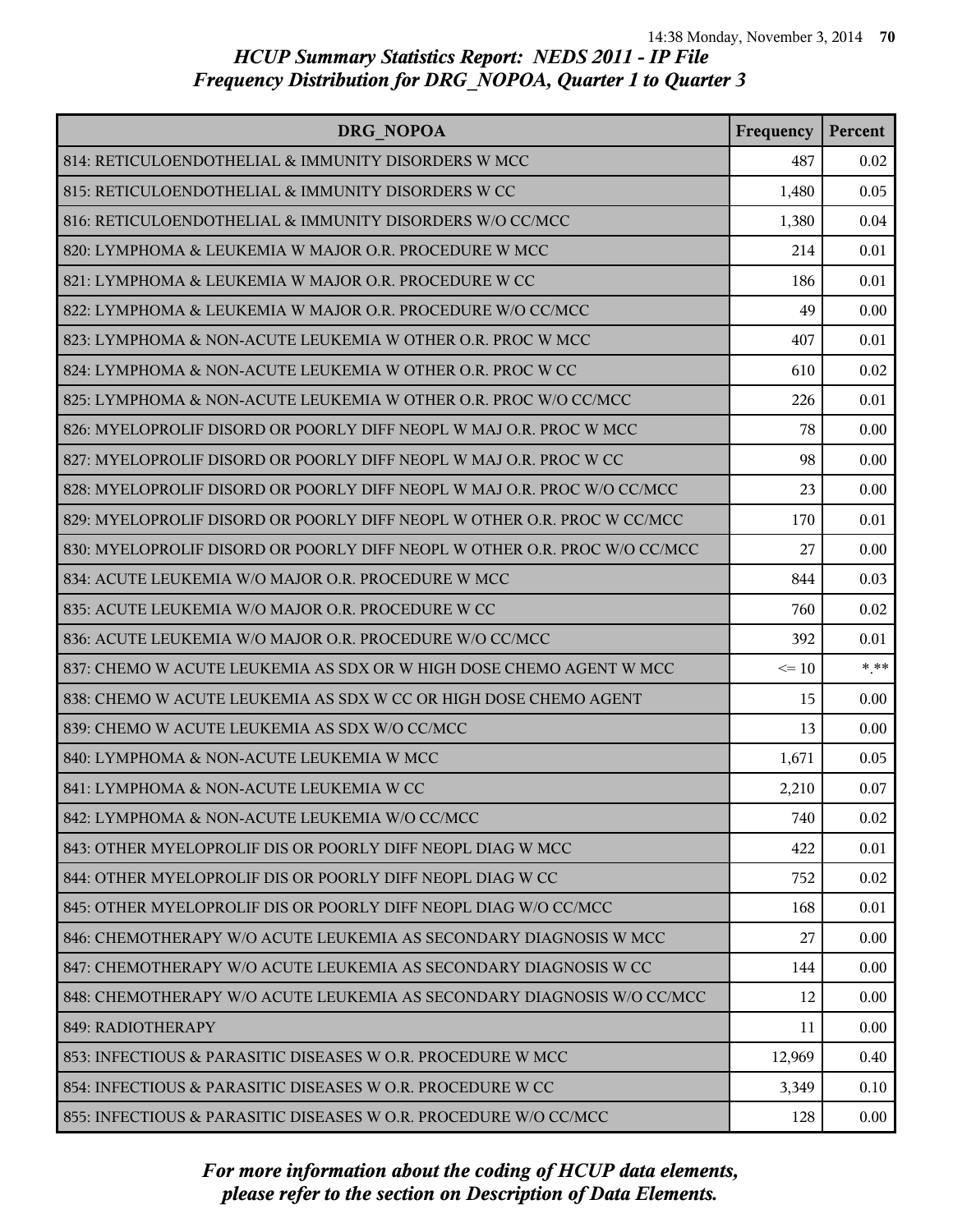| DRG NOPOA                                                                | Frequency | Percent |
|--------------------------------------------------------------------------|-----------|---------|
| 856: POSTOPERATIVE OR POST-TRAUMATIC INFECTIONS W O.R. PROC W MCC        | 1,454     | 0.04    |
| 857: POSTOPERATIVE OR POST-TRAUMATIC INFECTIONS W O.R. PROC W CC         | 1,942     | 0.06    |
| 858: POSTOPERATIVE OR POST-TRAUMATIC INFECTIONS W O.R. PROC W/O CC/MCC   | 397       | 0.01    |
| 862: POSTOPERATIVE & POST-TRAUMATIC INFECTIONS W MCC                     | 3,359     | 0.10    |
| 863: POSTOPERATIVE & POST-TRAUMATIC INFECTIONS W/O MCC                   | 6,927     | 0.21    |
| <b>864: FEVER</b>                                                        | 8,607     | 0.27    |
| 865: VIRAL ILLNESS W MCC                                                 | 819       | 0.03    |
| 866: VIRAL ILLNESS W/O MCC                                               | 6,006     | 0.19    |
| 867: OTHER INFECTIOUS & PARASITIC DISEASES DIAGNOSES W MCC               | 1,526     | 0.05    |
| 868: OTHER INFECTIOUS & PARASITIC DISEASES DIAGNOSES W CC                | 1,167     | 0.04    |
| 869: OTHER INFECTIOUS & PARASITIC DISEASES DIAGNOSES W/O CC/MCC          | 664       | 0.02    |
| 870: SEPTICEMIA OR SEVERE SEPSIS W MV 96+ HOURS                          | 8,181     | 0.25    |
| 871: SEPTICEMIA OR SEVERE SEPSIS W/O MV 96+ HOURS W MCC                  | 85,983    | 2.65    |
| 872: SEPTICEMIA OR SEVERE SEPSIS W/O MV 96+ HOURS W/O MCC                | 36,618    | 1.13    |
| 876: O.R. PROCEDURE W PRINCIPAL DIAGNOSES OF MENTAL ILLNESS              | 236       | 0.01    |
| 880: ACUTE ADJUSTMENT REACTION & PSYCHOSOCIAL DYSFUNCTION                | 4,713     | 0.15    |
| 881: DEPRESSIVE NEUROSES                                                 | 10,652    | 0.33    |
| 882: NEUROSES EXCEPT DEPRESSIVE                                          | 4,348     | 0.13    |
| 883: DISORDERS OF PERSONALITY & IMPULSE CONTROL                          | 1,041     | 0.03    |
| 884: ORGANIC DISTURBANCES & MENTAL RETARDATION                           | 6,038     | 0.19    |
| 885: PSYCHOSES                                                           | 103,926   | 3.21    |
| 886: BEHAVIORAL & DEVELOPMENTAL DISORDERS                                | 1,609     | 0.05    |
| 887: OTHER MENTAL DISORDER DIAGNOSES                                     | 222       | 0.01    |
| 894: ALCOHOL/DRUG ABUSE OR DEPENDENCE, LEFT AMA                          | 5,242     | 0.16    |
| 895: ALCOHOL/DRUG ABUSE OR DEPENDENCE W REHABILITATION THERAPY           | 921       | 0.03    |
| 896: ALCOHOL/DRUG ABUSE OR DEPENDENCE W/O REHABILITATION THERAPY W MCC   | 4,603     | 0.14    |
| 897: ALCOHOL/DRUG ABUSE OR DEPENDENCE W/O REHABILITATION THERAPY W/O MCC | 37,668    | 1.16    |
| 901: WOUND DEBRIDEMENTS FOR INJURIES W MCC                               | 137       | 0.00    |
| 902: WOUND DEBRIDEMENTS FOR INJURIES W CC.                               | 360       | 0.01    |
| 903: WOUND DEBRIDEMENTS FOR INJURIES W/O CC/MCC                          | 215       | 0.01    |
| 904: SKIN GRAFTS FOR INJURIES W CC/MCC                                   | 338       | 0.01    |
| 905: SKIN GRAFTS FOR INJURIES W/O CC/MCC                                 | 92        | 0.00    |
| 906: HAND PROCEDURES FOR INJURIES                                        | 1,032     | 0.03    |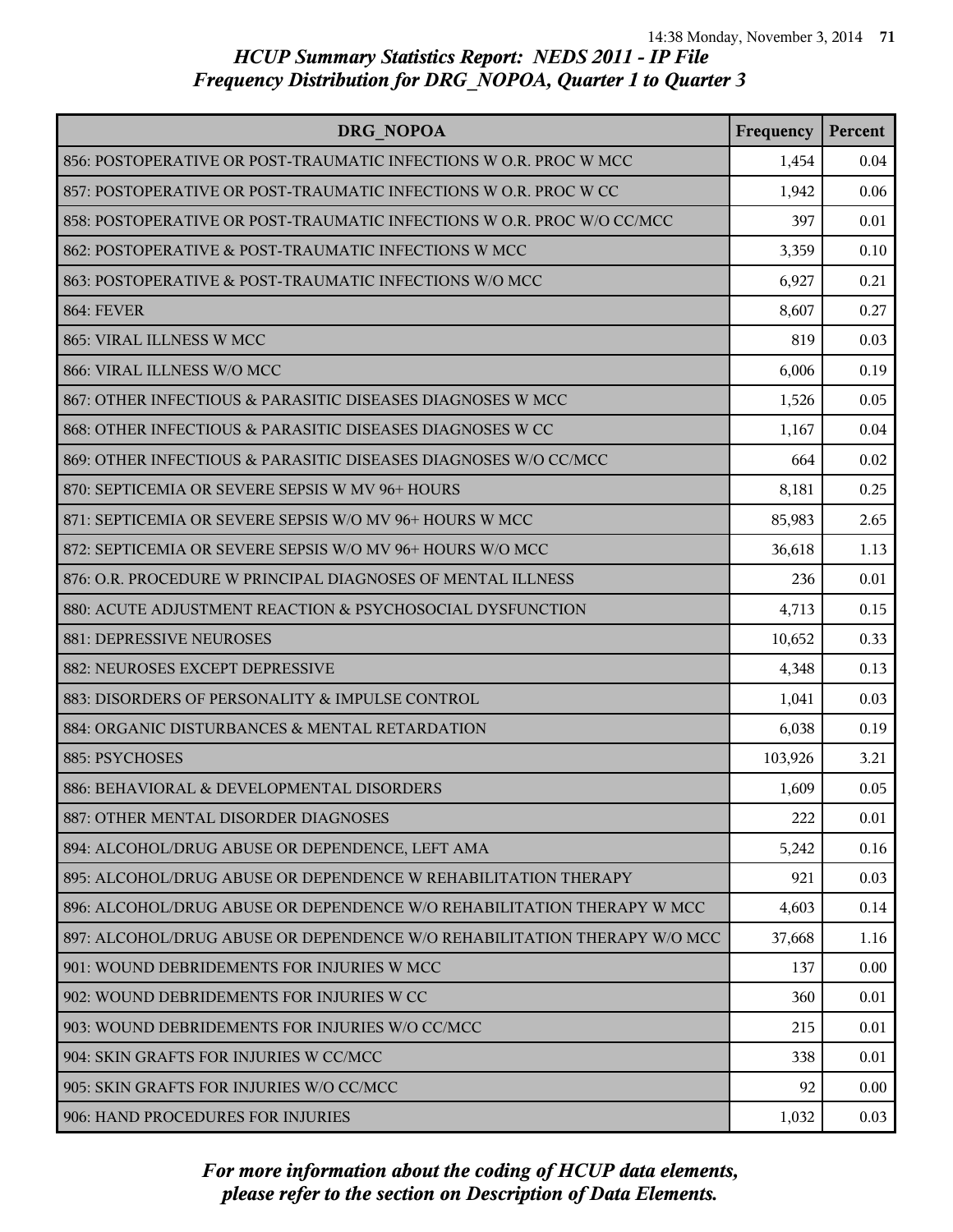| DRG NOPOA                                                                | Frequency | Percent |
|--------------------------------------------------------------------------|-----------|---------|
| 907: OTHER O.R. PROCEDURES FOR INJURIES W MCC                            | 2,042     | 0.06    |
| 908: OTHER O.R. PROCEDURES FOR INJURIES W CC                             | 2,412     | 0.07    |
| 909: OTHER O.R. PROCEDURES FOR INJURIES W/O CC/MCC                       | 1,825     | 0.06    |
| 913: TRAUMATIC INJURY W MCC                                              | 307       | 0.01    |
| 914: TRAUMATIC INJURY W/O MCC                                            | 2,851     | 0.09    |
| 915: ALLERGIC REACTIONS W MCC                                            | 610       | 0.02    |
| 916: ALLERGIC REACTIONS W/O MCC                                          | 3,510     | 0.11    |
| 917: POISONING & TOXIC EFFECTS OF DRUGS W MCC                            | 14,202    | 0.44    |
| 918: POISONING & TOXIC EFFECTS OF DRUGS W/O MCC                          | 30,354    | 0.94    |
| 919: COMPLICATIONS OF TREATMENT W MCC                                    | 2,838     | 0.09    |
| 920: COMPLICATIONS OF TREATMENT W CC                                     | 4,629     | 0.14    |
| 921: COMPLICATIONS OF TREATMENT W/O CC/MCC                               | 2,524     | 0.08    |
| 922: OTHER INJURY, POISONING & TOXIC EFFECT DIAG W MCC                   | 904       | 0.03    |
| 923: OTHER INJURY, POISONING & TOXIC EFFECT DIAG W/O MCC                 | 2,386     | 0.07    |
| 927: EXTENSIVE BURNS OR FULL THICKNESS BURNS W MV 96+ HRS W SKIN GRAFT   | 89        | 0.00    |
| 928: FULL THICKNESS BURN W SKIN GRAFT OR INHAL INJ W CC/MCC              | 248       | 0.01    |
| 929: FULL THICKNESS BURN W SKIN GRAFT OR INHAL INJ W/O CC/MCC            | 112       | 0.00    |
| 933: EXTENSIVE BURNS OR FULL THICKNESS BURNS W MV 96+ HRS W/O SKIN GRAFT | 38        | 0.00    |
| 934: FULL THICKNESS BURN W/O SKIN GRFT OR INHAL INJ                      | 304       | 0.01    |
| 935: NON-EXTENSIVE BURNS                                                 | 1,649     | 0.05    |
| 939: O.R. PROC W DIAGNOSES OF OTHER CONTACT W HEALTH SERVICES W MCC      | 117       | 0.00    |
| 940: O.R. PROC W DIAGNOSES OF OTHER CONTACT W HEALTH SERVICES W CC       | 197       | 0.01    |
| 941: O.R. PROC W DIAGNOSES OF OTHER CONTACT W HEALTH SERVICES W/O CC/MCC | 66        | 0.00    |
| 945: REHABILITATION W CC/MCC                                             | 462       | 0.01    |
| 946: REHABILITATION W/O CC/MCC                                           | 135       | 0.00    |
| 947: SIGNS & SYMPTOMS W MCC                                              | 3,535     | 0.11    |
| 948: SIGNS & SYMPTOMS W/O MCC                                            | 17,644    | 0.54    |
| 949: AFTERCARE W CC/MCC                                                  | 77        | 0.00    |
| 950: AFTERCARE W/O CC/MCC                                                | 25        | 0.00    |
| 951: OTHER FACTORS INFLUENCING HEALTH STATUS                             | 1,133     | 0.03    |
| 955: CRANIOTOMY FOR MULTIPLE SIGNIFICANT TRAUMA                          | 413       | 0.01    |
| 956: LIMB REATTACHMENT, HIP & FEMUR PROC FOR MULTIPLE SIGNIFICANT TRAUMA | 2,119     | 0.07    |
| 957: OTHER O.R. PROCEDURES FOR MULTIPLE SIGNIFICANT TRAUMA W MCC         | 1,794     | 0.06    |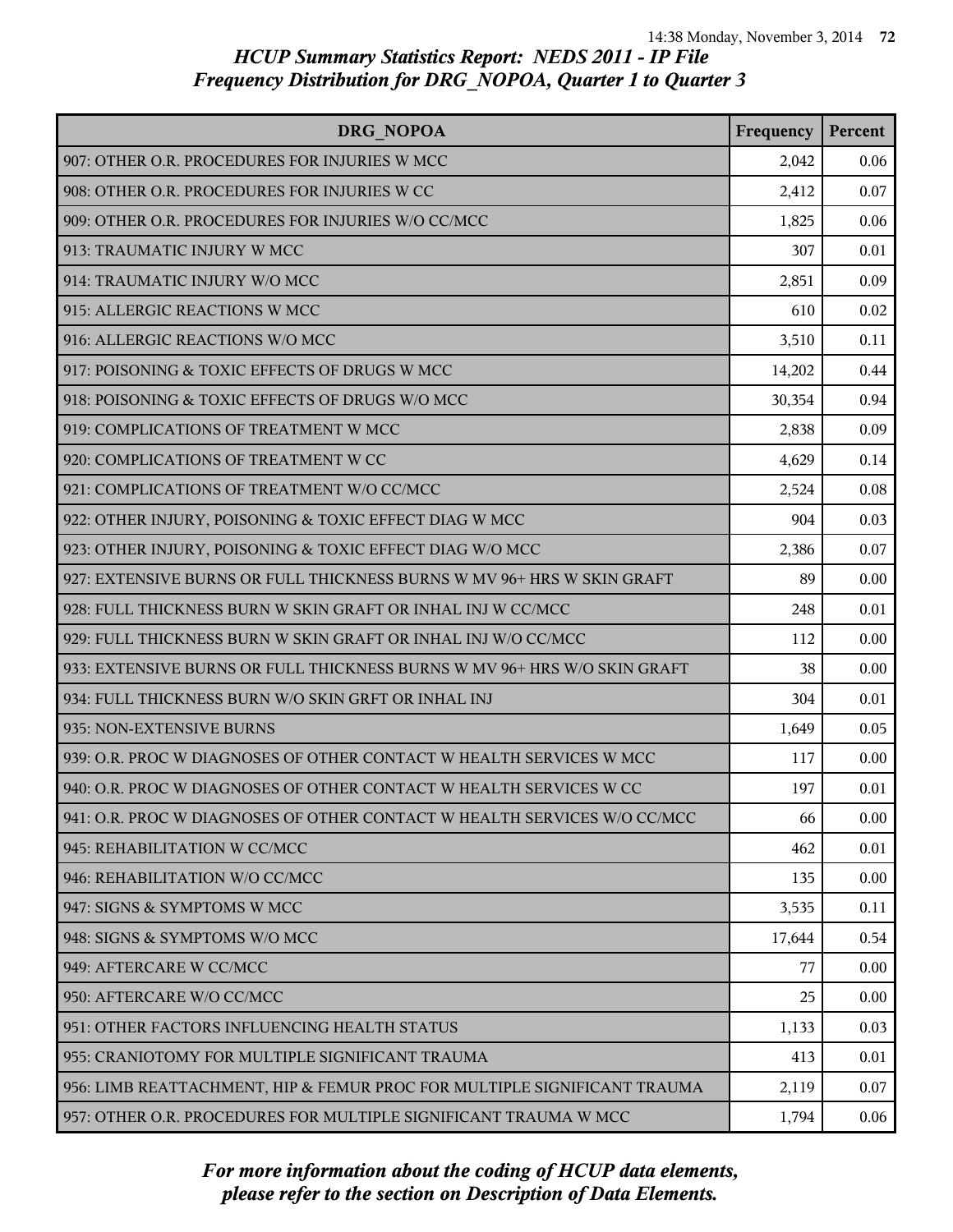| DRG NOPOA                                                                 | Frequency | Percent |
|---------------------------------------------------------------------------|-----------|---------|
| 958: OTHER O.R. PROCEDURES FOR MULTIPLE SIGNIFICANT TRAUMA W CC           | 1,955     | 0.06    |
| 959: OTHER O.R. PROCEDURES FOR MULTIPLE SIGNIFICANT TRAUMA W/O CC/MCC     | 514       | 0.02    |
| 963: OTHER MULTIPLE SIGNIFICANT TRAUMA W MCC                              | 1,159     | 0.04    |
| 964: OTHER MULTIPLE SIGNIFICANT TRAUMA W CC                               | 2,374     | 0.07    |
| 965: OTHER MULTIPLE SIGNIFICANT TRAUMA W/O CC/MCC                         | 923       | 0.03    |
| 969: HIV W EXTENSIVE O.R. PROCEDURE W MCC                                 | 202       | 0.01    |
| 970: HIV W EXTENSIVE O.R. PROCEDURE W/O MCC                               | 24        | 0.00    |
| 974: HIV W MAJOR RELATED CONDITION W MCC                                  | 2,553     | 0.08    |
| 975: HIV W MAJOR RELATED CONDITION W CC                                   | 2,079     | 0.06    |
| 976: HIV W MAJOR RELATED CONDITION W/O CC/MCC                             | 884       | 0.03    |
| 977: HIV W OR W/O OTHER RELATED CONDITION                                 | 1,356     | 0.04    |
| 981: EXTENSIVE O.R. PROCEDURE UNRELATED TO PRINCIPAL DIAGNOSIS W MCC      | 5,891     | 0.18    |
| 982: EXTENSIVE O.R. PROCEDURE UNRELATED TO PRINCIPAL DIAGNOSIS W CC       | 4,278     | 0.13    |
| 983: EXTENSIVE O.R. PROCEDURE UNRELATED TO PRINCIPAL DIAGNOSIS W/O CC/MCC | 1,032     | 0.03    |
| 984: PROSTATIC O.R. PROCEDURE UNRELATED TO PRINCIPAL DIAGNOSIS W MCC      | 97        | 0.00    |
| 985: PROSTATIC O.R. PROCEDURE UNRELATED TO PRINCIPAL DIAGNOSIS W CC       | 167       | 0.01    |
| 986: PROSTATIC O.R. PROCEDURE UNRELATED TO PRINCIPAL DIAGNOSIS W/O CC/MCC | 32        | 0.00    |
| 987: NON-EXTENSIVE O.R. PROC UNRELATED TO PRINCIPAL DIAGNOSIS W MCC       | 1,782     | 0.06    |
| 988: NON-EXTENSIVE O.R. PROC UNRELATED TO PRINCIPAL DIAGNOSIS W CC        | 2,657     | 0.08    |
| 989: NON-EXTENSIVE O.R. PROC UNRELATED TO PRINCIPAL DIAGNOSIS W/O CC/MCC  | 988       | 0.03    |
| 998: PRINCIPAL DIAGNOSIS INVALID AS DISCHARGE DIAGNOSIS                   | $\leq 10$ | $***$   |
| 999: UNGROUPABLE                                                          | 305       | 0.01    |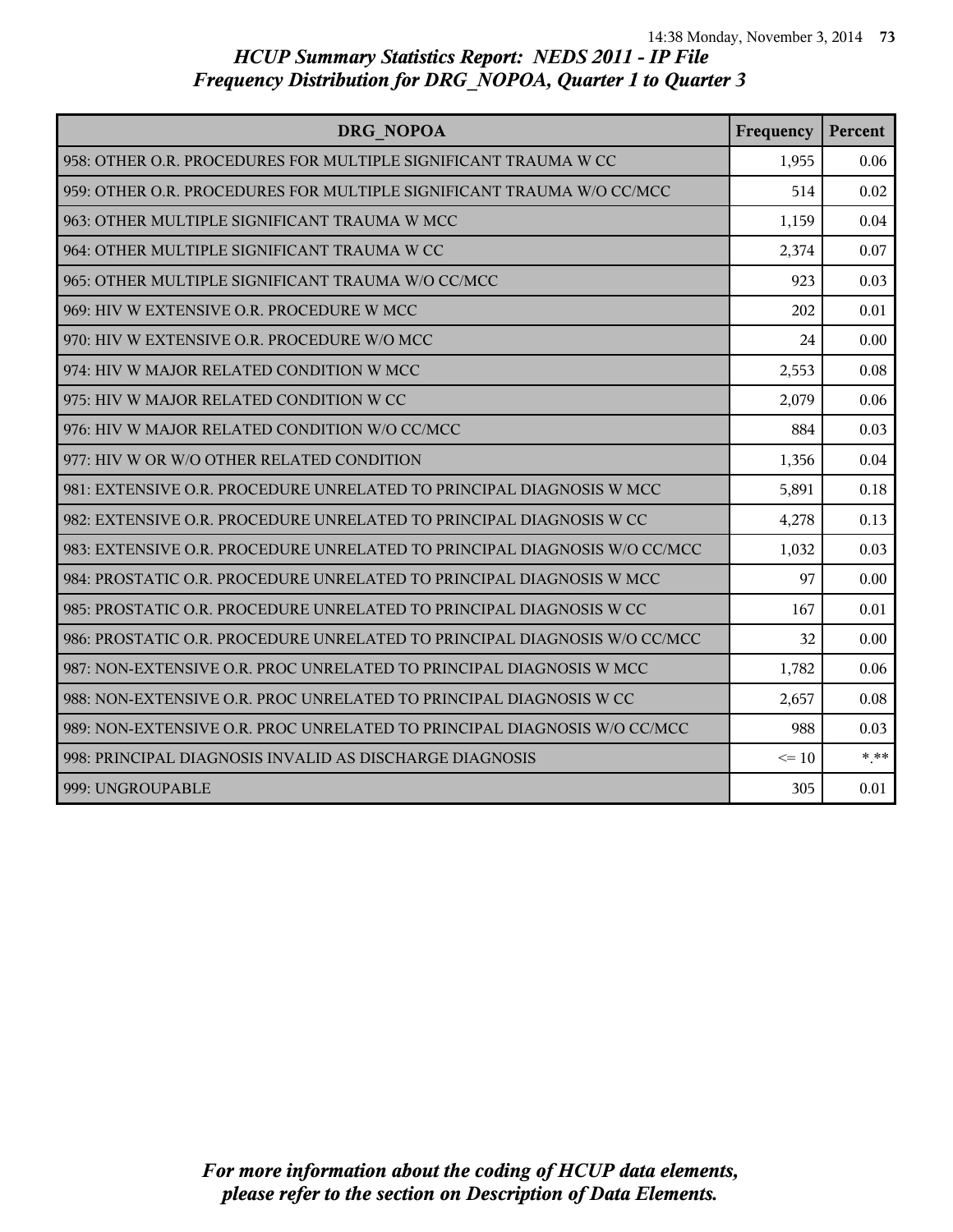| DRG NOPOA                                                                | Frequency | Percent |
|--------------------------------------------------------------------------|-----------|---------|
| 1: HEART TRANSPLANT OR IMPLANT OF HEART ASSIST SYSTEM W MCC              | 22        | 0.00    |
| 2: HEART TRANSPLANT OR IMPLANT OF HEART ASSIST SYSTEM W/O MCC            | $\leq 10$ | $* * *$ |
| 3: ECMO OR TRACH W MV 96+ HRS OR PDX EXC FACE, MOUTH & NECK W MAJ O.R.   | 1,703     | 0.16    |
| 4: TRACH W MV 96+ HRS OR PDX EXC FACE, MOUTH & NECK W/O MAJ O.R.         | 1,828     | 0.17    |
| 5: LIVER TRANSPLANT W MCC OR INTESTINAL TRANSPLANT                       | 37        | 0.00    |
| 6: LIVER TRANSPLANT W/O MCC                                              | $\leq 10$ | $***$   |
| 7: LUNG TRANSPLANT                                                       | $\leq 10$ | $* * *$ |
| 8: SIMULTANEOUS PANCREAS/KIDNEY TRANSPLANT                               | $\leq 10$ | $***$   |
| 10: PANCREAS TRANSPLANT                                                  | $\leq 10$ | $* * *$ |
| 11: TRACHEOSTOMY FOR FACE, MOUTH & NECK DIAGNOSES W MCC                  | 92        | 0.01    |
| 12: TRACHEOSTOMY FOR FACE, MOUTH & NECK DIAGNOSES W CC                   | 61        | 0.01    |
| 13: TRACHEOSTOMY FOR FACE, MOUTH & NECK DIAGNOSES W/O CC/MCC             | 28        | 0.00    |
| 14: ALLOGENEIC BONE MARROW TRANSPLANT                                    | $\leq 10$ | $* * *$ |
| 16: AUTOLOGOUS BONE MARROW TRANSPLANT W CC/MCC                           | $\leq 10$ | $* * *$ |
| 20: INTRACRANIAL VASCULAR PROCEDURES W PDX HEMORRHAGE W MCC              | 187       | 0.02    |
| 21: INTRACRANIAL VASCULAR PROCEDURES W PDX HEMORRHAGE W CC               | 61        | 0.01    |
| 22: INTRACRANIAL VASCULAR PROCEDURES W PDX HEMORRHAGE W/O CC/MCC         | 29        | 0.00    |
| 23: CRANIO W MAJOR DEV IMPL/ACUTE COMPLEX CNS PDX W MCC OR CHEMO IMPLANT | 589       | 0.06    |
| 24: CRANIO W MAJOR DEV IMPL/ACUTE COMPLEX CNS PDX W/O MCC                | 151       | 0.01    |
| 25: CRANIOTOMY & ENDOVASCULAR INTRACRANIAL PROCEDURES W MCC              | 1,155     | 0.11    |
| 26: CRANIOTOMY & ENDOVASCULAR INTRACRANIAL PROCEDURES W CC               | 609       | 0.06    |
| 27: CRANIOTOMY & ENDOVASCULAR INTRACRANIAL PROCEDURES W/O CC/MCC         | 401       | 0.04    |
| 28: SPINAL PROCEDURES W MCC                                              | 158       | 0.01    |
| 29: SPINAL PROCEDURES W CC OR SPINAL NEUROSTIMULATORS                    | 256       | 0.02    |
| 30: SPINAL PROCEDURES W/O CC/MCC                                         | 115       | 0.01    |
| 31: VENTRICULAR SHUNT PROCEDURES W MCC                                   | 151       | 0.01    |
| 32: VENTRICULAR SHUNT PROCEDURES W CC                                    | 243       | 0.02    |
| 33: VENTRICULAR SHUNT PROCEDURES W/O CC/MCC                              | 105       | 0.01    |
| 34: CAROTID ARTERY STENT PROCEDURE W MCC                                 | 29        | 0.00    |
| 35: CAROTID ARTERY STENT PROCEDURE W CC                                  | 38        | 0.00    |
| 36: CAROTID ARTERY STENT PROCEDURE W/O CC/MCC                            | 24        | 0.00    |
| 37: EXTRACRANIAL PROCEDURES W MCC                                        | 193       | 0.02    |
| 38: EXTRACRANIAL PROCEDURES W CC                                         | 327       | 0.03    |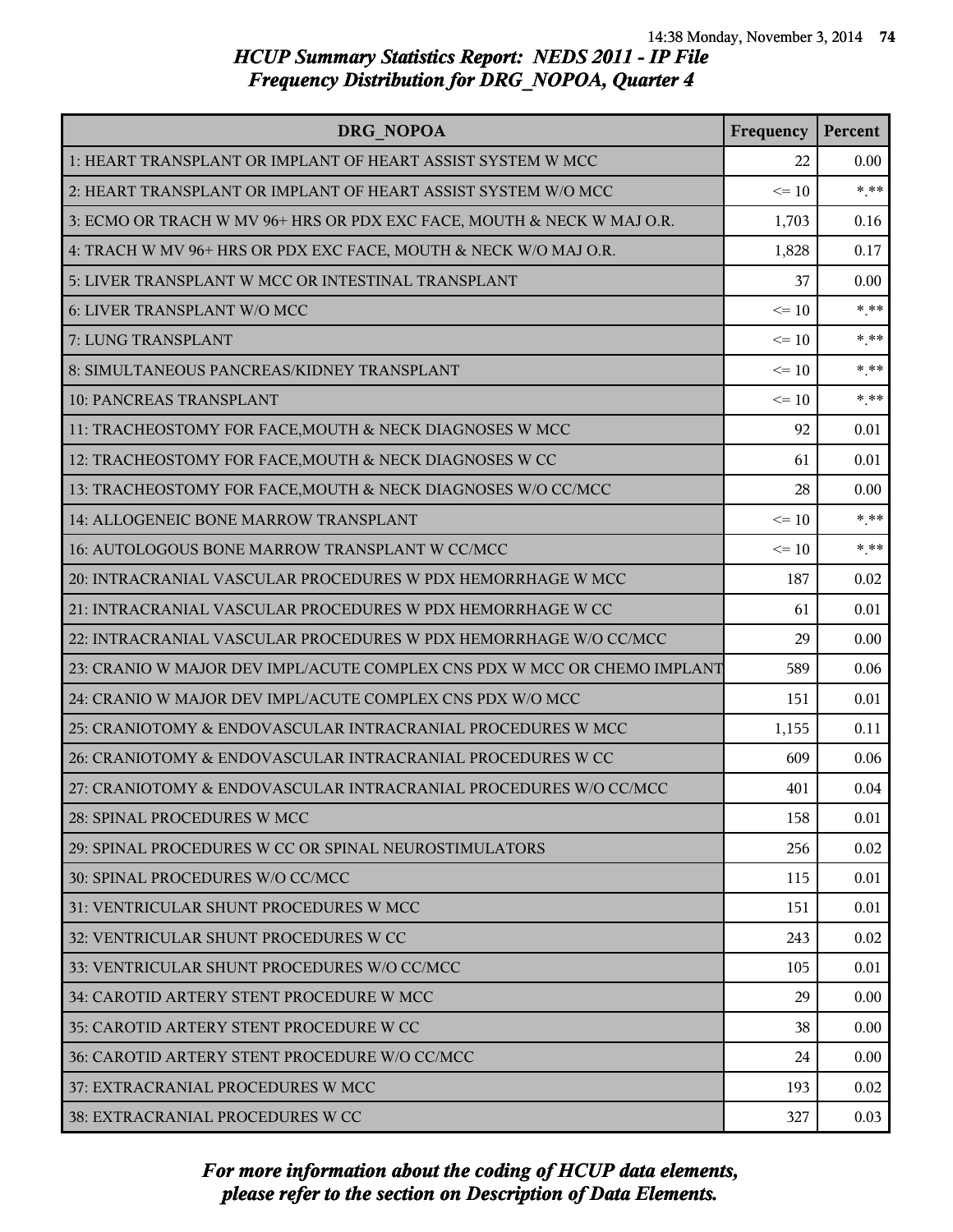| DRG NOPOA                                                                | Frequency | Percent |
|--------------------------------------------------------------------------|-----------|---------|
| 39: EXTRACRANIAL PROCEDURES W/O CC/MCC                                   | 220       | 0.02    |
| 40: PERIPH/CRANIAL NERVE & OTHER NERV SYST PROC W MCC                    | 401       | 0.04    |
| 41: PERIPH/CRANIAL NERVE & OTHER NERV SYST PROC W CC OR PERIPH NEUROSTIM | 541       | 0.05    |
| 42: PERIPH/CRANIAL NERVE & OTHER NERV SYST PROC W/O CC/MCC               | 166       | 0.02    |
| 52: SPINAL DISORDERS & INJURIES W CC/MCC                                 | 140       | 0.01    |
| 53: SPINAL DISORDERS & INJURIES W/O CC/MCC                               | 85        | 0.01    |
| 54: NERVOUS SYSTEM NEOPLASMS W MCC                                       | 1,115     | 0.11    |
| 55: NERVOUS SYSTEM NEOPLASMS W/O MCC                                     | 1,016     | 0.10    |
| 56: DEGENERATIVE NERVOUS SYSTEM DISORDERS W MCC                          | 850       | 0.08    |
| 57: DEGENERATIVE NERVOUS SYSTEM DISORDERS W/O MCC                        | 3,529     | 0.33    |
| 58: MULTIPLE SCLEROSIS & CEREBELLAR ATAXIA W MCC                         | 98        | 0.01    |
| 59: MULTIPLE SCLEROSIS & CEREBELLAR ATAXIA W CC                          | 434       | 0.04    |
| 60: MULTIPLE SCLEROSIS & CEREBELLAR ATAXIA W/O CC/MCC                    | 556       | 0.05    |
| 61: ACUTE ISCHEMIC STROKE W USE OF THROMBOLYTIC AGENT W MCC              | 344       | 0.03    |
| 62: ACUTE ISCHEMIC STROKE W USE OF THROMBOLYTIC AGENT W CC               | 635       | 0.06    |
| 63: ACUTE ISCHEMIC STROKE W USE OF THROMBOLYTIC AGENT W/O CC/MCC         | 243       | 0.02    |
| 64: INTRACRANIAL HEMORRHAGE OR CEREBRAL INFARCTION W MCC                 | 5,751     | 0.54    |
| 65: INTRACRANIAL HEMORRHAGE OR CEREBRAL INFARCTION W CC                  | 10,162    | 0.96    |
| 66: INTRACRANIAL HEMORRHAGE OR CEREBRAL INFARCTION W/O CC/MCC            | 6,655     | 0.63    |
| 67: NONSPECIFIC CVA & PRECEREBRAL OCCLUSION W/O INFARCT W MCC            | 76        | 0.01    |
| 68: NONSPECIFIC CVA & PRECEREBRAL OCCLUSION W/O INFARCT W/O MCC          | 665       | 0.06    |
| 69: TRANSIENT ISCHEMIA                                                   | 9,329     | 0.88    |
| 70: NONSPECIFIC CEREBROVASCULAR DISORDERS W MCC                          | 1,058     | 0.10    |
| 71: NONSPECIFIC CEREBROVASCULAR DISORDERS W CC                           | 1,353     | 0.13    |
| 72: NONSPECIFIC CEREBROVASCULAR DISORDERS W/O CC/MCC                     | 673       | 0.06    |
| 73: CRANIAL & PERIPHERAL NERVE DISORDERS W MCC                           | 811       | 0.08    |
| 74: CRANIAL & PERIPHERAL NERVE DISORDERS W/O MCC                         | 4,121     | 0.39    |
| 75: VIRAL MENINGITIS W CC/MCC                                            | 420       | 0.04    |
| 76: VIRAL MENINGITIS W/O CC/MCC                                          | 936       | 0.09    |
| 77: HYPERTENSIVE ENCEPHALOPATHY W MCC                                    | 172       | 0.02    |
| 78: HYPERTENSIVE ENCEPHALOPATHY W CC                                     | 304       | 0.03    |
| 79: HYPERTENSIVE ENCEPHALOPATHY W/O CC/MCC                               | 99        | 0.01    |
| 80: NONTRAUMATIC STUPOR & COMA W MCC                                     | 158       | 0.01    |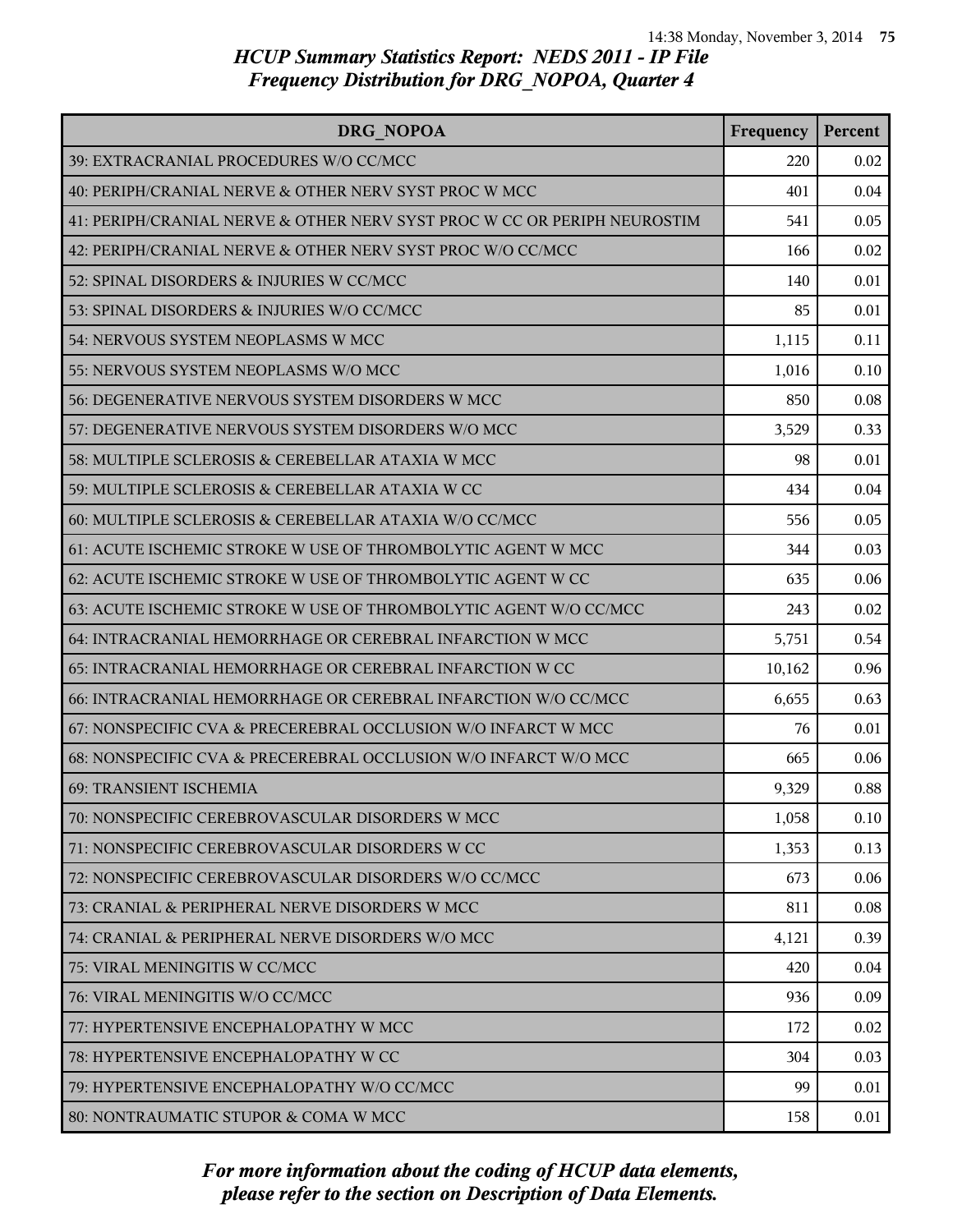| DRG NOPOA                                                               | Frequency | Percent |
|-------------------------------------------------------------------------|-----------|---------|
| 81: NONTRAUMATIC STUPOR & COMA W/O MCC                                  | 627       | 0.06    |
| 82: TRAUMATIC STUPOR & COMA, COMA >1 HR W MCC                           | 418       | 0.04    |
| 83: TRAUMATIC STUPOR & COMA, COMA >1 HR W CC                            | 361       | 0.03    |
| 84: TRAUMATIC STUPOR & COMA, COMA >1 HR W/O CC/MCC                      | 536       | 0.05    |
| 85: TRAUMATIC STUPOR & COMA, COMA <1 HR W MCC                           | 855       | 0.08    |
| 86: TRAUMATIC STUPOR & COMA, COMA <1 HR W CC                            | 1,656     | 0.16    |
| 87: TRAUMATIC STUPOR & COMA, COMA <1 HR W/O CC/MCC                      | 2,249     | 0.21    |
| 88: CONCUSSION W MCC                                                    | 146       | 0.01    |
| 89: CONCUSSION W CC                                                     | 452       | 0.04    |
| 90: CONCUSSION W/O CC/MCC                                               | 819       | 0.08    |
| 91: OTHER DISORDERS OF NERVOUS SYSTEM W MCC                             | 874       | 0.08    |
| 92: OTHER DISORDERS OF NERVOUS SYSTEM W CC                              | 1,962     | 0.19    |
| 93: OTHER DISORDERS OF NERVOUS SYSTEM W/O CC/MCC                        | 1,681     | 0.16    |
| 94: BACTERIAL & TUBERCULOUS INFECTIONS OF NERVOUS SYSTEM W MCC          | 159       | 0.02    |
| 95: BACTERIAL & TUBERCULOUS INFECTIONS OF NERVOUS SYSTEM W CC           | 176       | 0.02    |
| 96: BACTERIAL & TUBERCULOUS INFECTIONS OF NERVOUS SYSTEM W/O CC/MCC     | 181       | 0.02    |
| 97: NON-BACTERIAL INFECT OF NERVOUS SYS EXC VIRAL MENINGITIS W MCC      | 148       | 0.01    |
| 98: NON-BACTERIAL INFECT OF NERVOUS SYS EXC VIRAL MENINGITIS W CC       | 183       | 0.02    |
| 99: NON-BACTERIAL INFECT OF NERVOUS SYS EXC VIRAL MENINGITIS W/O CC/MCC | 171       | 0.02    |
| 100: SEIZURES W MCC                                                     | 2,584     | 0.24    |
| 101: SEIZURES W/O MCC                                                   | 8,773     | 0.83    |
| 102: HEADACHES W MCC                                                    | 241       | 0.02    |
| 103: HEADACHES W/O MCC                                                  | 3,622     | 0.34    |
| 113: ORBITAL PROCEDURES W CC/MCC                                        | 99        | 0.01    |
| 114: ORBITAL PROCEDURES W/O CC/MCC                                      | 94        | 0.01    |
| l 115: EXTRAOCULAR PROCEDURES EXCEPT ORBIT                              | 86        | 0.01    |
| 116: INTRAOCULAR PROCEDURES W CC/MCC                                    | 41        | 0.00    |
| 117: INTRAOCULAR PROCEDURES W/O CC/MCC                                  | 46        | 0.00    |
| 121: ACUTE MAJOR EYE INFECTIONS W CC/MCC                                | 109       | 0.01    |
| 122: ACUTE MAJOR EYE INFECTIONS W/O CC/MCC                              | 151       | 0.01    |
| 123: NEUROLOGICAL EYE DISORDERS                                         | 486       | 0.05    |
| 124: OTHER DISORDERS OF THE EYE W MCC                                   | 91        | 0.01    |
| 125: OTHER DISORDERS OF THE EYE W/O MCC                                 | 821       | 0.08    |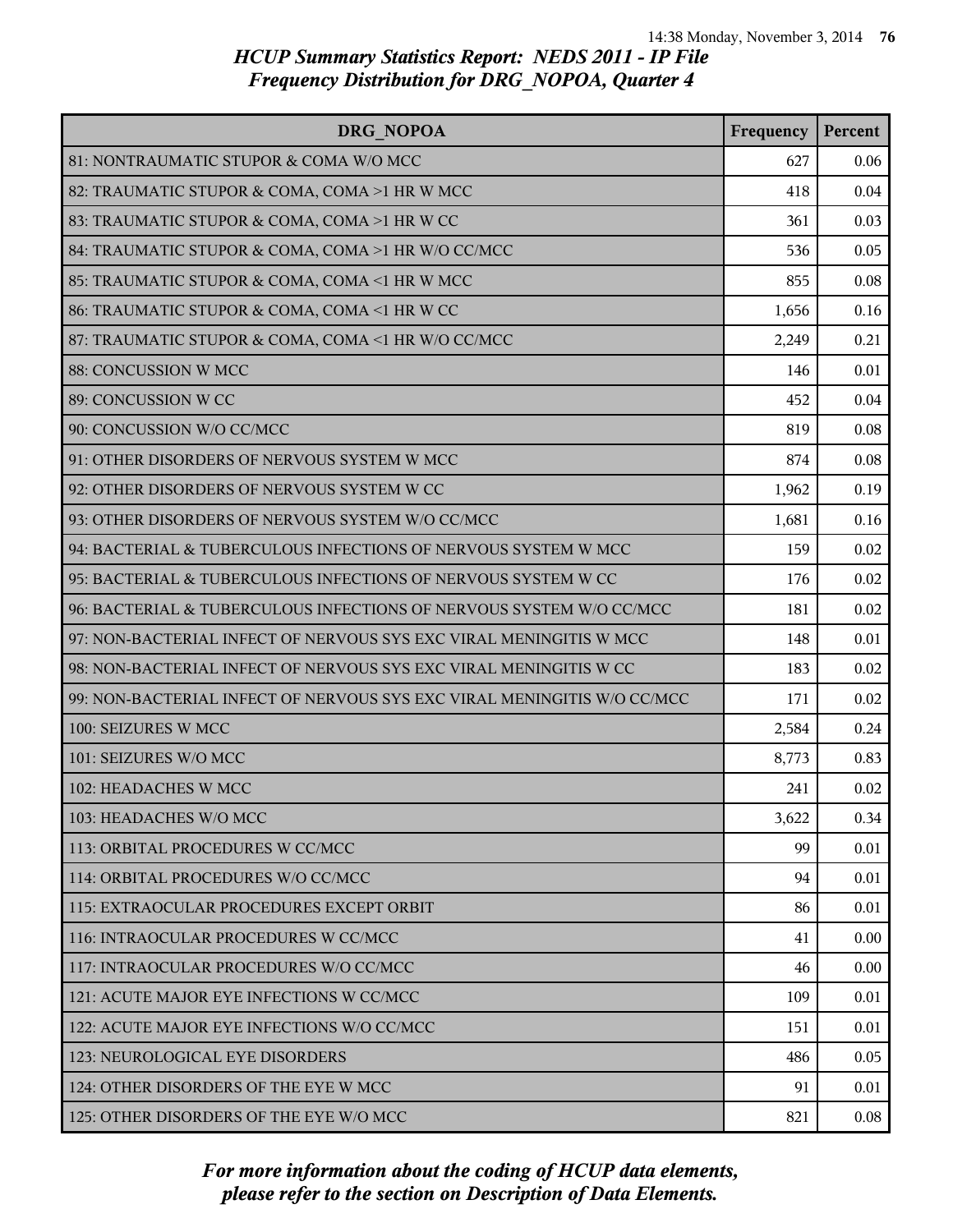| DRG NOPOA                                                       | Frequency | Percent  |
|-----------------------------------------------------------------|-----------|----------|
| 129: MAJOR HEAD & NECK PROCEDURES W CC/MCC OR MAJOR DEVICE      | $\leq 10$ | $*$ $**$ |
| 130: MAJOR HEAD & NECK PROCEDURES W/O CC/MCC                    | $\leq 10$ | $* * *$  |
| 131: CRANIAL/FACIAL PROCEDURES W CC/MCC                         | 280       | 0.03     |
| 132: CRANIAL/FACIAL PROCEDURES W/O CC/MCC                       | 303       | 0.03     |
| 133: OTHER EAR, NOSE, MOUTH & THROAT O.R. PROCEDURES W CC/MCC   | 230       | 0.02     |
| 134: OTHER EAR, NOSE, MOUTH & THROAT O.R. PROCEDURES W/O CC/MCC | 477       | 0.05     |
| 135: SINUS & MASTOID PROCEDURES W CC/MCC                        | 39        | 0.00     |
| 136: SINUS & MASTOID PROCEDURES W/O CC/MCC                      | 15        | 0.00     |
| 137: MOUTH PROCEDURES W CC/MCC                                  | 168       | 0.02     |
| 138: MOUTH PROCEDURES W/O CC/MCC                                | 109       | 0.01     |
| 139: SALIVARY GLAND PROCEDURES                                  | $\leq 10$ | $*$ **   |
| 146: EAR, NOSE, MOUTH & THROAT MALIGNANCY W MCC                 | 77        | 0.01     |
| 147: EAR, NOSE, MOUTH & THROAT MALIGNANCY W CC                  | 126       | 0.01     |
| 148: EAR, NOSE, MOUTH & THROAT MALIGNANCY W/O CC/MCC            | 40        | 0.00     |
| 149: DYSEQUILIBRIUM                                             | 3,683     | 0.35     |
| 150: EPISTAXIS W MCC                                            | 110       | 0.01     |
| 151: EPISTAXIS W/O MCC                                          | 513       | 0.05     |
| 152: OTITIS MEDIA & URI W MCC                                   | 331       | 0.03     |
| 153: OTITIS MEDIA & URI W/O MCC                                 | 3,520     | 0.33     |
| 154: OTHER EAR, NOSE, MOUTH & THROAT DIAGNOSES W MCC            | 225       | 0.02     |
| 155: OTHER EAR, NOSE, MOUTH & THROAT DIAGNOSES W CC             | 717       | 0.07     |
| 156: OTHER EAR, NOSE, MOUTH & THROAT DIAGNOSES W/O CC/MCC       | 640       | 0.06     |
| 157: DENTAL & ORAL DISEASES W MCC                               | 158       | 0.01     |
| 158: DENTAL & ORAL DISEASES W CC                                | 657       | 0.06     |
| 159: DENTAL & ORAL DISEASES W/O CC/MCC                          | 537       | 0.05     |
| 163: MAJOR CHEST PROCEDURES W MCC                               | 759       | 0.07     |
| 164: MAJOR CHEST PROCEDURES W CC                                | 361       | 0.03     |
| 165: MAJOR CHEST PROCEDURES W/O CC/MCC                          | 218       | 0.02     |
| 166: OTHER RESP SYSTEM O.R. PROCEDURES W MCC                    | 1,678     | 0.16     |
| 167: OTHER RESP SYSTEM O.R. PROCEDURES W CC                     | 1,307     | 0.12     |
| 168: OTHER RESP SYSTEM O.R. PROCEDURES W/O CC/MCC               | 248       | 0.02     |
| 175: PULMONARY EMBOLISM W MCC                                   | 1,823     | 0.17     |
| 176: PULMONARY EMBOLISM W/O MCC                                 | 5,459     | 0.52     |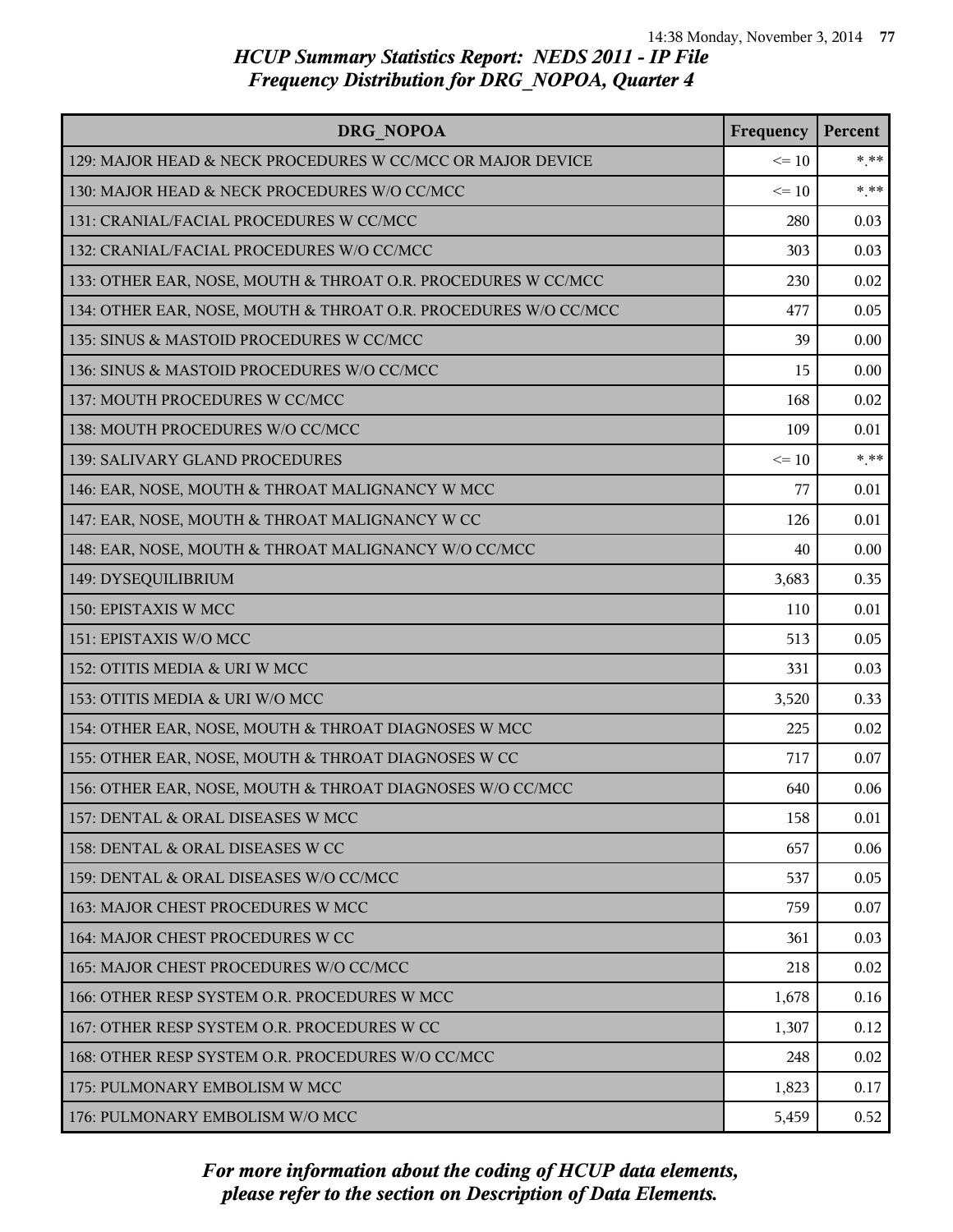| DRG NOPOA                                                         | Frequency | Percent |
|-------------------------------------------------------------------|-----------|---------|
| 177: RESPIRATORY INFECTIONS & INFLAMMATIONS W MCC                 | 5,100     | 0.48    |
| 178: RESPIRATORY INFECTIONS & INFLAMMATIONS W CC                  | 4,367     | 0.41    |
| 179: RESPIRATORY INFECTIONS & INFLAMMATIONS W/O CC/MCC            | 1,164     | 0.11    |
| 180: RESPIRATORY NEOPLASMS W MCC                                  | 1,851     | 0.17    |
| 181: RESPIRATORY NEOPLASMS W CC                                   | 1,839     | 0.17    |
| 182: RESPIRATORY NEOPLASMS W/O CC/MCC                             | 215       | 0.02    |
| 183: MAJOR CHEST TRAUMA W MCC                                     | 372       | 0.04    |
| 184: MAJOR CHEST TRAUMA W CC                                      | 946       | 0.09    |
| 185: MAJOR CHEST TRAUMA W/O CC/MCC                                | 331       | 0.03    |
| 186: PLEURAL EFFUSION W MCC                                       | 852       | 0.08    |
| 187: PLEURAL EFFUSION W CC                                        | 879       | 0.08    |
| 188: PLEURAL EFFUSION W/O CC/MCC                                  | 258       | 0.02    |
| 189: PULMONARY EDEMA & RESPIRATORY FAILURE                        | 9,318     | 0.88    |
| 190: CHRONIC OBSTRUCTIVE PULMONARY DISEASE W MCC                  | 12,911    | 1.22    |
| 191: CHRONIC OBSTRUCTIVE PULMONARY DISEASE W CC                   | 13,091    | 1.24    |
| 192: CHRONIC OBSTRUCTIVE PULMONARY DISEASE W/O CC/MCC             | 11,333    | 1.07    |
| 193: SIMPLE PNEUMONIA & PLEURISY W MCC                            | 10,529    | 0.99    |
| 194: SIMPLE PNEUMONIA & PLEURISY W CC                             | 19,485    | 1.84    |
| 195: SIMPLE PNEUMONIA & PLEURISY W/O CC/MCC                       | 11,032    | 1.04    |
| 196: INTERSTITIAL LUNG DISEASE W MCC                              | 596       | 0.06    |
| 197: INTERSTITIAL LUNG DISEASE W CC                               | 495       | 0.05    |
| 198: INTERSTITIAL LUNG DISEASE W/O CC/MCC                         | 251       | 0.02    |
| 199: PNEUMOTHORAX W MCC                                           | 440       | 0.04    |
| 200: PNEUMOTHORAX W CC                                            | 1,084     | 0.10    |
| 201: PNEUMOTHORAX W/O CC/MCC                                      | 797       | 0.08    |
| 202: BRONCHITIS & ASTHMA W CC/MCC                                 | 7,183     | 0.68    |
| 203: BRONCHITIS & ASTHMA W/O CC/MCC                               | 11,903    | 1.12    |
| 204: RESPIRATORY SIGNS & SYMPTOMS                                 | 2,559     | 0.24    |
| 205: OTHER RESPIRATORY SYSTEM DIAGNOSES W MCC                     | 720       | 0.07    |
| 206: OTHER RESPIRATORY SYSTEM DIAGNOSES W/O MCC                   | 2,447     | 0.23    |
| 207: RESPIRATORY SYSTEM DIAGNOSIS W VENTILATOR SUPPORT 96+ HOURS  | 2,850     | 0.27    |
| 208: RESPIRATORY SYSTEM DIAGNOSIS W VENTILATOR SUPPORT < 96 HOURS | 6,587     | 0.62    |
| 215: OTHER HEART ASSIST SYSTEM IMPLANT                            | $\leq 10$ | $* * *$ |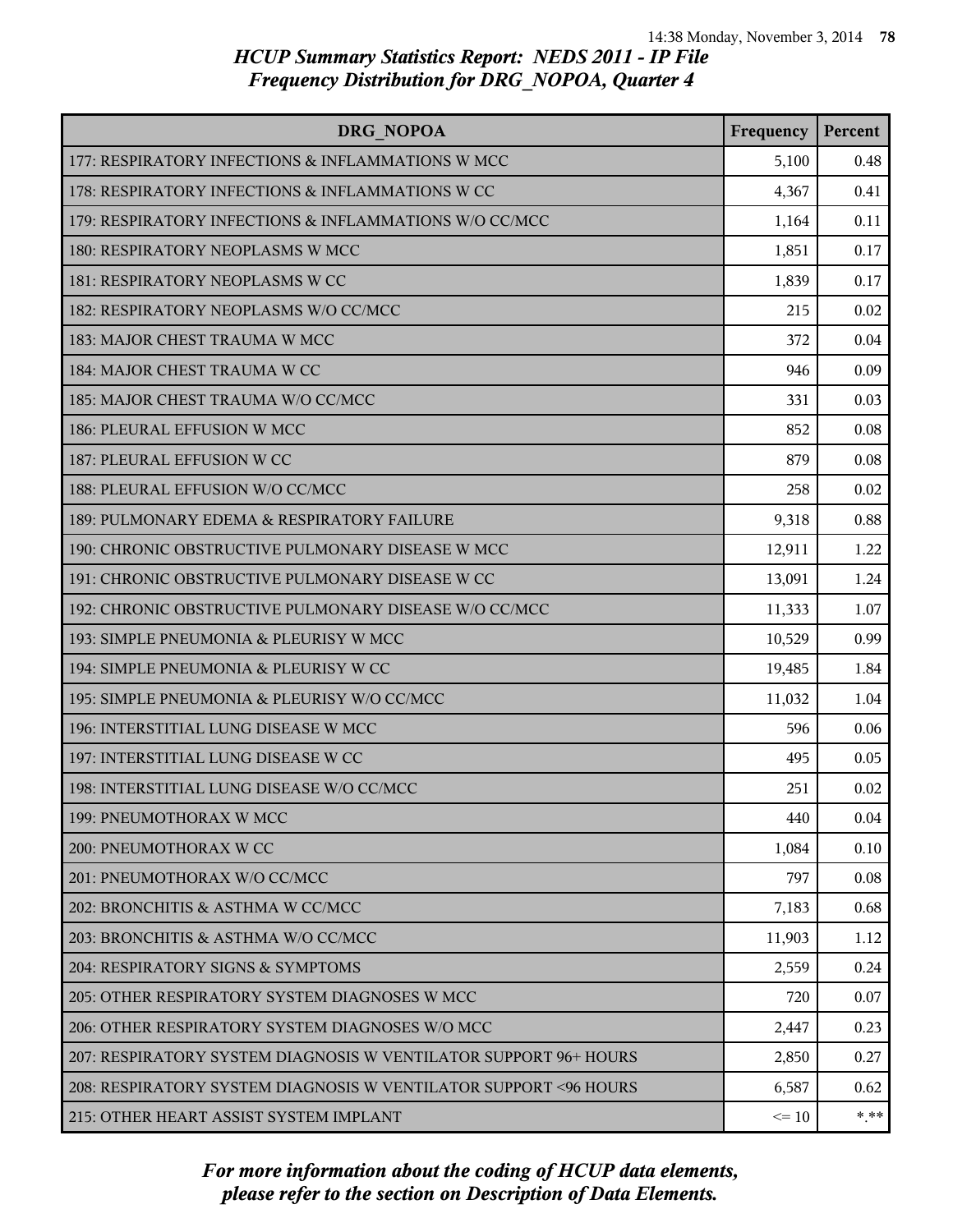| DRG NOPOA                                                                 | Frequency | Percent |
|---------------------------------------------------------------------------|-----------|---------|
| 216: CARDIAC VALVE & OTH MAJ CARDIOTHORACIC PROC W CARD CATH W MCC        | 467       | 0.04    |
| 217: CARDIAC VALVE & OTH MAJ CARDIOTHORACIC PROC W CARD CATH W CC         | 179       | 0.02    |
| 218: CARDIAC VALVE & OTH MAJ CARDIOTHORACIC PROC W CARD CATH W/O CC/MCC   | 23        | 0.00    |
| 219: CARDIAC VALVE & OTH MAJ CARDIOTHORACIC PROC W/O CARD CATH W MCC      | 218       | 0.02    |
| 220: CARDIAC VALVE & OTH MAJ CARDIOTHORACIC PROC W/O CARD CATH W CC       | 111       | 0.01    |
| 221: CARDIAC VALVE & OTH MAJ CARDIOTHORACIC PROC W/O CARD CATH W/O CC/MCQ | 25        | 0.00    |
| 222: CARDIAC DEFIB IMPLANT W CARDIAC CATH W AMI/HF/SHOCK W MCC            | 148       | 0.01    |
| 223: CARDIAC DEFIB IMPLANT W CARDIAC CATH W AMI/HF/SHOCK W/O MCC          | 109       | 0.01    |
| 224: CARDIAC DEFIB IMPLANT W CARDIAC CATH W/O AMI/HF/SHOCK W MCC          | 173       | 0.02    |
| 225: CARDIAC DEFIB IMPLANT W CARDIAC CATH W/O AMI/HF/SHOCK W/O MCC        | 220       | 0.02    |
| 226: CARDIAC DEFIBRILLATOR IMPLANT W/O CARDIAC CATH W MCC                 | 282       | 0.03    |
| 227: CARDIAC DEFIBRILLATOR IMPLANT W/O CARDIAC CATH W/O MCC               | 534       | 0.05    |
| 228: OTHER CARDIOTHORACIC PROCEDURES W MCC                                | 77        | 0.01    |
| 229: OTHER CARDIOTHORACIC PROCEDURES W CC                                 | 63        | 0.01    |
| 230: OTHER CARDIOTHORACIC PROCEDURES W/O CC/MCC                           | $\leq 10$ | $* * *$ |
| 231: CORONARY BYPASS W PTCA W MCC                                         | 98        | 0.01    |
| 232: CORONARY BYPASS W PTCA W/O MCC                                       | 90        | 0.01    |
| 233: CORONARY BYPASS W CARDIAC CATH W MCC                                 | 748       | 0.07    |
| 234: CORONARY BYPASS W CARDIAC CATH W/O MCC                               | 1,127     | 0.11    |
| 235: CORONARY BYPASS W/O CARDIAC CATH W MCC                               | 52        | 0.00    |
| 236: CORONARY BYPASS W/O CARDIAC CATH W/O MCC                             | 138       | 0.01    |
| 237: MAJOR CARDIOVASC PROCEDURES W MCC                                    | 1,283     | 0.12    |
| 238: MAJOR CARDIOVASC PROCEDURES W/O MCC                                  | 1,017     | 0.10    |
| 239: AMPUTATION FOR CIRC SYS DISORDERS EXC UPPER LIMB & TOE W MCC         | 387       | 0.04    |
| 240: AMPUTATION FOR CIRC SYS DISORDERS EXC UPPER LIMB & TOE W CC          | 362       | 0.03    |
| 241: AMPUTATION FOR CIRC SYS DISORDERS EXC UPPER LIMB & TOE W/O CC/MCC    | 20        | 0.00    |
| 242: PERMANENT CARDIAC PACEMAKER IMPLANT W MCC                            | 1,079     | 0.10    |
| 243: PERMANENT CARDIAC PACEMAKER IMPLANT W CC                             | 1,831     | 0.17    |
| 244: PERMANENT CARDIAC PACEMAKER IMPLANT W/O CC/MCC                       | 1,671     | 0.16    |
| <b>245: AICD GENERATOR PROCEDURES</b>                                     | 104       | 0.01    |
| 246: PERC CARDIOVASC PROC W DRUG-ELUTING STENT W MCC OR 4+ VESSELS/STENTS | 2,156     | 0.20    |
| 247: PERC CARDIOVASC PROC W DRUG-ELUTING STENT W/O MCC                    | 8,787     | 0.83    |
| 248: PERC CARDIOVASC PROC W NON-DRUG-ELUTING STENT W MCC OR 4+ VES/STENTS | 985       | 0.09    |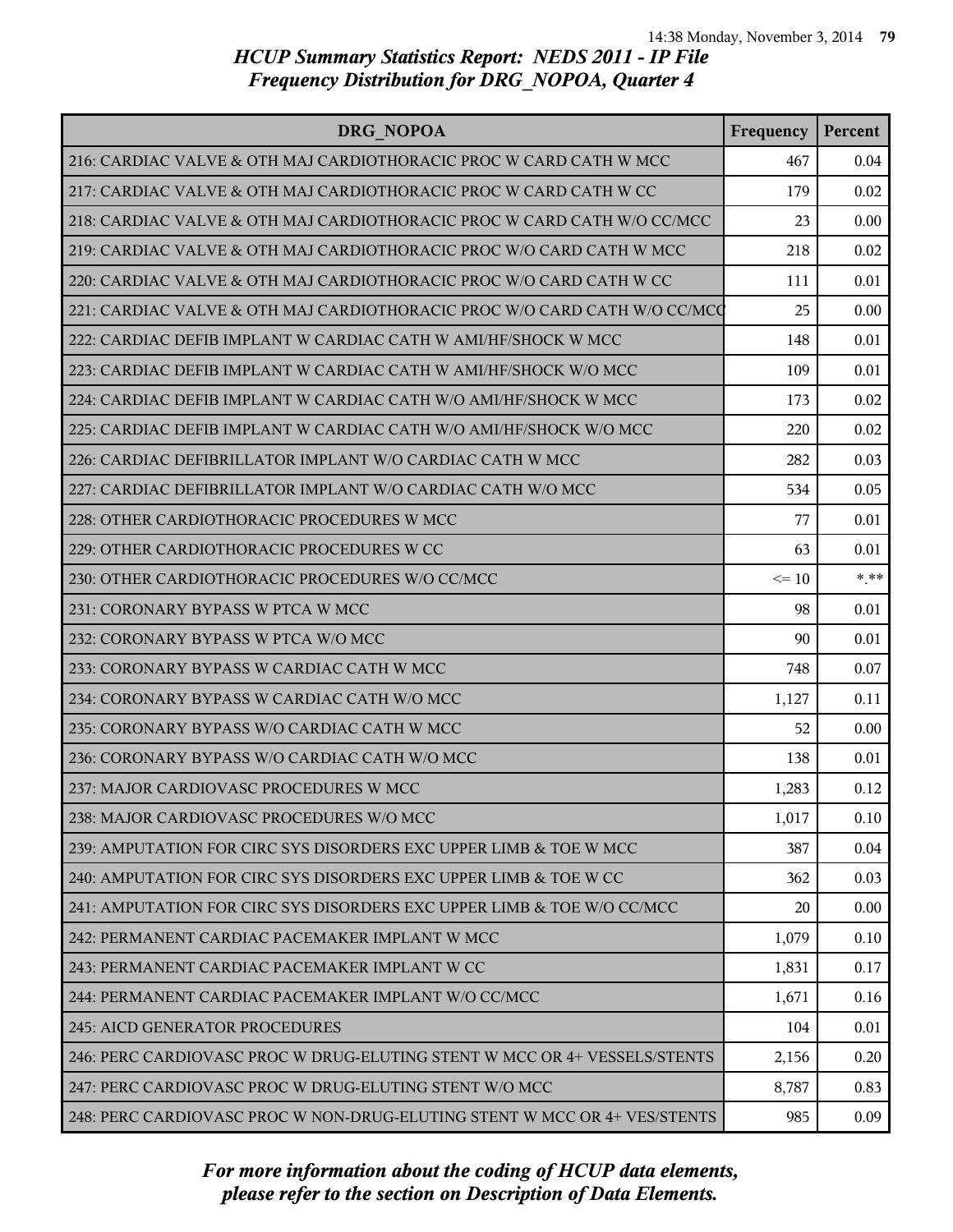| DRG NOPOA                                                             | Frequency | Percent |
|-----------------------------------------------------------------------|-----------|---------|
| 249: PERC CARDIOVASC PROC W NON-DRUG-ELUTING STENT W/O MCC            | 2,785     | 0.26    |
| 250: PERC CARDIOVASC PROC W/O CORONARY ARTERY STENT W MCC             | 519       | 0.05    |
| 251: PERC CARDIOVASC PROC W/O CORONARY ARTERY STENT W/O MCC           | 1,662     | 0.16    |
| 252: OTHER VASCULAR PROCEDURES W MCC                                  | 1,940     | 0.18    |
| 253: OTHER VASCULAR PROCEDURES W CC                                   | 1,752     | 0.17    |
| 254: OTHER VASCULAR PROCEDURES W/O CC/MCC                             | 584       | 0.06    |
| 255: UPPER LIMB & TOE AMPUTATION FOR CIRC SYSTEM DISORDERS W MCC      | 109       | 0.01    |
| 256: UPPER LIMB & TOE AMPUTATION FOR CIRC SYSTEM DISORDERS W CC       | 187       | 0.02    |
| 257: UPPER LIMB & TOE AMPUTATION FOR CIRC SYSTEM DISORDERS W/O CC/MCC | 16        | 0.00    |
| 258: CARDIAC PACEMAKER DEVICE REPLACEMENT W MCC                       | 33        | 0.00    |
| 259: CARDIAC PACEMAKER DEVICE REPLACEMENT W/O MCC                     | 162       | 0.02    |
| 260: CARDIAC PACEMAKER REVISION EXCEPT DEVICE REPLACEMENT W MCC       | 75        | 0.01    |
| 261: CARDIAC PACEMAKER REVISION EXCEPT DEVICE REPLACEMENT W CC        | 131       | 0.01    |
| 262: CARDIAC PACEMAKER REVISION EXCEPT DEVICE REPLACEMENT W/O CC/MCC  | 66        | 0.01    |
| 263: VEIN LIGATION & STRIPPING                                        | 23        | 0.00    |
| 264: OTHER CIRCULATORY SYSTEM O.R. PROCEDURES                         | 1,097     | 0.10    |
| 265: AICD LEAD PROCEDURES                                             | 27        | 0.00    |
| 280: ACUTE MYOCARDIAL INFARCTION, DISCHARGED ALIVE W MCC              | 5,060     | 0.48    |
| 281: ACUTE MYOCARDIAL INFARCTION, DISCHARGED ALIVE W CC               | 4,121     | 0.39    |
| 282: ACUTE MYOCARDIAL INFARCTION, DISCHARGED ALIVE W/O CC/MCC         | 3,178     | 0.30    |
| 283: ACUTE MYOCARDIAL INFARCTION, EXPIRED W MCC                       | 775       | 0.07    |
| 284: ACUTE MYOCARDIAL INFARCTION, EXPIRED W CC                        | 191       | 0.02    |
| 285: ACUTE MYOCARDIAL INFARCTION, EXPIRED W/O CC/MCC                  | 68        | 0.01    |
| 286: CIRCULATORY DISORDERS EXCEPT AMI, W CARD CATH W MCC              | 1,962     | 0.19    |
| 287: CIRCULATORY DISORDERS EXCEPT AMI, W CARD CATH W/O MCC            | 11,518    | 1.09    |
| 288: ACUTE & SUBACUTE ENDOCARDITIS W MCC                              | 204       | 0.02    |
| 289: ACUTE & SUBACUTE ENDOCARDITIS W CC                               | 99        | 0.01    |
| 290: ACUTE & SUBACUTE ENDOCARDITIS W/O CC/MCC                         | 27        | 0.00    |
| 291: HEART FAILURE & SHOCK W MCC                                      | 14,140    | 1.34    |
| 292: HEART FAILURE & SHOCK W CC                                       | 17,275    | 1.63    |
| 293: HEART FAILURE & SHOCK W/O CC/MCC                                 | 7,131     | 0.67    |
| 294: DEEP VEIN THROMBOPHLEBITIS W CC/MCC                              | 70        | 0.01    |
| 295: DEEP VEIN THROMBOPHLEBITIS W/O CC/MCC                            | 25        | 0.00    |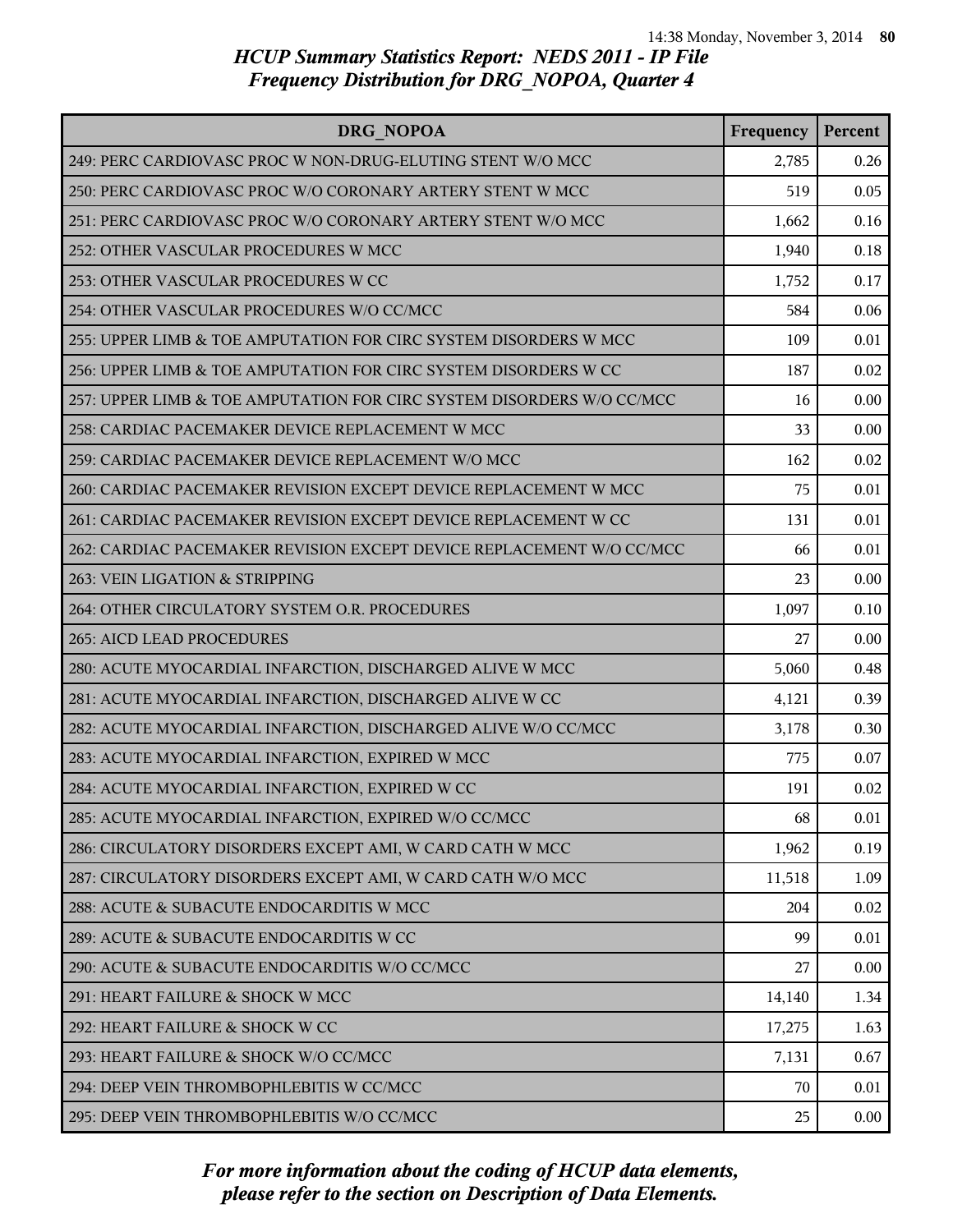| DRG NOPOA                                                 | Frequency | Percent |
|-----------------------------------------------------------|-----------|---------|
| 296: CARDIAC ARREST, UNEXPLAINED W MCC                    | 190       | 0.02    |
| 297: CARDIAC ARREST, UNEXPLAINED W CC                     | 77        | 0.01    |
| 298: CARDIAC ARREST, UNEXPLAINED W/O CC/MCC               | 39        | 0.00    |
| 299: PERIPHERAL VASCULAR DISORDERS W MCC                  | 1,949     | 0.18    |
| 300: PERIPHERAL VASCULAR DISORDERS W CC                   | 3,861     | 0.36    |
| 301: PERIPHERAL VASCULAR DISORDERS W/O CC/MCC             | 2,378     | 0.22    |
| 302: ATHEROSCLEROSIS W MCC                                | 461       | 0.04    |
| 303: ATHEROSCLEROSIS W/O MCC                              | 3,524     | 0.33    |
| 304: HYPERTENSION W MCC                                   | 369       | 0.03    |
| 305: HYPERTENSION W/O MCC                                 | 5,158     | 0.49    |
| 306: CARDIAC CONGENITAL & VALVULAR DISORDERS W MCC        | 204       | 0.02    |
| 307: CARDIAC CONGENITAL & VALVULAR DISORDERS W/O MCC      | 444       | 0.04    |
| 308: CARDIAC ARRHYTHMIA & CONDUCTION DISORDERS W MCC      | 5,016     | 0.47    |
| 309: CARDIAC ARRHYTHMIA & CONDUCTION DISORDERS W CC       | 9,039     | 0.85    |
| 310: CARDIAC ARRHYTHMIA & CONDUCTION DISORDERS W/O CC/MCC | 11,836    | 1.12    |
| 311: ANGINA PECTORIS                                      | 1,524     | 0.14    |
| 312: SYNCOPE & COLLAPSE                                   | 15,104    | 1.43    |
| 313: CHEST PAIN                                           | 21,492    | 2.03    |
| 314: OTHER CIRCULATORY SYSTEM DIAGNOSES W MCC             | 4,227     | 0.40    |
| 315: OTHER CIRCULATORY SYSTEM DIAGNOSES W CC              | 2,509     | 0.24    |
| 316: OTHER CIRCULATORY SYSTEM DIAGNOSES W/O CC/MCC        | 1,092     | 0.10    |
| 326: STOMACH, ESOPHAGEAL & DUODENAL PROC W MCC            | 898       | 0.08    |
| 327: STOMACH, ESOPHAGEAL & DUODENAL PROC W CC             | 446       | 0.04    |
| 328: STOMACH, ESOPHAGEAL & DUODENAL PROC W/O CC/MCC       | 496       | 0.05    |
| 329: MAJOR SMALL & LARGE BOWEL PROCEDURES W MCC           | 3,251     | 0.31    |
| 330: MAJOR SMALL & LARGE BOWEL PROCEDURES W CC            | 2,922     | 0.28    |
| 331: MAJOR SMALL & LARGE BOWEL PROCEDURES W/O CC/MCC      | 800       | 0.08    |
| 332: RECTAL RESECTION W MCC                               | 42        | 0.00    |
| 333: RECTAL RESECTION W CC                                | 61        | 0.01    |
| 334: RECTAL RESECTION W/O CC/MCC                          | 13        | 0.00    |
| 335: PERITONEAL ADHESIOLYSIS W MCC                        | 567       | 0.05    |
| 336: PERITONEAL ADHESIOLYSIS W CC                         | 1,130     | 0.11    |
| 337: PERITONEAL ADHESIOLYSIS W/O CC/MCC                   | 859       | 0.08    |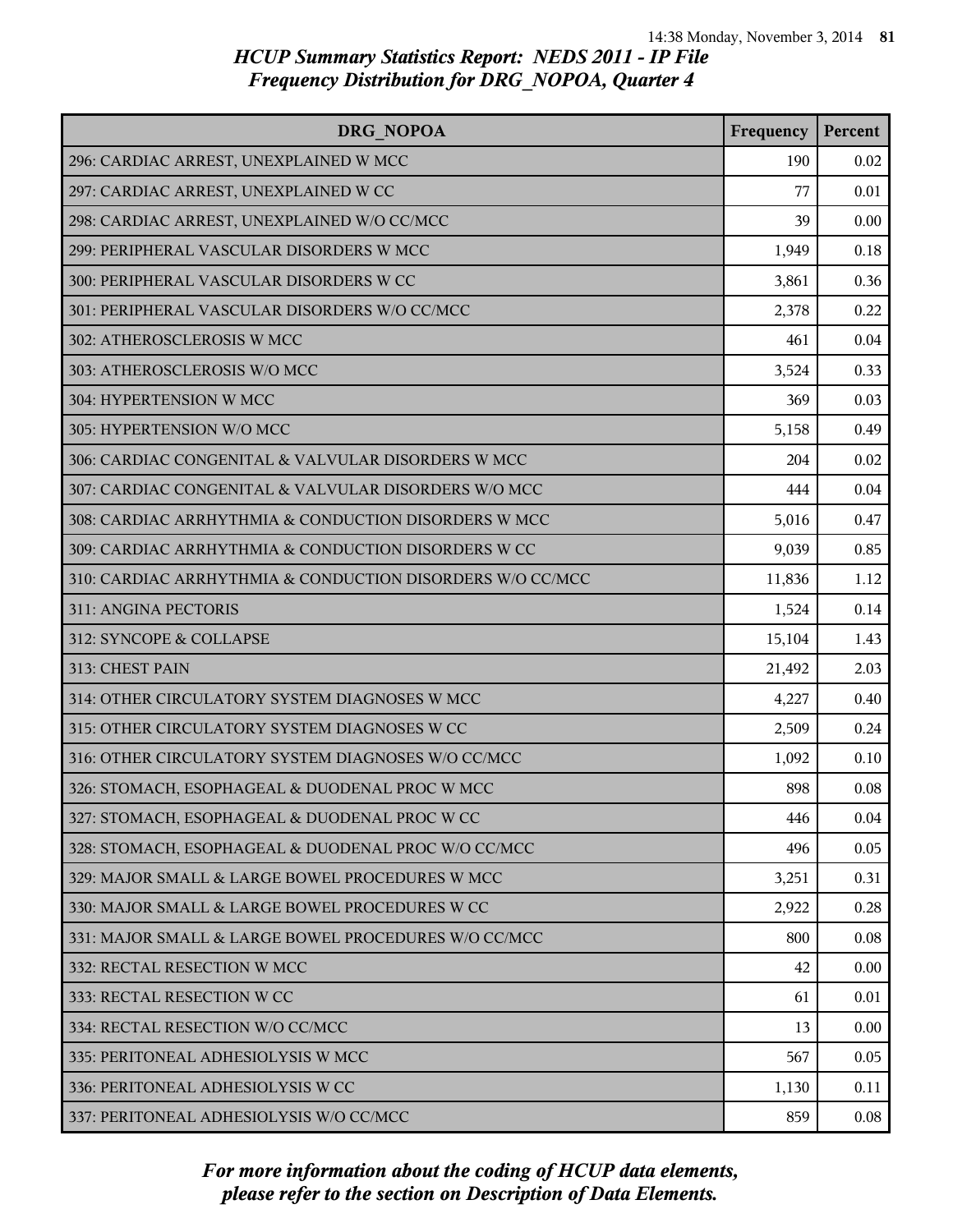| DRG NOPOA                                                                | Frequency | Percent |
|--------------------------------------------------------------------------|-----------|---------|
| 338: APPENDECTOMY W COMPLICATED PRINCIPAL DIAG W MCC                     | 177       | 0.02    |
| 339: APPENDECTOMY W COMPLICATED PRINCIPAL DIAG W CC                      | 842       | 0.08    |
| 340: APPENDECTOMY W COMPLICATED PRINCIPAL DIAG W/O CC/MCC                | 1,931     | 0.18    |
| 341: APPENDECTOMY W/O COMPLICATED PRINCIPAL DIAG W MCC                   | 187       | 0.02    |
| 342: APPENDECTOMY W/O COMPLICATED PRINCIPAL DIAG W CC                    | 995       | 0.09    |
| 343: APPENDECTOMY W/O COMPLICATED PRINCIPAL DIAG W/O CC/MCC              | 7,755     | 0.73    |
| 344: MINOR SMALL & LARGE BOWEL PROCEDURES W MCC                          | 37        | 0.00    |
| 345: MINOR SMALL & LARGE BOWEL PROCEDURES W CC                           | 83        | 0.01    |
| 346: MINOR SMALL & LARGE BOWEL PROCEDURES W/O CC/MCC                     | 50        | 0.00    |
| 347: ANAL & STOMAL PROCEDURES W MCC                                      | 128       | 0.01    |
| 348: ANAL & STOMAL PROCEDURES W CC                                       | 516       | 0.05    |
| 349: ANAL & STOMAL PROCEDURES W/O CC/MCC                                 | 695       | 0.07    |
| 350: INGUINAL & FEMORAL HERNIA PROCEDURES W MCC                          | 144       | 0.01    |
| 351: INGUINAL & FEMORAL HERNIA PROCEDURES W CC                           | 328       | 0.03    |
| 352: INGUINAL & FEMORAL HERNIA PROCEDURES W/O CC/MCC                     | 612       | 0.06    |
| 353: HERNIA PROCEDURES EXCEPT INGUINAL & FEMORAL W MCC                   | 174       | 0.02    |
| 354: HERNIA PROCEDURES EXCEPT INGUINAL & FEMORAL W CC                    | 587       | 0.06    |
| 355: HERNIA PROCEDURES EXCEPT INGUINAL & FEMORAL W/O CC/MCC              | 651       | 0.06    |
| 356: OTHER DIGESTIVE SYSTEM O.R. PROCEDURES W MCC                        | 649       | 0.06    |
| 357: OTHER DIGESTIVE SYSTEM O.R. PROCEDURES W CC                         | 673       | 0.06    |
| 358: OTHER DIGESTIVE SYSTEM O.R. PROCEDURES W/O CC/MCC                   | 277       | 0.03    |
| 368: MAJOR ESOPHAGEAL DISORDERS W MCC                                    | 390       | 0.04    |
| 369: MAJOR ESOPHAGEAL DISORDERS W CC                                     | 727       | 0.07    |
| 370: MAJOR ESOPHAGEAL DISORDERS W/O CC/MCC                               | 304       | 0.03    |
| 371: MAJOR GASTROINTESTINAL DISORDERS & PERITONEAL INFECTIONS W MCC      | 1,935     | 0.18    |
| 372: MAJOR GASTROINTESTINAL DISORDERS & PERITONEAL INFECTIONS W CC       | 3,591     | 0.34    |
| 373: MAJOR GASTROINTESTINAL DISORDERS & PERITONEAL INFECTIONS W/O CC/MCC | 1,725     | 0.16    |
| 374: DIGESTIVE MALIGNANCY W MCC                                          | 736       | 0.07    |
| 375: DIGESTIVE MALIGNANCY W CC                                           | 1,577     | 0.15    |
| 376: DIGESTIVE MALIGNANCY W/O CC/MCC                                     | 186       | 0.02    |
| 377: G.I. HEMORRHAGE W MCC                                               | 4,529     | 0.43    |
| 378: G.I. HEMORRHAGE W CC                                                | 13,255    | 1.25    |
| 379: G.I. HEMORRHAGE W/O CC/MCC                                          | 4,858     | 0.46    |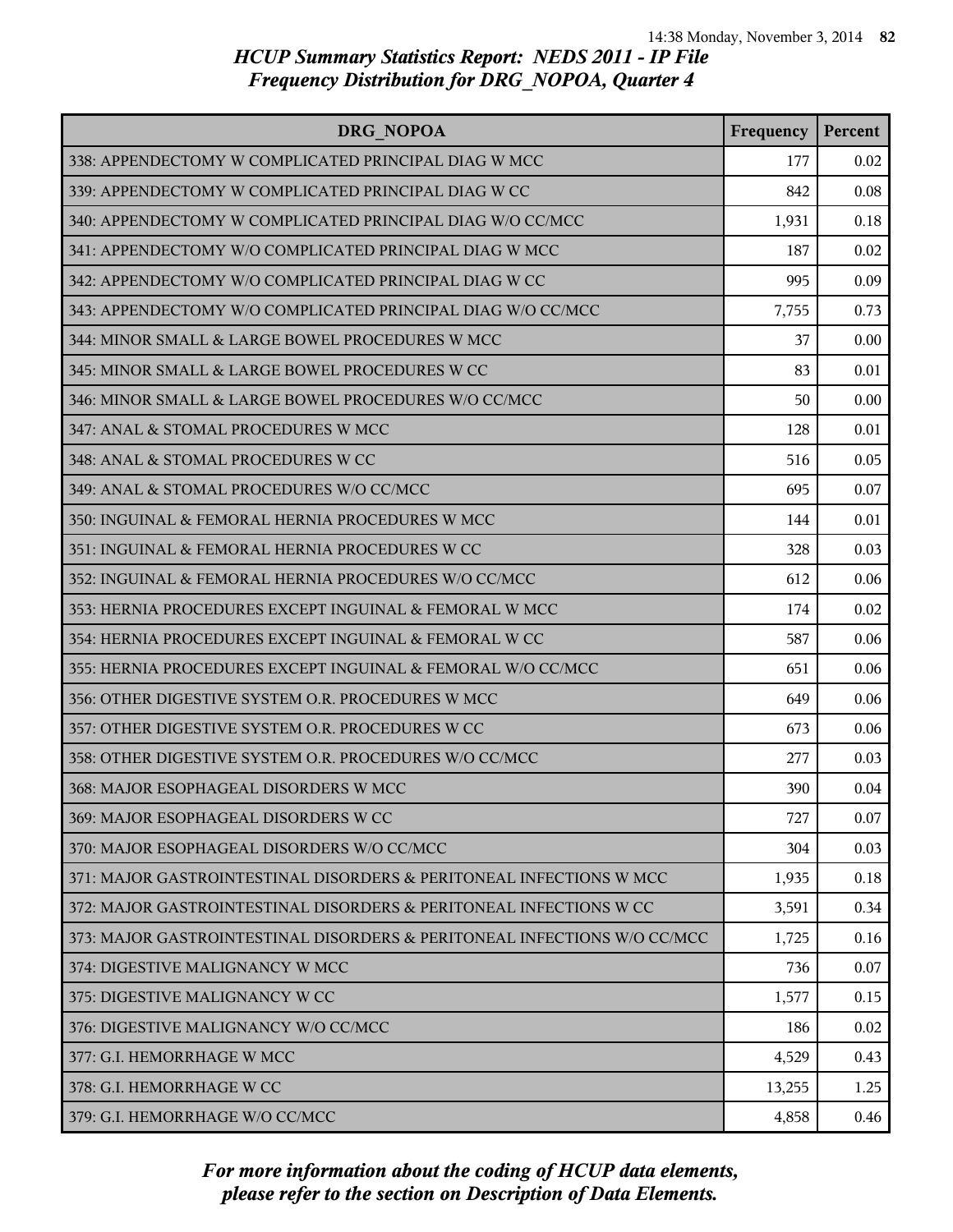| DRG NOPOA                                                                | Frequency | Percent |
|--------------------------------------------------------------------------|-----------|---------|
| 380: COMPLICATED PEPTIC ULCER W MCC                                      | 265       | 0.03    |
| 381: COMPLICATED PEPTIC ULCER W CC                                       | 632       | 0.06    |
| 382: COMPLICATED PEPTIC ULCER W/O CC/MCC                                 | 374       | 0.04    |
| 383: UNCOMPLICATED PEPTIC ULCER W MCC                                    | 110       | 0.01    |
| 384: UNCOMPLICATED PEPTIC ULCER W/O MCC                                  | 1,040     | 0.10    |
| 385: INFLAMMATORY BOWEL DISEASE W MCC                                    | 316       | 0.03    |
| 386: INFLAMMATORY BOWEL DISEASE W CC                                     | 1,741     | 0.16    |
| 387: INFLAMMATORY BOWEL DISEASE W/O CC/MCC                               | 1,529     | 0.14    |
| 388: G.I. OBSTRUCTION W MCC                                              | 1,632     | 0.15    |
| 389: G.I. OBSTRUCTION W CC                                               | 5,550     | 0.52    |
| 390: G.I. OBSTRUCTION W/O CC/MCC                                         | 5,624     | 0.53    |
| 391: ESOPHAGITIS, GASTROENT & MISC DIGEST DISORDERS W MCC                | 4,824     | 0.46    |
| 392: ESOPHAGITIS, GASTROENT & MISC DIGEST DISORDERS W/O MCC              | 38,238    | 3.61    |
| 393: OTHER DIGESTIVE SYSTEM DIAGNOSES W MCC                              | 1,997     | 0.19    |
| 394: OTHER DIGESTIVE SYSTEM DIAGNOSES W CC                               | 5,397     | 0.51    |
| 395: OTHER DIGESTIVE SYSTEM DIAGNOSES W/O CC/MCC                         | 3,041     | 0.29    |
| 405: PANCREAS, LIVER & SHUNT PROCEDURES W MCC                            | 233       | 0.02    |
| 406: PANCREAS, LIVER & SHUNT PROCEDURES W CC                             | 110       | 0.01    |
| 407: PANCREAS, LIVER & SHUNT PROCEDURES W/O CC/MCC                       | 43        | 0.00    |
| 408: BILIARY TRACT PROC EXCEPT ONLY CHOLECYST W OR W/O C.D.E. W MCC      | 74        | 0.01    |
| 409: BILIARY TRACT PROC EXCEPT ONLY CHOLECYST W OR W/O C.D.E. W CC       | 67        | 0.01    |
| 410: BILIARY TRACT PROC EXCEPT ONLY CHOLECYST W OR W/O C.D.E. W/O CC/MCC | 25        | 0.00    |
| 411: CHOLECYSTECTOMY W C.D.E. W MCC                                      | 37        | 0.00    |
| 412: CHOLECYSTECTOMY W C.D.E. W CC                                       | 41        | 0.00    |
| 413: CHOLECYSTECTOMY W C.D.E. W/O CC/MCC                                 | 43        | 0.00    |
| 414: CHOLECYSTECTOMY EXCEPT BY LAPAROSCOPE W/O C.D.E. W MCC              | 310       | 0.03    |
| 415: CHOLECYSTECTOMY EXCEPT BY LAPAROSCOPE W/O C.D.E. W CC               | 402       | 0.04    |
| 416: CHOLECYSTECTOMY EXCEPT BY LAPAROSCOPE W/O C.D.E. W/O CC/MCC         | 314       | 0.03    |
| 417: LAPAROSCOPIC CHOLECYSTECTOMY W/O C.D.E. W MCC                       | 2,132     | 0.20    |
| 418: LAPAROSCOPIC CHOLECYSTECTOMY W/O C.D.E. W CC                        | 4,155     | 0.39    |
| 419: LAPAROSCOPIC CHOLECYSTECTOMY W/O C.D.E. W/O CC/MCC                  | 7,540     | 0.71    |
| 420: HEPATOBILIARY DIAGNOSTIC PROCEDURES W MCC                           | 65        | 0.01    |
| 421: HEPATOBILIARY DIAGNOSTIC PROCEDURES W CC                            | 34        | 0.00    |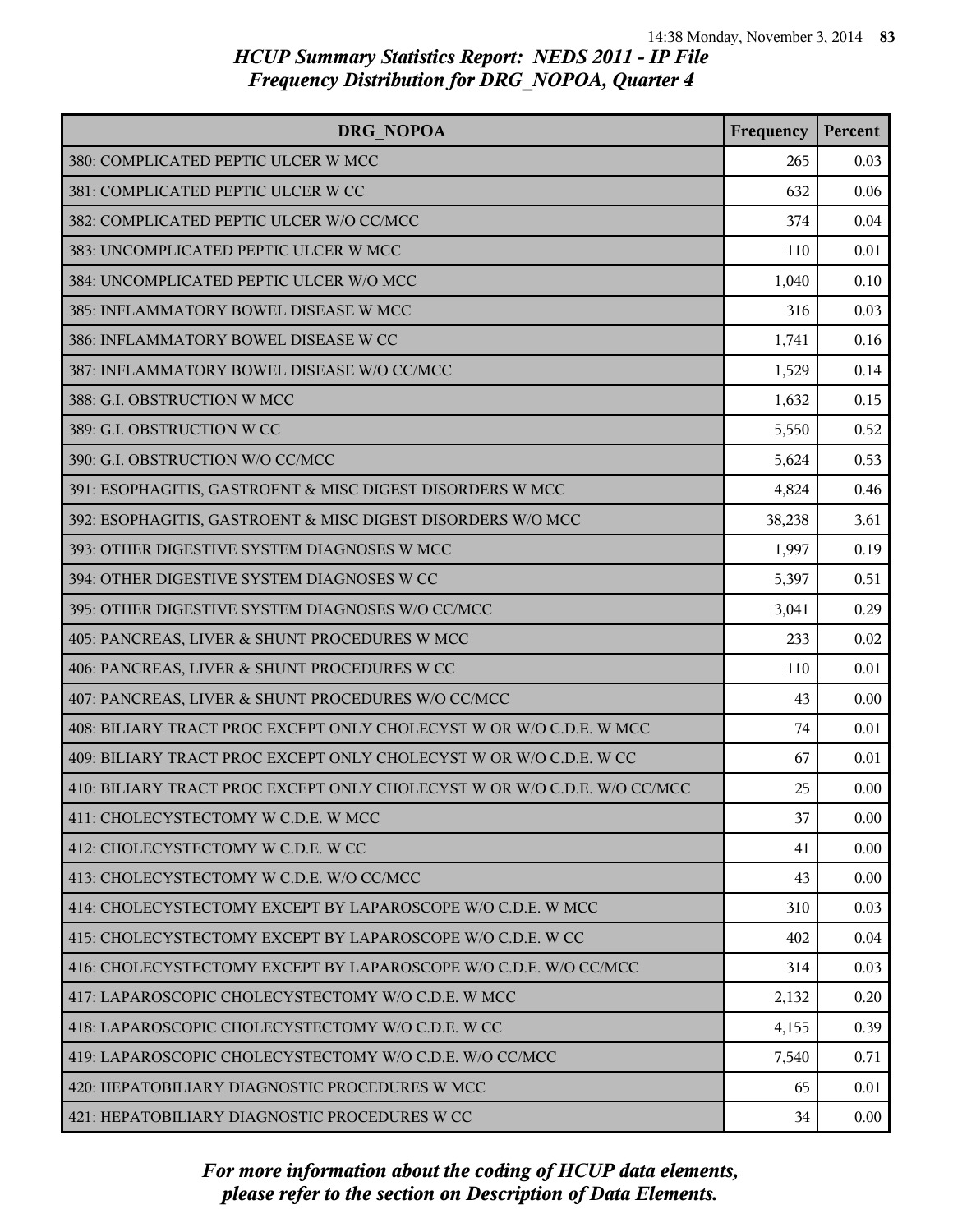| DRG NOPOA                                                                 | Frequency | Percent |
|---------------------------------------------------------------------------|-----------|---------|
| 422: HEPATOBILIARY DIAGNOSTIC PROCEDURES W/O CC/MCC                       | 19        | 0.00    |
| 423: OTHER HEPATOBILIARY OR PANCREAS O.R. PROCEDURES W MCC                | 140       | 0.01    |
| 424: OTHER HEPATOBILIARY OR PANCREAS O.R. PROCEDURES W CC                 | 71        | 0.01    |
| 425: OTHER HEPATOBILIARY OR PANCREAS O.R. PROCEDURES W/O CC/MCC           | 13        | 0.00    |
| 432: CIRRHOSIS & ALCOHOLIC HEPATITIS W MCC                                | 1,978     | 0.19    |
| 433: CIRRHOSIS & ALCOHOLIC HEPATITIS W CC                                 | 1,575     | 0.15    |
| 434: CIRRHOSIS & ALCOHOLIC HEPATITIS W/O CC/MCC                           | 99        | 0.01    |
| 435: MALIGNANCY OF HEPATOBILIARY SYSTEM OR PANCREAS W MCC                 | 990       | 0.09    |
| 436: MALIGNANCY OF HEPATOBILIARY SYSTEM OR PANCREAS W CC                  | 1,079     | 0.10    |
| 437: MALIGNANCY OF HEPATOBILIARY SYSTEM OR PANCREAS W/O CC/MCC            | 160       | 0.02    |
| 438: DISORDERS OF PANCREAS EXCEPT MALIGNANCY W MCC                        | 1,846     | 0.17    |
| 439: DISORDERS OF PANCREAS EXCEPT MALIGNANCY W CC                         | 5,335     | 0.50    |
| 440: DISORDERS OF PANCREAS EXCEPT MALIGNANCY W/O CC/MCC                   | 5,248     | 0.50    |
| 441: DISORDERS OF LIVER EXCEPT MALIG, CIRR, ALC HEPA W MCC                | 2,163     | 0.20    |
| 442: DISORDERS OF LIVER EXCEPT MALIG, CIRR, ALC HEPA W CC                 | 2,907     | 0.27    |
| 443: DISORDERS OF LIVER EXCEPT MALIG, CIRR, ALC HEPA W/O CC/MCC           | 885       | 0.08    |
| 444: DISORDERS OF THE BILIARY TRACT W MCC                                 | 1,247     | 0.12    |
| 445: DISORDERS OF THE BILIARY TRACT W CC                                  | 1,951     | 0.18    |
| 446: DISORDERS OF THE BILIARY TRACT W/O CC/MCC                            | 1,993     | 0.19    |
| 453: COMBINED ANTERIOR/POSTERIOR SPINAL FUSION W MCC                      | 31        | 0.00    |
| 454: COMBINED ANTERIOR/POSTERIOR SPINAL FUSION W CC                       | 33        | 0.00    |
| 455: COMBINED ANTERIOR/POSTERIOR SPINAL FUSION W/O CC/MCC                 | 22        | 0.00    |
| 456: SPINAL FUS EXC CERV W SPINAL CURV/MALIG/INFEC OR 9+ FUS W MCC        | 36        | 0.00    |
| 457: SPINAL FUS EXC CERV W SPINAL CURV/MALIG/INFEC OR 9+ FUS W CC         | 53        | 0.01    |
| 458: SPINAL FUS EXC CERV W SPINAL CURV/MALIG/INFEC OR 9+ FUS W/O CC/MCC   | $\leq 10$ | * **    |
| 459: SPINAL FUSION EXCEPT CERVICAL W MCC                                  | 83        | 0.01    |
| 460: SPINAL FUSION EXCEPT CERVICAL W/O MCC                                | 385       | 0.04    |
| 461: BILATERAL OR MULTIPLE MAJOR JOINT PROCS OF LOWER EXTREMITY W MCC     | $\leq 10$ | $* * *$ |
| 462: BILATERAL OR MULTIPLE MAJOR JOINT PROCS OF LOWER EXTREMITY W/O MCC   | 25        | 0.00    |
| 463: WND DEBRID & SKN GRFT EXC HAND, FOR MUSCULO-CONN TISS DIS W MCC      | 333       | 0.03    |
| 464: WND DEBRID & SKN GRFT EXC HAND, FOR MUSCULO-CONN TISS DIS W CC       | 476       | 0.04    |
| 465: WND DEBRID & SKN GRFT EXC HAND, FOR MUSCULO-CONN TISS DIS W/O CC/MCC | 126       | 0.01    |
| 466: REVISION OF HIP OR KNEE REPLACEMENT W MCC                            | 120       | 0.01    |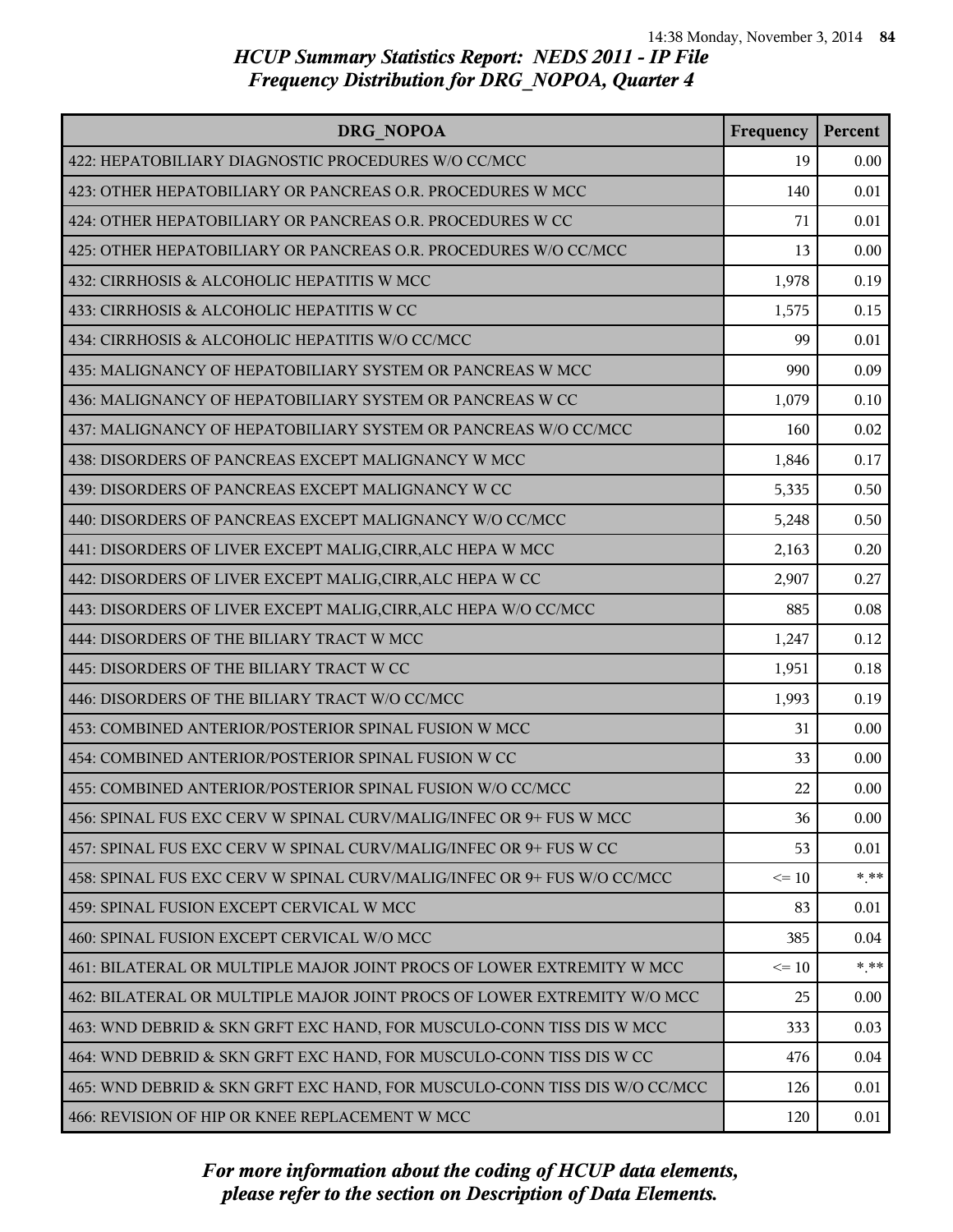| DRG NOPOA                                                                 | Frequency | Percent  |
|---------------------------------------------------------------------------|-----------|----------|
| 467: REVISION OF HIP OR KNEE REPLACEMENT W CC                             | 249       | 0.02     |
| 468: REVISION OF HIP OR KNEE REPLACEMENT W/O CC/MCC                       | 101       | 0.01     |
| 469: MAJOR JOINT REPLACEMENT OR REATTACHMENT OF LOWER EXTREMITY W MCC     | 1,048     | 0.10     |
| 470: MAJOR JOINT REPLACEMENT OR REATTACHMENT OF LOWER EXTREMITY W/O MCC   | 4,187     | 0.40     |
| 471: CERVICAL SPINAL FUSION W MCC                                         | 133       | 0.01     |
| 472: CERVICAL SPINAL FUSION W CC                                          | 178       | 0.02     |
| 473: CERVICAL SPINAL FUSION W/O CC/MCC                                    | 205       | 0.02     |
| 474: AMPUTATION FOR MUSCULOSKELETAL SYS & CONN TISSUE DIS W MCC           | 117       | 0.01     |
| 475: AMPUTATION FOR MUSCULOSKELETAL SYS & CONN TISSUE DIS W CC            | 139       | 0.01     |
| 476: AMPUTATION FOR MUSCULOSKELETAL SYS & CONN TISSUE DIS W/O CC/MCC      | 24        | 0.00     |
| 477: BIOPSIES OF MUSCULOSKELETAL SYSTEM & CONNECTIVE TISSUE W MCC         | 153       | 0.01     |
| 478: BIOPSIES OF MUSCULOSKELETAL SYSTEM & CONNECTIVE TISSUE W CC          | 533       | 0.05     |
| 479: BIOPSIES OF MUSCULOSKELETAL SYSTEM & CONNECTIVE TISSUE W/O CC/MCC    | 198       | 0.02     |
| 480: HIP & FEMUR PROCEDURES EXCEPT MAJOR JOINT W MCC                      | 1,876     | 0.18     |
| 481: HIP & FEMUR PROCEDURES EXCEPT MAJOR JOINT W CC                       | 6,177     | 0.58     |
| 482: HIP & FEMUR PROCEDURES EXCEPT MAJOR JOINT W/O CC/MCC                 | 2,819     | 0.27     |
| 483: MAJOR JOINT & LIMB REATTACHMENT PROC OF UPPER EXTREMITY W CC/MCC     | 171       | 0.02     |
| 484: MAJOR JOINT & LIMB REATTACHMENT PROC OF UPPER EXTREMITY W/O CC/MCC   | 80        | 0.01     |
| 485: KNEE PROCEDURES W PDX OF INFECTION W MCC                             | 83        | 0.01     |
| 486: KNEE PROCEDURES W PDX OF INFECTION W CC                              | 160       | 0.02     |
| 487: KNEE PROCEDURES W PDX OF INFECTION W/O CC/MCC                        | 99        | 0.01     |
| 488: KNEE PROCEDURES W/O PDX OF INFECTION W CC/MCC                        | 183       | 0.02     |
| 489: KNEE PROCEDURES W/O PDX OF INFECTION W/O CC/MCC                      | 118       | 0.01     |
| 490: BACK & NECK PROC EXC SPINAL FUSION W CC/MCC OR DISC DEVICE/NEUROSTIM | 426       | 0.04     |
| 491: BACK & NECK PROC EXC SPINAL FUSION W/O CC/MCC                        | 480       | 0.05     |
| 492: LOWER EXTREM & HUMER PROC EXCEPT HIP, FOOT, FEMUR W MCC              | 538       | 0.05     |
| 493: LOWER EXTREM & HUMER PROC EXCEPT HIP, FOOT, FEMUR W CC               | 2,163     | 0.20     |
| 494: LOWER EXTREM & HUMER PROC EXCEPT HIP, FOOT, FEMUR W/O CC/MCC         | 3,684     | 0.35     |
| 495: LOCAL EXCISION & REMOVAL INT FIX DEVICES EXC HIP & FEMUR W MCC       | 104       | 0.01     |
| 496: LOCAL EXCISION & REMOVAL INT FIX DEVICES EXC HIP & FEMUR W CC        | 266       | 0.03     |
| 497: LOCAL EXCISION & REMOVAL INT FIX DEVICES EXC HIP & FEMUR W/O CC/MCC  | 131       | 0.01     |
| 498: LOCAL EXCISION & REMOVAL INT FIX DEVICES OF HIP & FEMUR W CC/MCC     | 43        | 0.00     |
| 499: LOCAL EXCISION & REMOVAL INT FIX DEVICES OF HIP & FEMUR W/O CC/MCC   | $\leq 10$ | $*$ $**$ |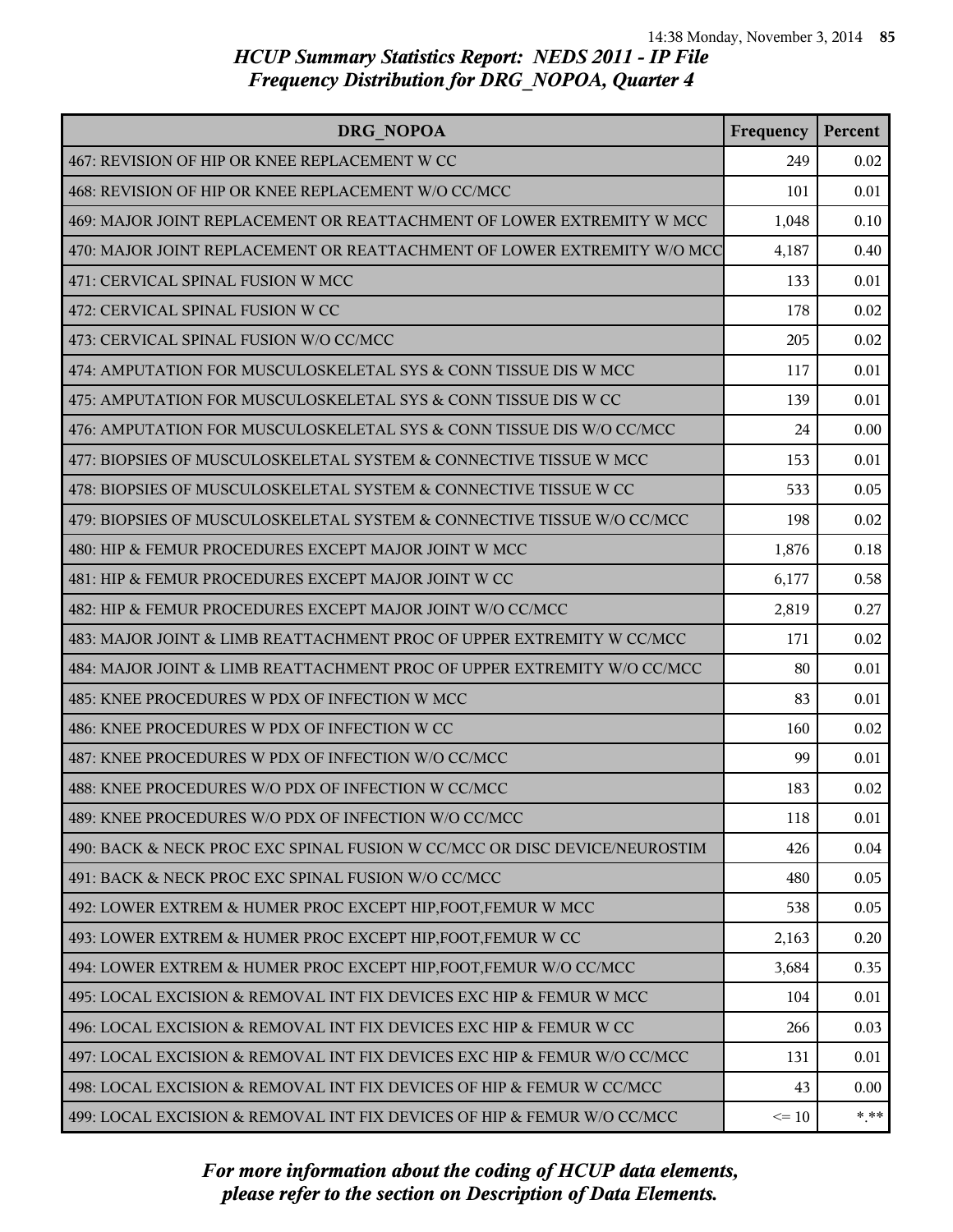| DRG NOPOA                                                                | Frequency | Percent |
|--------------------------------------------------------------------------|-----------|---------|
| 500: SOFT TISSUE PROCEDURES W MCC                                        | 131       | 0.01    |
| 501: SOFT TISSUE PROCEDURES W CC                                         | 523       | 0.05    |
| 502: SOFT TISSUE PROCEDURES W/O CC/MCC                                   | 332       | 0.03    |
| 503: FOOT PROCEDURES W MCC                                               | 51        | 0.00    |
| 504: FOOT PROCEDURES W CC                                                | 236       | 0.02    |
| 505: FOOT PROCEDURES W/O CC/MCC                                          | 206       | 0.02    |
| 506: MAJOR THUMB OR JOINT PROCEDURES                                     | 108       | 0.01    |
| 507: MAJOR SHOULDER OR ELBOW JOINT PROCEDURES W CC/MCC                   | 45        | 0.00    |
| 508: MAJOR SHOULDER OR ELBOW JOINT PROCEDURES W/O CC/MCC                 | 23        | 0.00    |
| 509: ARTHROSCOPY                                                         | 13        | 0.00    |
| 510: SHOULDER, ELBOW OR FOREARM PROC, EXC MAJOR JOINT PROC W MCC         | 116       | 0.01    |
| 511: SHOULDER, ELBOW OR FOREARM PROC, EXC MAJOR JOINT PROC W CC          | 468       | 0.04    |
| 512: SHOULDER, ELBOW OR FOREARM PROC, EXC MAJOR JOINT PROC W/O CC/MCC    | 915       | 0.09    |
| 513: HAND OR WRIST PROC, EXCEPT MAJOR THUMB OR JOINT PROC W CC/MCC       | 279       | 0.03    |
| 514: HAND OR WRIST PROC, EXCEPT MAJOR THUMB OR JOINT PROC W/O CC/MCC     | 315       | 0.03    |
| 515: OTHER MUSCULOSKELET SYS & CONN TISS O.R. PROC W MCC                 | 301       | 0.03    |
| 516: OTHER MUSCULOSKELET SYS & CONN TISS O.R. PROC W CC                  | 785       | 0.07    |
| 517: OTHER MUSCULOSKELET SYS & CONN TISS O.R. PROC W/O CC/MCC            | 468       | 0.04    |
| 533: FRACTURES OF FEMUR W MCC                                            | 82        | 0.01    |
| 534: FRACTURES OF FEMUR W/O MCC                                          | 429       | 0.04    |
| 535: FRACTURES OF HIP & PELVIS W MCC                                     | 600       | 0.06    |
| 536: FRACTURES OF HIP & PELVIS W/O MCC                                   | 2,685     | 0.25    |
| 537: SPRAINS, STRAINS, & DISLOCATIONS OF HIP, PELVIS & THIGH W CC/MCC    | 80        | 0.01    |
| 538: SPRAINS, STRAINS, & DISLOCATIONS OF HIP, PELVIS & THIGH W/O CC/MCC  | 73        | 0.01    |
| 539: OSTEOMYELITIS W MCC                                                 | 221       | 0.02    |
| 540: OSTEOMYELITIS W CC                                                  | 428       | 0.04    |
| 541: OSTEOMYELITIS W/O CC/MCC                                            | 176       | 0.02    |
| 542: PATHOLOGICAL FRACTURES & MUSCULOSKELET & CONN TISS MALIG W MCC      | 430       | 0.04    |
| 543: PATHOLOGICAL FRACTURES & MUSCULOSKELET & CONN TISS MALIG W CC       | 1,186     | 0.11    |
| 544: PATHOLOGICAL FRACTURES & MUSCULOSKELET & CONN TISS MALIG W/O CC/MCC | 377       | 0.04    |
| 545: CONNECTIVE TISSUE DISORDERS W MCC                                   | 396       | 0.04    |
| 546: CONNECTIVE TISSUE DISORDERS W CC                                    | 763       | 0.07    |
| 547: CONNECTIVE TISSUE DISORDERS W/O CC/MCC                              | 518       | 0.05    |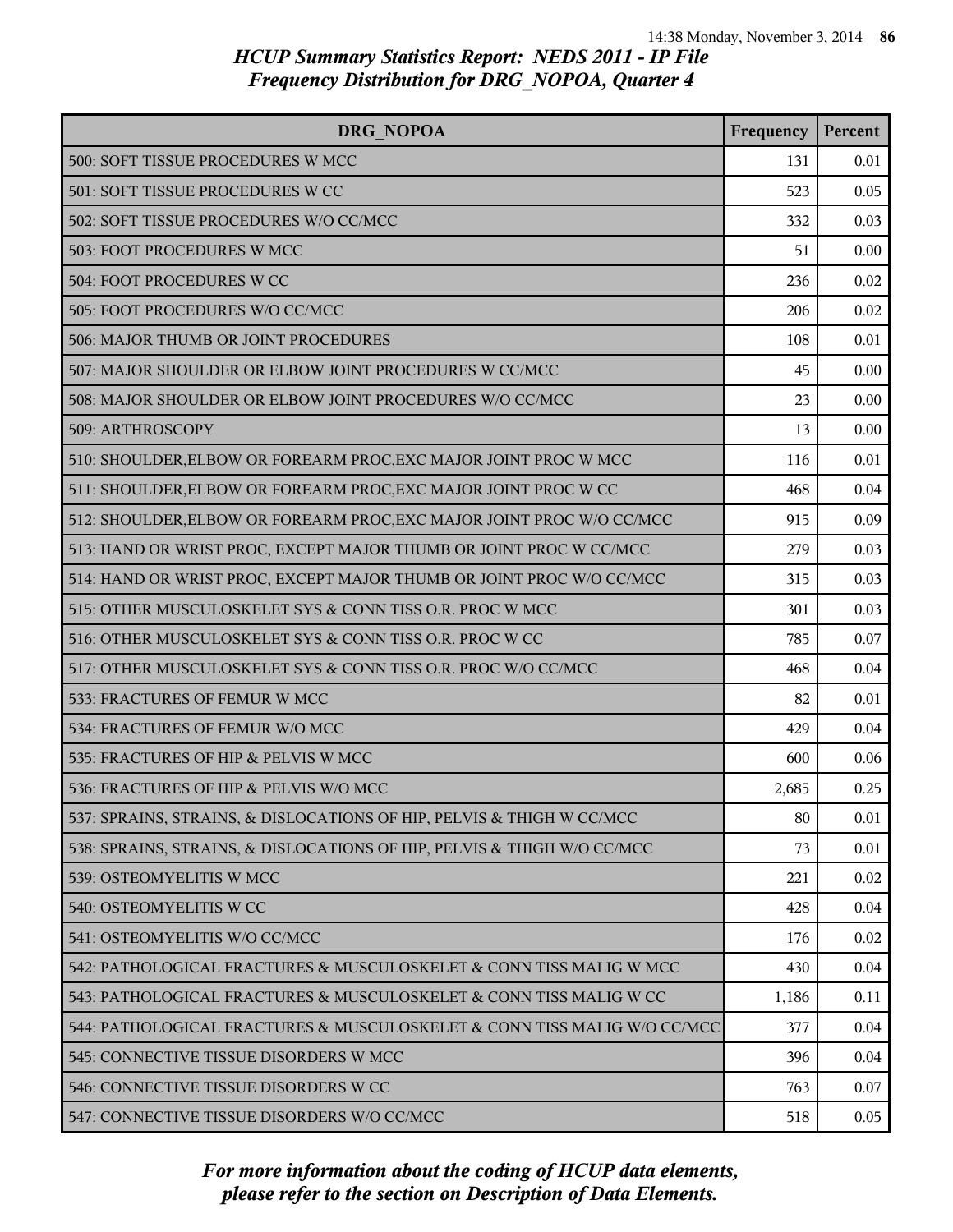| DRG NOPOA                                                               | Frequency | Percent  |
|-------------------------------------------------------------------------|-----------|----------|
| 548: SEPTIC ARTHRITIS W MCC                                             | 45        | 0.00     |
| 549: SEPTIC ARTHRITIS W CC                                              | 130       | 0.01     |
| 550: SEPTIC ARTHRITIS W/O CC/MCC                                        | 80        | 0.01     |
| 551: MEDICAL BACK PROBLEMS W MCC                                        | 1,097     | 0.10     |
| 552: MEDICAL BACK PROBLEMS W/O MCC                                      | 8,205     | 0.77     |
| 553: BONE DISEASES & ARTHROPATHIES W MCC                                | 201       | 0.02     |
| 554: BONE DISEASES & ARTHROPATHIES W/O MCC                              | 1,463     | 0.14     |
| 555: SIGNS & SYMPTOMS OF MUSCULOSKELETAL SYSTEM & CONN TISSUE W MCC     | 312       | 0.03     |
| 556: SIGNS & SYMPTOMS OF MUSCULOSKELETAL SYSTEM & CONN TISSUE W/O MCC   | 1,996     | 0.19     |
| 557: TENDONITIS, MYOSITIS & BURSITIS W MCC                              | 408       | 0.04     |
| 558: TENDONITIS, MYOSITIS & BURSITIS W/O MCC                            | 2,149     | 0.20     |
| 559: AFTERCARE, MUSCULOSKELETAL SYSTEM & CONNECTIVE TISSUE W MCC        | 158       | 0.01     |
| 560: AFTERCARE, MUSCULOSKELETAL SYSTEM & CONNECTIVE TISSUE W CC         | 427       | 0.04     |
| 561: AFTERCARE, MUSCULOSKELETAL SYSTEM & CONNECTIVE TISSUE W/O CC/MCC   | 402       | 0.04     |
| 562: FX, SPRN, STRN & DISL EXCEPT FEMUR, HIP, PELVIS & THIGH W MCC      | 493       | 0.05     |
| 563: FX, SPRN, STRN & DISL EXCEPT FEMUR, HIP, PELVIS & THIGH W/O MCC    | 3,890     | 0.37     |
| 564: OTHER MUSCULOSKELETAL SYS & CONNECTIVE TISSUE DIAGNOSES W MCC      | 163       | 0.02     |
| 565: OTHER MUSCULOSKELETAL SYS & CONNECTIVE TISSUE DIAGNOSES W CC       | 456       | 0.04     |
| 566: OTHER MUSCULOSKELETAL SYS & CONNECTIVE TISSUE DIAGNOSES W/O CC/MCC | 176       | 0.02     |
| 570: SKIN DEBRIDEMENT W MCC                                             | 289       | 0.03     |
| 571: SKIN DEBRIDEMENT W CC                                              | 549       | 0.05     |
| 572: SKIN DEBRIDEMENT W/O CC/MCC                                        | 447       | 0.04     |
| 573: SKIN GRAFT FOR SKIN ULCER OR CELLULITIS W MCC                      | 61        | 0.01     |
| 574: SKIN GRAFT FOR SKIN ULCER OR CELLULITIS W CC                       | 75        | 0.01     |
| 575: SKIN GRAFT FOR SKIN ULCER OR CELLULITIS W/O CC/MCC                 | 36        | 0.00     |
| 576: SKIN GRAFT EXC FOR SKIN ULCER OR CELLULITIS W MCC                  | 15        | 0.00     |
| 577: SKIN GRAFT EXC FOR SKIN ULCER OR CELLULITIS W CC                   | 46        | 0.00     |
| 578: SKIN GRAFT EXC FOR SKIN ULCER OR CELLULITIS W/O CC/MCC             | 41        | 0.00     |
| 579: OTHER SKIN, SUBCUT TISS & BREAST PROC W MCC                        | 424       | 0.04     |
| 580: OTHER SKIN, SUBCUT TISS & BREAST PROC W CC                         | 820       | 0.08     |
| 581: OTHER SKIN, SUBCUT TISS & BREAST PROC W/O CC/MCC                   | 778       | 0.07     |
| 582: MASTECTOMY FOR MALIGNANCY W CC/MCC                                 | 16        | 0.00     |
| 583: MASTECTOMY FOR MALIGNANCY W/O CC/MCC                               | $\leq 10$ | $*$ $**$ |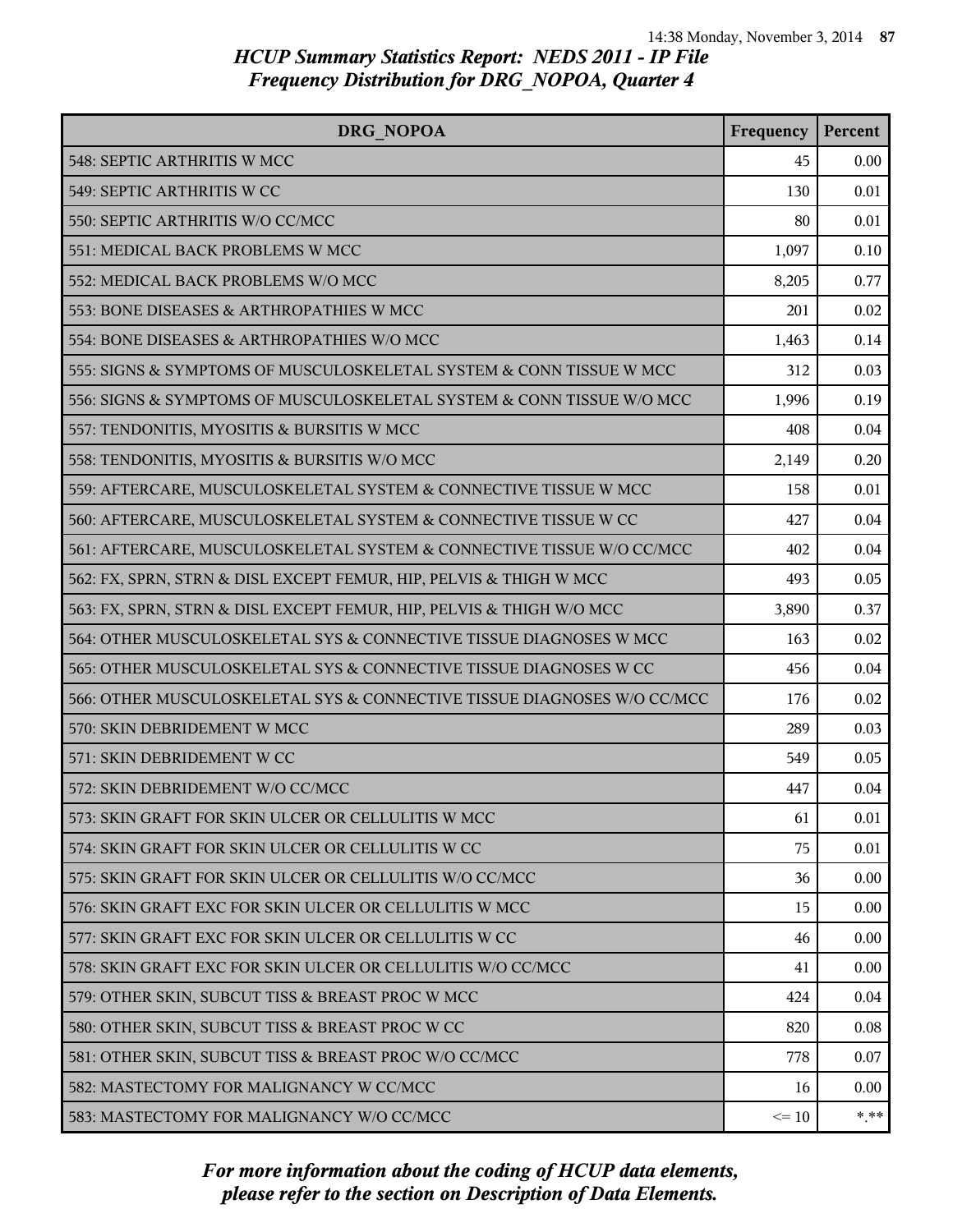| DRG NOPOA                                                                  | Frequency | Percent |
|----------------------------------------------------------------------------|-----------|---------|
| 584: BREAST BIOPSY, LOCAL EXCISION & OTHER BREAST PROCEDURES W CC/MCC      | 51        | 0.00    |
| 585: BREAST BIOPSY, LOCAL EXCISION & OTHER BREAST PROCEDURES W/O CC/MCC    | 54        | 0.01    |
| 592: SKIN ULCERS W MCC                                                     | 491       | 0.05    |
| 593: SKIN ULCERS W CC                                                      | 565       | 0.05    |
| 594: SKIN ULCERS W/O CC/MCC                                                | 93        | 0.01    |
| 595: MAJOR SKIN DISORDERS W MCC                                            | 101       | 0.01    |
| 596: MAJOR SKIN DISORDERS W/O MCC                                          | 558       | 0.05    |
| 597: MALIGNANT BREAST DISORDERS W MCC                                      | 67        | 0.01    |
| 598: MALIGNANT BREAST DISORDERS W CC                                       | 145       | 0.01    |
| 599: MALIGNANT BREAST DISORDERS W/O CC/MCC                                 | 24        | 0.00    |
| 600: NON-MALIGNANT BREAST DISORDERS W CC/MCC                               | 167       | 0.02    |
| 601: NON-MALIGNANT BREAST DISORDERS W/O CC/MCC                             | 297       | 0.03    |
| 602: CELLULITIS W MCC                                                      | 2,116     | 0.20    |
| 603: CELLULITIS W/O MCC                                                    | 20,937    | 1.98    |
| 604: TRAUMA TO THE SKIN, SUBCUT TISS & BREAST W MCC                        | 308       | 0.03    |
| 605: TRAUMA TO THE SKIN, SUBCUT TISS & BREAST W/O MCC                      | 2,694     | 0.25    |
| 606: MINOR SKIN DISORDERS W MCC                                            | 146       | 0.01    |
| 607: MINOR SKIN DISORDERS W/O MCC                                          | 1,159     | 0.11    |
| 614: ADRENAL & PITUITARY PROCEDURES W CC/MCC                               | 24        | 0.00    |
| 615: ADRENAL & PITUITARY PROCEDURES W/O CC/MCC                             | $\leq 10$ | $* * *$ |
| 616: AMPUTAT OF LOWER LIMB FOR ENDOCRINE, NUTRIT, & METABOL DIS W MCC      | 132       | 0.01    |
| 617: AMPUTAT OF LOWER LIMB FOR ENDOCRINE, NUTRIT, & METABOL DIS W CC       | 706       | 0.07    |
| 618: AMPUTAT OF LOWER LIMB FOR ENDOCRINE, NUTRIT, & METABOL DIS W/O CC/MCC | $\leq 10$ | * **    |
| 619: O.R. PROCEDURES FOR OBESITY W MCC                                     | $\leq 10$ | $* * *$ |
| 620: O.R. PROCEDURES FOR OBESITY W CC                                      | 12        | 0.00    |
| 621: O.R. PROCEDURES FOR OBESITY W/O CC/MCC                                | 11        | 0.00    |
| 622: SKIN GRAFTS & WOUND DEBRID FOR ENDOC, NUTRIT & METAB DIS W MCC        | 79        | 0.01    |
| 623: SKIN GRAFTS & WOUND DEBRID FOR ENDOC, NUTRIT & METAB DIS W CC         | 253       | 0.02    |
| 624: SKIN GRAFTS & WOUND DEBRID FOR ENDOC, NUTRIT & METAB DIS W/O CC/MCC   | 31        | 0.00    |
| 625: THYROID, PARATHYROID & THYROGLOSSAL PROCEDURES W MCC                  | 16        | 0.00    |
| 626: THYROID, PARATHYROID & THYROGLOSSAL PROCEDURES W CC                   | 32        | 0.00    |
| 627: THYROID, PARATHYROID & THYROGLOSSAL PROCEDURES W/O CC/MCC             | 23        | 0.00    |
| 628: OTHER ENDOCRINE, NUTRIT & METAB O.R. PROC W MCC                       | 245       | 0.02    |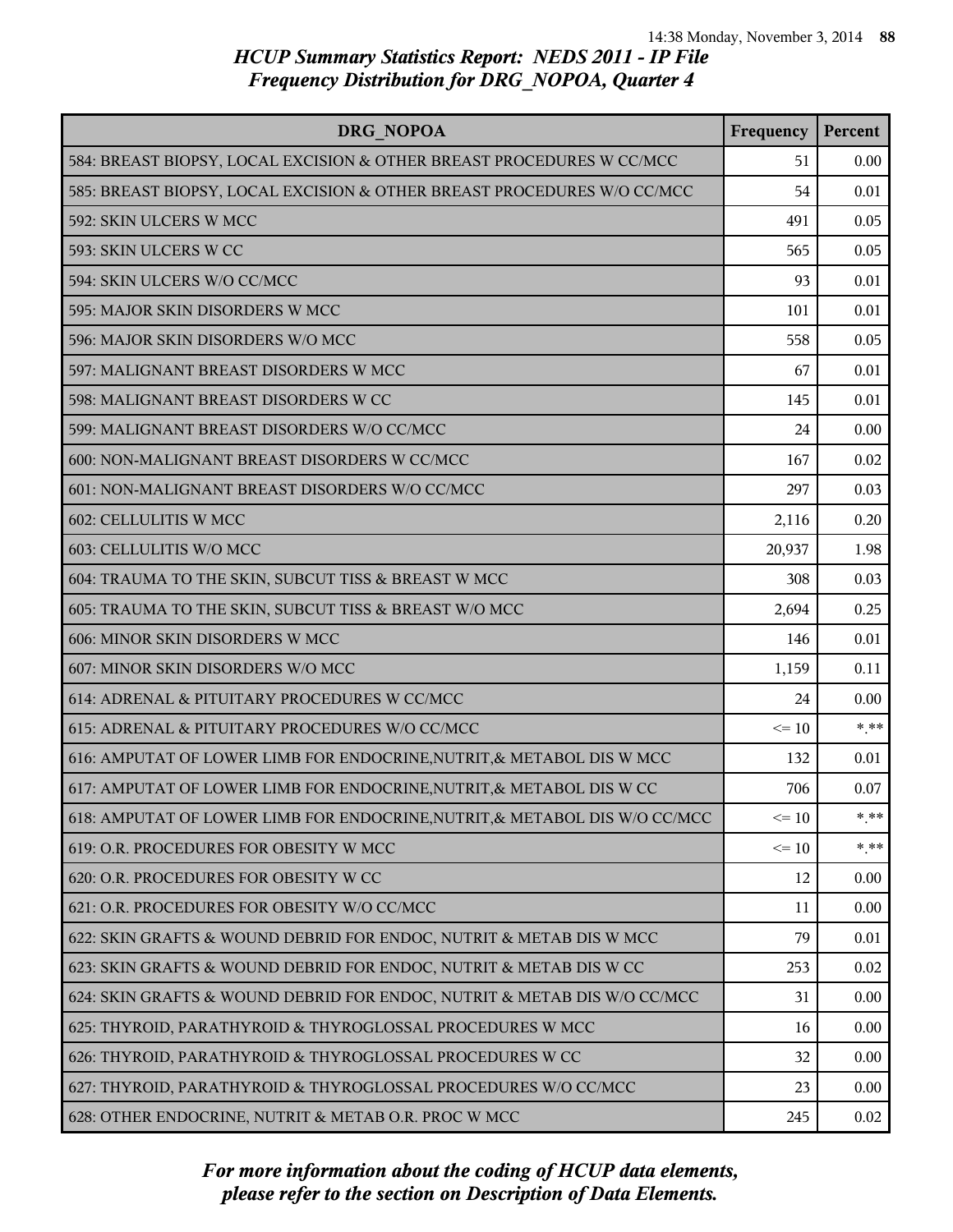| DRG NOPOA                                                                 | Frequency | Percent |
|---------------------------------------------------------------------------|-----------|---------|
| 629: OTHER ENDOCRINE, NUTRIT & METAB O.R. PROC W CC                       | 441       | 0.04    |
| 630: OTHER ENDOCRINE, NUTRIT & METAB O.R. PROC W/O CC/MCC                 | 19        | 0.00    |
| 637: DIABETES W MCC                                                       | 2,587     | 0.24    |
| 638: DIABETES W CC                                                        | 8,631     | 0.82    |
| 639: DIABETES W/O CC/MCC                                                  | 5,941     | 0.56    |
| 640: MISC DISORDERS OF NUTRITION, METABOLISM, FLUIDS/ELECTROLYTES W MCC   | 4,762     | 0.45    |
| 641: MISC DISORDERS OF NUTRITION, METABOLISM, FLUIDS/ELECTROLYTES W/O MCC | 13,665    | 1.29    |
| 642: INBORN AND OTHER DISORDERS OF METABOLISM                             | 289       | 0.03    |
| 643: ENDOCRINE DISORDERS W MCC                                            | 599       | 0.06    |
| 644: ENDOCRINE DISORDERS W CC                                             | 1,307     | 0.12    |
| 645: ENDOCRINE DISORDERS W/O CC/MCC                                       | 773       | 0.07    |
| <b>652: KIDNEY TRANSPLANT</b>                                             | 35        | 0.00    |
| 653: MAJOR BLADDER PROCEDURES W MCC                                       | 29        | 0.00    |
| 654: MAJOR BLADDER PROCEDURES W CC                                        | 20        | 0.00    |
| 655: MAJOR BLADDER PROCEDURES W/O CC/MCC                                  | $\leq 10$ | $*$ **  |
| 656: KIDNEY & URETER PROCEDURES FOR NEOPLASM W MCC                        | 50        | 0.00    |
| 657: KIDNEY & URETER PROCEDURES FOR NEOPLASM W CC                         | 103       | 0.01    |
| 658: KIDNEY & URETER PROCEDURES FOR NEOPLASM W/O CC/MCC                   | 14        | 0.00    |
| 659: KIDNEY & URETER PROCEDURES FOR NON-NEOPLASM W MCC                    | 204       | 0.02    |
| 660: KIDNEY & URETER PROCEDURES FOR NON-NEOPLASM W CC                     | 467       | 0.04    |
| 661: KIDNEY & URETER PROCEDURES FOR NON-NEOPLASM W/O CC/MCC               | 64        | 0.01    |
| 662: MINOR BLADDER PROCEDURES W MCC                                       | 47        | 0.00    |
| 663: MINOR BLADDER PROCEDURES W CC                                        | 87        | 0.01    |
| 664: MINOR BLADDER PROCEDURES W/O CC/MCC                                  | 24        | 0.00    |
| <b>665: PROSTATECTOMY W MCC</b>                                           | 35        | 0.00    |
| <b>666: PROSTATECTOMY W CC</b>                                            | 93        | 0.01    |
| 667: PROSTATECTOMY W/O CC/MCC                                             | 23        | 0.00    |
| 668: TRANSURETHRAL PROCEDURES W MCC                                       | 249       | 0.02    |
| 669: TRANSURETHRAL PROCEDURES W CC                                        | 1,986     | 0.19    |
| 670: TRANSURETHRAL PROCEDURES W/O CC/MCC                                  | 538       | 0.05    |
| 671: URETHRAL PROCEDURES W CC/MCC                                         | 36        | 0.00    |
| 672: URETHRAL PROCEDURES W/O CC/MCC                                       | 18        | 0.00    |
| 673: OTHER KIDNEY & URINARY TRACT PROCEDURES W MCC                        | 717       | 0.07    |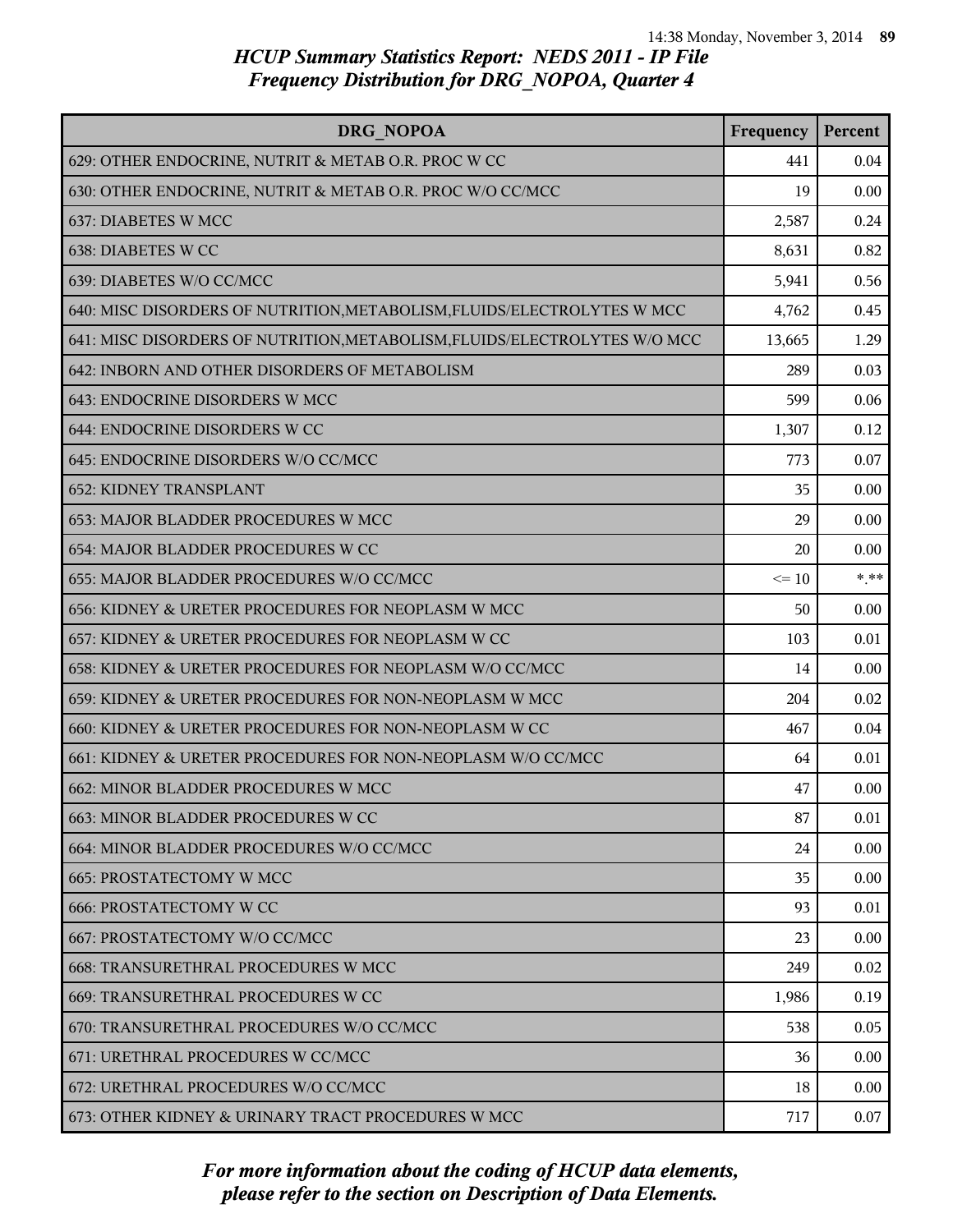| DRG NOPOA                                                               | Frequency | Percent |
|-------------------------------------------------------------------------|-----------|---------|
| 674: OTHER KIDNEY & URINARY TRACT PROCEDURES W CC                       | 521       | 0.05    |
| 675: OTHER KIDNEY & URINARY TRACT PROCEDURES W/O CC/MCC                 | 50        | 0.00    |
| 682: RENAL FAILURE W MCC                                                | 8,476     | 0.80    |
| 683: RENAL FAILURE W CC                                                 | 12,812    | 1.21    |
| 684: RENAL FAILURE W/O CC/MCC                                           | 2,529     | 0.24    |
| <b>685: ADMIT FOR RENAL DIALYSIS</b>                                    | 166       | 0.02    |
| 686: KIDNEY & URINARY TRACT NEOPLASMS W MCC                             | 91        | 0.01    |
| 687: KIDNEY & URINARY TRACT NEOPLASMS W CC                              | 295       | 0.03    |
| 688: KIDNEY & URINARY TRACT NEOPLASMS W/O CC/MCC                        | 59        | 0.01    |
| 689: KIDNEY & URINARY TRACT INFECTIONS W MCC                            | 5,950     | 0.56    |
| 690: KIDNEY & URINARY TRACT INFECTIONS W/O MCC                          | 20,917    | 1.98    |
| 691: URINARY STONES W ESW LITHOTRIPSY W CC/MCC                          | 197       | 0.02    |
| 692: URINARY STONES W ESW LITHOTRIPSY W/O CC/MCC                        | 52        | 0.00    |
| 693: URINARY STONES W/O ESW LITHOTRIPSY W MCC                           | 277       | 0.03    |
| 694: URINARY STONES W/O ESW LITHOTRIPSY W/O MCC                         | 3,878     | 0.37    |
| 695: KIDNEY & URINARY TRACT SIGNS & SYMPTOMS W MCC                      | 131       | 0.01    |
| 696: KIDNEY & URINARY TRACT SIGNS & SYMPTOMS W/O MCC                    | 952       | 0.09    |
| 697: URETHRAL STRICTURE                                                 | 42        | 0.00    |
| 698: OTHER KIDNEY & URINARY TRACT DIAGNOSES W MCC                       | 2,387     | 0.23    |
| 699: OTHER KIDNEY & URINARY TRACT DIAGNOSES W CC                        | 2,649     | 0.25    |
| 700: OTHER KIDNEY & URINARY TRACT DIAGNOSES W/O CC/MCC                  | 802       | 0.08    |
| 707: MAJOR MALE PELVIC PROCEDURES W CC/MCC                              | 15        | 0.00    |
| 708: MAJOR MALE PELVIC PROCEDURES W/O CC/MCC                            | $\leq$ 10 | * **    |
| 709: PENIS PROCEDURES W CC/MCC                                          | 39        | 0.00    |
| 710: PENIS PROCEDURES W/O CC/MCC                                        | 45        | 0.00    |
| 711: TESTES PROCEDURES W CC/MCC                                         | 90        | 0.01    |
| 712: TESTES PROCEDURES W/O CC/MCC                                       | 134       | 0.01    |
| 713: TRANSURETHRAL PROSTATECTOMY W CC/MCC                               | 169       | 0.02    |
| 714: TRANSURETHRAL PROSTATECTOMY W/O CC/MCC                             | 59        | 0.01    |
| 715: OTHER MALE REPRODUCTIVE SYSTEM O.R. PROC FOR MALIGNANCY W CC/MCC   | 33        | 0.00    |
| 716: OTHER MALE REPRODUCTIVE SYSTEM O.R. PROC FOR MALIGNANCY W/O CC/MCC | $\leq 10$ | * **    |
| 717: OTHER MALE REPRODUCTIVE SYSTEM O.R. PROC EXC MALIGNANCY W CC/MCC   | 72        | 0.01    |
| 718: OTHER MALE REPRODUCTIVE SYSTEM O.R. PROC EXC MALIGNANCY W/O CC/MCC | 24        | 0.00    |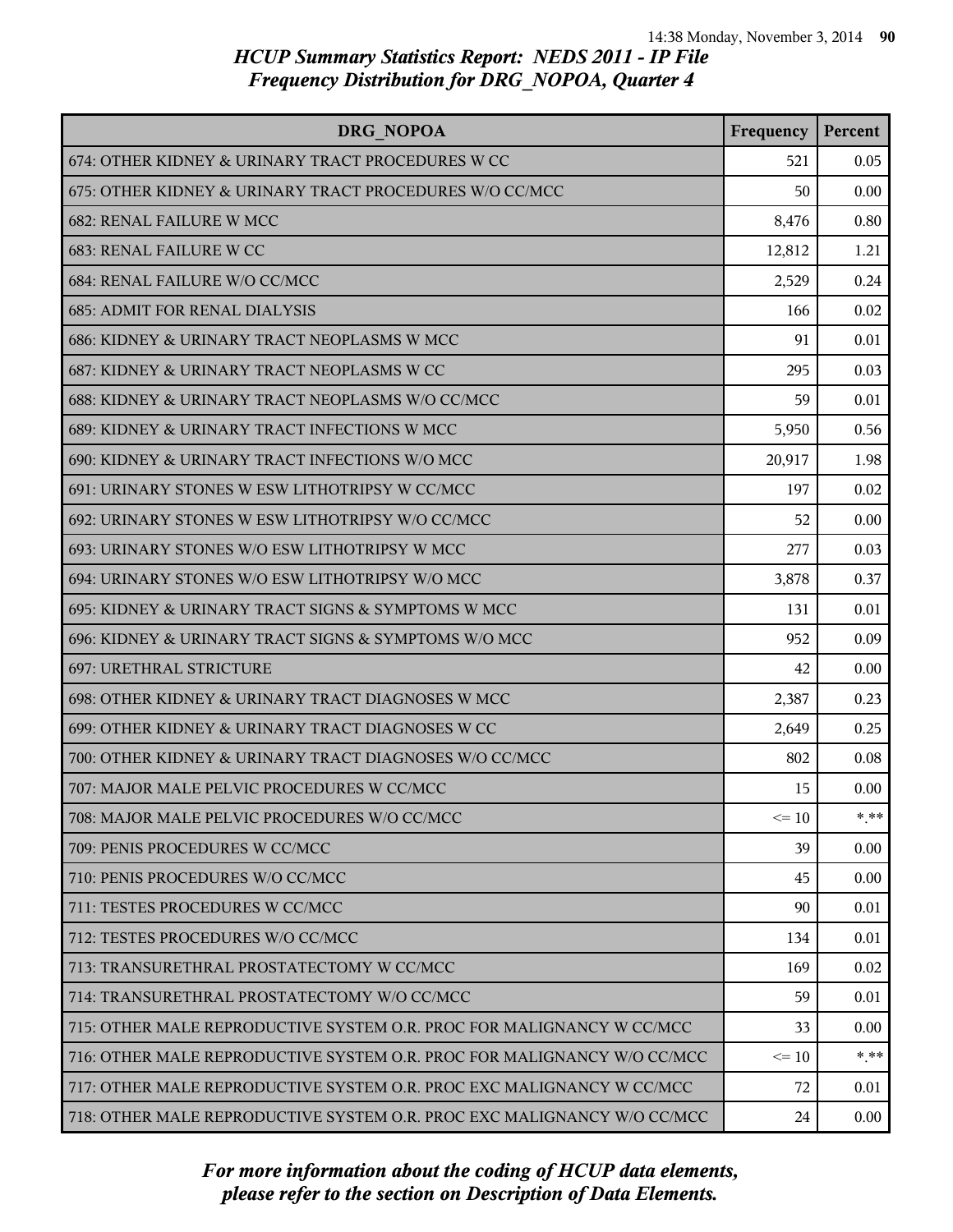| DRG NOPOA                                                               | Frequency | Percent |
|-------------------------------------------------------------------------|-----------|---------|
| 722: MALIGNANCY, MALE REPRODUCTIVE SYSTEM W MCC                         | 35        | 0.00    |
| 723: MALIGNANCY, MALE REPRODUCTIVE SYSTEM W CC                          | 110       | 0.01    |
| 724: MALIGNANCY, MALE REPRODUCTIVE SYSTEM W/O CC/MCC                    | $\leq 10$ | $* * *$ |
| 725: BENIGN PROSTATIC HYPERTROPHY W MCC                                 | 49        | 0.00    |
| 726: BENIGN PROSTATIC HYPERTROPHY W/O MCC                               | 343       | 0.03    |
| 727: INFLAMMATION OF THE MALE REPRODUCTIVE SYSTEM W MCC                 | 161       | 0.02    |
| 728: INFLAMMATION OF THE MALE REPRODUCTIVE SYSTEM W/O MCC               | 1,015     | 0.10    |
| 729: OTHER MALE REPRODUCTIVE SYSTEM DIAGNOSES W CC/MCC                  | 85        | 0.01    |
| 730: OTHER MALE REPRODUCTIVE SYSTEM DIAGNOSES W/O CC/MCC                | 75        | 0.01    |
| 734: PELVIC EVISCERATION, RAD HYSTERECTOMY & RAD VULVECTOMY W CC/MCC    | $\leq 10$ | $***$   |
| 735: PELVIC EVISCERATION, RAD HYSTERECTOMY & RAD VULVECTOMY W/O CC/MCC  | $\leq 10$ | $* * *$ |
| 736: UTERINE & ADNEXA PROC FOR OVARIAN OR ADNEXAL MALIGNANCY W MCC      | 20        | 0.00    |
| 737: UTERINE & ADNEXA PROC FOR OVARIAN OR ADNEXAL MALIGNANCY W CC       | 55        | 0.01    |
| 738: UTERINE & ADNEXA PROC FOR OVARIAN OR ADNEXAL MALIGNANCY W/O CC/MCC | $\leq 10$ | $***$   |
| 739: UTERINE, ADNEXA PROC FOR NON-OVARIAN/ADNEXAL MALIG W MCC           | 12        | 0.00    |
| 740: UTERINE, ADNEXA PROC FOR NON-OVARIAN/ADNEXAL MALIG W CC            | 25        | 0.00    |
| 741: UTERINE, ADNEXA PROC FOR NON-OVARIAN/ADNEXAL MALIG W/O CC/MCC      | 11        | 0.00    |
| 742: UTERINE & ADNEXA PROC FOR NON-MALIGNANCY W CC/MCC                  | 601       | 0.06    |
| 743: UTERINE & ADNEXA PROC FOR NON-MALIGNANCY W/O CC/MCC                | 698       | 0.07    |
| 744: D&C, CONIZATION, LAPAROSCOPY & TUBAL INTERRUPTION W CC/MCC         | 216       | 0.02    |
| 745: D&C, CONIZATION, LAPAROSCOPY & TUBAL INTERRUPTION W/O CC/MCC       | 231       | 0.02    |
| 746: VAGINA, CERVIX & VULVA PROCEDURES W CC/MCC                         | 124       | 0.01    |
| 747: VAGINA, CERVIX & VULVA PROCEDURES W/O CC/MCC                       | 153       | 0.01    |
| 748: FEMALE REPRODUCTIVE SYSTEM RECONSTRUCTIVE PROCEDURES               | $\leq 10$ | $* * *$ |
| 749: OTHER FEMALE REPRODUCTIVE SYSTEM O.R. PROCEDURES W CC/MCC          | 79        | 0.01    |
| 750: OTHER FEMALE REPRODUCTIVE SYSTEM O.R. PROCEDURES W/O CC/MCC        | 40        | 0.00    |
| 754: MALIGNANCY, FEMALE REPRODUCTIVE SYSTEM W MCC                       | 101       | 0.01    |
| 755: MALIGNANCY, FEMALE REPRODUCTIVE SYSTEM W CC                        | 338       | 0.03    |
| 756: MALIGNANCY, FEMALE REPRODUCTIVE SYSTEM W/O CC/MCC                  | 36        | 0.00    |
| 757: INFECTIONS, FEMALE REPRODUCTIVE SYSTEM W MCC                       | 133       | 0.01    |
| 758: INFECTIONS, FEMALE REPRODUCTIVE SYSTEM W CC                        | 358       | 0.03    |
| 759: INFECTIONS, FEMALE REPRODUCTIVE SYSTEM W/O CC/MCC                  | 541       | 0.05    |
| 760: MENSTRUAL & OTHER FEMALE REPRODUCTIVE SYSTEM DISORDERS W CC/MCC    | 546       | 0.05    |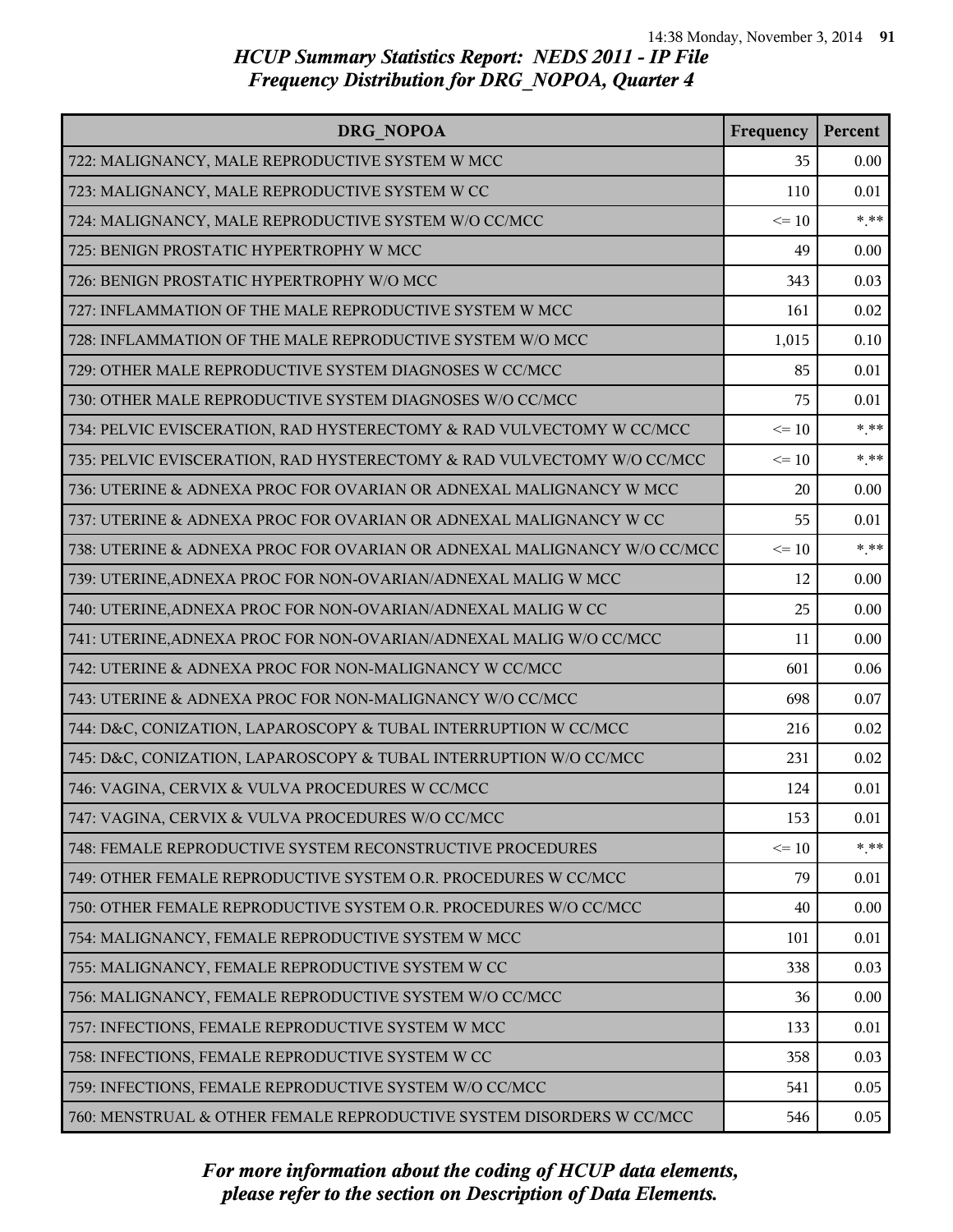| DRG NOPOA                                                                | Frequency | Percent |
|--------------------------------------------------------------------------|-----------|---------|
| 761: MENSTRUAL & OTHER FEMALE REPRODUCTIVE SYSTEM DISORDERS W/O CC/MCC   | 717       | 0.07    |
| 765: CESAREAN SECTION W CC/MCC                                           | 1,780     | 0.17    |
| 766: CESAREAN SECTION W/O CC/MCC                                         | 1,965     | 0.19    |
| 767: VAGINAL DELIVERY W STERILIZATION &/OR D&C                           | 250       | 0.02    |
| 768: VAGINAL DELIVERY W O.R. PROC EXCEPT STERIL &/OR D&C                 | 12        | 0.00    |
| 769: POSTPARTUM & POST ABORTION DIAGNOSES W O.R. PROCEDURE               | 486       | 0.05    |
| 770: ABORTION W D&C, ASPIRATION CURETTAGE OR HYSTEROTOMY                 | 580       | 0.05    |
| 774: VAGINAL DELIVERY W COMPLICATING DIAGNOSES                           | 1,493     | 0.14    |
| 775: VAGINAL DELIVERY W/O COMPLICATING DIAGNOSES                         | 8,873     | 0.84    |
| 776: POSTPARTUM & POST ABORTION DIAGNOSES W/O O.R. PROCEDURE             | 1,692     | 0.16    |
| 777: ECTOPIC PREGNANCY                                                   | 885       | 0.08    |
| 778: THREATENED ABORTION                                                 | 445       | 0.04    |
| 779: ABORTION W/O D&C                                                    | 357       | 0.03    |
| 780: FALSE LABOR                                                         | 40        | 0.00    |
| 781: OTHER ANTEPARTUM DIAGNOSES W MEDICAL COMPLICATIONS                  | 3,895     | 0.37    |
| 782: OTHER ANTEPARTUM DIAGNOSES W/O MEDICAL COMPLICATIONS                | 305       | 0.03    |
| 789: NEONATES, DIED OR TRANSFERRED TO ANOTHER ACUTE CARE FACILITY        | 64        | 0.01    |
| 790: EXTREME IMMATURITY OR RESPIRATORY DISTRESS SYNDROME, NEONATE        | 32        | 0.00    |
| 791: PREMATURITY W MAJOR PROBLEMS                                        | 32        | 0.00    |
| 792: PREMATURITY W/O MAJOR PROBLEMS                                      | 60        | 0.01    |
| 793: FULL TERM NEONATE W MAJOR PROBLEMS                                  | 749       | 0.07    |
| 794: NEONATE W OTHER SIGNIFICANT PROBLEMS                                | 870       | 0.08    |
| 795: NORMAL NEWBORN                                                      | 370       | 0.03    |
| 799: SPLENECTOMY W MCC                                                   | 78        | 0.01    |
| 800: SPLENECTOMY W CC                                                    | 42        | 0.00    |
| 801: SPLENECTOMY W/O CC/MCC                                              | 16        | 0.00    |
| 802: OTHER O.R. PROC OF THE BLOOD & BLOOD FORMING ORGANS W MCC           | 63        | 0.01    |
| 803: OTHER O.R. PROC OF THE BLOOD & BLOOD FORMING ORGANS W CC            | 99        | 0.01    |
| 804: OTHER O.R. PROC OF THE BLOOD & BLOOD FORMING ORGANS W/O CC/MCC      | 51        | 0.00    |
| 808: MAJOR HEMATOL/IMMUN DIAG EXC SICKLE CELL CRISIS & COAGUL W MCC      | 699       | 0.07    |
| 809: MAJOR HEMATOL/IMMUN DIAG EXC SICKLE CELL CRISIS & COAGUL W CC       | 2,030     | 0.19    |
| 810: MAJOR HEMATOL/IMMUN DIAG EXC SICKLE CELL CRISIS & COAGUL W/O CC/MCC | 520       | 0.05    |
| 811: RED BLOOD CELL DISORDERS W MCC                                      | 2,771     | 0.26    |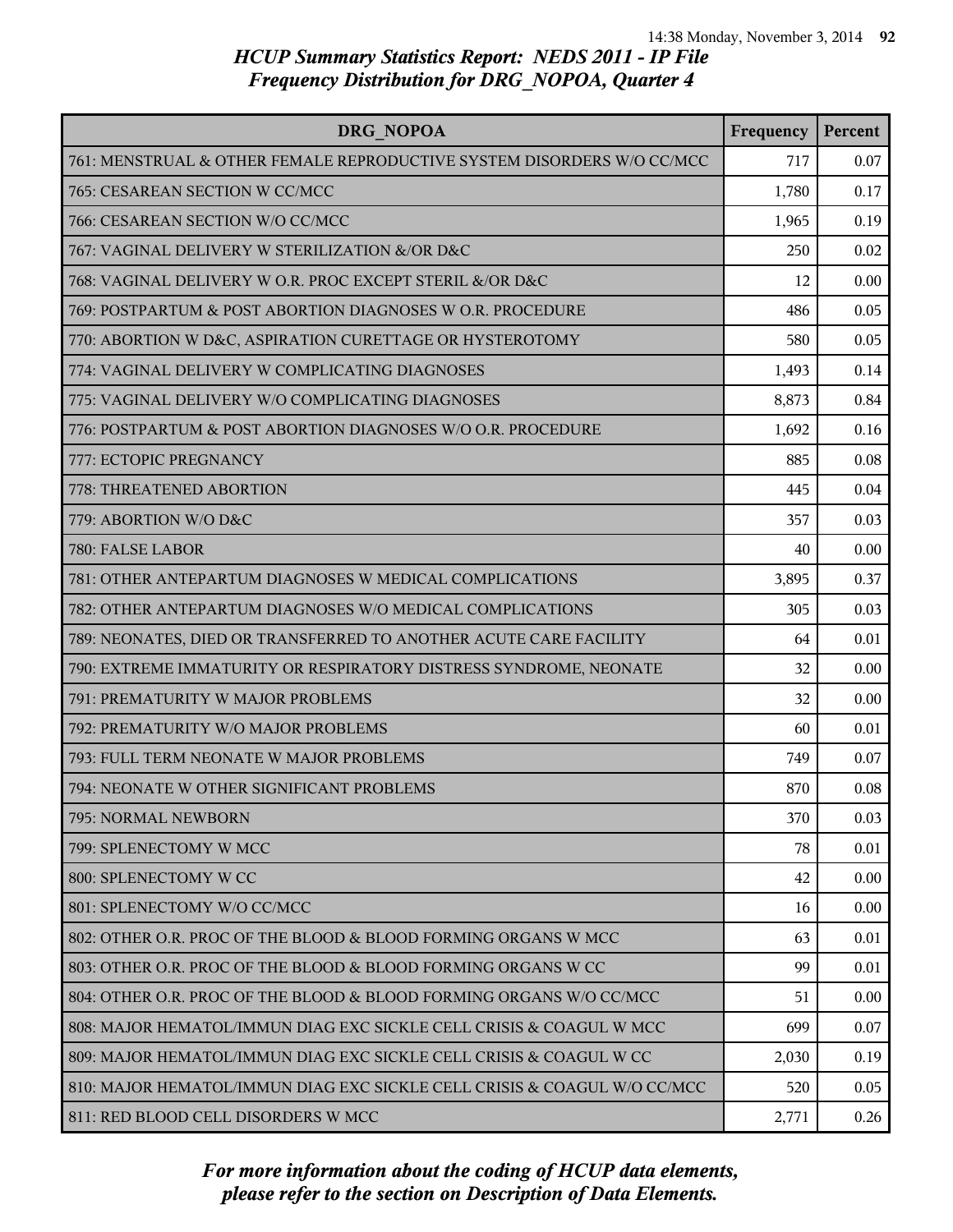| <b>DRG NOPOA</b>                                                          | Frequency | Percent |
|---------------------------------------------------------------------------|-----------|---------|
| 812: RED BLOOD CELL DISORDERS W/O MCC                                     | 11,836    | 1.12    |
| 813: COAGULATION DISORDERS                                                | 1,090     | 0.10    |
| 814: RETICULOENDOTHELIAL & IMMUNITY DISORDERS W MCC                       | 152       | 0.01    |
| 815: RETICULOENDOTHELIAL & IMMUNITY DISORDERS W CC                        | 462       | 0.04    |
| 816: RETICULOENDOTHELIAL & IMMUNITY DISORDERS W/O CC/MCC                  | 409       | 0.04    |
| 820: LYMPHOMA & LEUKEMIA W MAJOR O.R. PROCEDURE W MCC                     | 86        | 0.01    |
| 821: LYMPHOMA & LEUKEMIA W MAJOR O.R. PROCEDURE W CC                      | 57        | 0.01    |
| 822: LYMPHOMA & LEUKEMIA W MAJOR O.R. PROCEDURE W/O CC/MCC                | $\leq 10$ | $***$   |
| 823: LYMPHOMA & NON-ACUTE LEUKEMIA W OTHER O.R. PROC W MCC                | 135       | 0.01    |
| 824: LYMPHOMA & NON-ACUTE LEUKEMIA W OTHER O.R. PROC W CC                 | 237       | 0.02    |
| 825: LYMPHOMA & NON-ACUTE LEUKEMIA W OTHER O.R. PROC W/O CC/MCC           | 75        | 0.01    |
| 826: MYELOPROLIF DISORD OR POORLY DIFF NEOPL W MAJ O.R. PROC W MCC        | 33        | 0.00    |
| 827: MYELOPROLIF DISORD OR POORLY DIFF NEOPL W MAJ O.R. PROC W CC         | 21        | 0.00    |
| 828: MYELOPROLIF DISORD OR POORLY DIFF NEOPL W MAJ O.R. PROC W/O CC/MCC   | $\leq 10$ | $*$ **  |
| 829: MYELOPROLIF DISORD OR POORLY DIFF NEOPL W OTHER O.R. PROC W CC/MCC   | 33        | 0.00    |
| 830: MYELOPROLIF DISORD OR POORLY DIFF NEOPL W OTHER O.R. PROC W/O CC/MCC | $\leq 10$ | $* * *$ |
| 834: ACUTE LEUKEMIA W/O MAJOR O.R. PROCEDURE W MCC                        | 290       | 0.03    |
| 835: ACUTE LEUKEMIA W/O MAJOR O.R. PROCEDURE W CC                         | 251       | 0.02    |
| 836: ACUTE LEUKEMIA W/O MAJOR O.R. PROCEDURE W/O CC/MCC                   | 145       | 0.01    |
| 837: CHEMO W ACUTE LEUKEMIA AS SDX OR W HIGH DOSE CHEMO AGENT W MCC       | $\leq$ 10 | $***$   |
| 838: CHEMO W ACUTE LEUKEMIA AS SDX W CC OR HIGH DOSE CHEMO AGENT          | $\leq 10$ | $***$   |
| 839: CHEMO W ACUTE LEUKEMIA AS SDX W/O CC/MCC                             | 11        | 0.00    |
| 840: LYMPHOMA & NON-ACUTE LEUKEMIA W MCC                                  | 541       | 0.05    |
| 841: LYMPHOMA & NON-ACUTE LEUKEMIA W CC                                   | 697       | 0.07    |
| 842: LYMPHOMA & NON-ACUTE LEUKEMIA W/O CC/MCC                             | 260       | 0.02    |
| 843: OTHER MYELOPROLIF DIS OR POORLY DIFF NEOPL DIAG W MCC                | 152       | 0.01    |
| 844: OTHER MYELOPROLIF DIS OR POORLY DIFF NEOPL DIAG W CC                 | 274       | 0.03    |
| 845: OTHER MYELOPROLIF DIS OR POORLY DIFF NEOPL DIAG W/O CC/MCC           | 60        | 0.01    |
| 846: CHEMOTHERAPY W/O ACUTE LEUKEMIA AS SECONDARY DIAGNOSIS W MCC         | $\leq 10$ | $*$ **  |
| 847: CHEMOTHERAPY W/O ACUTE LEUKEMIA AS SECONDARY DIAGNOSIS W CC          | 44        | 0.00    |
| 848: CHEMOTHERAPY W/O ACUTE LEUKEMIA AS SECONDARY DIAGNOSIS W/O CC/MCC    | $\leq 10$ | * **    |
| 849: RADIOTHERAPY                                                         | $\leq 10$ | * **    |
| 853: INFECTIOUS & PARASITIC DISEASES W O.R. PROCEDURE W MCC               | 4,496     | 0.42    |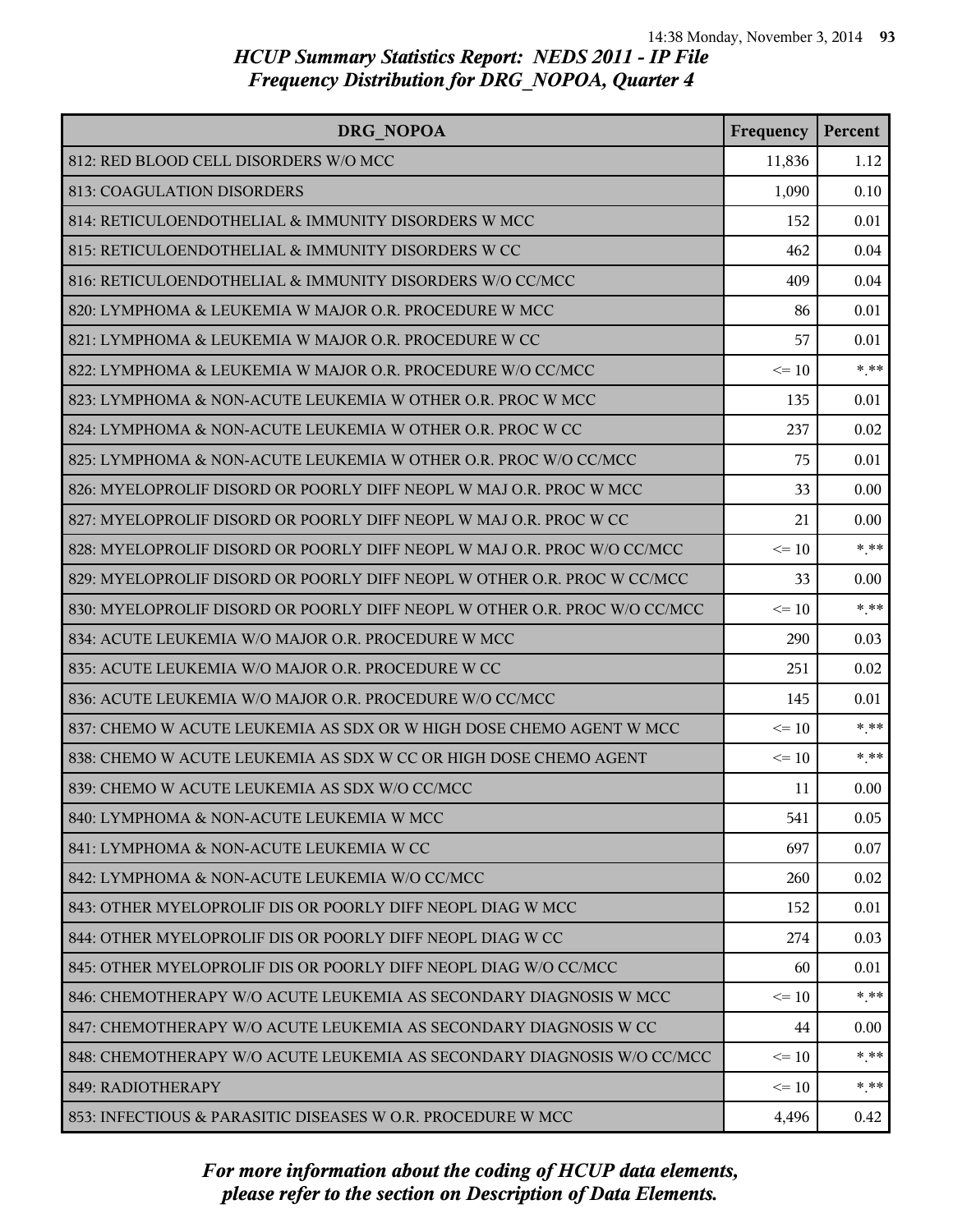| <b>DRG NOPOA</b>                                                         | Frequency | Percent |
|--------------------------------------------------------------------------|-----------|---------|
| 854: INFECTIOUS & PARASITIC DISEASES W O.R. PROCEDURE W CC               | 1,125     | 0.11    |
| 855: INFECTIOUS & PARASITIC DISEASES W O.R. PROCEDURE W/O CC/MCC         | 45        | 0.00    |
| 856: POSTOPERATIVE OR POST-TRAUMATIC INFECTIONS W O.R. PROC W MCC        | 456       | 0.04    |
| 857: POSTOPERATIVE OR POST-TRAUMATIC INFECTIONS W O.R. PROC W CC         | 663       | 0.06    |
| 858: POSTOPERATIVE OR POST-TRAUMATIC INFECTIONS W O.R. PROC W/O CC/MCC   | 133       | 0.01    |
| 862: POSTOPERATIVE & POST-TRAUMATIC INFECTIONS W MCC                     | 1,058     | 0.10    |
| 863: POSTOPERATIVE & POST-TRAUMATIC INFECTIONS W/O MCC                   | 2,197     | 0.21    |
| <b>864: FEVER</b>                                                        | 2,574     | 0.24    |
| 865: VIRAL ILLNESS W MCC                                                 | 218       | 0.02    |
| 866: VIRAL ILLNESS W/O MCC                                               | 1,825     | 0.17    |
| 867: OTHER INFECTIOUS & PARASITIC DISEASES DIAGNOSES W MCC               | 451       | 0.04    |
| 868: OTHER INFECTIOUS & PARASITIC DISEASES DIAGNOSES W CC                | 293       | 0.03    |
| 869: OTHER INFECTIOUS & PARASITIC DISEASES DIAGNOSES W/O CC/MCC          | 140       | 0.01    |
| 870: SEPTICEMIA OR SEVERE SEPSIS W MV 96+ HOURS                          | 2,659     | 0.25    |
| 871: SEPTICEMIA OR SEVERE SEPSIS W/O MV 96+ HOURS W MCC                  | 29,833    | 2.82    |
| 872: SEPTICEMIA OR SEVERE SEPSIS W/O MV 96+ HOURS W/O MCC                | 12,537    | 1.18    |
| 876: O.R. PROCEDURE W PRINCIPAL DIAGNOSES OF MENTAL ILLNESS              | 89        | 0.01    |
| 880: ACUTE ADJUSTMENT REACTION & PSYCHOSOCIAL DYSFUNCTION                | 1,601     | 0.15    |
| 881: DEPRESSIVE NEUROSES                                                 | 3,383     | 0.32    |
| 882: NEUROSES EXCEPT DEPRESSIVE                                          | 1,287     | 0.12    |
| 883: DISORDERS OF PERSONALITY & IMPULSE CONTROL                          | 322       | 0.03    |
| 884: ORGANIC DISTURBANCES & MENTAL RETARDATION                           | 1,841     | 0.17    |
| 885: PSYCHOSES                                                           | 33,371    | 3.15    |
| 886: BEHAVIORAL & DEVELOPMENTAL DISORDERS                                | 469       | 0.04    |
| 887: OTHER MENTAL DISORDER DIAGNOSES                                     | 67        | 0.01    |
| 894: ALCOHOL/DRUG ABUSE OR DEPENDENCE, LEFT AMA                          | 1,571     | 0.15    |
| 895: ALCOHOL/DRUG ABUSE OR DEPENDENCE W REHABILITATION THERAPY           | 319       | 0.03    |
| 896: ALCOHOL/DRUG ABUSE OR DEPENDENCE W/O REHABILITATION THERAPY W MCC   | 1,604     | 0.15    |
| 897: ALCOHOL/DRUG ABUSE OR DEPENDENCE W/O REHABILITATION THERAPY W/O MCC | 11,563    | 1.09    |
| 901: WOUND DEBRIDEMENTS FOR INJURIES W MCC                               | 45        | 0.00    |
| 902: WOUND DEBRIDEMENTS FOR INJURIES W CC                                | 135       | 0.01    |
| 903: WOUND DEBRIDEMENTS FOR INJURIES W/O CC/MCC                          | 64        | 0.01    |
| 904: SKIN GRAFTS FOR INJURIES W CC/MCC                                   | 125       | 0.01    |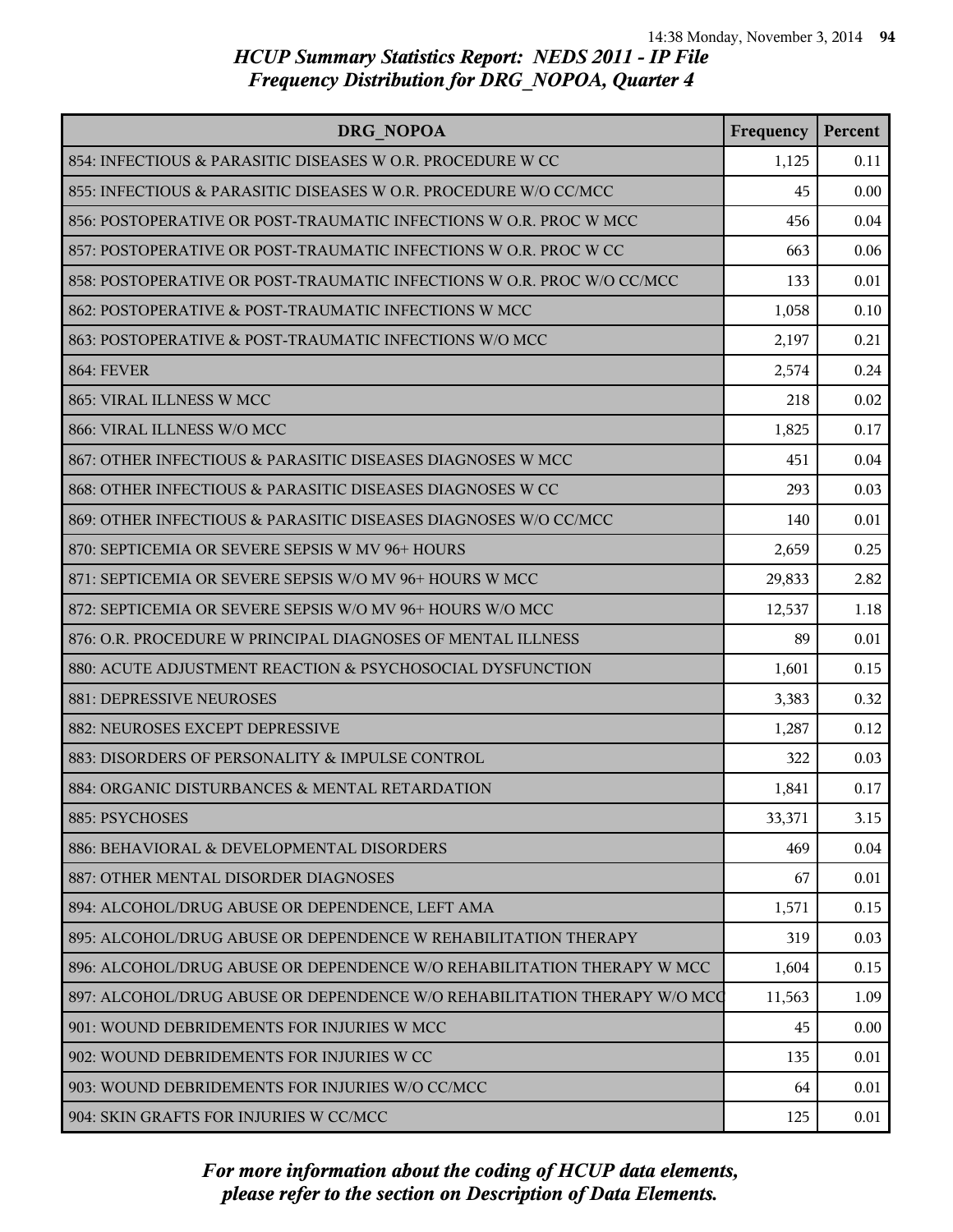| DRG NOPOA                                                                | Frequency | Percent |
|--------------------------------------------------------------------------|-----------|---------|
| 905: SKIN GRAFTS FOR INJURIES W/O CC/MCC                                 | 34        | 0.00    |
| 906: HAND PROCEDURES FOR INJURIES                                        | 349       | 0.03    |
| 907: OTHER O.R. PROCEDURES FOR INJURIES W MCC                            | 694       | 0.07    |
| 908: OTHER O.R. PROCEDURES FOR INJURIES W CC                             | 784       | 0.07    |
| 909: OTHER O.R. PROCEDURES FOR INJURIES W/O CC/MCC                       | 550       | 0.05    |
| 913: TRAUMATIC INJURY W MCC                                              | 107       | 0.01    |
| 914: TRAUMATIC INJURY W/O MCC                                            | 959       | 0.09    |
| 915: ALLERGIC REACTIONS W MCC                                            | 216       | 0.02    |
| 916: ALLERGIC REACTIONS W/O MCC                                          | 1,111     | 0.10    |
| 917: POISONING & TOXIC EFFECTS OF DRUGS W MCC                            | 4,702     | 0.44    |
| 918: POISONING & TOXIC EFFECTS OF DRUGS W/O MCC                          | 9,514     | 0.90    |
| 919: COMPLICATIONS OF TREATMENT W MCC                                    | 1,011     | 0.10    |
| 920: COMPLICATIONS OF TREATMENT W CC                                     | 1,547     | 0.15    |
| 921: COMPLICATIONS OF TREATMENT W/O CC/MCC                               | 857       | 0.08    |
| 922: OTHER INJURY, POISONING & TOXIC EFFECT DIAG W MCC                   | 194       | 0.02    |
| 923: OTHER INJURY, POISONING & TOXIC EFFECT DIAG W/O MCC                 | 482       | 0.05    |
| 927: EXTENSIVE BURNS OR FULL THICKNESS BURNS W MV 96+ HRS W SKIN GRAFT   | 26        | 0.00    |
| 928: FULL THICKNESS BURN W SKIN GRAFT OR INHAL INJ W CC/MCC              | 68        | 0.01    |
| 929: FULL THICKNESS BURN W SKIN GRAFT OR INHAL INJ W/O CC/MCC            | 37        | 0.00    |
| 933: EXTENSIVE BURNS OR FULL THICKNESS BURNS W MV 96+ HRS W/O SKIN GRAFT | $\leq 10$ | $* * *$ |
| 934: FULL THICKNESS BURN W/O SKIN GRFT OR INHAL INJ                      | 88        | 0.01    |
| 935: NON-EXTENSIVE BURNS                                                 | 543       | 0.05    |
| 939: O.R. PROC W DIAGNOSES OF OTHER CONTACT W HEALTH SERVICES W MCC      | 47        | 0.00    |
| 940: O.R. PROC W DIAGNOSES OF OTHER CONTACT W HEALTH SERVICES W CC       | 89        | 0.01    |
| 941: O.R. PROC W DIAGNOSES OF OTHER CONTACT W HEALTH SERVICES W/O CC/MCC | 18        | 0.00    |
| 945: REHABILITATION W CC/MCC                                             | 129       | 0.01    |
| 946: REHABILITATION W/O CC/MCC                                           | 36        | 0.00    |
| 947: SIGNS & SYMPTOMS W MCC                                              | 1,164     | 0.11    |
| 948: SIGNS & SYMPTOMS W/O MCC                                            | 5,669     | 0.54    |
| 949: AFTERCARE W CC/MCC                                                  | 31        | 0.00    |
| 950: AFTERCARE W/O CC/MCC                                                | $\leq 10$ | * **    |
| 951: OTHER FACTORS INFLUENCING HEALTH STATUS                             | 416       | 0.04    |
| 955: CRANIOTOMY FOR MULTIPLE SIGNIFICANT TRAUMA                          | 166       | 0.02    |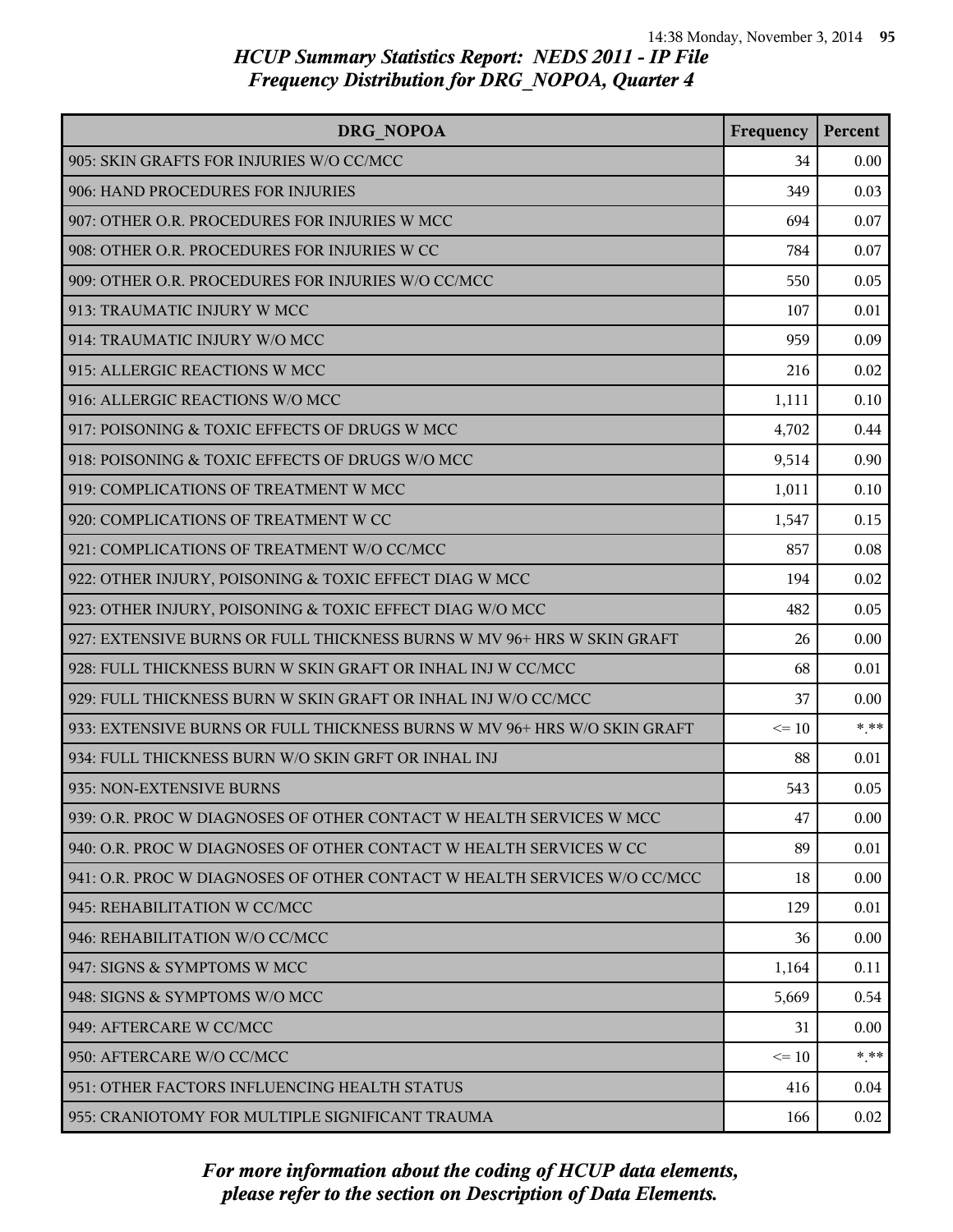| DRG NOPOA                                                                 | Frequency | Percent |
|---------------------------------------------------------------------------|-----------|---------|
| 956: LIMB REATTACHMENT, HIP & FEMUR PROC FOR MULTIPLE SIGNIFICANT TRAUMA  | 756       | 0.07    |
| 957: OTHER O.R. PROCEDURES FOR MULTIPLE SIGNIFICANT TRAUMA W MCC          | 641       | 0.06    |
| 958: OTHER O.R. PROCEDURES FOR MULTIPLE SIGNIFICANT TRAUMA W CC           | 715       | 0.07    |
| 959: OTHER O.R. PROCEDURES FOR MULTIPLE SIGNIFICANT TRAUMA W/O CC/MCC     | 171       | 0.02    |
| 963: OTHER MULTIPLE SIGNIFICANT TRAUMA W MCC                              | 381       | 0.04    |
| 964: OTHER MULTIPLE SIGNIFICANT TRAUMA W CC                               | 779       | 0.07    |
| 965: OTHER MULTIPLE SIGNIFICANT TRAUMA W/O CC/MCC                         | 304       | 0.03    |
| 969: HIV W EXTENSIVE O.R. PROCEDURE W MCC                                 | 67        | 0.01    |
| 970: HIV W EXTENSIVE O.R. PROCEDURE W/O MCC                               | $\leq 10$ | $* * *$ |
| 974: HIV W MAJOR RELATED CONDITION W MCC                                  | 773       | 0.07    |
| 975: HIV W MAJOR RELATED CONDITION W CC                                   | 654       | 0.06    |
| 976: HIV W MAJOR RELATED CONDITION W/O CC/MCC                             | 271       | 0.03    |
| 977: HIV W OR W/O OTHER RELATED CONDITION                                 | 382       | 0.04    |
| 981: EXTENSIVE O.R. PROCEDURE UNRELATED TO PRINCIPAL DIAGNOSIS W MCC      | 1,847     | 0.17    |
| 982: EXTENSIVE O.R. PROCEDURE UNRELATED TO PRINCIPAL DIAGNOSIS W CC       | 1,403     | 0.13    |
| 983: EXTENSIVE O.R. PROCEDURE UNRELATED TO PRINCIPAL DIAGNOSIS W/O CC/MCC | 349       | 0.03    |
| 984: PROSTATIC O.R. PROCEDURE UNRELATED TO PRINCIPAL DIAGNOSIS W MCC      | 23        | 0.00    |
| 985: PROSTATIC O.R. PROCEDURE UNRELATED TO PRINCIPAL DIAGNOSIS W CC       | 38        | 0.00    |
| 986: PROSTATIC O.R. PROCEDURE UNRELATED TO PRINCIPAL DIAGNOSIS W/O CC/MCC | $\leq 10$ | $***$   |
| 987: NON-EXTENSIVE O.R. PROC UNRELATED TO PRINCIPAL DIAGNOSIS W MCC       | 569       | 0.05    |
| 988: NON-EXTENSIVE O.R. PROC UNRELATED TO PRINCIPAL DIAGNOSIS W CC        | 738       | 0.07    |
| 989: NON-EXTENSIVE O.R. PROC UNRELATED TO PRINCIPAL DIAGNOSIS W/O CC/MCC  | 339       | 0.03    |
| 998: PRINCIPAL DIAGNOSIS INVALID AS DISCHARGE DIAGNOSIS                   | $\leq 10$ | $* * *$ |
| 999: UNGROUPABLE                                                          | 88        | 0.01    |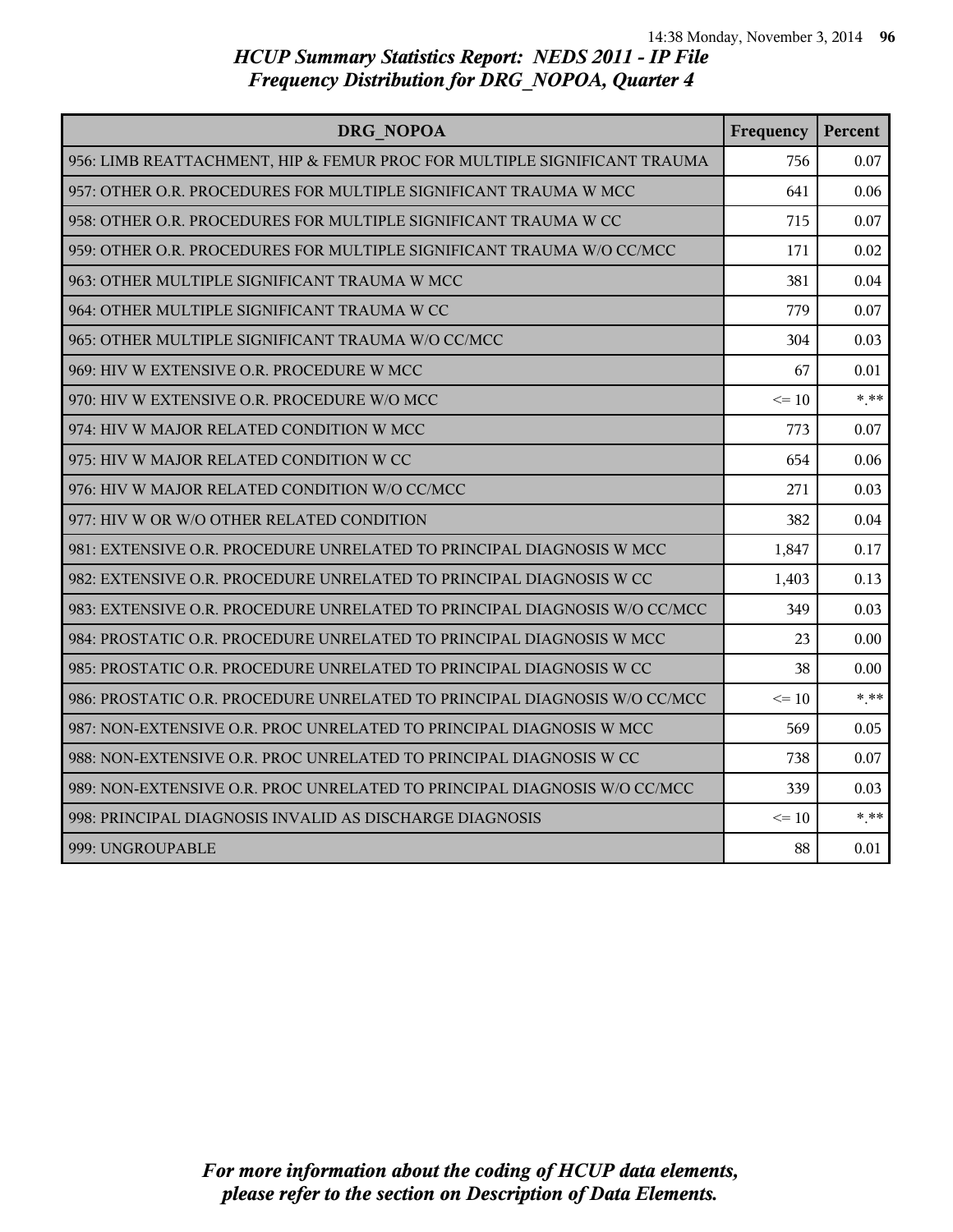| <b>LOS IP</b>       | Frequency | Percent |
|---------------------|-----------|---------|
| .C: Inconsistent    | 49        | 0.00    |
| $0$ days            | 114,033   | 2.65    |
| 1 day               | 640,046   | 14.86   |
| 2 days              | 838,160   | 19.46   |
| 3 days              | 725,310   | 16.84   |
| 4 days              | 515,370   | 11.96   |
| 5 days              | 360,454   | 8.37    |
| 6 days              | 258,644   | 6.00    |
| 7 days              | 190,977   | 4.43    |
| 8 days              | 136,297   | 3.16    |
| 9 days              | 99,148    | 2.30    |
| 10 days             | 75,882    | 1.76    |
| $11 -$<br>30 days   | 322,599   | 7.49    |
| 31 - 60 days        | 25,250    | 0.59    |
| $61 -$<br>90 days   | 3,380     | 0.08    |
| $91 -$<br>120 days  | 977       | 0.02    |
| $121 -$<br>150 days | 371       | 0.01    |
| 151 - 180 days      | 196       | 0.00    |
| 181 - 210 days      | 106       | 0.00    |
| 211 - 240 days      | 50        | 0.00    |
| $241 -$<br>270 days | 26        | 0.00    |
| 271 - 300 days      | 29        | 0.00    |
| $301 -$<br>330 days | 21        | 0.00    |
| $331 -$<br>365 days | 14        | 0.00    |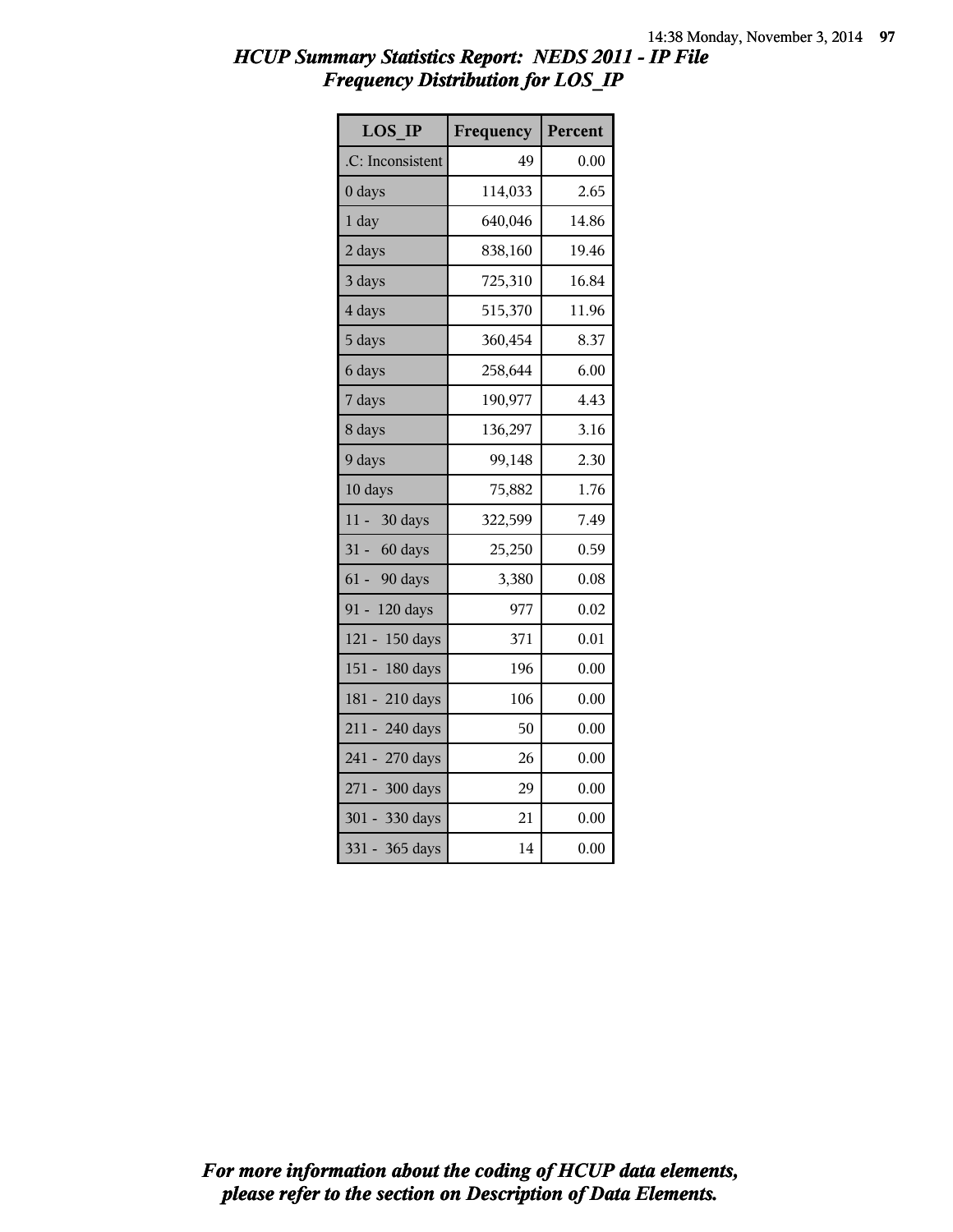| <b>MDC</b>                                                                            | Frequency | Percent |
|---------------------------------------------------------------------------------------|-----------|---------|
|                                                                                       | $\leq 10$ | $* * *$ |
| 0: PRINCIPAL DX CAN NOT BE ASSIGNED TO MDC                                            | 23,084    | 0.54    |
| 1: DISEASES & DISORDERS OF THE NERVOUS SYSTEM                                         | 352,240   | 8.18    |
| 2: DISEASES & DISORDERS OF THE EYE                                                    | 8,129     | 0.19    |
| 3: DISEASES & DISORDERS OF THE EAR, NOSE, MOUTH & THROAT                              | 55,736    | 1.29    |
| 4: DISEASES & DISORDERS OF THE RESPIRATORY SYSTEM                                     | 635,466   | 14.75   |
| 5: DISEASES & DISORDERS OF THE CIRCULATORY SYSTEM                                     | 790,832   | 18.36   |
| 6: DISEASES & DISORDERS OF THE DIGESTIVE SYSTEM                                       | 549,839   | 12.77   |
| 7: DISEASES & DISORDERS OF THE HEPATOBILIARY SYSTEM & PANCREAS                        | 183,247   | 4.25    |
| 8: DISEASES & DISORDERS OF THE MUSCULOSKELETAL SYSTEM & CONN TISSUE                   | 256,179   | 5.95    |
| 9: DISEASES & DISORDERS OF THE SKIN, SUBCUTANEOUS TISSUE & BREAST                     | 138,796   | 3.22    |
| 10: ENDOCRINE, NUTRITIONAL & METABOLIC DISEASES & DISORDERS                           | 172,757   | 4.01    |
| 11: DISEASES & DISORDERS OF THE KIDNEY & URINARY TRACT                                | 278,513   | 6.47    |
| 12: DISEASES & DISORDERS OF THE MALE REPRODUCTIVE SYSTEM                              | 10,433    | 0.24    |
| 13: DISEASES & DISORDERS OF THE FEMALE REPRODUCTIVE SYSTEM                            | 21,430    | 0.50    |
| 14: PREGNANCY, CHILDBIRTH & THE PUERPERIUM                                            | 89,398    | 2.08    |
| 15: NEWBORNS & OTHER NEONATES WITH CONDTN ORIG IN PERINATAL PERIOD                    | 8,376     | 0.19    |
| 16: DISEASES & DISORDERS OF BLOOD, BLOOD FORMING ORGANS, IMMUNOLOG DISORD             | 81,974    | 1.90    |
| 17: MYELOPROLIFERATIVE DISEASES & DISORDERS, POORLY DIFFERENTIATED<br><b>NEOPLASM</b> | 13,796    | 0.32    |
| 18: INFECTIOUS & PARASITIC DISEASES, SYSTEMIC OR UNSPECIFIED SITES                    | 241,199   | 5.60    |
| 19: MENTAL DISEASES & DISORDERS                                                       | 175,636   | 4.08    |
| 20: ALCOHOL/DRUG USE & ALCOHOL/DRUG INDUCED ORGANIC MENTAL DISORDERS                  | 64,211    | 1.49    |
| 21: INJURIES, POISONINGS & TOXIC EFFECTS OF DRUGS                                     | 97,799    | 2.27    |
| 22: BURNS                                                                             | 2,982     | 0.07    |
| 23: FACTORS INFLUENCING HLTH STAT & OTHR CONTACTS WITH HLTH SERVCS                    | 30,959    | 0.72    |
| 24: MULTIPLE SIGNIFICANT TRAUMA                                                       | 12,837    | 0.30    |
| 25: HUMAN IMMUNODEFICIENCY VIRUS INFECTIONS                                           | 11,535    | 0.27    |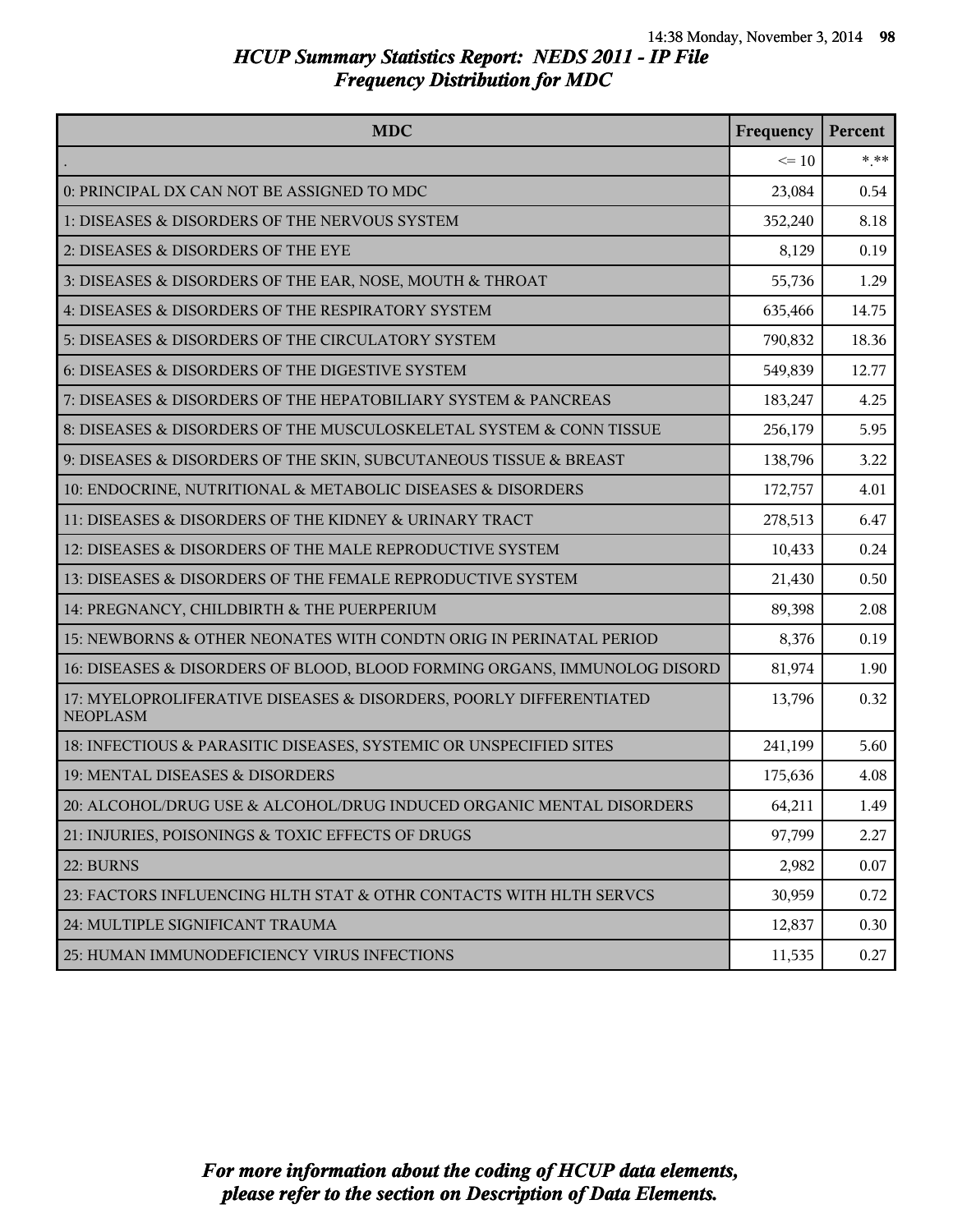| <b>MDC NOPOA</b>                                                                      | Frequency | Percent |
|---------------------------------------------------------------------------------------|-----------|---------|
| 0: PRINCIPAL DX CAN NOT BE ASSIGNED TO MDC                                            | 402       | 0.01    |
| 1: DISEASES & DISORDERS OF THE NERVOUS SYSTEM                                         | 354,167   | 8.22    |
| 2: DISEASES & DISORDERS OF THE EYE                                                    | 8,204     | 0.19    |
| 3: DISEASES & DISORDERS OF THE EAR, NOSE, MOUTH & THROAT                              | 56,179    | 1.30    |
| 4: DISEASES & DISORDERS OF THE RESPIRATORY SYSTEM                                     | 638,485   | 14.82   |
| 5: DISEASES & DISORDERS OF THE CIRCULATORY SYSTEM                                     | 792,583   | 18.40   |
| 6: DISEASES & DISORDERS OF THE DIGESTIVE SYSTEM                                       | 550,907   | 12.79   |
| 7: DISEASES & DISORDERS OF THE HEPATOBILIARY SYSTEM & PANCREAS                        | 183,599   | 4.26    |
| 8: DISEASES & DISORDERS OF THE MUSCULOSKELETAL SYSTEM & CONN TISSUE                   | 260,852   | 6.06    |
| 9: DISEASES & DISORDERS OF THE SKIN, SUBCUTANEOUS TISSUE & BREAST                     | 139,341   | 3.23    |
| 10: ENDOCRINE, NUTRITIONAL & METABOLIC DISEASES & DISORDERS                           | 173,301   | 4.02    |
| 11: DISEASES & DISORDERS OF THE KIDNEY & URINARY TRACT                                | 280,094   | 6.50    |
| 12: DISEASES & DISORDERS OF THE MALE REPRODUCTIVE SYSTEM                              | 10,467    | 0.24    |
| 13: DISEASES & DISORDERS OF THE FEMALE REPRODUCTIVE SYSTEM                            | 21,463    | 0.50    |
| 14: PREGNANCY, CHILDBIRTH & THE PUERPERIUM                                            | 89,478    | 2.08    |
| 15: NEWBORNS & OTHER NEONATES WITH CONDTN ORIG IN PERINATAL PERIOD                    | 8,384     | 0.19    |
| 16: DISEASES & DISORDERS OF BLOOD, BLOOD FORMING ORGANS, IMMUNOLOG DISORD             | 82,235    | 1.91    |
| 17: MYELOPROLIFERATIVE DISEASES & DISORDERS, POORLY DIFFERENTIATED<br><b>NEOPLASM</b> | 13,846    | 0.32    |
| 18: INFECTIOUS & PARASITIC DISEASES, SYSTEMIC OR UNSPECIFIED SITES                    | 243,816   | 5.66    |
| 19: MENTAL DISEASES & DISORDERS                                                       | 175,756   | 4.08    |
| 20: ALCOHOL/DRUG USE & ALCOHOL/DRUG INDUCED ORGANIC MENTAL DISORDERS                  | 64,360    | 1.49    |
| 21: INJURIES, POISONINGS & TOXIC EFFECTS OF DRUGS                                     | 98,384    | 2.28    |
| 22: BURNS                                                                             | 3,260     | 0.08    |
| 23: FACTORS INFLUENCING HLTH STAT & OTHR CONTACTS WITH HLTH SERVCS                    | 31,074    | 0.72    |
| 24: MULTIPLE SIGNIFICANT TRAUMA                                                       | 15,207    | 0.35    |
| 25: HUMAN IMMUNODEFICIENCY VIRUS INFECTIONS                                           | 11,545    | 0.27    |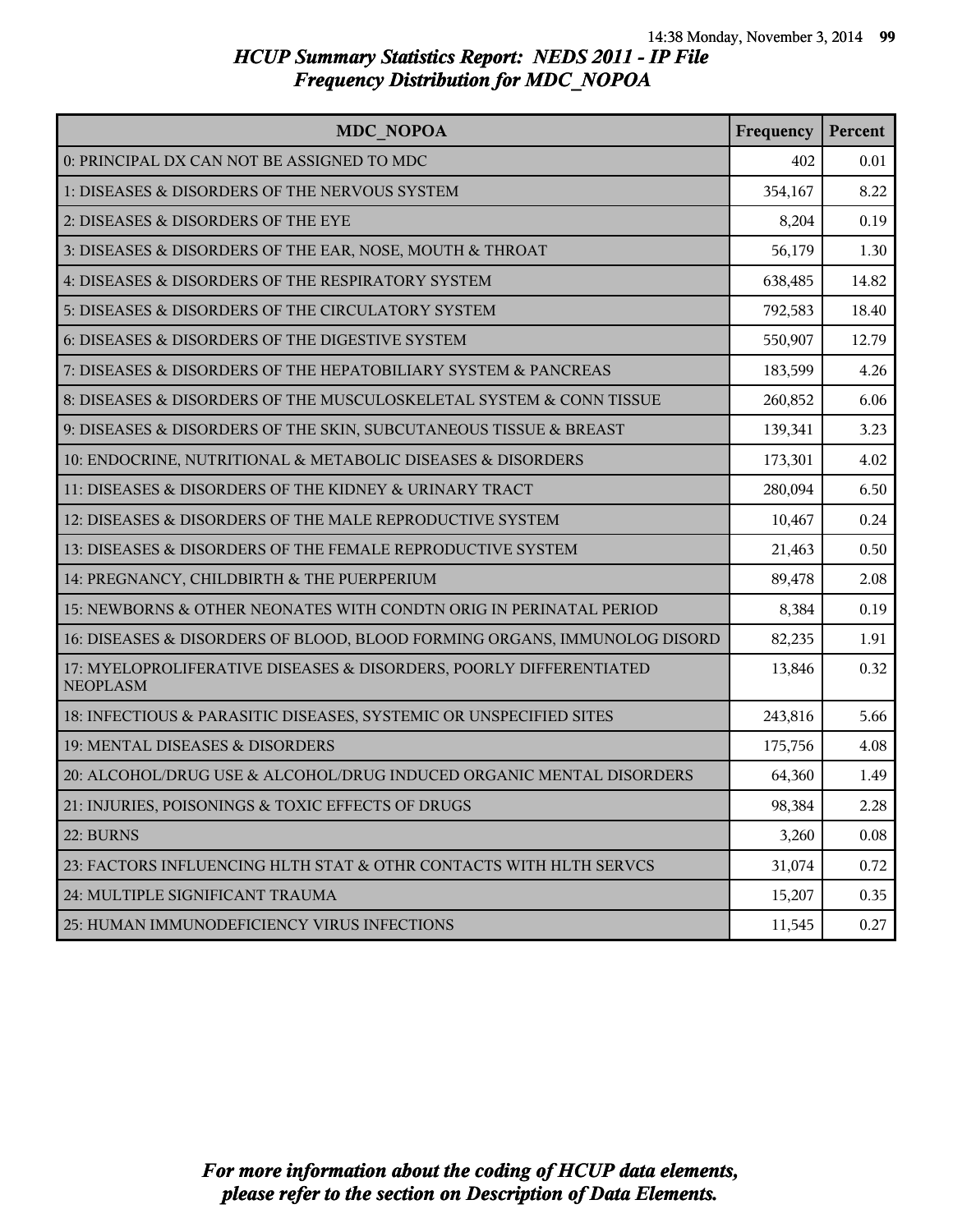| <b>NPR IP</b>  | Frequency | Percent |
|----------------|-----------|---------|
| $\overline{0}$ | 2,107,424 | 48.93   |
| $\mathbf{1}$   | 943,257   | 21.90   |
| $\overline{c}$ | 493,374   | 11.45   |
| 3              | 292,192   | 6.78    |
| 4              | 152,849   | 3.55    |
| 5              | 87,947    | 2.04    |
| 6              | 74,222    | 1.72    |
| 7              | 51,161    | 1.19    |
| 8              | 35,463    | 0.82    |
| 9              | 24,047    | 0.56    |
| 10             | 14,005    | 0.33    |
| 11             | 8,206     | 0.19    |
| 12             | 6,273     | 0.15    |
| 13             | 4,491     | 0.10    |
| 14             | 4,008     | 0.09    |
| 15             | 3,402     | 0.08    |
| 16 or greater  | 5,068     | 0.12    |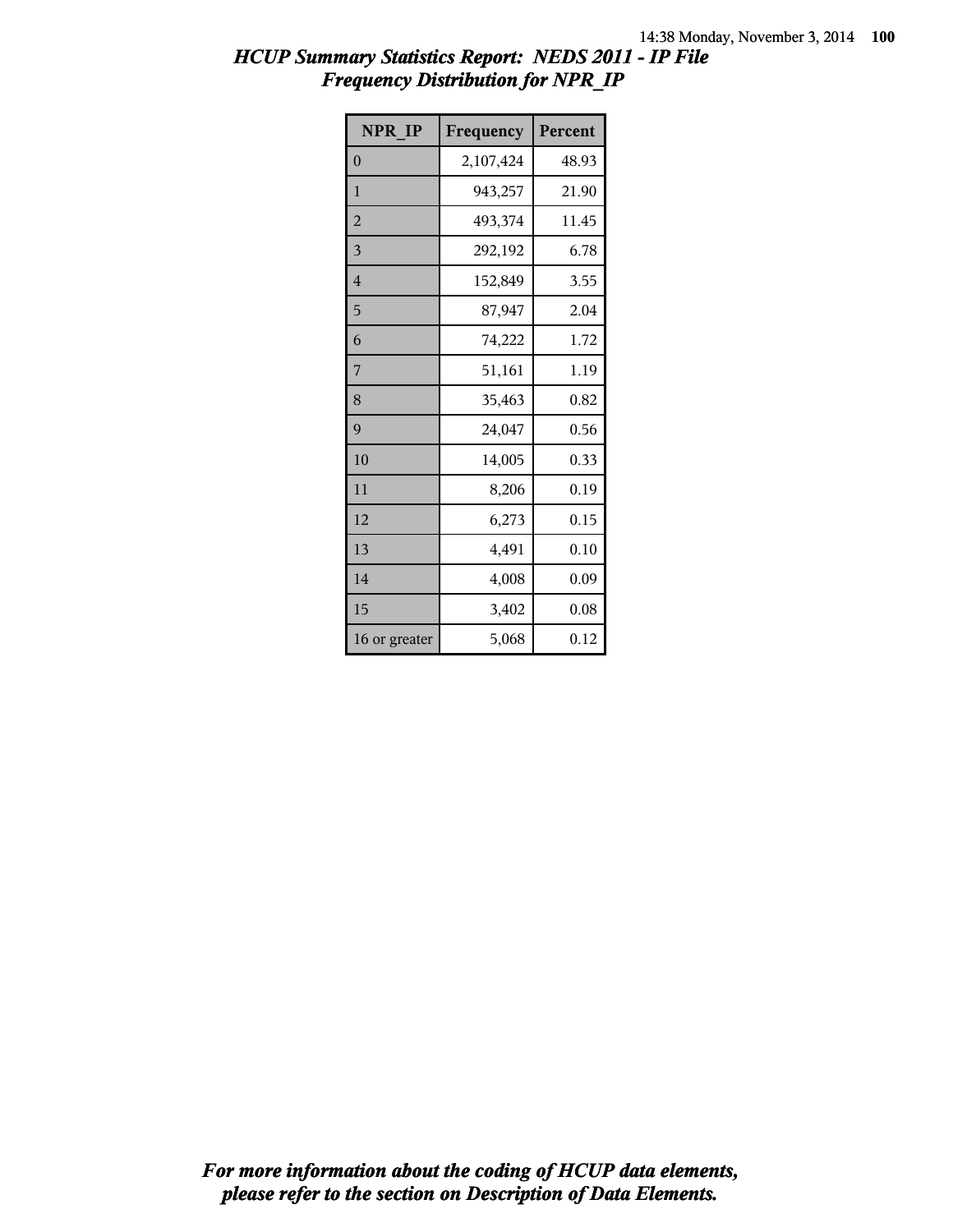| <b>PCLASS IP1</b>                                                | Frequency | Percent |
|------------------------------------------------------------------|-----------|---------|
| $\therefore$ Missing                                             | 2,107,520 | 48.93   |
| .A: Invalid                                                      | 37        | 0.00    |
| .C: Inconsistent                                                 | $\leq 10$ | $***$   |
| 1: Minor Diagnostic - Non-operating room diagnostic procedures   | 543,992   | 12.63   |
| 2: Minor Therapeutic - Non-operating room therapeutic procedures | 1,004,740 | 23.33   |
| 3: Major Diagnostic - Operating room diagnostic procedures       | 23,771    | 0.55    |
| 4: Major Therapeutic - Operating room therapeutic procedures     | 627,327   | 14.56   |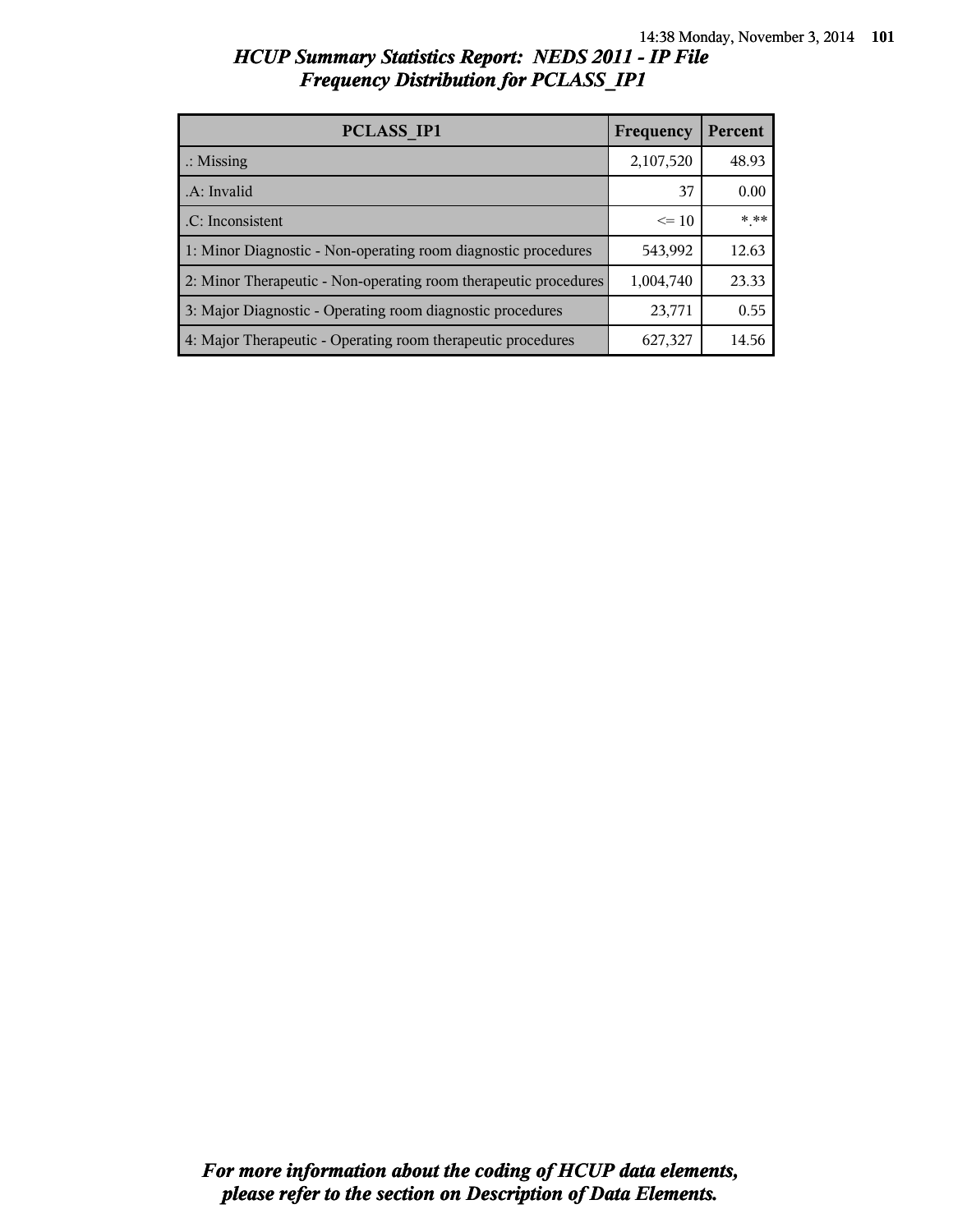| PRCCS IP1                                                                     | Frequency | Percent |
|-------------------------------------------------------------------------------|-----------|---------|
| $\therefore$ Missing                                                          | 2,107,520 | 48.93   |
| A: Invalid procedure                                                          | 37        | 0.00    |
| C: Inconsistent                                                               | $\leq 10$ | $* * *$ |
| 1: Incision and excision of CNS                                               | 9,889     | 0.23    |
| 2: Insertion; replacement; or removal of extracranial ventricular shunt       | 2,235     | 0.05    |
| 3: Laminectomy; excision intervertebral disc                                  | 5,105     | 0.12    |
| 4: Diagnostic spinal tap                                                      | 36,559    | 0.85    |
| 5: Insertion of catheter or spinal stimulator and injection into spinal canal | 3,818     | 0.09    |
| 6: Decompression peripheral nerve                                             | 228       | 0.01    |
| 7: Other diagnostic nervous system procedures                                 | 824       | 0.02    |
| 8: Other non-OR or closed therapeutic nervous system procedures               | 1,613     | 0.04    |
| 9: Other OR therapeutic nervous system procedures                             | 5,289     | 0.12    |
| 10: Thyroidectomy; partial or complete                                        | 268       | 0.01    |
| 11: Diagnostic endocrine procedures                                           | 647       | 0.02    |
| 12: Other therapeutic endocrine procedures                                    | 529       | 0.01    |
| 13: Corneal transplant                                                        | 23        | 0.00    |
| 14: Glaucoma procedures                                                       | 25        | 0.00    |
| 15: Lens and cataract procedures                                              | 51        | 0.00    |
| 16: Repair of retinal tear; detachment                                        | 29        | 0.00    |
| 17: Destruction of lesion of retina and choroid                               | $\leq 10$ | $***$   |
| 18: Diagnostic procedures on eye                                              | 59        | 0.00    |
| 19: Other therapeutic procedures on eyelids; conjunctiva; cornea              | 2,562     | 0.06    |
| 20: Other intraocular therapeutic procedures                                  | 196       | 0.00    |
| 21: Other extraocular muscle and orbit therapeutic procedures                 | 485       | 0.01    |
| 22: Tympanoplasty                                                             | 15        | 0.00    |
| 23: Myringotomy                                                               | 326       | 0.01    |
| 24: Mastoidectomy                                                             | 44        | 0.00    |
| 25: Diagnostic procedures on ear                                              | 48        | 0.00    |
| 26: Other therapeutic ear procedures                                          | 950       | 0.02    |
| 27: Control of epistaxis                                                      | 3,162     | 0.07    |
| 28: Plastic procedures on nose                                                | 583       | 0.01    |
| 29: Dental procedures                                                         | 875       | 0.02    |
| 30: Tonsillectomy and/or adenoidectomy                                        | 911       | 0.02    |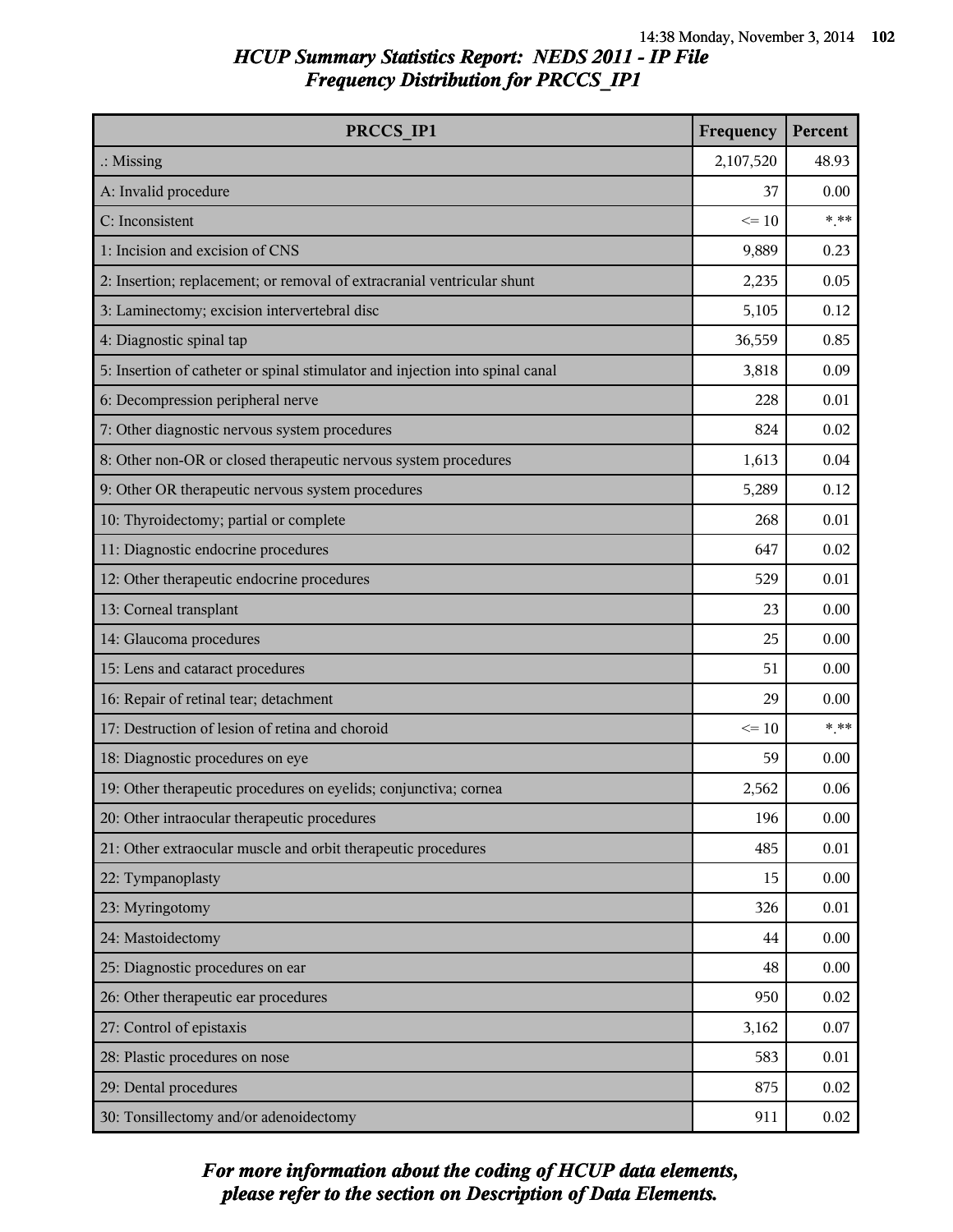| PRCCS IP1                                                                                        | Frequency | Percent |
|--------------------------------------------------------------------------------------------------|-----------|---------|
| 31: Diagnostic procedures on nose; mouth and pharynx                                             | 1,365     | 0.03    |
| 32: Other non-OR therapeutic procedures on nose; mouth and pharynx                               | 2,073     | 0.05    |
| 33: Other OR therapeutic procedures on nose; mouth and pharynx                                   | 4,285     | 0.10    |
| 34: Tracheostomy; temporary and permanent                                                        | 9,104     | 0.21    |
| 35: Tracheoscopy and laryngoscopy with biopsy                                                    | 2,939     | 0.07    |
| 36: Lobectomy or pneumonectomy                                                                   | 2,276     | 0.05    |
| 37: Diagnostic bronchoscopy and biopsy of bronchus                                               | 23,658    | 0.55    |
| 38: Other diagnostic procedures on lung and bronchus                                             | 696       | 0.02    |
| 39: Incision of pleura; thoracentesis; chest drainage                                            | 36,352    | 0.84    |
| 40: Other diagnostic procedures of respiratory tract and mediastinum                             | 1,709     | 0.04    |
| 41: Other non-OR therapeutic procedures on respiratory system                                    | 2,125     | 0.05    |
| 42: Other OR Rx procedures on respiratory system and mediastinum                                 | 5,194     | 0.12    |
| 43: Heart valve procedures                                                                       | 3,280     | 0.08    |
| 44: Coronary artery bypass graft (CABG)                                                          | 9,464     | 0.22    |
| 45: Percutaneous transluminal coronary angioplasty (PTCA)                                        | 64,135    | 1.49    |
| 46: Coronary thrombolysis                                                                        | $\leq 10$ | $***$   |
| 47: Diagnostic cardiac catheterization; coronary arteriography                                   | 80,624    | 1.87    |
| 48: Insertion; revision; replacement; removal of cardiac pacemaker or cardioverter/defibrillator | 31,590    | 0.73    |
| 49: Other OR heart procedures                                                                    | 10,347    | 0.24    |
| 50: Extracorporeal circulation auxiliary to open heart procedures                                | 139       | 0.00    |
| 51: Endarterectomy; vessel of head and neck                                                      | 2,572     | 0.06    |
| 52: Aortic resection; replacement or anastomosis                                                 | 1,587     | 0.04    |
| 53: Varicose vein stripping; lower limb                                                          | 27        | 0.00    |
| 54: Other vascular catheterization; not heart                                                    | 101,723   | 2.36    |
| 55: Peripheral vascular bypass                                                                   | 1,837     | 0.04    |
| 56: Other vascular bypass and shunt; not heart                                                   | 553       | 0.01    |
| 57: Creation; revision and removal of arteriovenous fistula or vessel-to-vessel cannula for di a | 5,177     | 0.12    |
| 58: Hemodialysis                                                                                 | 69,802    | 1.62    |
| 59: Other OR procedures on vessels of head and neck                                              | 2,560     | 0.06    |
| 60: Embolectomy and endarterectomy of lower limbs                                                | 1,639     | 0.04    |
| 61: Other OR procedures on vessels other than head and neck                                      | 35,323    | 0.82    |
| 62: Other diagnostic cardiovascular procedures                                                   | 2,943     | 0.07    |
| 63: Other non-OR therapeutic cardiovascular procedures                                           | 10,867    | 0.25    |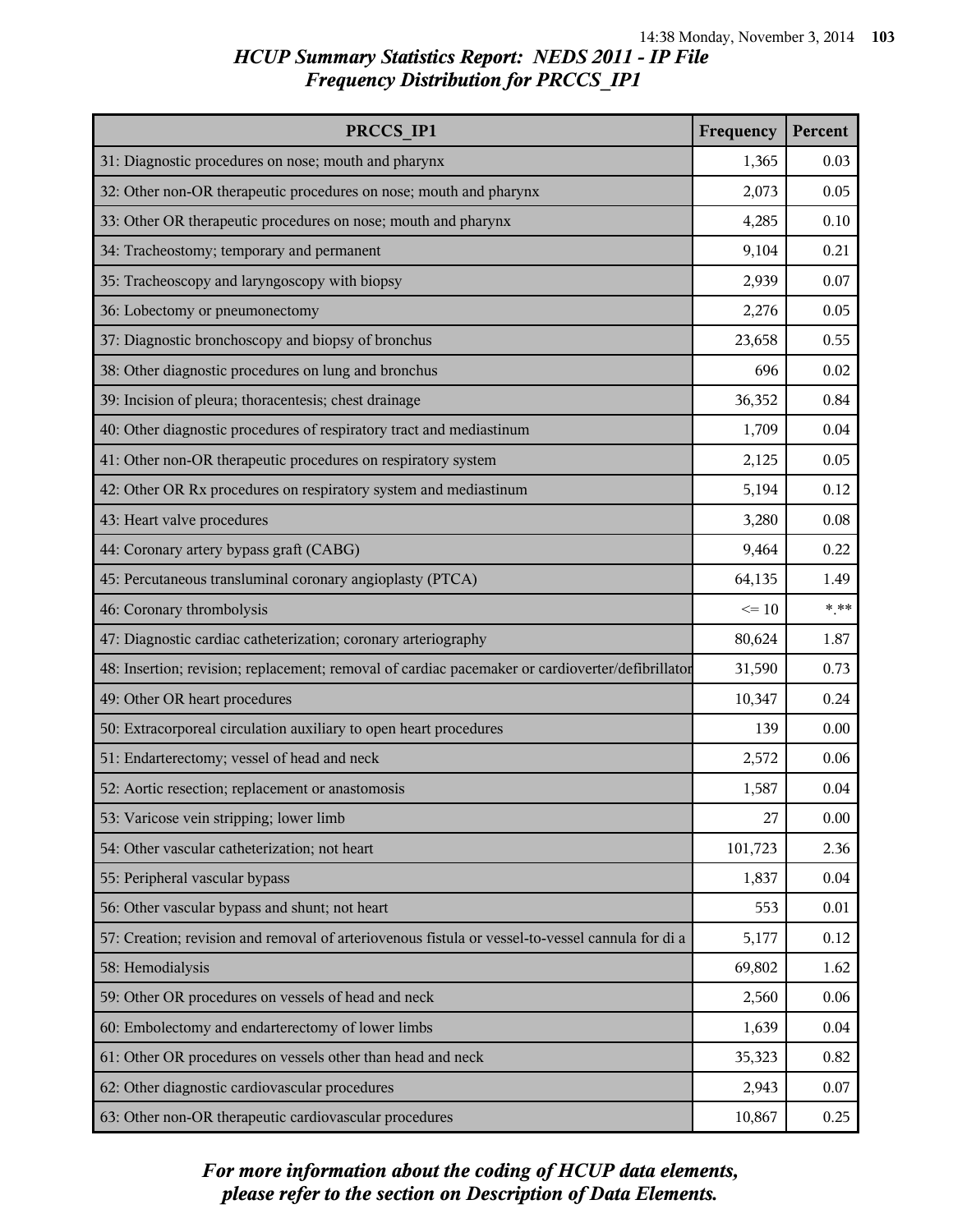| PRCCS IP1                                                     | Frequency | Percent |
|---------------------------------------------------------------|-----------|---------|
| 64: Bone marrow transplant                                    | 45        | 0.00    |
| 65: Bone marrow biopsy                                        | 4,897     | 0.11    |
| 66: Procedures on spleen                                      | 1,418     | 0.03    |
| 67: Other therapeutic procedures; hemic and lymphatic system  | 4,574     | 0.11    |
| 68: Injection or ligation of esophageal varices               | 20        | 0.00    |
| 69: Esophageal dilatation                                     | 2,732     | 0.06    |
| 70: Upper gastrointestinal endoscopy; biopsy                  | 125,230   | 2.91    |
| 71: Gastrostomy; temporary and permanent                      | 12,564    | 0.29    |
| 72: Colostomy; temporary and permanent                        | 860       | 0.02    |
| 73: Ileostomy and other enterostomy                           | 885       | 0.02    |
| 74: Gastrectomy; partial and total                            | 1,084     | 0.03    |
| 75: Small bowel resection                                     | 9,037     | 0.21    |
| 76: Colonoscopy and biopsy                                    | 40,016    | 0.93    |
| 77: Proctoscopy and anorectal biopsy                          | 2,582     | 0.06    |
| 78: Colorectal resection                                      | 19,086    | 0.44    |
| 79: Local excision of large intestine lesion (not endoscopic) | 48        | 0.00    |
| 80: Appendectomy                                              | 51,653    | 1.20    |
| 81: Hemorrhoid procedures                                     | 1,103     | 0.03    |
| 82: Endoscopic retrograde cannulation of pancreas (ERCP)      | 2,098     | 0.05    |
| 83: Biopsy of liver                                           | 4,142     | 0.10    |
| 84: Cholecystectomy and common duct exploration               | 64,906    | 1.51    |
| 85: Inguinal and femoral hernia repair                        | 4,369     | 0.10    |
| 86: Other hernia repair                                       | 6,913     | 0.16    |
| 87: Laparoscopy (GI only)                                     | 1,780     | 0.04    |
| 88: Abdominal paracentesis                                    | 24,579    | 0.57    |
| 89: Exploratory laparotomy                                    | 1,630     | 0.04    |
| 90: Excision; lysis peritoneal adhesions                      | 10,787    | 0.25    |
| 91: Peritoneal dialysis                                       | 3,030     | 0.07    |
| 92: Other bowel diagnostic procedures                         | 611       | 0.01    |
| 93: Other non-OR upper GI therapeutic procedures              | 19,472    | 0.45    |
| 94: Other OR upper GI therapeutic procedures                  | 6,707     | 0.16    |
| 95: Other non-OR lower GI therapeutic procedures              | 15,086    | 0.35    |
| 96: Other OR lower GI therapeutic procedures                  | 11,016    | 0.26    |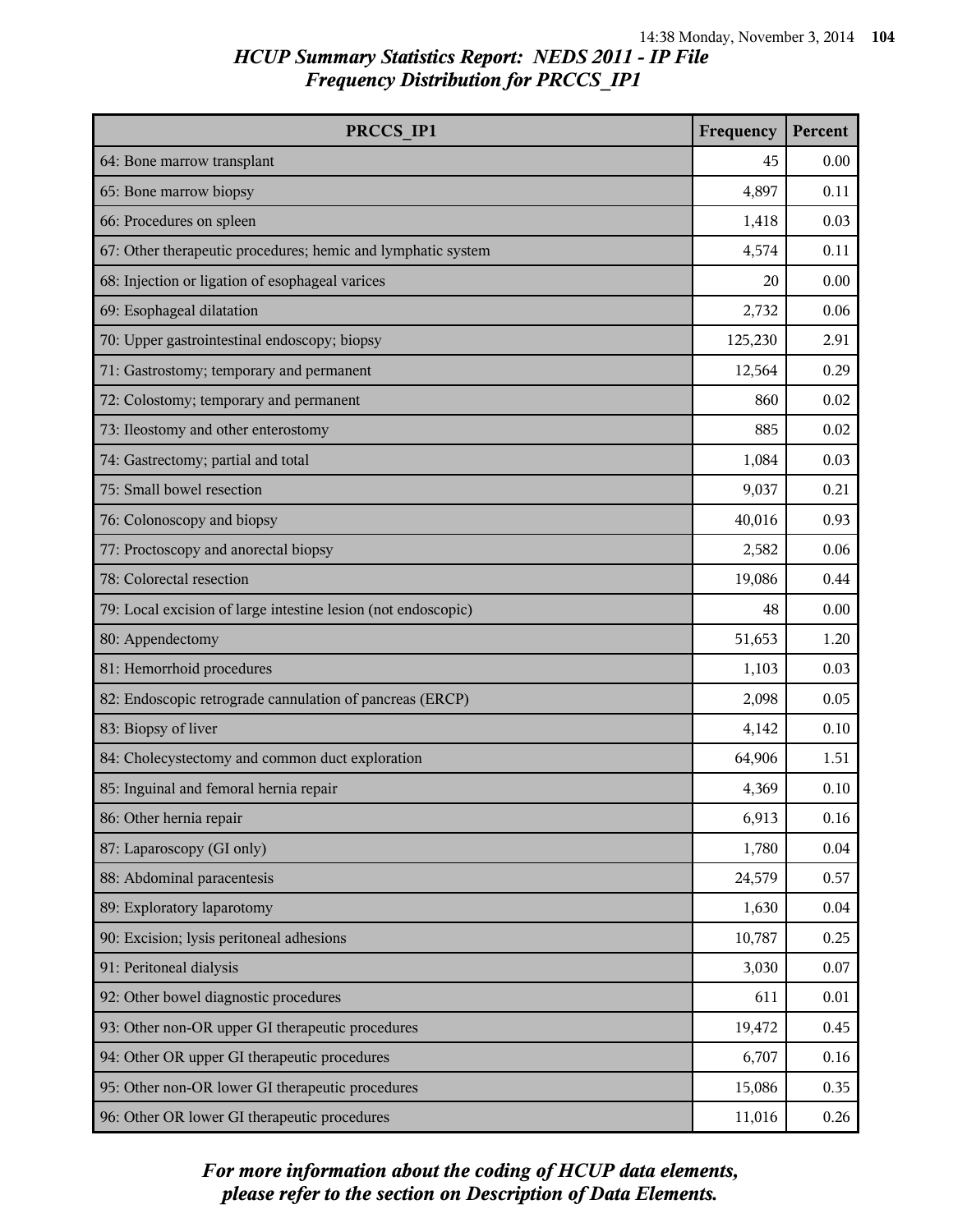| PRCCS IP1                                                                  | Frequency | Percent |
|----------------------------------------------------------------------------|-----------|---------|
| 97: Other gastrointestinal diagnostic procedures                           | 2,153     | 0.05    |
| 98: Other non-OR gastrointestinal therapeutic procedures                   | 14,053    | 0.33    |
| 99: Other OR gastrointestinal therapeutic procedures                       | 7,367     | 0.17    |
| 100: Endoscopy and endoscopic biopsy of the urinary tract                  | 3,909     | 0.09    |
| 101: Transurethral excision; drainage; or removal urinary obstruction      | 13,278    | 0.31    |
| 102: Ureteral catheterization                                              | 10,805    | 0.25    |
| 103: Nephrotomy and nephrostomy                                            | 4,290     | 0.10    |
| 104: Nephrectomy; partial or complete                                      | 563       | 0.01    |
| 105: Kidney transplant                                                     | 159       | 0.00    |
| 106: Genitourinary incontinence procedures                                 | 18        | 0.00    |
| 107: Extracorporeal lithotripsy; urinary                                   | 1,254     | 0.03    |
| 108: Indwelling catheter                                                   | 12,178    | 0.28    |
| 109: Procedures on the urethra                                             | 1,312     | 0.03    |
| 110: Other diagnostic procedures of urinary tract                          | 1,974     | 0.05    |
| 111: Other non-OR therapeutic procedures of urinary tract                  | 4,667     | 0.11    |
| 112: Other OR therapeutic procedures of urinary tract                      | 1,601     | 0.04    |
| 113: Transurethral resection of prostate (TURP)                            | 1,966     | 0.05    |
| 114: Open prostatectomy                                                    | 118       | 0.00    |
| 115: Circumcision                                                          | 353       | 0.01    |
| 116: Diagnostic procedures; male genital                                   | 213       | 0.00    |
| 117: Other non-OR therapeutic procedures; male genital                     | 1,308     | 0.03    |
| 118: Other OR therapeutic procedures; male genital                         | 1,874     | 0.04    |
| 119: Oophorectomy; unilateral and bilateral                                | 1,994     | 0.05    |
| 120: Other operations on ovary                                             | 1,630     | 0.04    |
| 121: Ligation or occlusion of fallopian tubes                              | 587       | 0.01    |
| 122: Removal of ectopic pregnancy                                          | 2,584     | 0.06    |
| 123: Other operations on fallopian tubes                                   | 565       | 0.01    |
| 124: Hysterectomy; abdominal and vaginal                                   | 1,974     | 0.05    |
| 125: Other excision of cervix and uterus                                   | 809       | 0.02    |
| 126: Abortion (termination of pregnancy)                                   | 83        | 0.00    |
| 127: Dilatation and curettage (D&C); aspiration after delivery or abortion | 3,140     | 0.07    |
| 128: Diagnostic dilatation and curettage (D&C)                             | 1,511     | 0.04    |
| 129: Repair of cystocele and rectocele; obliteration of vaginal vault      | 32        | 0.00    |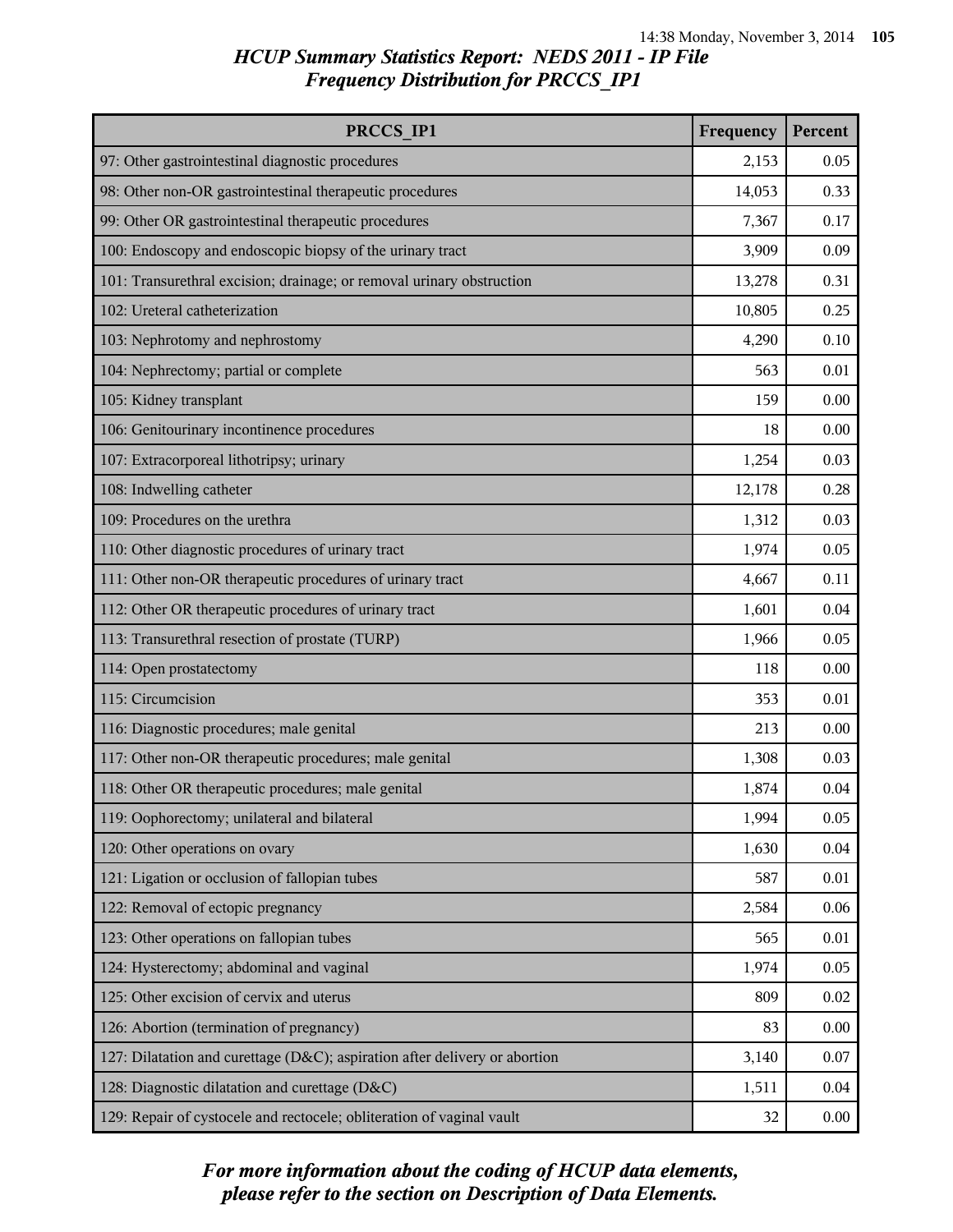| PRCCS IP1                                                                            | Frequency | Percent |
|--------------------------------------------------------------------------------------|-----------|---------|
| 130: Other diagnostic procedures; female organs                                      | 970       | 0.02    |
| 131: Other non-OR therapeutic procedures; female organs                              | 561       | 0.01    |
| 132: Other OR therapeutic procedures; female organs                                  | 2,255     | 0.05    |
| 133: Episiotomy                                                                      | 2,372     | 0.06    |
| 134: Cesarean section                                                                | 14,128    | 0.33    |
| 135: Forceps; vacuum; and breech delivery                                            | 1,679     | 0.04    |
| 136: Artificial rupture of membranes to assist delivery                              | 724       | 0.02    |
| 137: Other procedures to assist delivery                                             | 21,085    | 0.49    |
| 138: Diagnostic amniocentesis                                                        | 35        | 0.00    |
| 139: Fetal monitoring                                                                | 1,340     | 0.03    |
| 140: Repair of current obstetric laceration                                          | 13,141    | 0.31    |
| 141: Other therapeutic obstetrical procedures                                        | 329       | 0.01    |
| 142: Partial excision bone                                                           | 4,158     | 0.10    |
| 143: Bunionectomy or repair of toe deformities                                       | 41        | 0.00    |
| 144: Treatment; facial fracture or dislocation                                       | 3,622     | 0.08    |
| 145: Treatment; fracture or dislocation of radius and ulna                           | 8,296     | 0.19    |
| 146: Treatment; fracture or dislocation of hip and femur                             | 47,609    | 1.11    |
| 147: Treatment; fracture or dislocation of lower extremity (other than hip or femur) | 24,386    | 0.57    |
| 148: Other fracture and dislocation procedure                                        | 11,762    | 0.27    |
| 149: Arthroscopy                                                                     | 161       | 0.00    |
| 150: Division of joint capsule; ligament or cartilage                                | 54        | 0.00    |
| 151: Excision of semilunar cartilage of knee                                         | 323       | 0.01    |
| 152: Arthroplasty knee                                                               | 1,455     | 0.03    |
| 153: Hip replacement; total and partial                                              | 22,295    | 0.52    |
| 154: Arthroplasty other than hip or knee                                             | 1,209     | 0.03    |
| 155: Arthrocentesis                                                                  | 6,887     | 0.16    |
| 156: Injections and aspirations of muscles; tendons; bursa; joints and soft tissue   | 1,018     | 0.02    |
| 157: Amputation of lower extremity                                                   | 12,231    | 0.28    |
| 158: Spinal fusion                                                                   | 5,671     | 0.13    |
| 159: Other diagnostic procedures on musculoskeletal system                           | 5,935     | 0.14    |
| 160: Other therapeutic procedures on muscles and tendons                             | 15,468    | 0.36    |
| 161: Other OR therapeutic procedures on bone                                         | 6,481     | 0.15    |
| 162: Other OR therapeutic procedures on joints                                       | 5,772     | 0.13    |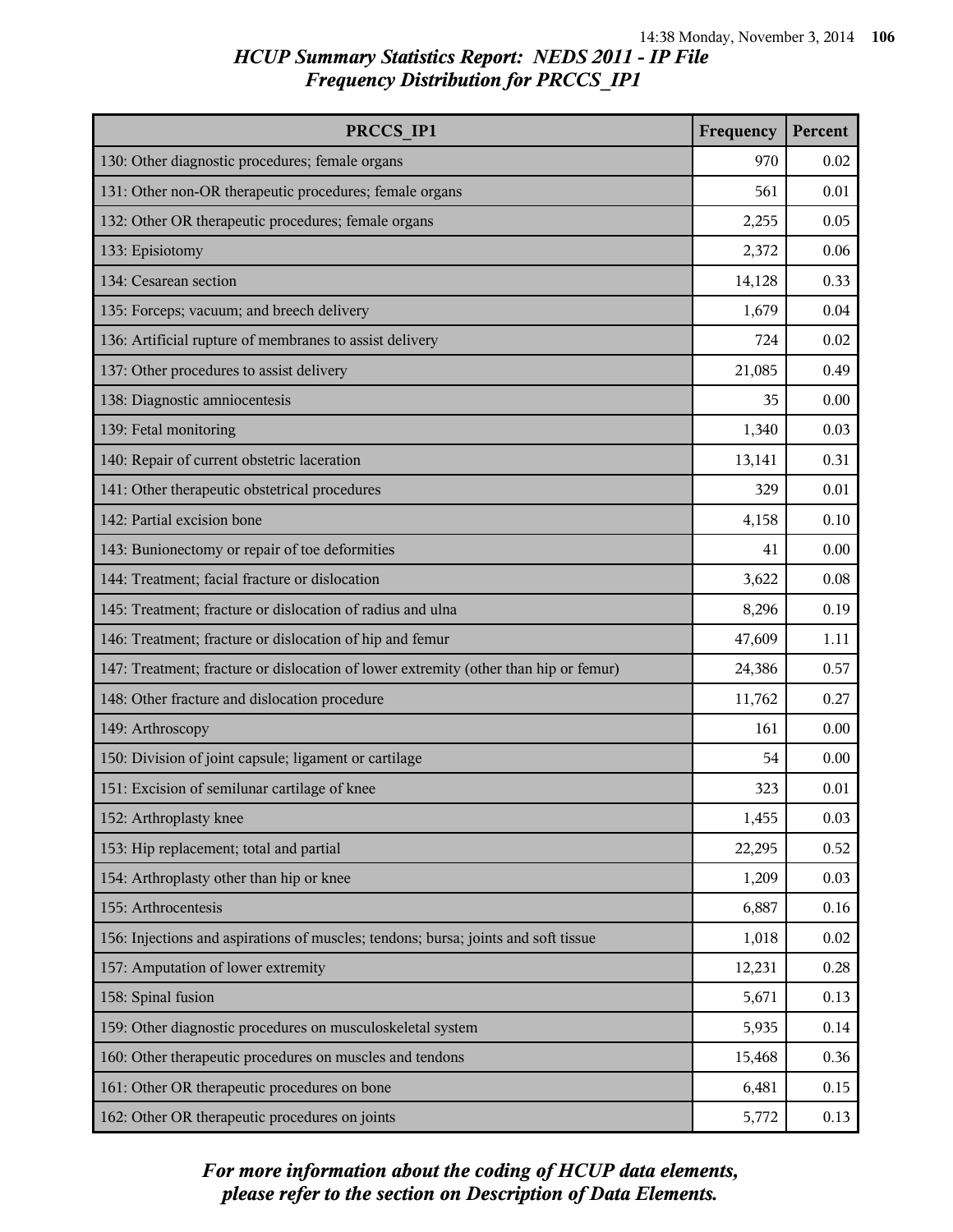| PRCCS_IP1                                                          | Frequency | Percent |
|--------------------------------------------------------------------|-----------|---------|
| 163: Other non-OR therapeutic procedures on musculoskeletal system | 2,696     | 0.06    |
| 164: Other OR therapeutic procedures on musculoskeletal system     | 1,619     | 0.04    |
| 165: Breast biopsy and other diagnostic procedures on breast       | 640       | 0.01    |
| 166: Lumpectomy; quadrantectomy of breast                          | 427       | 0.01    |
| 167: Mastectomy                                                    | 126       | 0.00    |
| 168: Incision and drainage; skin and subcutaneous tissue           | 26,447    | 0.61    |
| 169: Debridement of wound; infection or burn                       | 21,064    | 0.49    |
| 170: Excision of skin lesion                                       | 1,332     | 0.03    |
| 171: Suture of skin and subcutaneous tissue                        | 17,396    | 0.40    |
| 172: Skin graft                                                    | 3,796     | 0.09    |
| 173: Other diagnostic procedures on skin and subcutaneous tissue   | 2,524     | 0.06    |
| 174: Other non-OR therapeutic procedures on skin and breast        | 13,852    | 0.32    |
| 175: Other OR therapeutic procedures on skin and breast            | 896       | 0.02    |
| 176: Other organ transplantation                                   | 230       | 0.01    |
| 177: Computerized axial tomography (CT) scan head                  | 19,605    | 0.46    |
| 178: CT scan chest                                                 | 9,006     | 0.21    |
| 179: CT scan abdomen                                               | 12,570    | 0.29    |
| 180: Other CT scan                                                 | 2,218     | 0.05    |
| 181: Myelogram                                                     | 433       | 0.01    |
| 182: Mammography                                                   | 26        | 0.00    |
| 183: Routine chest X-ray                                           | 696       | 0.02    |
| 184: Intraoperative cholangiogram                                  | 76        | 0.00    |
| 185: Upper gastrointestinal X-ray                                  | 311       | 0.01    |
| 186: Lower gastrointestinal X-ray                                  | 40        | 0.00    |
| 187: Intravenous pyelogram                                         | 114       | 0.00    |
| 188: Cerebral arteriogram                                          | 5,115     | 0.12    |
| 189: Contrast aortogram                                            | 992       | 0.02    |
| 190: Contrast arteriogram of femoral and lower extremity arteries  | 877       | 0.02    |
| 191: Arterio- or venogram (not heart and head)                     | 4,377     | 0.10    |
| 192: Diagnostic ultrasound of head and neck                        | 1,880     | 0.04    |
| 193: Diagnostic ultrasound of heart (echocardiogram)               | 63,520    | 1.47    |
| 194: Diagnostic ultrasound of gastrointestinal tract               | 351       | 0.01    |
| 195: Diagnostic ultrasound of urinary tract                        | 1,215     | 0.03    |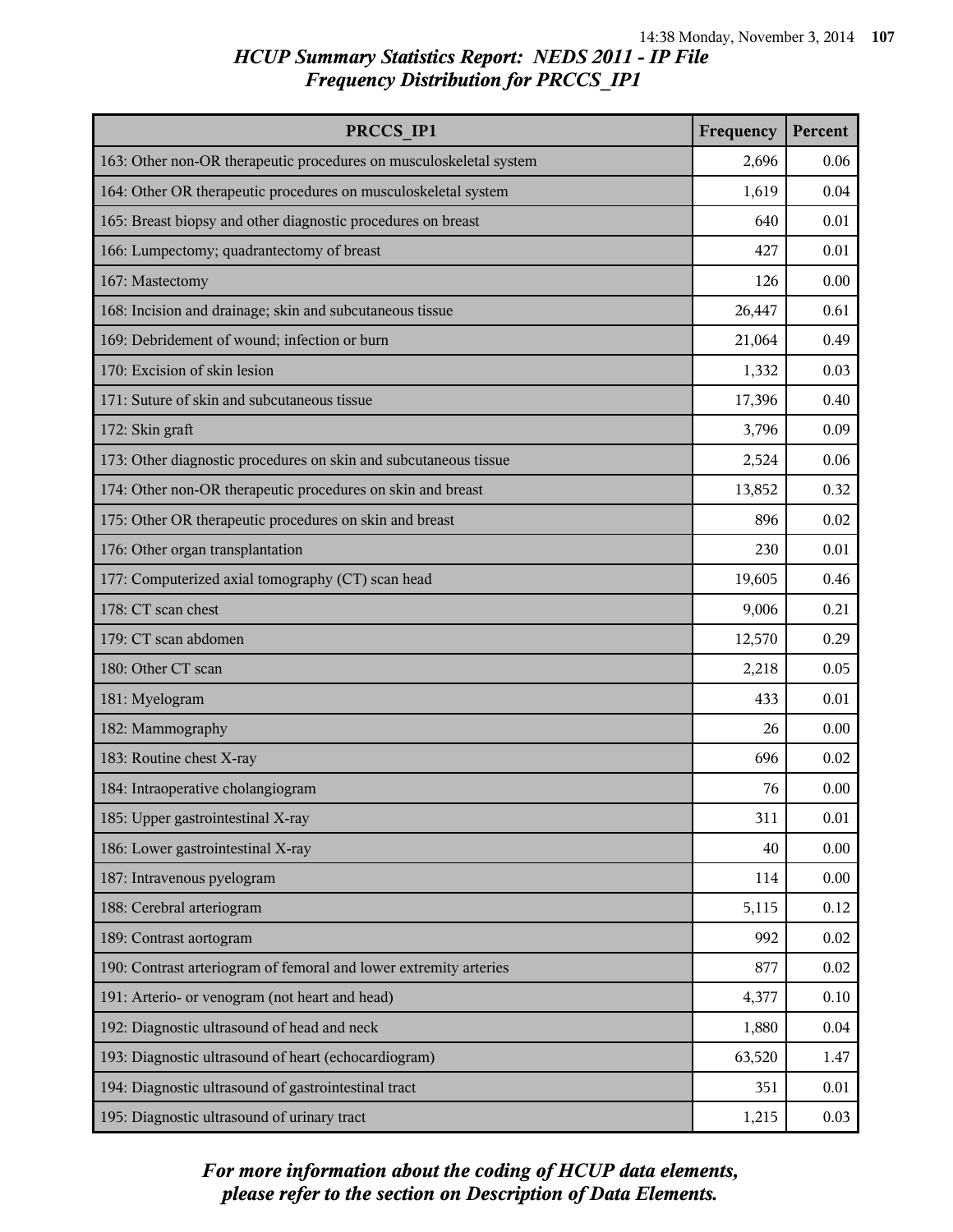| PRCCS IP1                                                              | Frequency | Percent |
|------------------------------------------------------------------------|-----------|---------|
| 196: Diagnostic ultrasound of abdomen or retroperitoneum               | 2,921     | 0.07    |
| 197: Other diagnostic ultrasound                                       | 4,036     | 0.09    |
| 198: Magnetic resonance imaging                                        | 21,089    | 0.49    |
| 199: Electroencephalogram (EEG)                                        | 5,162     | 0.12    |
| 200: Nonoperative urinary system measurements                          | 335       | 0.01    |
| 201: Cardiac stress tests                                              | 9,950     | 0.23    |
| 202: Electrocardiogram                                                 | 5,852     | 0.14    |
| 203: Electrographic cardiac monitoring                                 | 5,204     | 0.12    |
| 204: Swan-Ganz catheterization for monitoring                          | 212       | 0.00    |
| 205: Arterial blood gases                                              | 3,089     | 0.07    |
| 206: Microscopic examination (bacterial smear; culture; toxicology)    | 100       | 0.00    |
| 207: Radioisotope bone scan                                            | 313       | 0.01    |
| 208: Radioisotope pulmonary scan                                       | 1,175     | 0.03    |
| 209: Radioisotope scan and function studies                            | 2,366     | 0.05    |
| 210: Other radioisotope scan                                           | 129       | 0.00    |
| 211: Therapeutic radiology for cancer treatment                        | 3,654     | 0.08    |
| 212: Diagnostic physical therapy                                       | 375       | 0.01    |
| 213: Physical therapy exercises; manipulation; and other procedures    | 2,052     | 0.05    |
| 214: Traction; splints; and other wound care                           | 5,863     | 0.14    |
| 215: Other physical therapy and rehabilitation                         | 967       | 0.02    |
| 216: Respiratory intubation and mechanical ventilation                 | 147,139   | 3.42    |
| 217: Other respiratory therapy                                         | 15,242    | 0.35    |
| 218: Psychological and psychiatric evaluation and therapy              | 23,158    | 0.54    |
| 219: Alcohol and drug rehabilitation/detoxification                    | 41,163    | 0.96    |
| 220: Ophthalmologic and otologic diagnosis and treatment               | 159       | 0.00    |
| 221: Nasogastric tube                                                  | 8,584     | 0.20    |
| 222: Blood transfusion                                                 | 134,972   | 3.13    |
| 223: Enteral and parenteral nutrition                                  | 14,078    | 0.33    |
| 224: Cancer chemotherapy                                               | 2,989     | 0.07    |
| 225: Conversion of cardiac rhythm                                      | 12,128    | 0.28    |
| 226: Other diagnostic radiology and related techniques                 | 7,112     | 0.17    |
| 227: Other diagnostic procedures (interview; evaluation; consultation) | 14,315    | 0.33    |
| 228: Prophylactic vaccinations and inoculations                        | 16,520    | 0.38    |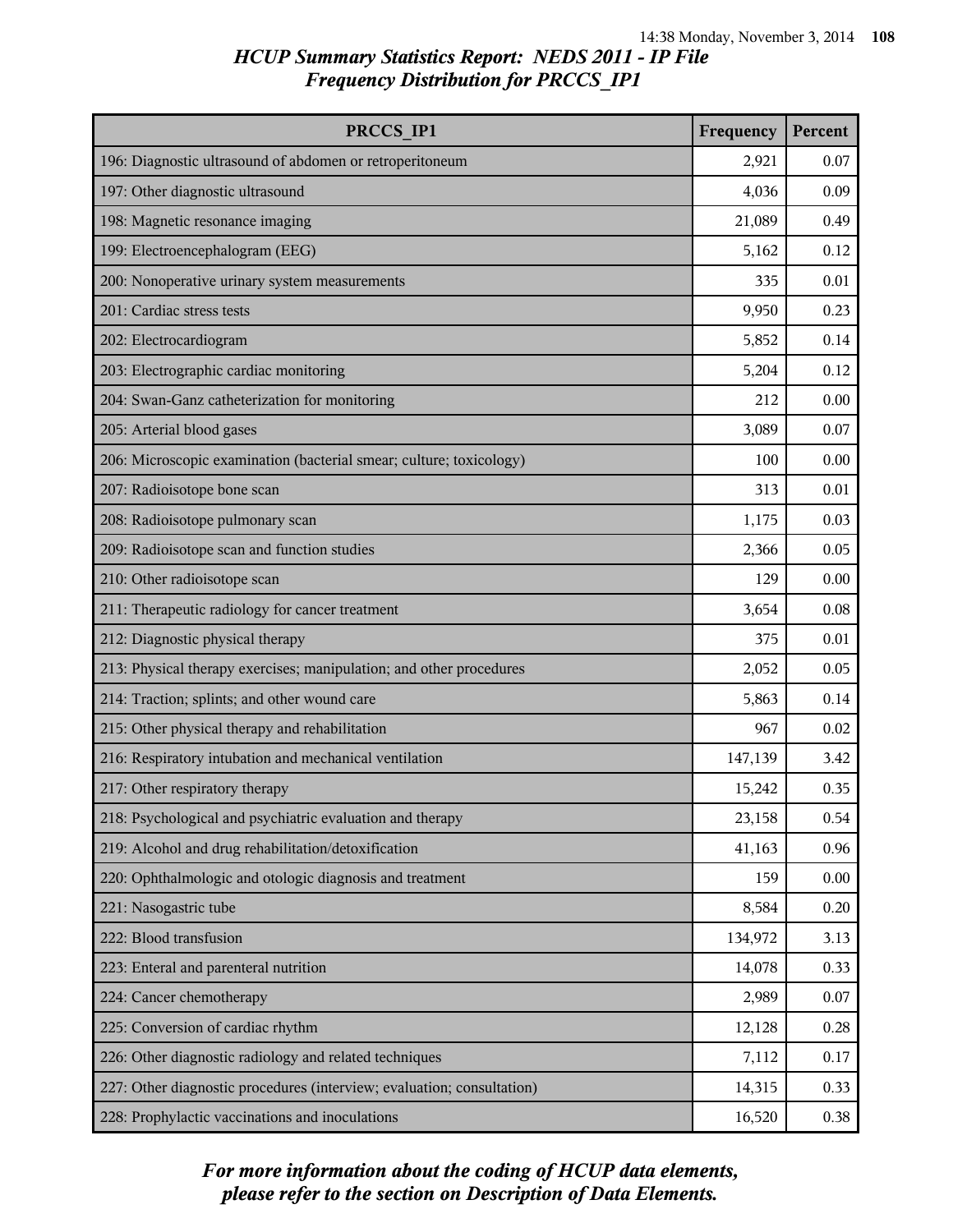# *HCUP Summary Statistics Report: NEDS 2011 - IP File Frequency Distribution for PRCCS\_IP1*

| PRCCS IP1                                         | Frequency | Percent  |
|---------------------------------------------------|-----------|----------|
| 229: Nonoperative removal of foreign body         | 1,073     | 0.02     |
| 230: Extracorporeal shock wave other than urinary | $\leq$ 10 | $* * * $ |
| 231: Other therapeutic procedures                 | 65,829    | 1.53     |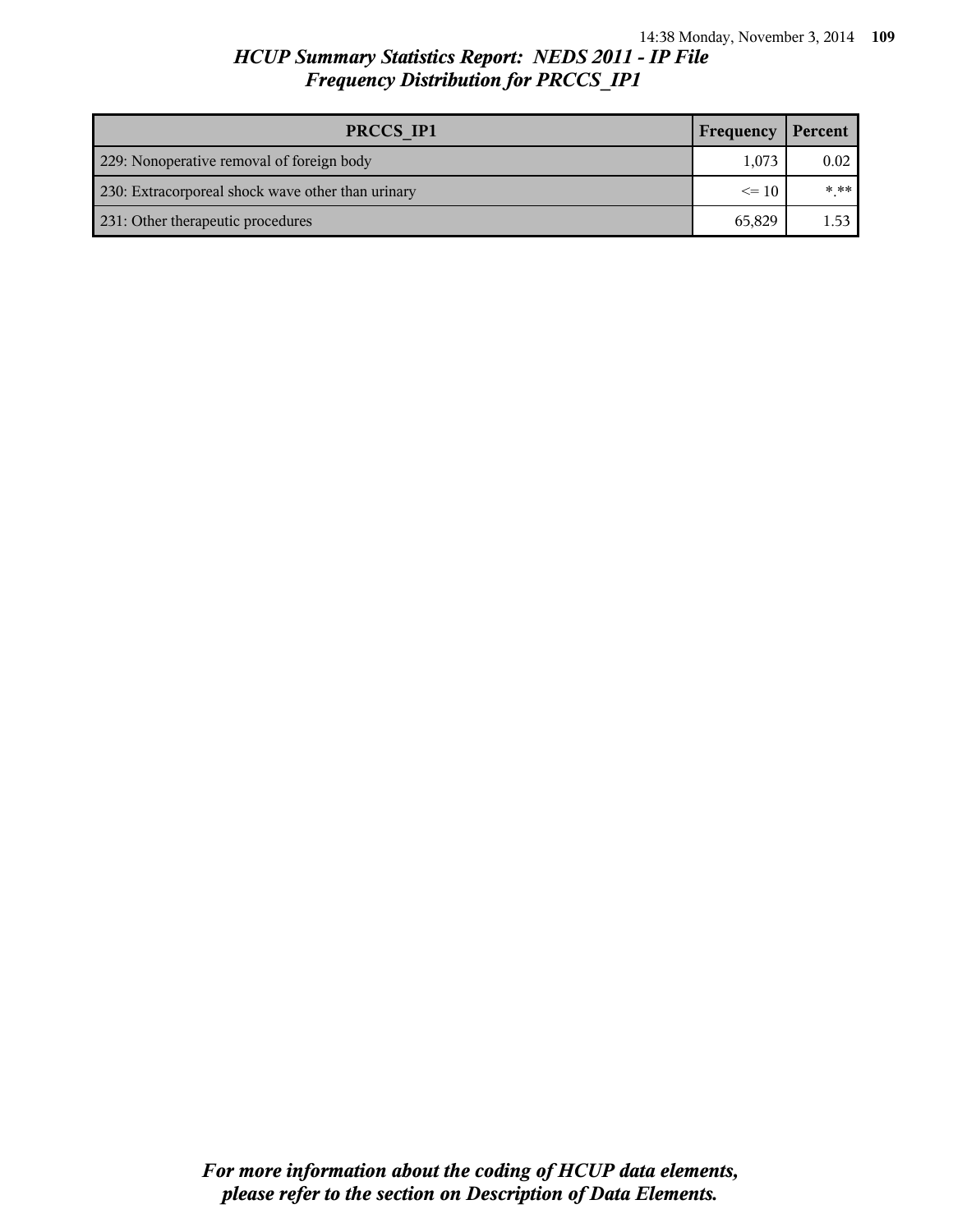| HCUP Summary Statistics Report: NEDS 2011 - IP File |  |  |
|-----------------------------------------------------|--|--|
| <b>Frequency Distribution for PR IP1</b>            |  |  |

| PR IP1                 | Frequency | Percent |
|------------------------|-----------|---------|
| <b>Blank</b>           | 2,107,520 | 48.93   |
| Valid PR               | 2,199,830 | 51.07   |
| Inconsistent PR (incn) | $\leq 10$ | * **    |
| Invalid PR (invl)      | 37        | 0.00    |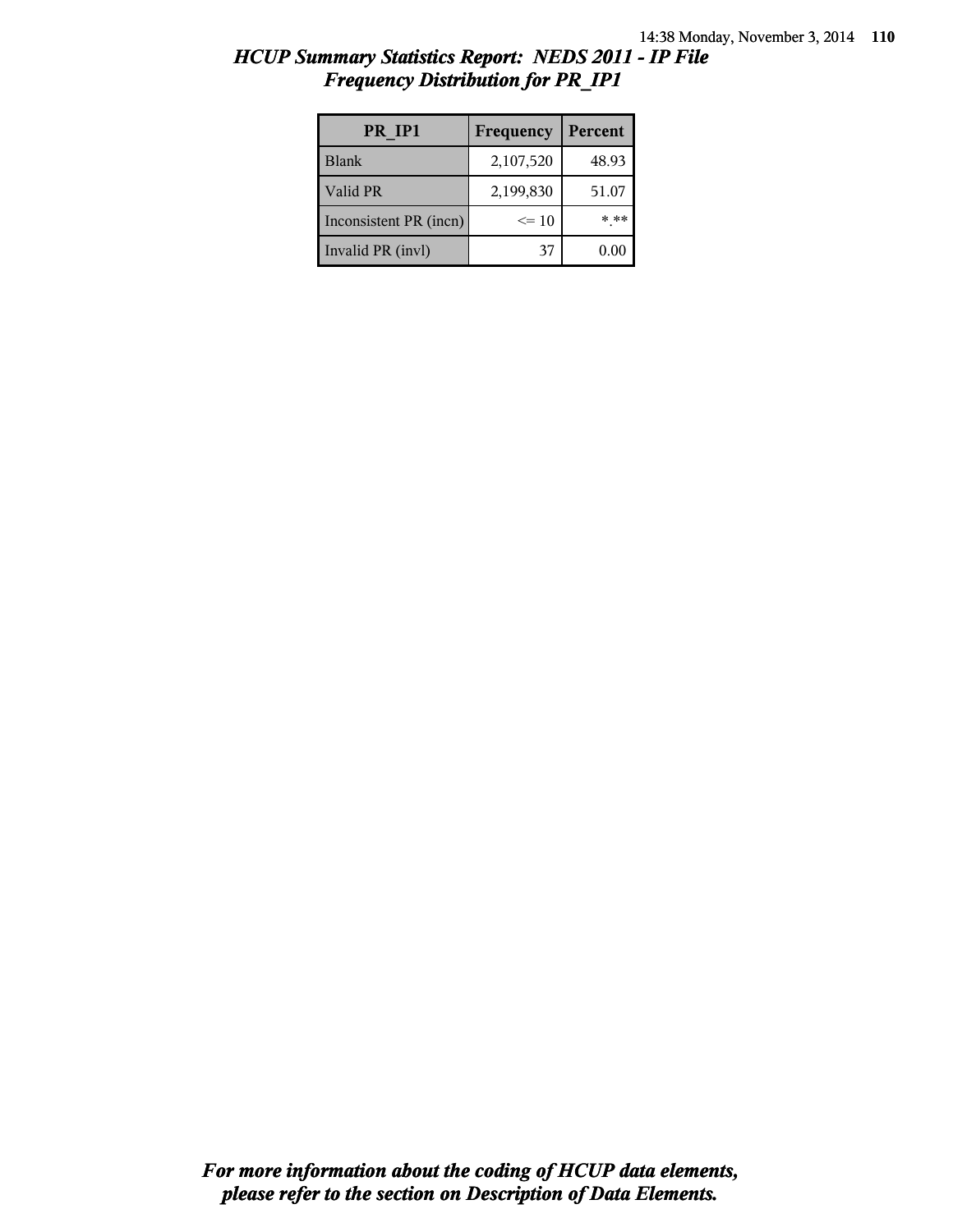| <b>TOTCHG IP</b>      | Frequency | Percent |
|-----------------------|-----------|---------|
| $\therefore$ Missing  | 67,094    | 1.56    |
| .A: Invalid           | 86        | 0.00    |
| .C: Inconsistent      | 50        | 0.00    |
| $$100-$<br>\$1,000    | 518       | 0.01    |
| $$1,001-$ \$5,000     | 150,751   | 3.50    |
| \$5,001- \$10,000     | 608,314   | 14.12   |
| \$10,001- \$50,000    | 2,678,562 | 62.19   |
| \$50,001- \$100,000   | 537,045   | 12.47   |
| \$100,001-\$200,000   | 192,640   | 4.47    |
| \$200,001- \$300,000  | 41,057    | 0.95    |
| \$300,001-\$400,000   | 14,927    | 0.35    |
| \$400,001-\$500,000   | 6,776     | 0.16    |
| \$500,001-\$1,000,000 | 7,922     | 0.18    |
| Over \$1,000,000      | 1,647     | 0.04    |

## *HCUP Summary Statistics Report: NEDS 2011 - IP File Frequency Distribution for TOTCHG\_IP*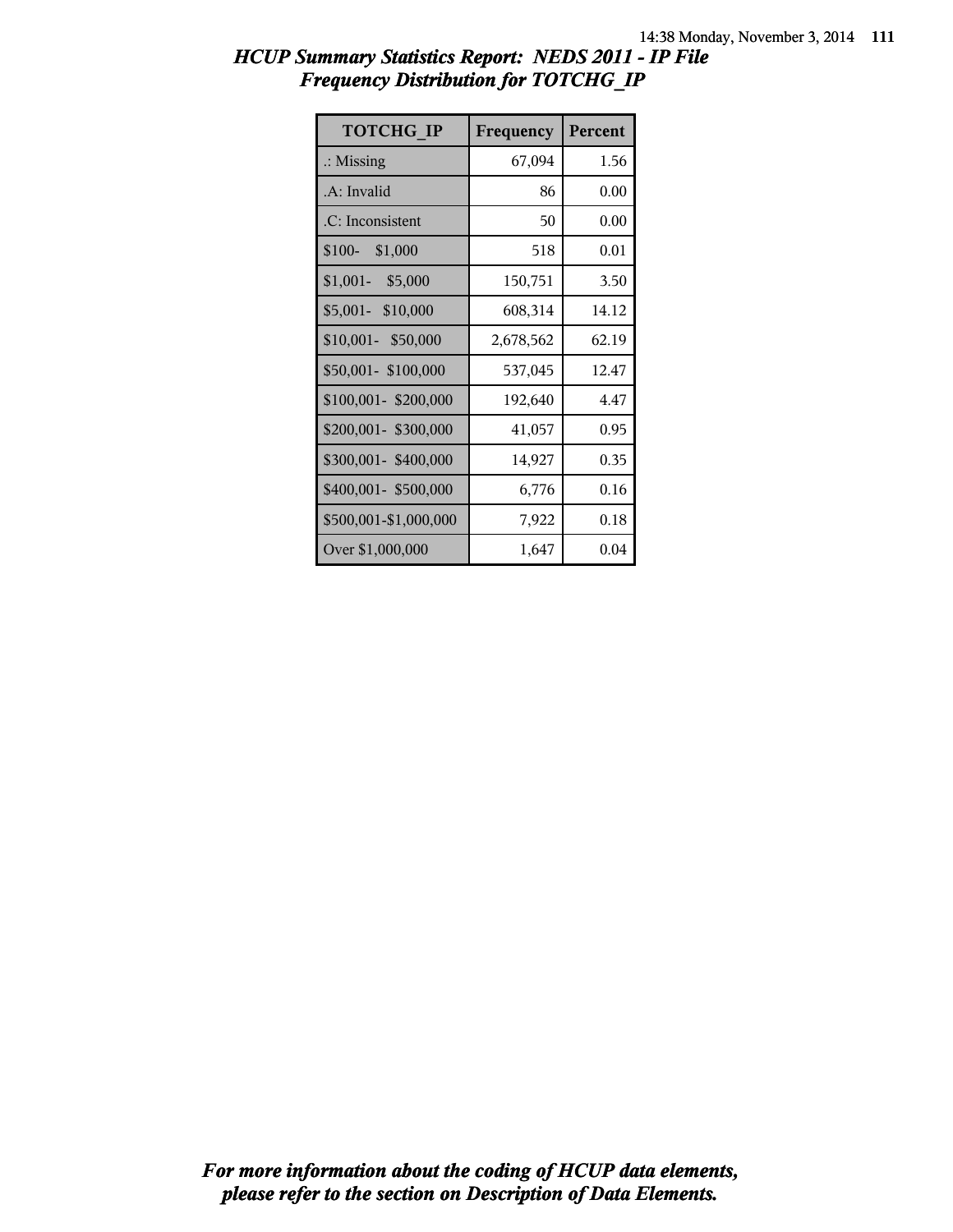| <b>Moments</b>         |            |                         |            |
|------------------------|------------|-------------------------|------------|
| N                      | 4307340    | <b>Sum Weights</b>      | 4307340    |
| Mean                   | 4.76275961 | <b>Sum Observations</b> | 20514825   |
| <b>Std Deviation</b>   | 5.99313888 | <b>Variance</b>         | 35.9177137 |
| <b>Skewness</b>        | 9.68396166 | <b>Kurtosis</b>         | 245.737583 |
| <b>Uncorrected SS</b>  | 252416949  | <b>Corrected SS</b>     | 154709769  |
| <b>Coeff Variation</b> | 125.833327 | <b>Std Error Mean</b>   | 0.00288768 |

### *Variable: LOS\_IP (Length of stay (cleaned) from IP)*

| <b>Basic Statistical Measures</b> |          |                            |           |
|-----------------------------------|----------|----------------------------|-----------|
| Location<br><b>Variability</b>    |          |                            |           |
| Mean                              | 4.762760 | <b>Std Deviation</b>       | 5.99314   |
| <b>Median</b>                     | 3.000000 | <b>Variance</b>            | 35.91771  |
| Mode                              | 2.000000 | Range                      | 363.00000 |
|                                   |          | <b>Interquartile Range</b> | 4.00000   |

| Tests for Location: Mu0=0 |                             |          |                |         |
|---------------------------|-----------------------------|----------|----------------|---------|
| Test                      | <b>Statistic</b><br>p Value |          |                |         |
| Student's t               | 1649.335   $Pr >  t $       |          |                | < 0.001 |
| <b>Sign</b>               | M                           | 2096654  | $Pr \geq  M $  | < 0001  |
| <b>Signed Rank</b>        | <sub>S</sub>                | 4.396E12 | $ Pr \geq  S $ | < 0.001 |

| <b>Quantiles (Definition 5)</b> |                 |  |
|---------------------------------|-----------------|--|
| Quantile                        | <b>Estimate</b> |  |
| 100% Max                        | 363             |  |
| 99%                             | 27              |  |
| 95%                             | 13              |  |
| 90%                             | 9               |  |
| 75% Q3                          | 6               |  |
| 50% Median                      | 3               |  |
| 25% Q1                          | 2               |  |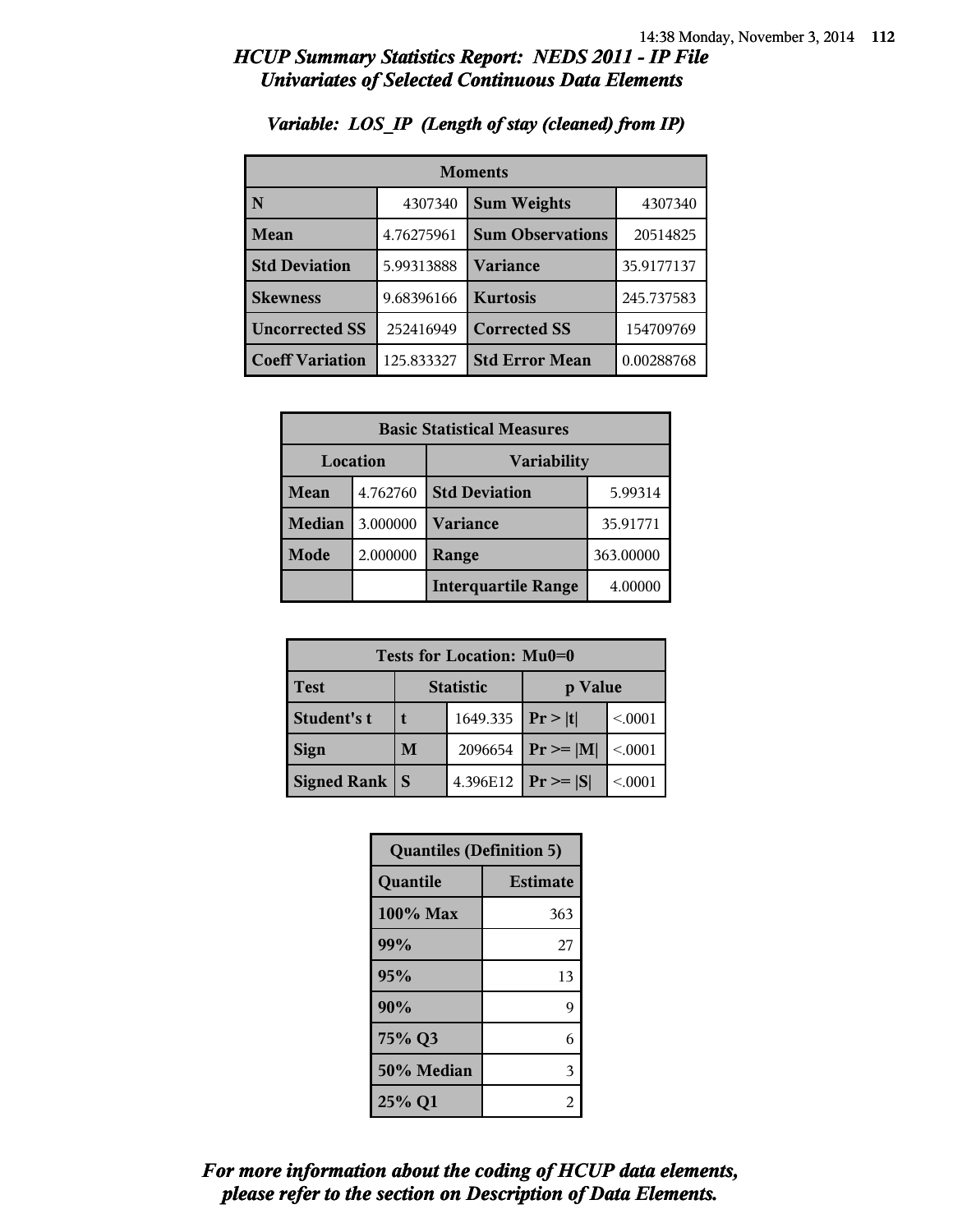| <b>Quantiles (Definition 5)</b> |                 |  |
|---------------------------------|-----------------|--|
| Quantile                        | <b>Estimate</b> |  |
| 10%                             |                 |  |
| 5%                              |                 |  |
| 1%                              | 0               |  |
| $0\%$ Min                       |                 |  |

*Variable: LOS\_IP (Length of stay (cleaned) from IP)*

| <b>Missing Values</b>   |                   |                |                       |  |
|-------------------------|-------------------|----------------|-----------------------|--|
|                         | <b>Percent Of</b> |                |                       |  |
| <b>Missing</b><br>Value | Count             | <b>All Obs</b> | <b>Missing</b><br>Obs |  |
|                         | 49                | 0.00           | 100.00                |  |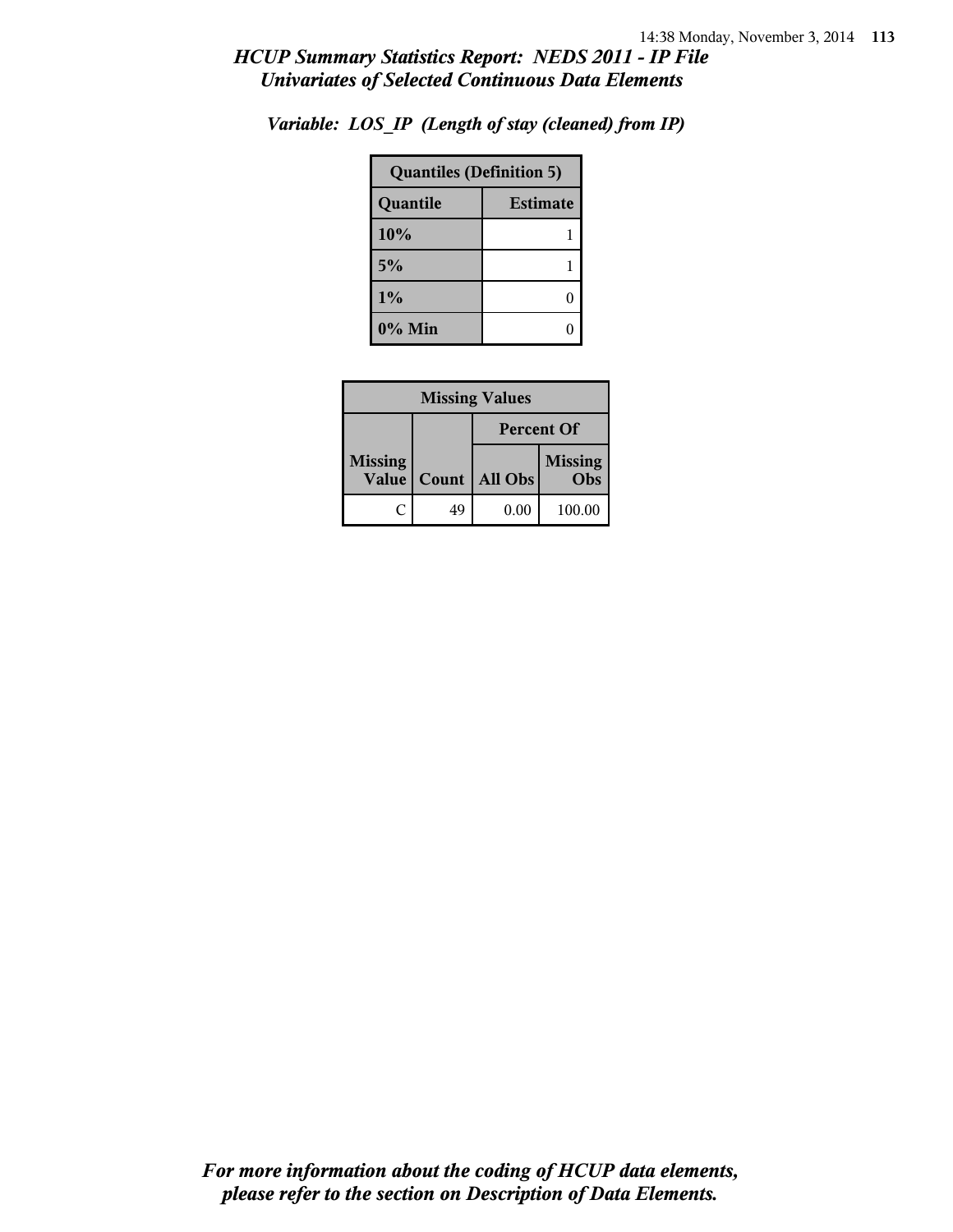| <b>Moments</b>         |            |                         |            |
|------------------------|------------|-------------------------|------------|
| N                      | 4240159    | <b>Sum Weights</b>      | 4240159    |
| Mean                   | 37208.518  | <b>Sum Observations</b> | 1.5777E11  |
| <b>Std Deviation</b>   | 60136.0911 | Variance                | 3616349452 |
| <b>Skewness</b>        | 11.9131519 | <b>Kurtosis</b>         | 343.281361 |
| <b>Uncorrected SS</b>  | 2.12043E16 | <b>Corrected SS</b>     | 1.53339E16 |
| <b>Coeff Variation</b> | 161.619152 | <b>Std Error Mean</b>   | 29.20412   |

#### *Variable: TOTCHG\_IP (Total charge for ED and inpatient services)*

| <b>Basic Statistical Measures</b> |          |                            |            |
|-----------------------------------|----------|----------------------------|------------|
| Location<br><b>Variability</b>    |          |                            |            |
| Mean                              | 37208.52 | <b>Std Deviation</b>       | 60136      |
| <b>Median</b>                     | 21728.00 | <b>Variance</b>            | 3616349452 |
| <b>Mode</b>                       | 8247.00  | Range                      | 4768313    |
|                                   |          | <b>Interquartile Range</b> | 28508      |

| Tests for Location: Mu0=0 |                  |          |                 |         |  |  |  |
|---------------------------|------------------|----------|-----------------|---------|--|--|--|
| <b>Test</b>               | <b>Statistic</b> |          | p Value         |         |  |  |  |
| Student's t               |                  | 1274.085 | Pr> t           | < 0.001 |  |  |  |
| <b>Sign</b>               | M                | 2120080  | $ Pr \ge =  M $ | < 0001  |  |  |  |
| <b>Signed Rank</b>        | S                | 4.495E12 | $ Pr \ge  S $   | < 0.001 |  |  |  |

| <b>Quantiles (Definition 5)</b> |                 |  |  |  |
|---------------------------------|-----------------|--|--|--|
| Quantile                        | <b>Estimate</b> |  |  |  |
| 100% Max                        | 4768416         |  |  |  |
| 99%                             | 259985          |  |  |  |
| 95%                             | 113405          |  |  |  |
| 90%                             | 75751           |  |  |  |
| 75% Q3                          | 40726           |  |  |  |
| 50% Median                      | 21728           |  |  |  |
| 25% Q1                          | 12218           |  |  |  |